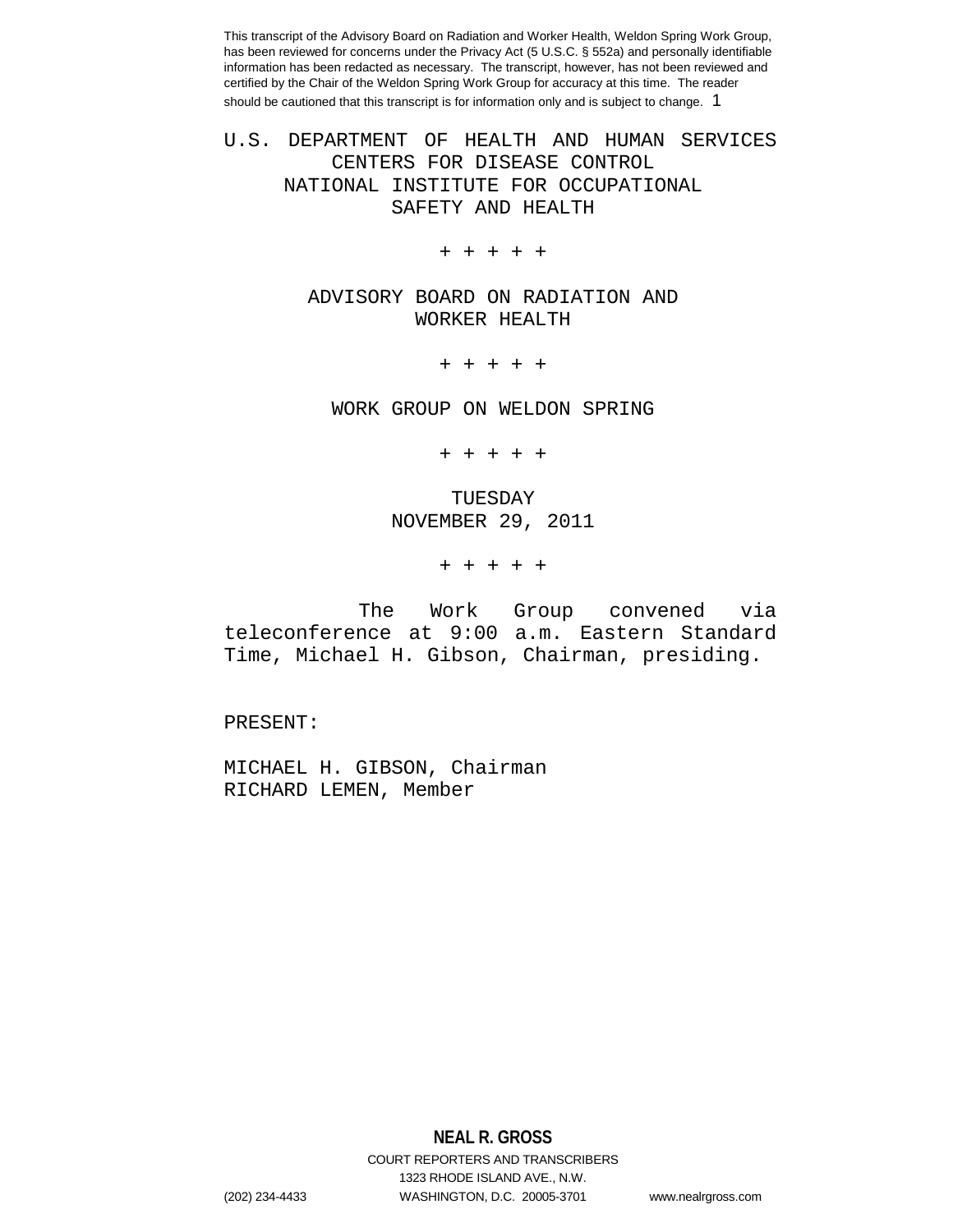### ALSO PRESENT:

TED KATZ, Designated Federal Official ISAF AL-NABULSI, DOE RON BUCHANAN, SC&A STU HINNEFELD, DCAS KAREN JOHNSON MARY JOHNSON JENNY LIN, HHS JOHN MAURO, SC&A ROBERT MORRIS, ORAU Team MARK ROLFES, DCAS TINA TRIPLETT

# **NEAL R. GROSS**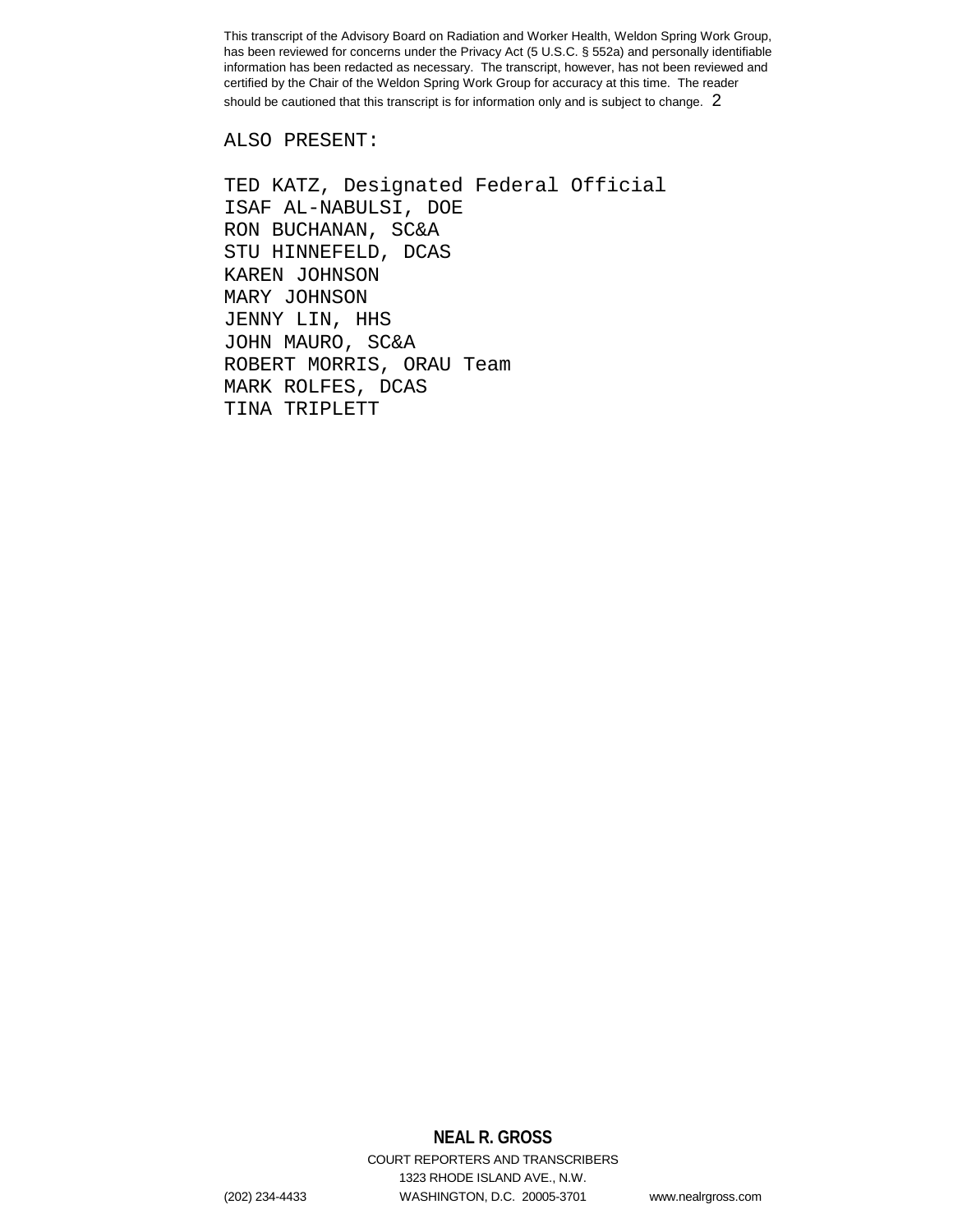#### C-O-N-T-E-N-T-S

| Welcome and introductions  3                 |
|----------------------------------------------|
| Remaining Issues from Matrix                 |
| Data Completeness  7                         |
| Blunders  11                                 |
| Coworkers, unmonitored workers,              |
| unmonitored work periods  66                 |
| Radon model  93                              |
| Recycled uranium  100                        |
| Neutron calculations  103                    |
| Off/normal/accidents/incidents  106          |
| Geometry in extremity monitoring<br>108      |
| Petitioner Questions/Comments  110           |
| Report and Recommendations to the Board  113 |
| Meeting Adjourned  120                       |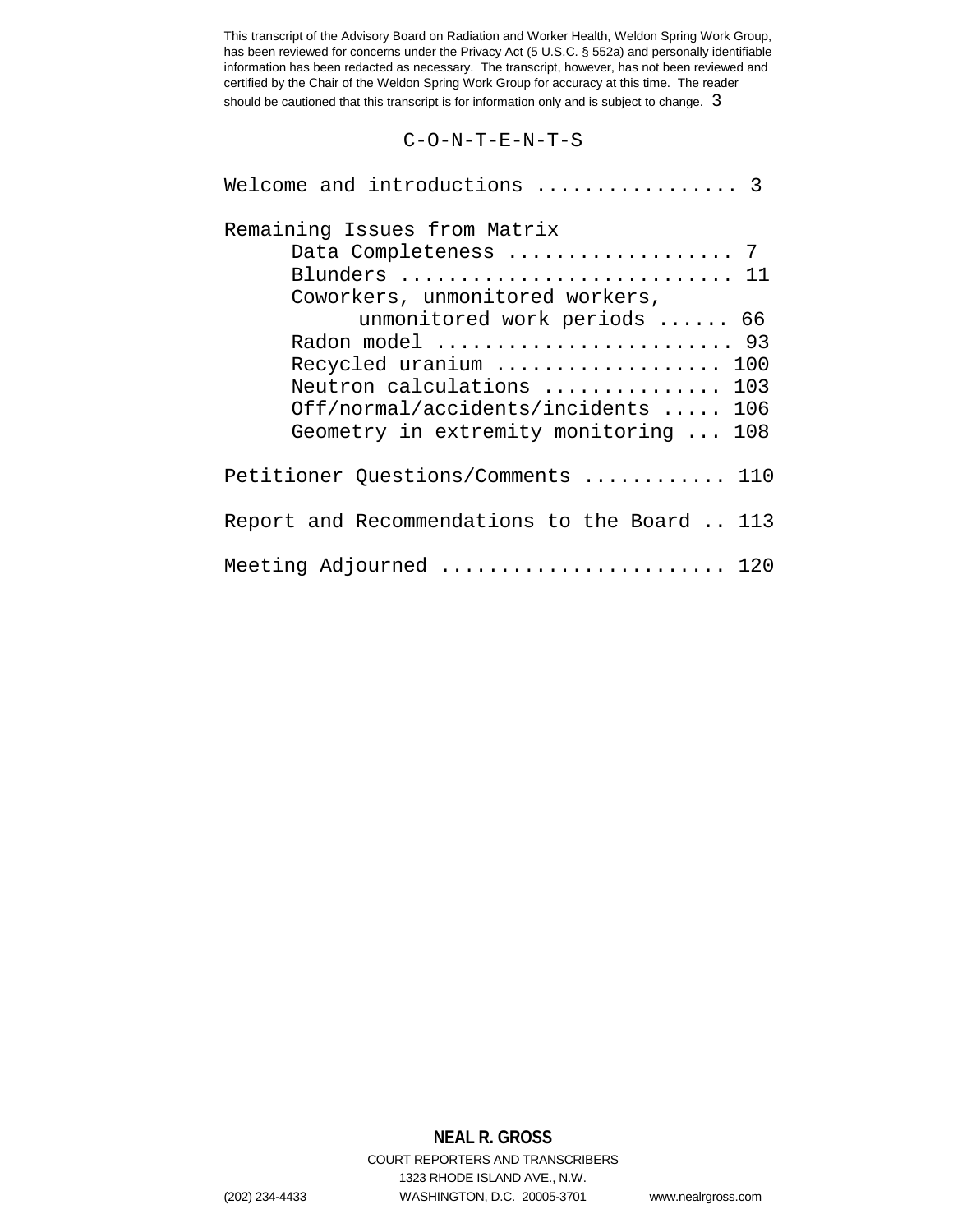| $\mathbf 1$ | $P-R-O-C-E-E-D-I-N-G-S$                        |
|-------------|------------------------------------------------|
| 2           | 9:05 a.m.                                      |
| 3           | MR. KATZ: Okay. So, I think we're              |
| 4           | all here. Let's get started. This is the       |
| 5           | Advisory Board on Radiation and Worker Health, |
| 6           | Weldon Spring Work Group, and let's begin with |
| 7           | roll call.                                     |
| 8           | (Roll call.)                                   |
| 9           | MR. KATZ: All right, good. I                   |
| $10 \,$     | think we're set to go then. A few reminders.   |
| 11          | Everyone when they're listening, except when   |
| 12          | they're speaking to the group, please mute     |
| 13          | your phones.                                   |
| 14          | You can press *6 if you don't have             |
| 15          | a mute button, to mute your phone. And then    |
| 16          | *6 to take your phone back off of mute.        |
| 17          | And, also, if you need to leave                |
| 18          | the call at any point, please do not put the   |
| 19          | call on hold, but hang up and call back in     |
| 20          | because the hold will upset the call for       |
| 21          | everyone else.                                 |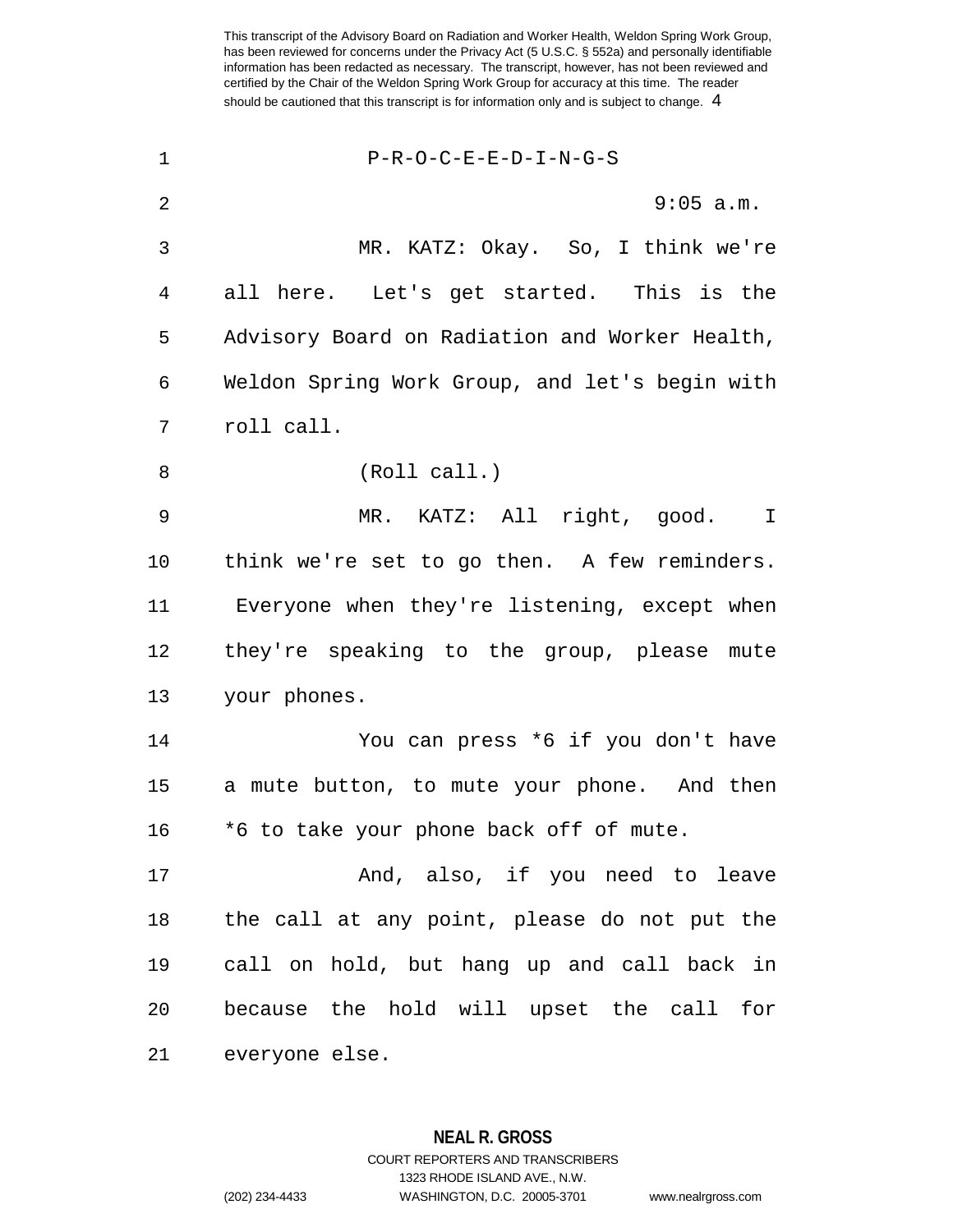| $\mathbf 1$    | I have sent out an agenda for the            |
|----------------|----------------------------------------------|
| $\overline{2}$ | meeting. It should be getting posted this    |
| 3              | morning, if it's not posted. I also asked    |
| $\overline{4}$ | that it be sent to the petitioners, but this |
| 5              | was all done last night.                     |
| 6              | I don't know whether it's arrived,           |
| 7              | but it's a very brief and simple agenda and  |
| 8              | I'll let Mike go through it if he wants. And |
| 9              | that's it.                                   |
| 10             | It's your meeting, Mike.                     |
| 11             | CHAIRMAN GIBSON: Okay. Thanks,               |
| 12             | Ted.                                         |
| 13             | Well, I guess we can just jump               |
| 14             | right into the agenda and get to the first   |
| 15             | issue. We're going to discuss the remaining  |
| 16             | issues from the matrix, and the first one is |
| 17             | the data completeness, Section 1a.           |
| 18             | So, it looks like we have a NIOSH            |
| 19             | position, SC&A review, NIOSH reply, and an   |
| 20             | SC&A response.                               |
| 21             | SC&A, do you want to briefly tell            |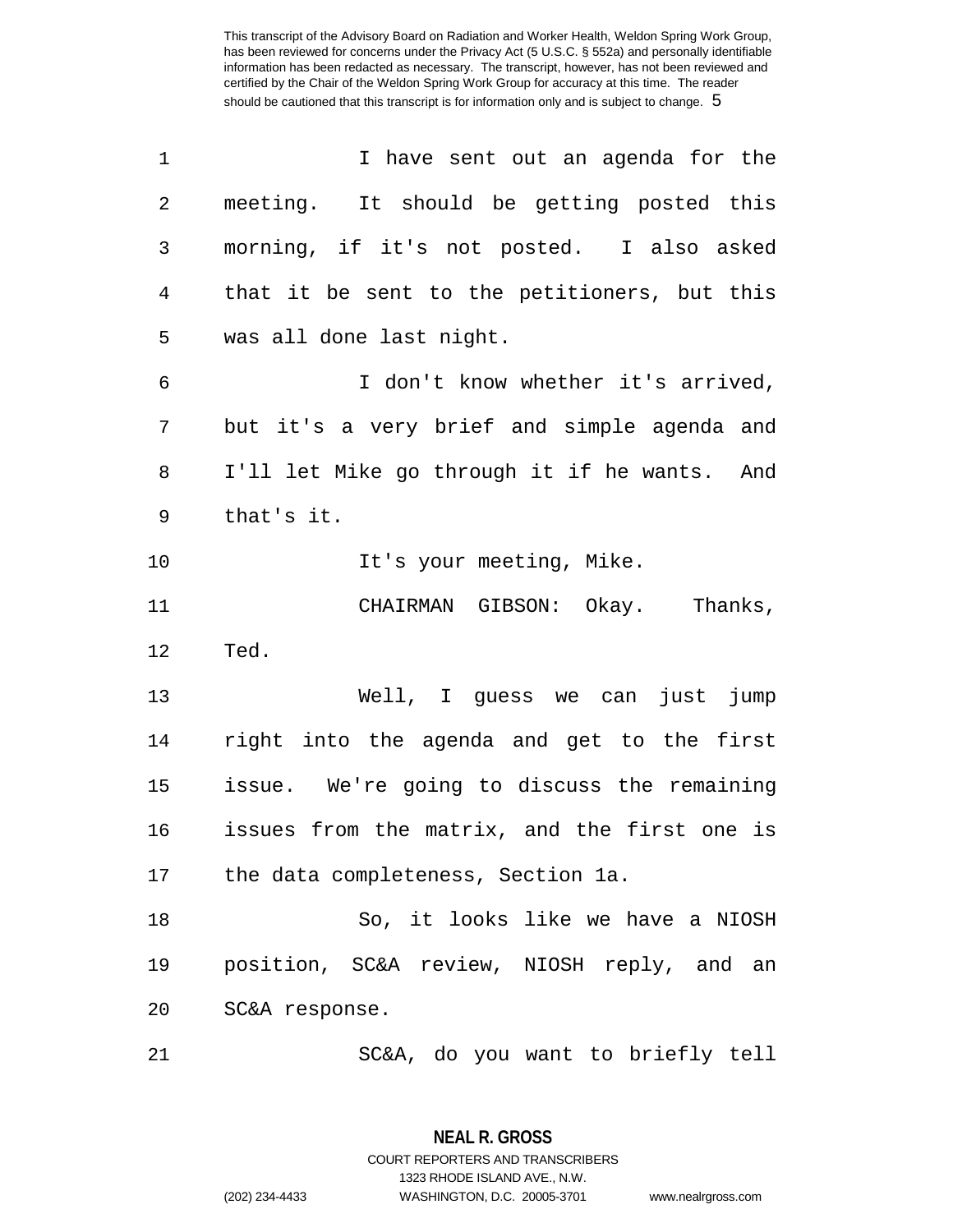1 us where you stand on the issue?

| -2             |        |  |  | DR. BUCHANAN: Okay. We discussed          |    |
|----------------|--------|--|--|-------------------------------------------|----|
|                |        |  |  | this at the September 13th meeting.       | We |
| $\overline{4}$ |        |  |  | presented our report to the Working Group |    |
| $5 -$          | there. |  |  |                                           |    |
|                |        |  |  |                                           |    |

6 We found out, just to summarize -- 7 I'll do a brief summary of these issues so 8 that everybody is on the same page.

9 This was mainly was the data 10 records verified and adequate. And we found 11 that NIOSH is not going to use the CER 12 database. And so, they're only using the 13 original handwritten or computerized 14 datasheets, the original ones, photocopies of 15 them.

16 And so, that takes out the 17 question of accuracy, because these are 18 photographs of the original records and they 19 are legible.

20 And so, that came up in the May 21 meeting then, are they complete and -- and

### **NEAL R. GROSS**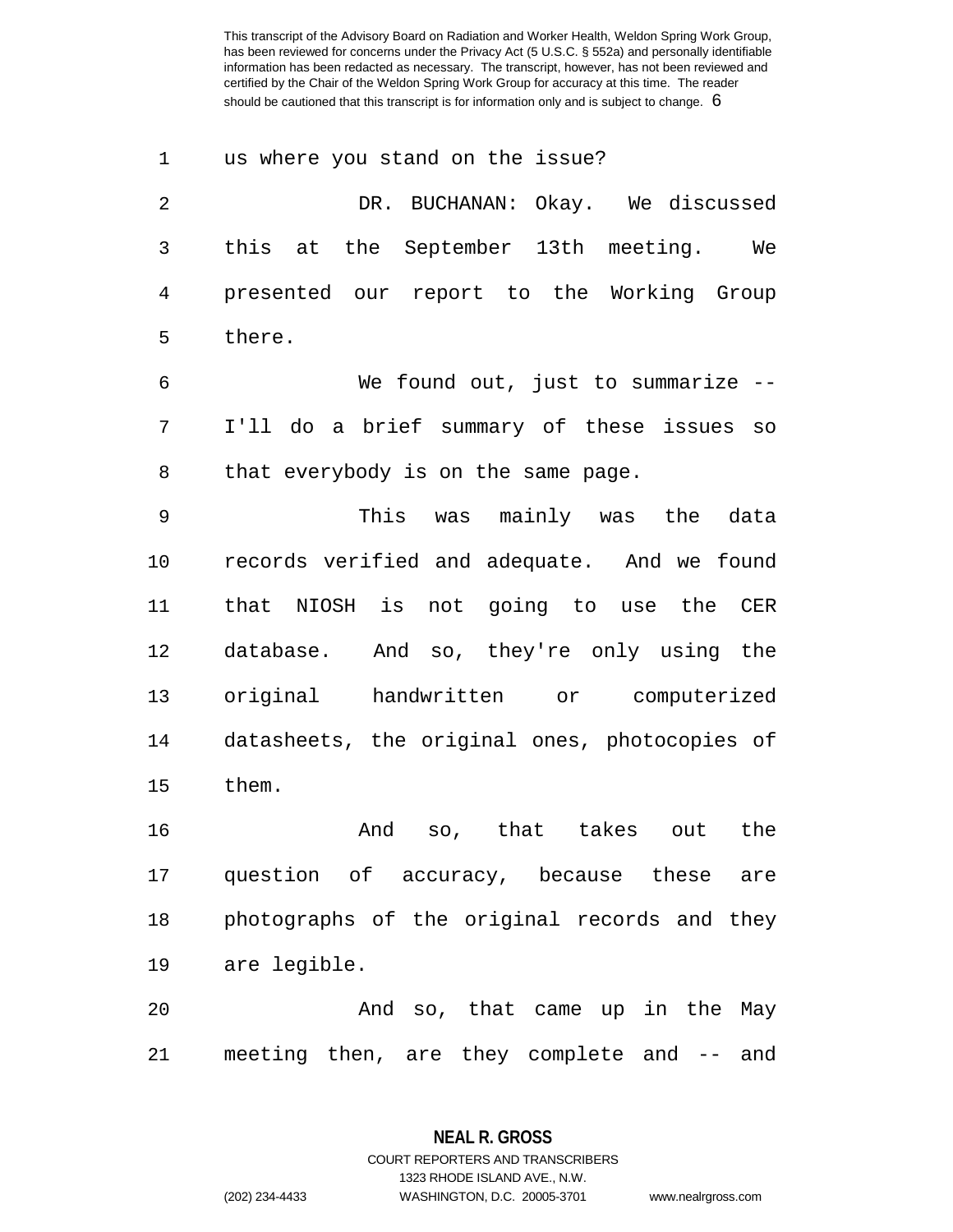1 complete, yes.

| -2.            |                                              | And so, the Work Group charged |  |
|----------------|----------------------------------------------|--------------------------------|--|
| $\overline{3}$ | SC&A with doing an initial test to see if    |                                |  |
| 4              | there was any problems with the completeness |                                |  |
| 5              | of the data like was there gaps in certain   |                                |  |
| $6\overline{}$ | years or anything.                           |                                |  |

7 And so, we submitted a plan and 8 that was approved. And then SC&A conducted an 9 initial, brief analysis of the data then in 10 June and July, sent that to the Work Group on 11 the 15th of August, and then presented that at 12 the September 13th meeting.

13 And, essentially, we found that in 14 this initial test -- we tested 15 cases of 15 workers that were likely to have been exposed 16 and, therefore, should have been externally 17 monitored and bioassayed the majority of the 18 time, and we came up with a final report which 19 went out on the 15th of August, which showed 20 around 90 to 95 percent of the workers, for 21 these 15 workers, that they were badged or

**NEAL R. GROSS**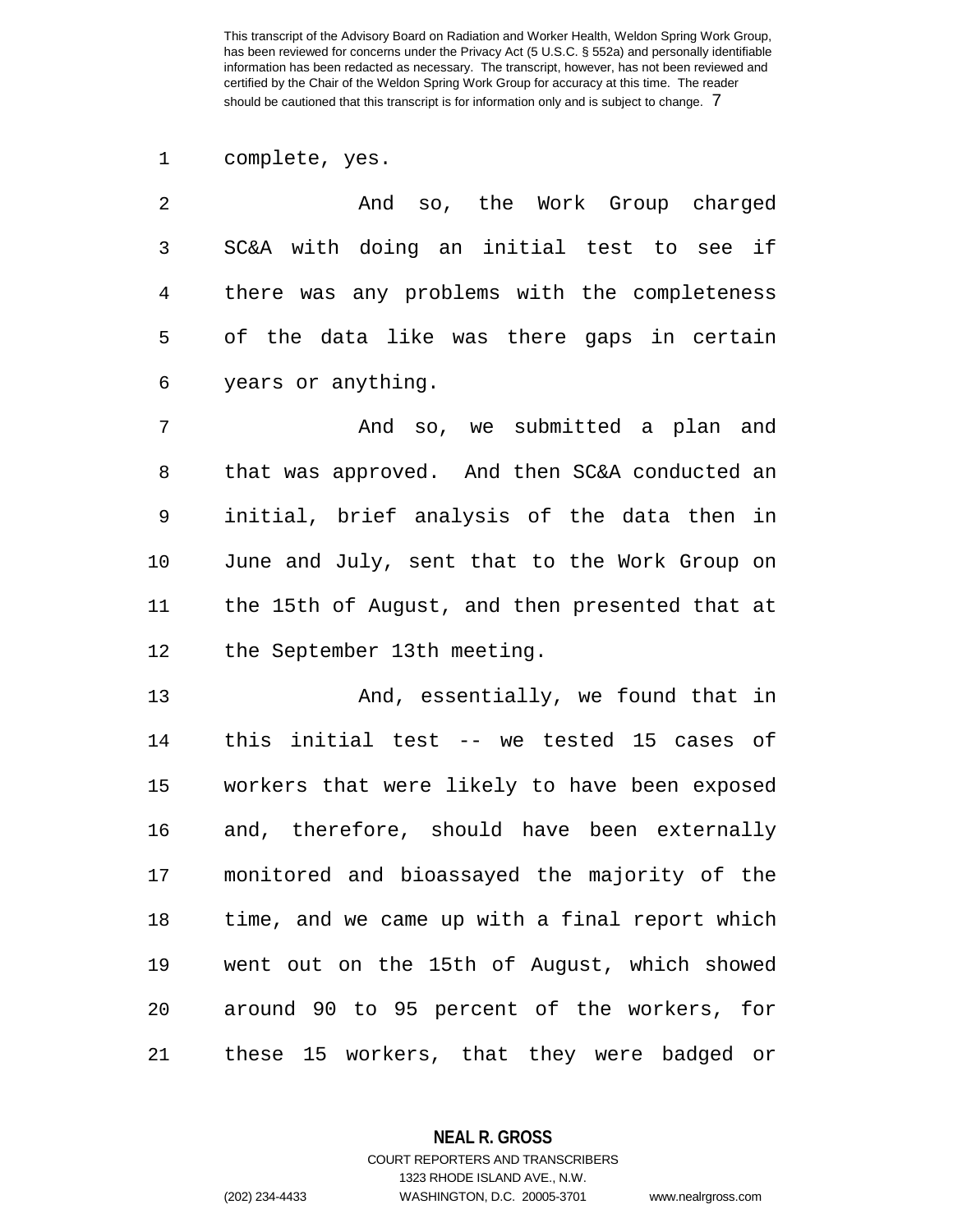1 bioassayed during their work period at Weldon 2 Spring.

3 And so, we presented that for the 4 Work Group's consideration on the last 5 meeting. And we have no more input into that 6 at this time. We were not charged with any 7 other task for that.

8 CHAIRMAN GIBSON: Okay. And just 9 for my benefit, can I ask NIOSH why they chose 10 not to use the CER database?

11 MR. ROLFES: The CER database 12 hasn't been needed, because we currently 13 believe that the people who needed to be 14 monitored were monitored and we have 15 monitoring data for each of the claimants that 16 was involved in uranium production processes 17 at the Weldon Spring plant.

18 So, we haven't had a situation 19 where we needed to use the CER data.

20 DR. BUCHANAN: Okay. This is Ron. 21 The CER database, the way I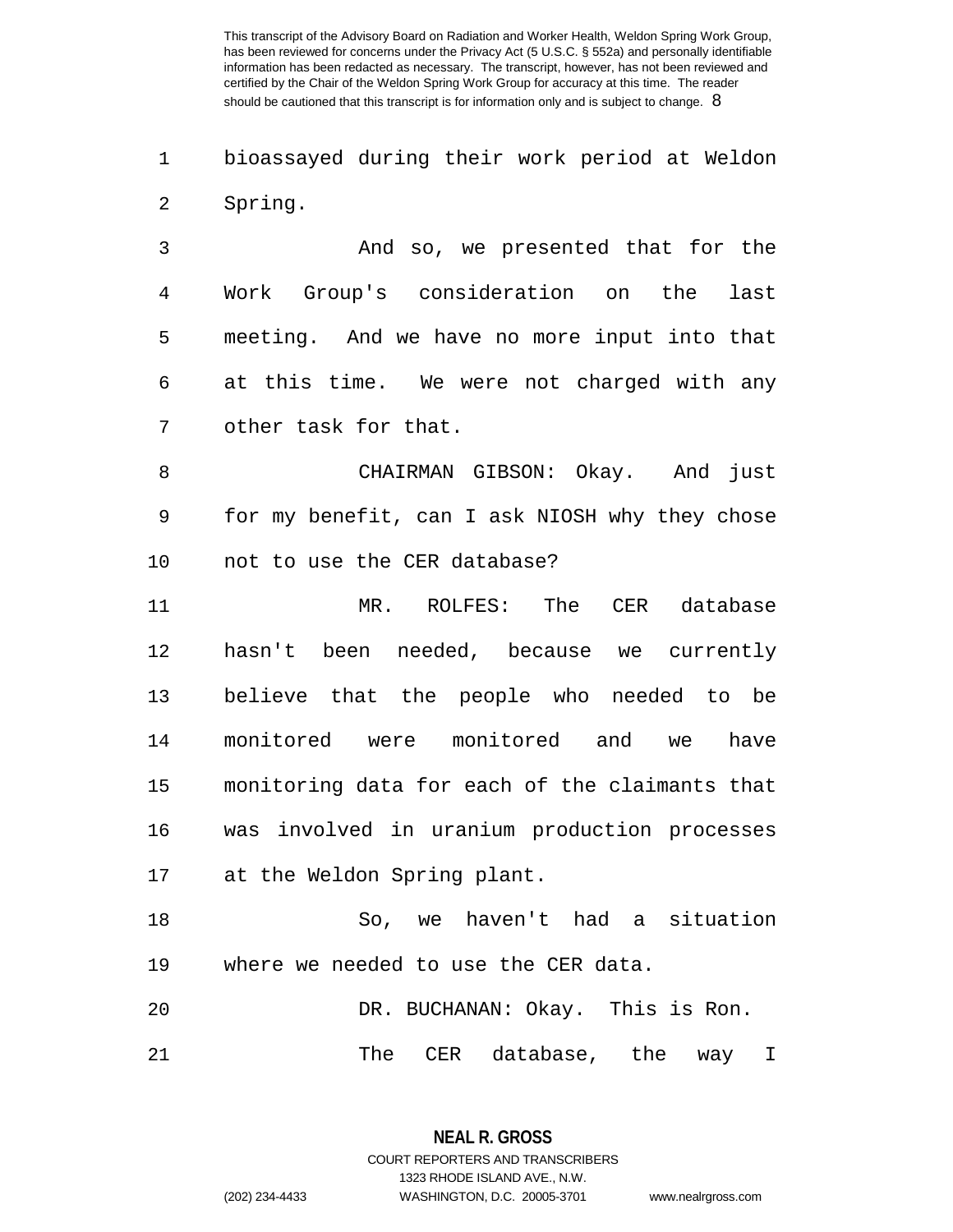| 1  | understand it, did not contain any data that   |
|----|------------------------------------------------|
| 2  | the original handwritten ones contained -- it  |
| 3  | didn't contain any additional data. And there  |
| 4  | was a question of whether it contained all the |
| 5  | original data, and so that was the original    |
| 6  | question on the CER database.                  |
| 7  | And so, we feel that it's best not             |
| 8  | to use CER database.                           |
| 9  | CHAIRMAN GIBSON: Okay. Dr. Lemen,              |
| 10 | do you have any thoughts on this issue?        |
| 11 | MEMBER LEMEN: No, I don't.                     |
| 12 | Do you hear me?                                |
| 13 | CHAIRMAN GIBSON: Yes. Is there                 |
| 14 | any comments from the petitioners on this      |
| 15 | issue?                                         |
| 16 | MS. JOHNSON: I don't think we have             |
| 17 | any more questions at this time.               |
| 18 | CHAIRMAN GIBSON: Okay. So, are we              |
| 19 | ready to close Issue 1a?                       |
| 20 | COURT REPORTER: If you could                   |
| 21 | please identify yourself.                      |

1323 RHODE ISLAND AVE., N.W.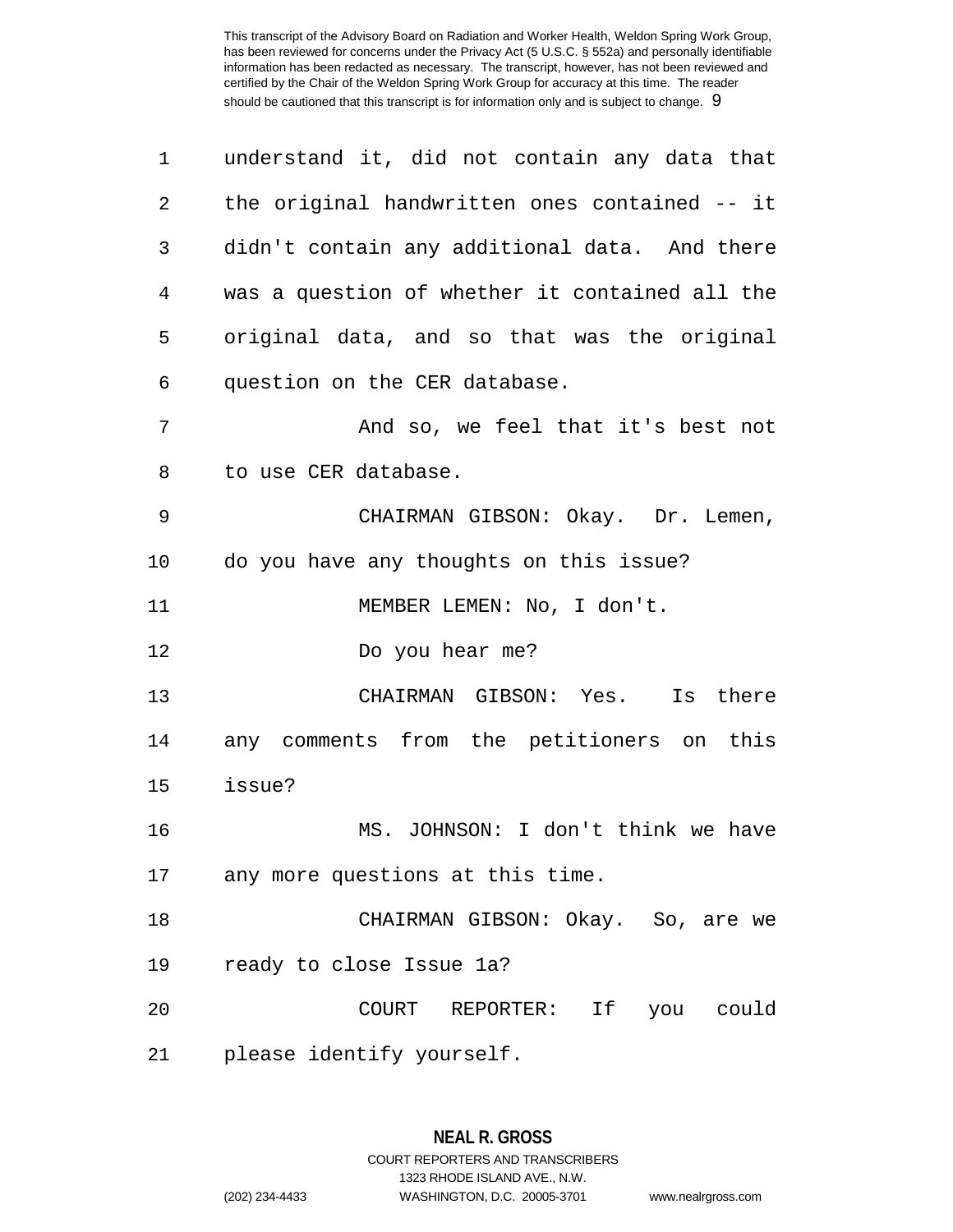1 MS. JOHNSON: I'm sorry. This is 2 Karen Johnson. 3 COURT REPORTER: Thank you. 4 CHAIRMAN GIBSON: Dr. Lemen, are 5 you comfortable with closing 1a then? 6 MEMBER LEMEN: Yes. 7 CHAIRMAN GIBSON: Okay. We'll 8 consider that closed and we'll move on to the 9 next bullet, which is blunders, 1b. 10 Who wants to take that? Is it 11 DCAS or -- 12 MR. ROLFES: That's fine. Mike, I 13 can take care of that. This is Mark. 14 Yes, I realize it's late in the -- 15 I didn't give you much time to take a look at 16 this since I only was able to get the 17 electronic copy out to you yesterday. 18 The majority of the report is the 19 exact same as the original revision that we 20 had sent out. However, we were asked by SC&A 21 and the Work Group, I believe it was at the

> **NEAL R. GROSS** COURT REPORTERS AND TRANSCRIBERS

> > 1323 RHODE ISLAND AVE., N.W.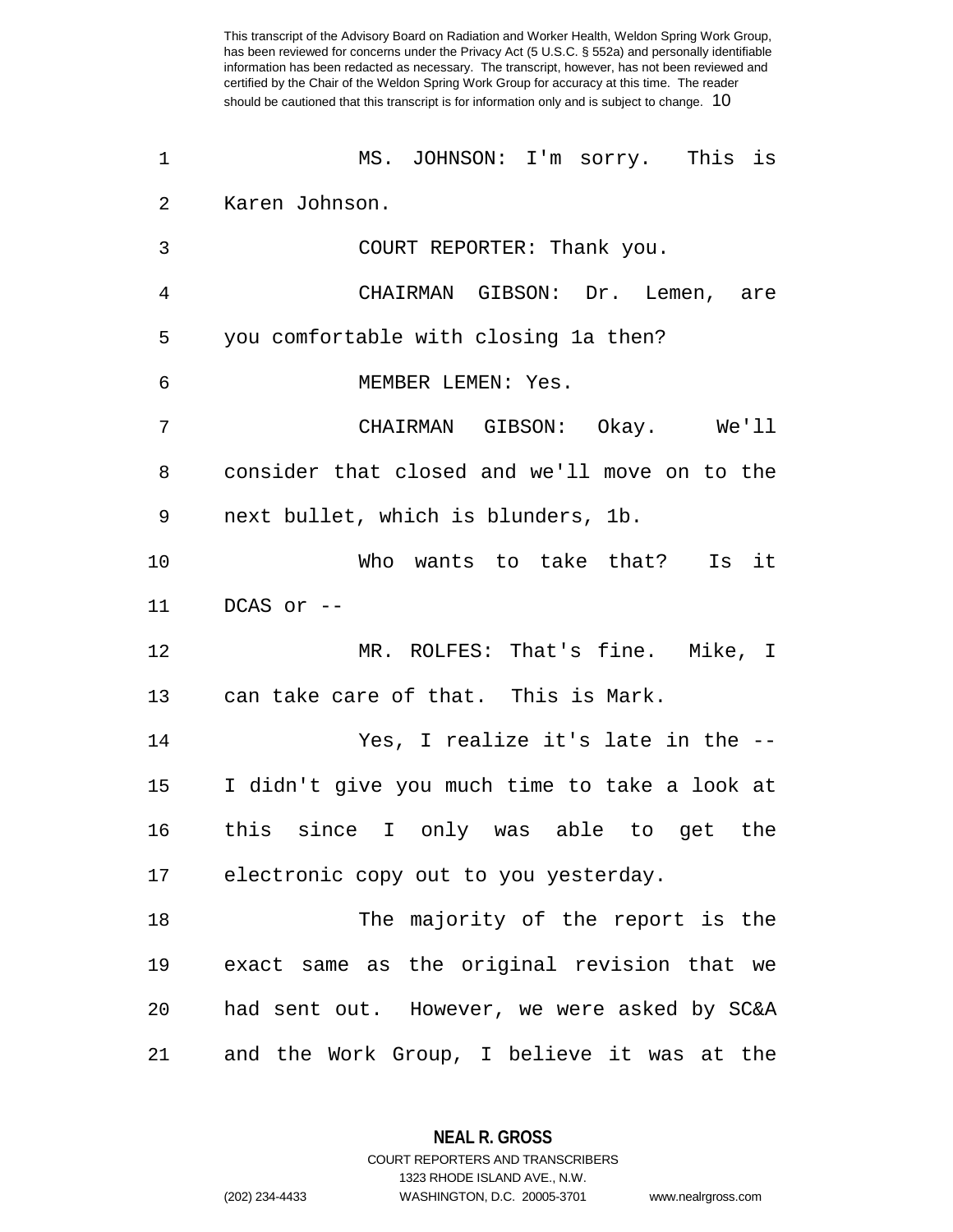1 last Work Group meeting, if we could quantify 2 how the blunders would impact the doses that 3 we would assign during the dose reconstruction 4 process.

5 And so what we went back and did 6 was to look at each individual blunder and 7 determine -- we looked specifically at the 8 arithmetical errors. We looked at how those 9 arithmetical errors would impact the thorium 10 intake rate.

11 And at the 95th percentile, in 12 summary, the -- let me pull that up here. It 13 was roughly four percent. So, the thorium 14 intake rate after incorporating the blunders, 15 the thorium intake rate at the 95th percentile 16 went up by four percent.

17 So, not a very significant amount, 18 but that will be included in the revised 19 intake approach for thorium.

20 I'm trying to find the page on 21 which the report states that. Okay. All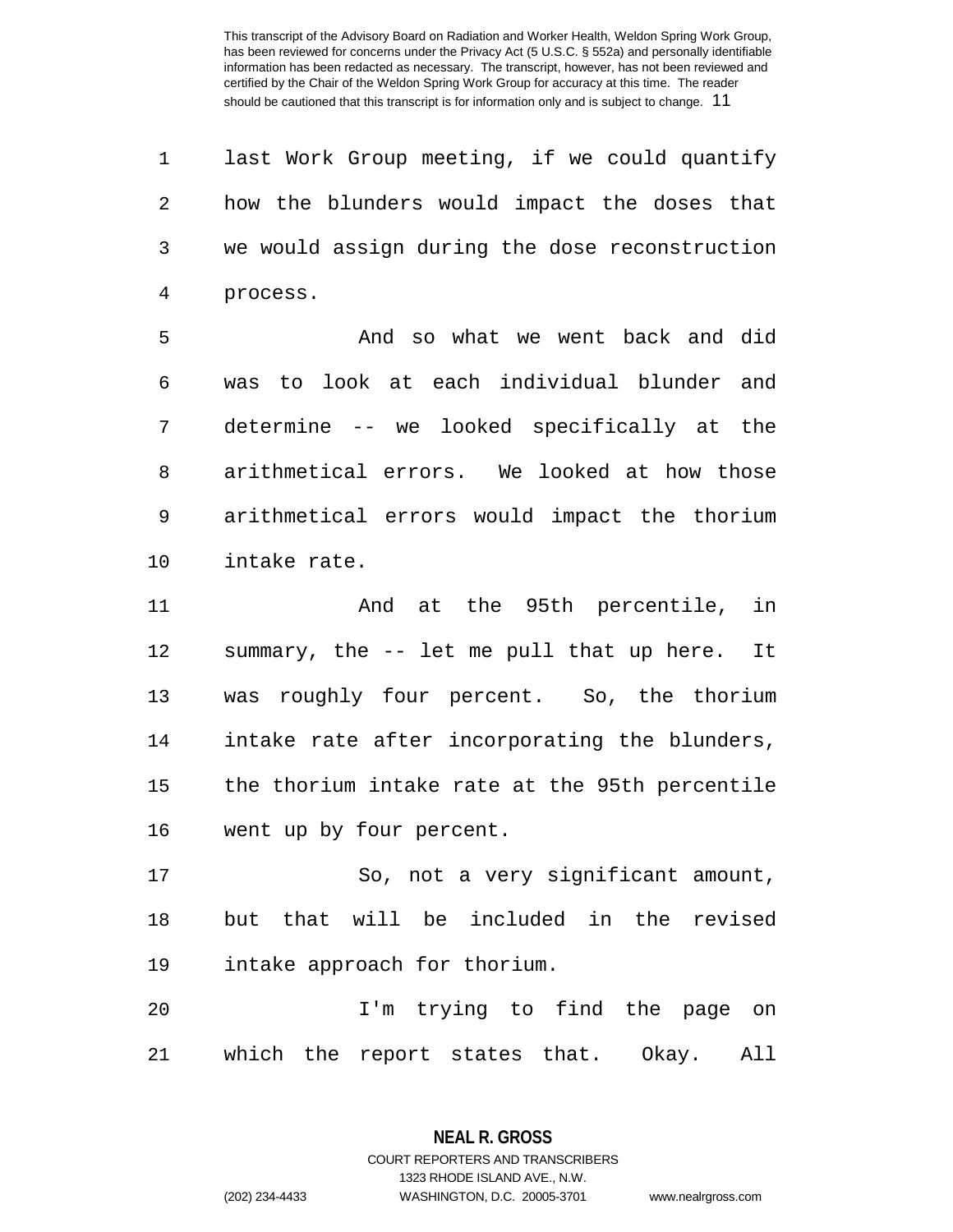1 right. Here we go. I can read that summary. 2 It's on Page 7 of 14. It's under Impact of 3 Blunders on Dose Reconstruction.

4 And the median, the distribution 5 with blunders was 2.3 percent higher than the 6 baseline without the blunders. At the 95th 7 percentile, the distribution with the blunders 8 incorporated was 3.7 percent higher than the 9 baseline.

10 So, the 95th percentile thorium 11 intake rate would be about four percent higher 12 with the blunders incorporated, and that's all 13 I have in there. That was the only thing that 14 was new from the previous report.

15 DR. BUCHANAN: I'd like to discuss 16 this a little more if that's okay with you, 17 Mike.

18 CHAIRMAN GIBSON: Absolutely. 19 DR. BUCHANAN: Okay. Mark, I'm a 20 little concerned here about the use of the 21 word thorium.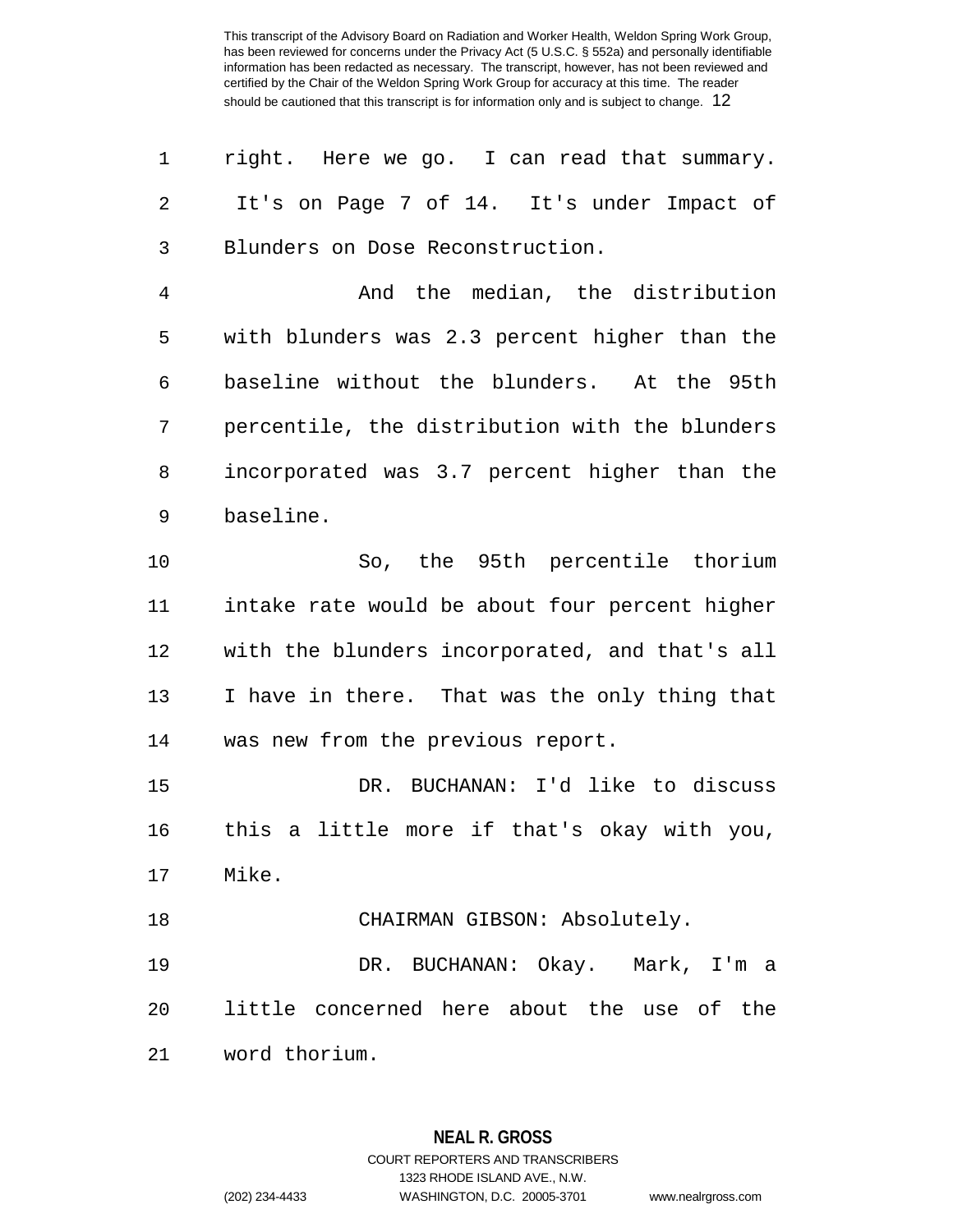| $\mathbf 1$ | that a correct term here on<br>Is              |
|-------------|------------------------------------------------|
| 2           | Page 7 where it says, the increase in 95       |
| 3           | percent of the thorium intake?                 |
| 4           | MR. ROLFES: Yes, it would be the               |
| 5           | thorium intake rate would increase by a factor |
| 6           | of four percent.                               |
| 7           | DR. BUCHANAN: But this data that               |
| 8           | was used to create this to look at these       |
| 9           | blunders, the -- didn't include any thorium    |
| 10          | data. This is all uranium data, air sampling   |
| 11          | data.                                          |
| 12          | MR. ROLFES: The majority of it was             |
| 13          | uranium. But the methodology used for the      |
| 14          | uranium daily weighted exposure evaluation and |
| 15          | the thorium daily weighted exposure evaluation |
| 16          | was essentially the same. So, it's sort of     |
| 17          | independent of the radionuclide.               |
| 18          | Now, that being said, the majority             |
| 19          | of the daily weighted exposure reports were    |
| 20          | for uranium. However, there are thorium        |
| 21          | results contained within this.                 |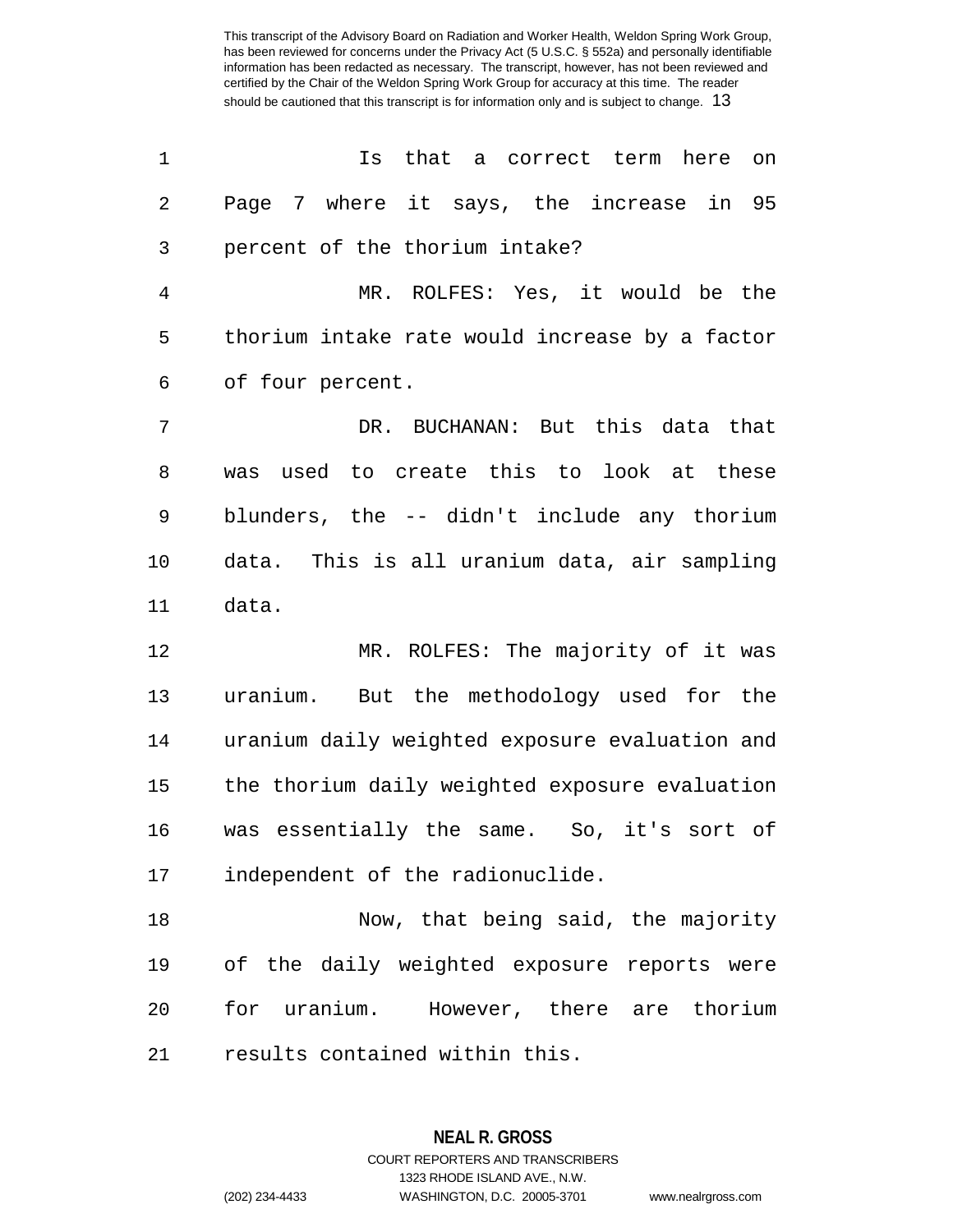| $\mathbf 1$ | DR. BUCHANAN: Well, the 82, I                  |
|-------------|------------------------------------------------|
| 2           | assume that these -- on the front -- on Page   |
| 3           | 4, it says there is 36 reports for thorium and |
| 4           | scores of other reports. And I assume that     |
| 5           | that's referring -- the data used was the 82   |
| 6           | cases or the 82 datasheets listed there in the |
| 7           | appendix; is that correct?                     |
| 8           | MR. ROLFES: The 82 cases, I'm not              |
| 9           | sure where the --                              |
| 10          | DR. BUCHANAN: Or line. It says,                |
| 11          | line. Line 82.                                 |
| 12          | MR. ROLFES: Oh, okay.                          |
| 13          | DR. BUCHANAN: Yes.                             |
| 14          | MR. ROLFES: Yes.                               |
| 15          | DR. BUCHANAN: There's one through              |
| 16          | 82. So, I assume that this data is what was    |
|             | 17 used to derive the figures and tables --    |
| 18          | MR. ROLFES: Yes.                               |
| 19          | DR. BUCHANAN: -- in the revised                |
| 20          | report.                                        |
| 21          | MR. ROLFES: You're correct.<br>That            |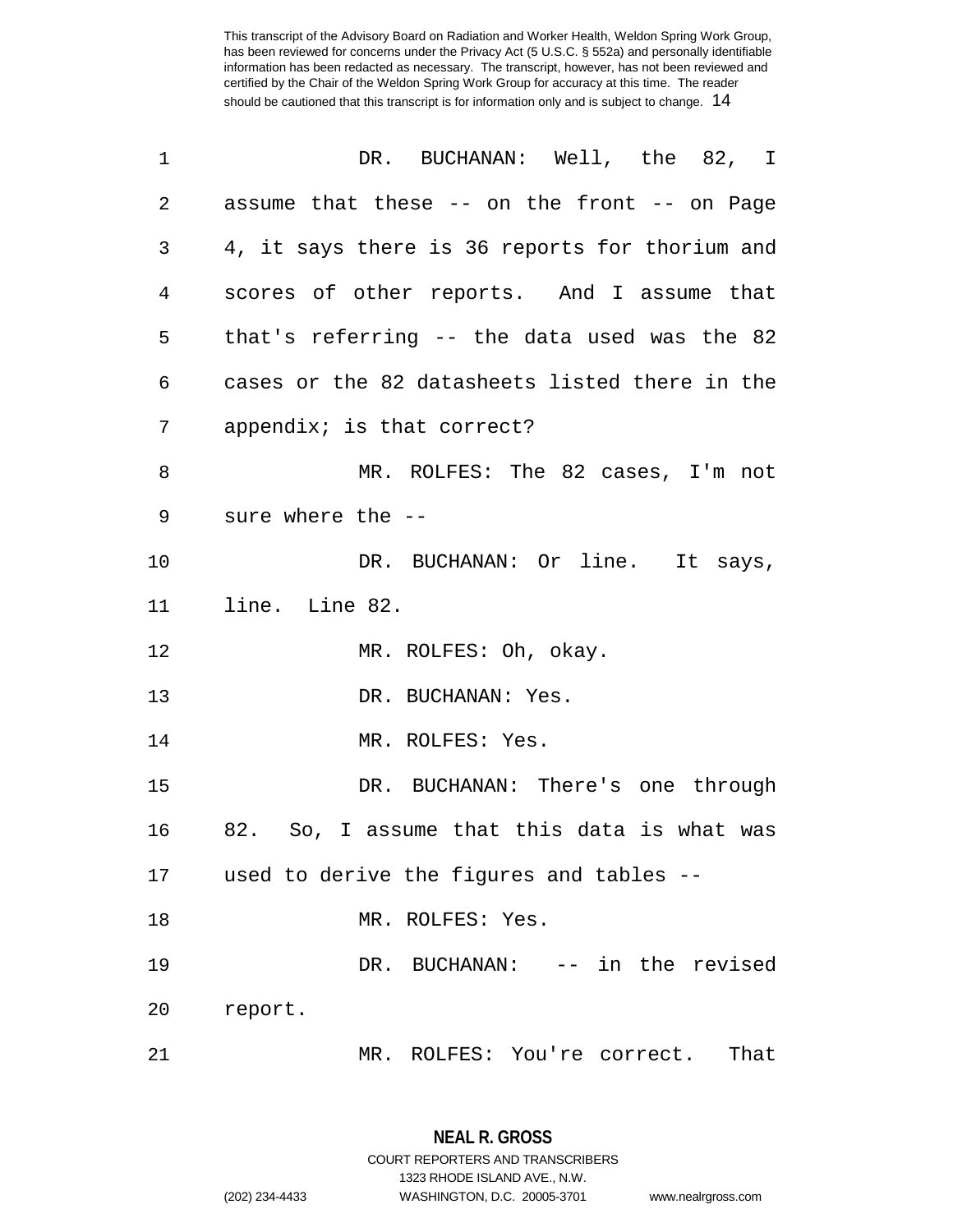| 1          | is correct. Everything from Attachment 1,     |
|------------|-----------------------------------------------|
| 2          | those were the blunders. They're on Page 10   |
| 3          | of 14 -- 10 through 14 of the report.         |
| 4          | DR. BUCHANAN: Right. Now, if you              |
| 5          | go through those, there is only a couple that |
| 6          | is past -- thorium was used 1963 to 1964 -- I |
| $\sqrt{ }$ | mean, 1966. '63 to '66 occasionally.          |
| 8          | And if you go through there,                  |
| 9          | they're all -- anything in a '63 to '66 time  |
| 10         | frame is labeled uranium, except for '56 and  |
| 11         | '57.                                          |
| 12         | MR. ROLFES: Okay.                             |
| 13         | DR. BUCHANAN: And if you look at              |
| 14         | that reference ID, this appears to be uranium |
| 15         | too. It doesn't state that, but from the      |
| 16         | building and the process it looks<br>like     |
| 17         | uranium. And there was no blunders on '56 and |
| 18         | .57.                                          |
| 19         | So, it looks like all this                    |
| 20         | information that is in the tables and in the  |
| 21         | front of the revised paper, came from uranium |

**NEAL R. GROSS** COURT REPORTERS AND TRANSCRIBERS

1323 RHODE ISLAND AVE., N.W.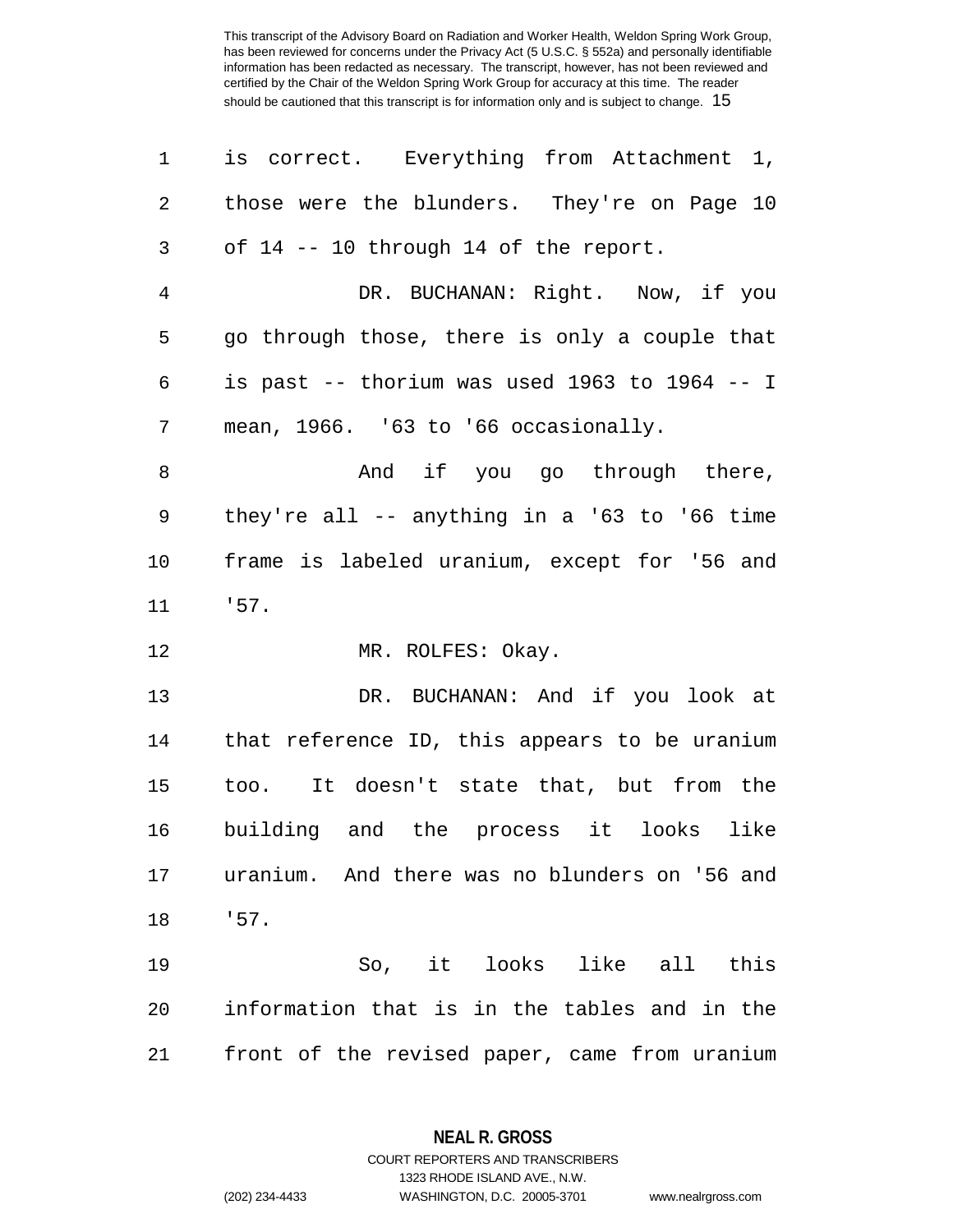1 air sampling.

| $\overline{a}$ | MR. ROLFES: Yes.                              |
|----------------|-----------------------------------------------|
| $\mathfrak{Z}$ | DR. BUCHANAN: And so, I guess you             |
| 4              | know SC&A just, of course, received this      |
| 5              | yesterday. And so, we haven't went completely |
| 6              | through it.                                   |
| 7              | But a preliminary look at it, it              |
| 8              | looks like that the, you know, I agree with   |
| $\mathsf 9$    | your analysis if we didn't use the word       |
| $10 \,$        | thorium there on Page 7. But it bothers me    |
| 11             | that we're using this uranium data and we're  |
| 12             | extrapolating it and we're stating it for     |
| 13             | thorium.                                      |
| 14             | The question is, is this, I mean,             |
| 15             | shouldn't we say that this is uranium intake? |
| 16             | And then if we're going to use it for         |
| 17             | thorium, extrapolate it to thorium.           |
| 18             | MR. ROLFES: Well, I guess it                  |
| 19             | depends -- if you'd like for us to remove the |
| 20             | word "thorium," we can say that the majority  |
| 21             | the data were for uranium. However,<br>of     |

**NEAL R. GROSS** COURT REPORTERS AND TRANSCRIBERS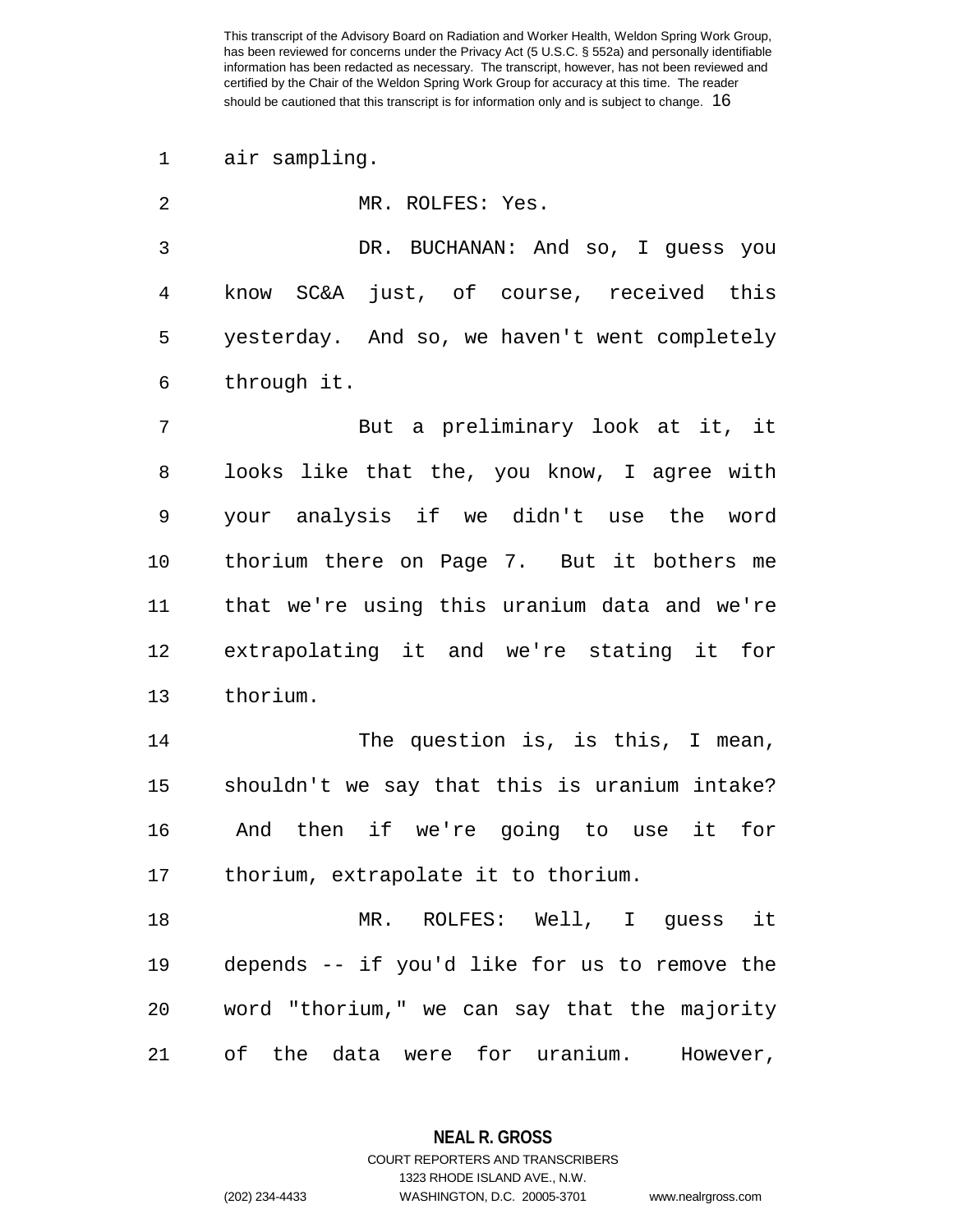| 1  | there's<br>believe that the<br>reason to<br>no   |
|----|--------------------------------------------------|
| 2  | evaluation methodology would be any different    |
| 3  | for uranium than it would be for thorium, I      |
| 4  | guess.                                           |
| 5  | Would you agree with that, or $-$                |
| 6  | DR. BUCHANAN: Well, I don't know,                |
| 7  | because that brings up the second question we    |
| 8  | still have from our September issue. And that    |
| 9  | is the, you know, whether this data represents   |
| 10 | the majority of the working condition, because   |
| 11 | it was a limited availability of data.           |
| 12 | I guess my problem -- okay. First                |
| 13 | of all, are you saying that there will be no     |
| 14 | adjustments then made because it's only four     |
| 15 | percent, to either uranium or thorium?           |
| 16 | Is that the bottom line on that,                 |
| 17 | or will there be an adjustment made?             |
| 18 | MR. ROLFES: Well, for the uranium                |
| 19 | intakes, we wouldn't be using air sampling       |
| 20 | data to assign the uranium intakes. We would     |
| 21 | the uranium<br>intake<br>assign<br>based<br>upon |

**NEAL R. GROSS** COURT REPORTERS AND TRANSCRIBERS

1323 RHODE ISLAND AVE., N.W.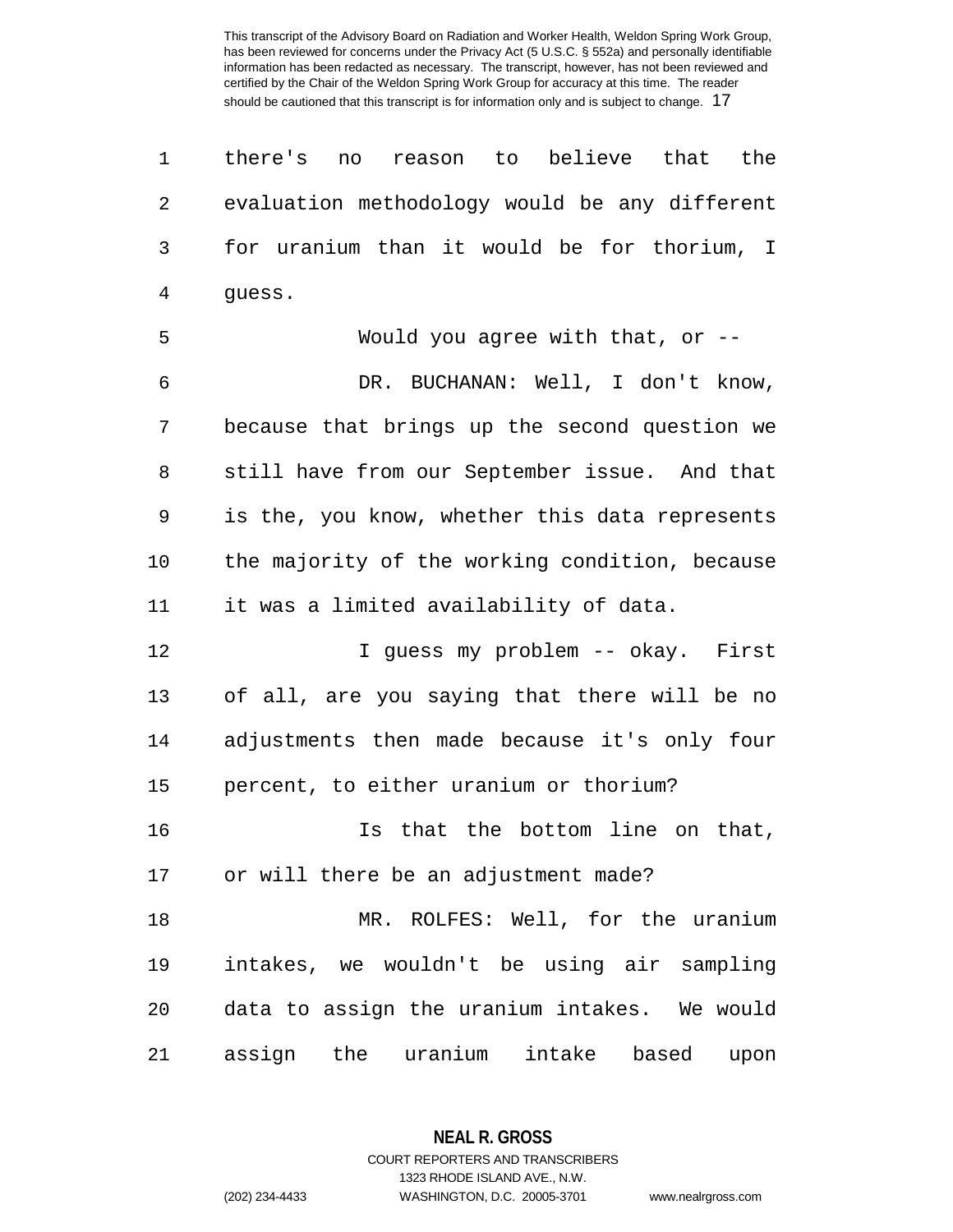| $\mathbf 1$ | urinalysis data in the individual's file.          |
|-------------|----------------------------------------------------|
| 2           | For thorium, we do have thorium in                 |
| 3           | vivo counts. However, the way they were            |
| 4           | reported, an actual value wasn't reported to       |
| 5           | us. It was just as a fraction of a                 |
| 6           | permissible lung burden.                           |
| 7           | They basically had identified                      |
| 8           | exposure bands, three different exposure           |
| $\mathsf 9$ | bands; for a person who wasn't occupationally      |
| 10          | exposed, someone who had some exposure, and        |
| 11          | someone who was around the maximum permissible     |
| 12          | lung burden of thorium.                            |
| 13          | So, we agreed not to use those in                  |
| 14          | vivo results. So, we said that we would rely       |
| 15          | upon the daily weighted exposure evaluations       |
| 16          | to assign thorium intakes to essentially           |
| 17          | unmonitored thorium workers.                       |
| 18          | So, based upon our analysis of the                 |
| 19          | blunders, which, as you said, the majority of      |
| 20          | the daily weighted exposure evaluations were       |
| 21          | for uranium, however, there<br>for<br>were<br>some |

**NEAL R. GROSS** COURT REPORTERS AND TRANSCRIBERS

1323 RHODE ISLAND AVE., N.W.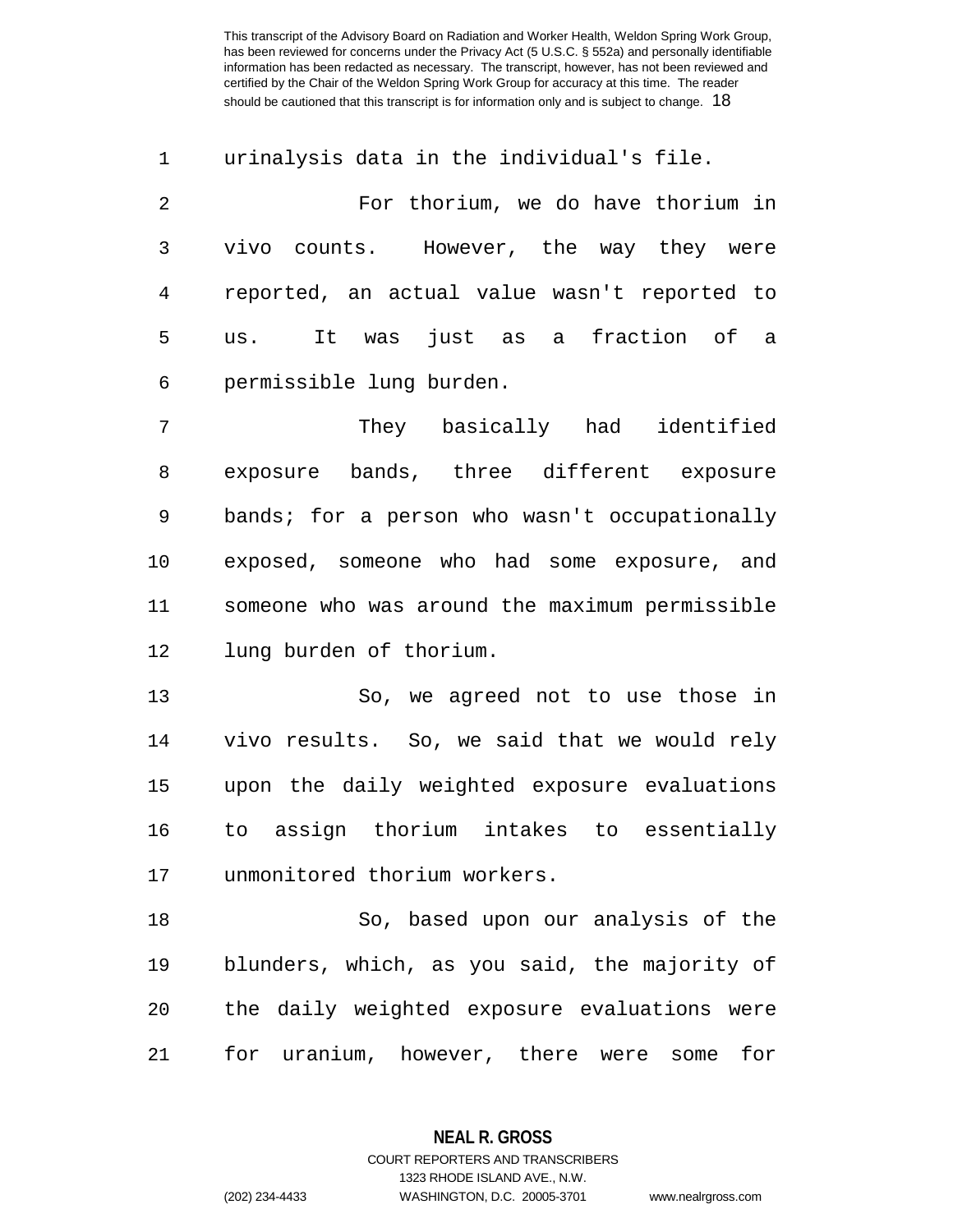| 1    | thorium, our evaluation of all those blunders  |
|------|------------------------------------------------|
| 2    | contained in the daily weighted exposure       |
| 3    | reports we found that the 95th percentile      |
| 4    | intake rate would be about four percent higher |
| 5    | when incorporating the effects of the errors,  |
| 6    | the arithmetic errors or blunders.             |
| 7    | And so, we are proposing to                    |
| 8    | increase the thorium intake rate based upon    |
| 9    | the daily weighted exposure Evaluation Report, |
| $10$ | by four percent. So, we're going to increase   |
| 11   | the 95th percentile thorium intake by four     |
| 12   | percent.                                       |
| 13   | BUCHANAN: And that would be a<br>DR.           |
| 14   | revision to the TBD?                           |
| 15   | MR. ROLFES: That's correct.                    |
| 16   | DR. BUCHANAN: Okay.<br>Now, you                |
| 17   | state that daily weighted average will not be  |
| 18   | used for uranium -- okay, maybe you're going   |
| 19   | to cover this in the next topic, the coworker  |
| 20   | data.                                          |
| 21   | So, people that weren't monitored              |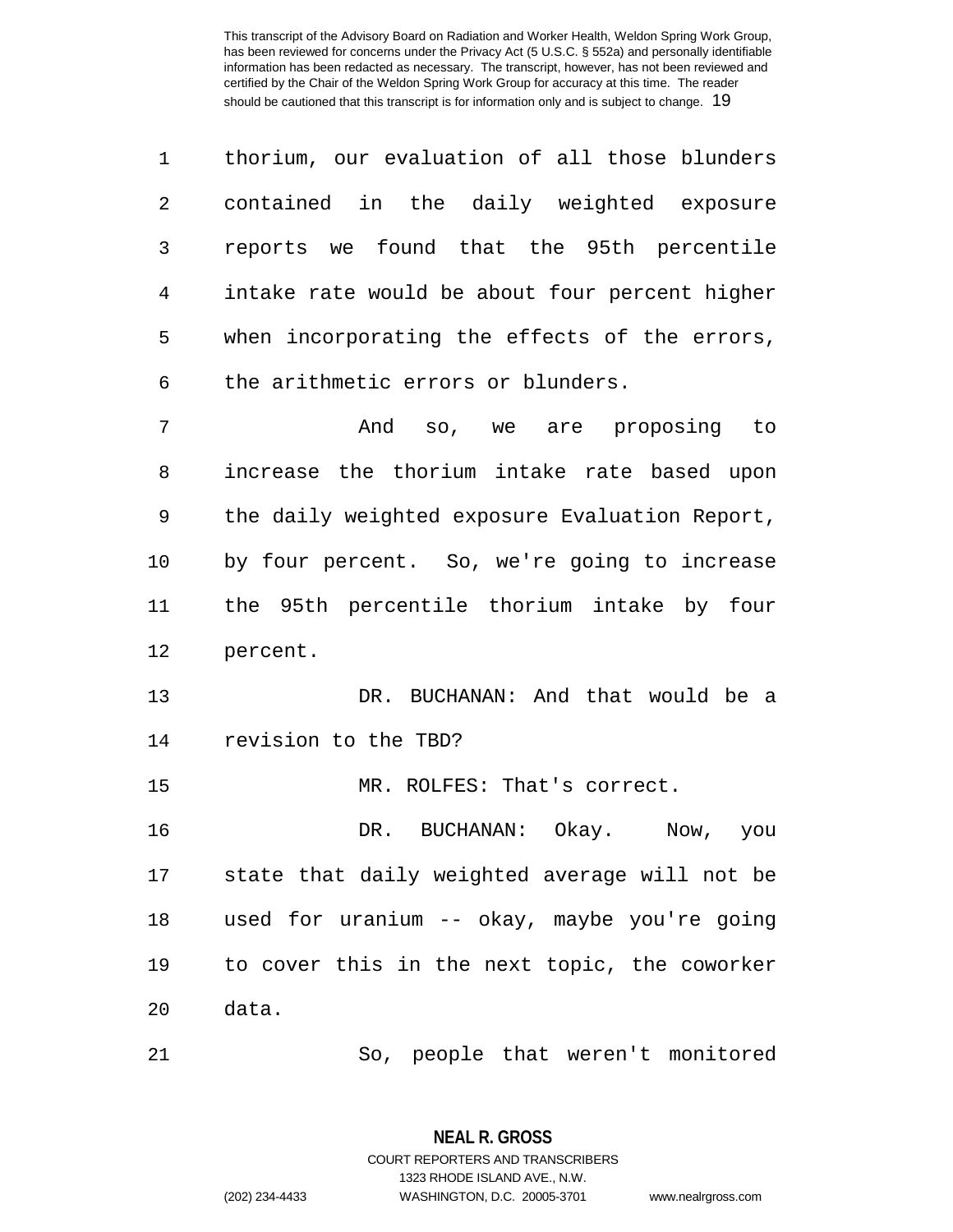| 1  | that should have been monitored for uranium,      |
|----|---------------------------------------------------|
| 2  | you're going to use coworker bioassay data as     |
| 3  | opposed to air intake; is that correct?           |
| 4  | MR.<br>ROLFES:<br>If there<br>is<br>an            |
| 5  | individual who does not have any monitoring       |
| 6  | a production worker or<br>data<br>and was<br>had  |
| 7  | potential exposure in the production area, we     |
| 8  | would assign an intake to them based upon         |
| 9  | coworker urinalysis data or coworker intake       |
| 10 | model.                                            |
| 11 | wouldn't be using the daily<br>We                 |
| 12 | weighted exposure reports for uranium intake      |
| 13 | have quite a bit of uranium<br>since we           |
| 14 | urinalysis data.                                  |
| 15 | BUCHANAN: Okay.<br>DR.<br>SO <sub>1</sub><br>this |
| 16 | clarifies -- let me check and make sure if I      |
| 17 | had any other questions on that.                  |
| 18 | DR. MAURO: Ron, while you're                      |
| 19 | looking into that, this is John Mauro. I also     |
| 20 | have a couple of simple questions.                |
| 21 | The genesis of the breathing zone                 |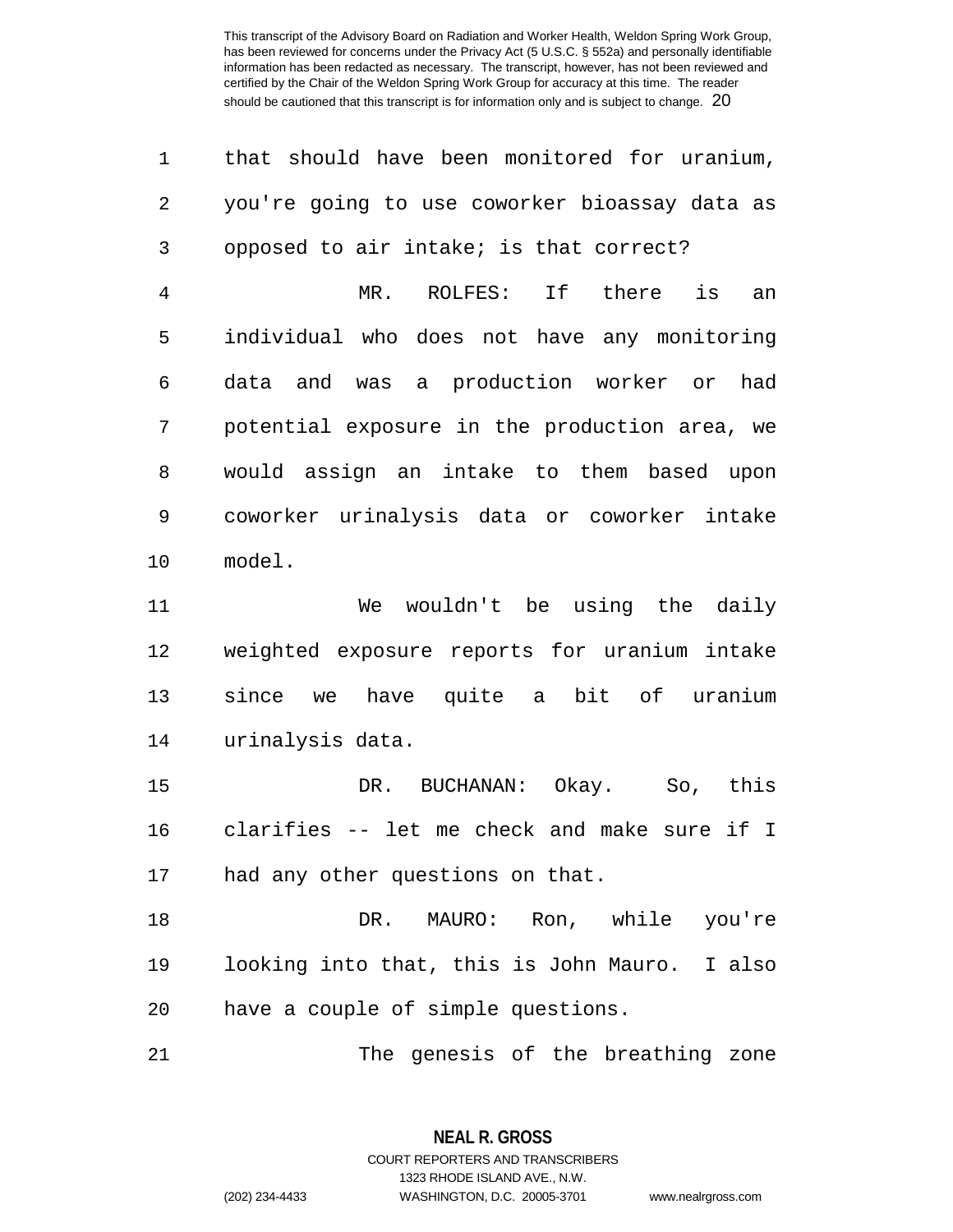| 1  | approach and the DWE and the blunders issue,   |
|----|------------------------------------------------|
| 2  | really started with Fernald and the work that  |
| 3  | we did with Bob Morris and the work we did on  |
| 4  | Fernald, and quite a bit of time was spent.    |
| 5  | And as I recall, and I'll get to               |
| 6  | my point, the philosophy was you -- there's a  |
| 7  | time period when air -- breathing zone samples |
| 8  | were collected in locations where we know      |
| 9  | people or we suspected people were working     |
| 10 | with thorium in addition to uranium.           |
| 11 | And breathing zone data, quite a               |
| 12 | bit, this is now Fernald, quite a bit of       |
| 13 | breathing zone data was available. And it was  |
| 14 | judged that those breathing zone data can be   |
| 15 | used to come up with DWEs and weighed and      |
| 16 | using the Strom approach, fundamental          |
| 17 | approach, I know it's different a little bit   |
| 18 | the way it was done on Fernald, but we         |
| 19 | reviewed that and we came away favorably       |
| 20 | inclined that, yes, you did basically use the  |
| 21 | Strom approach.                                |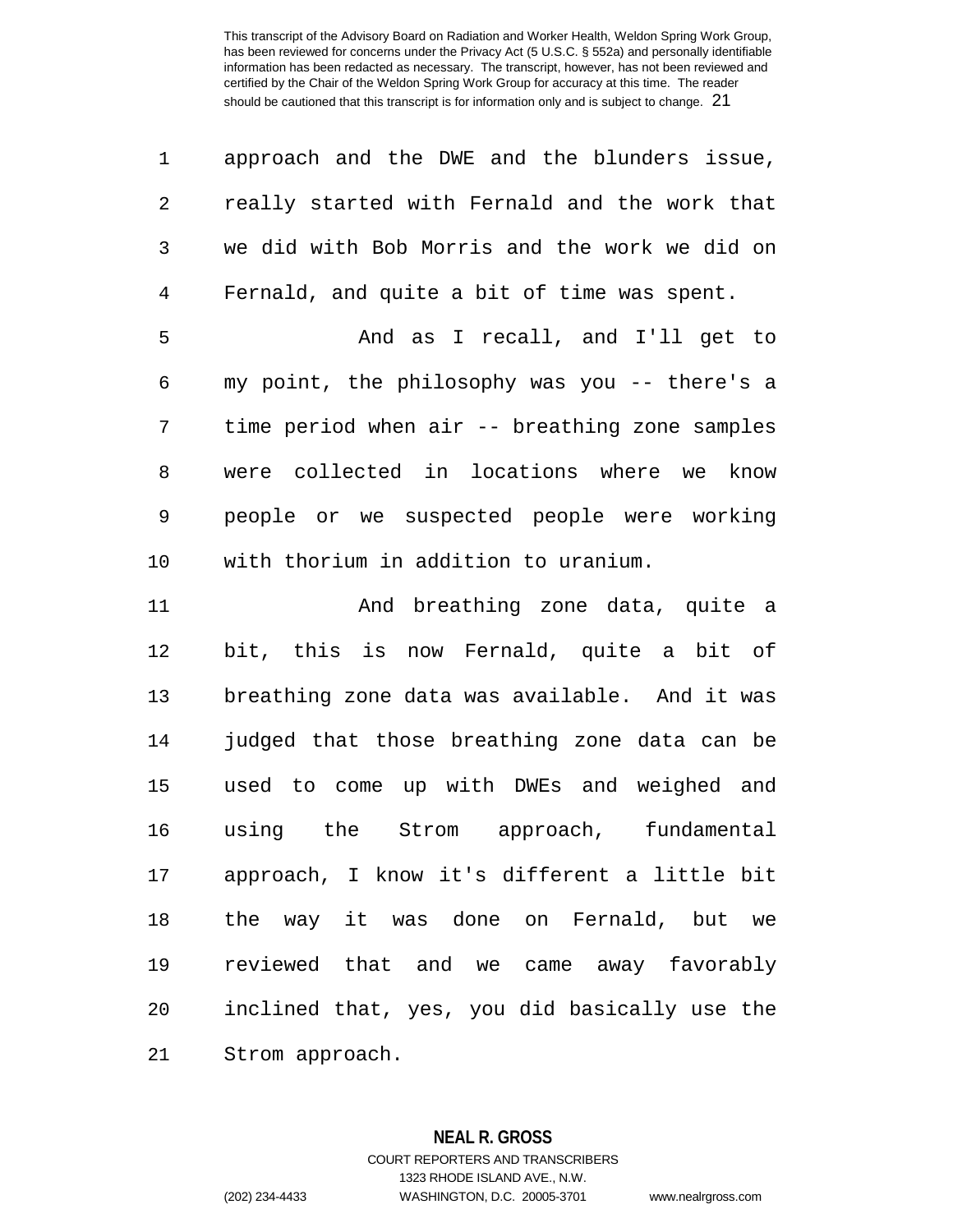1 Now, where I'm headed with this is 2 in your circumstance at Weldon, it sounds like 3 a very analogous situation whereby you have a 4 period of time for a group of workers, and I'm 5 not sure if you make a distinction, where you 6 suspect or have strong evidence that they did 7 in fact work with thorium-232. And you do 8 have considerable breathing zone data such 9 that you could generate DWEs.

10 But we all recognized at the time 11 of Fernald, that it's possible that a 12 significant fraction of the counts on that 13 breathing zone data, which is simply dpm per 14 cubic meter, was, in fact, alphas that were 15 counted that were from uranium as opposed to 16 thorium.

17 But to be claimant-favorable, 18 we'll assume that it was thorium. And we 19 agreed that that approach, in fact, is -- errs 20 on the side of the claimant, because the 21 uranium is going to be reconstructed using

> **NEAL R. GROSS** COURT REPORTERS AND TRANSCRIBERS

> > 1323 RHODE ISLAND AVE., N.W.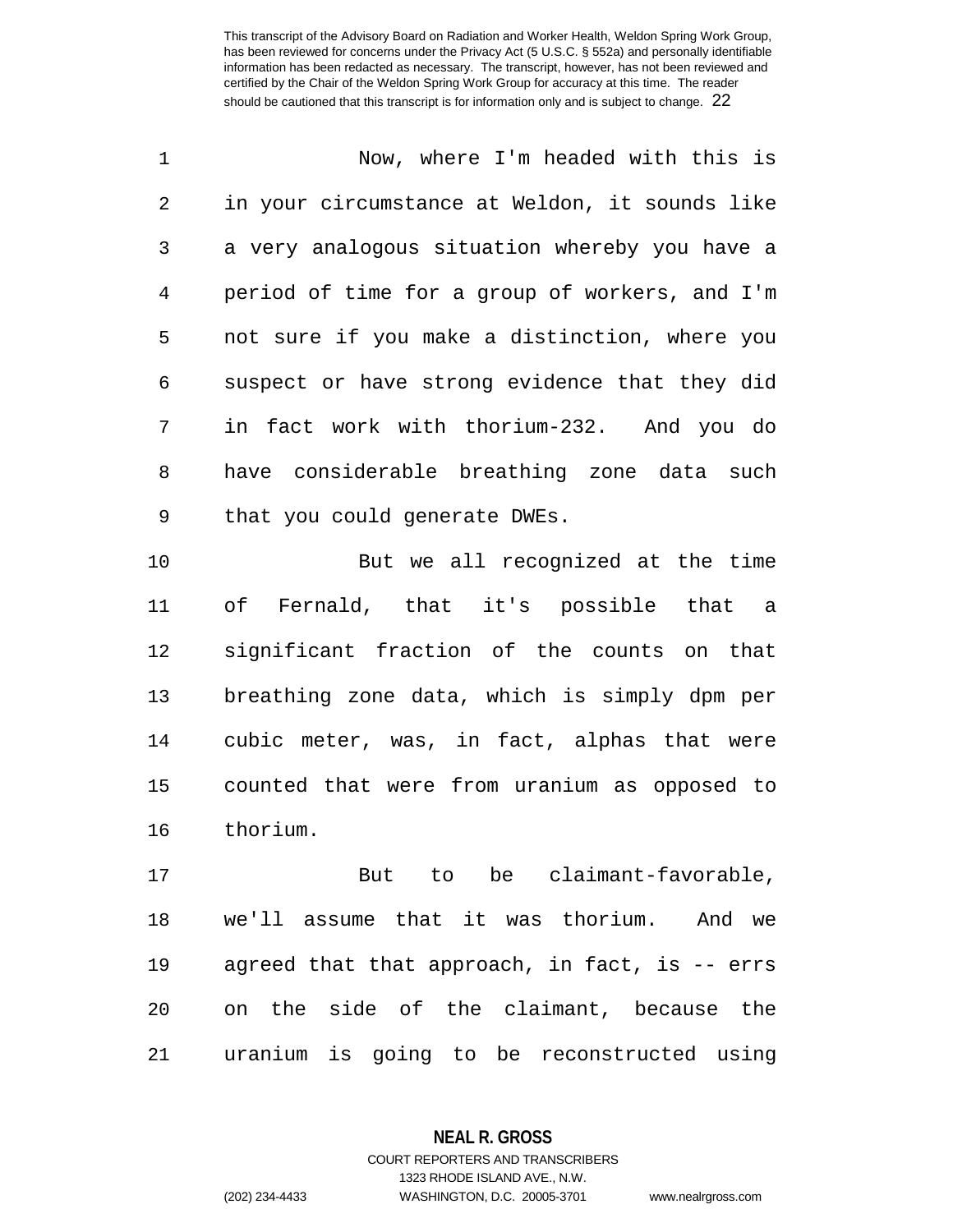| 1              | bioassay. And then you're going to add in the  |
|----------------|------------------------------------------------|
| 2              | thorium dose based on these breathing zone     |
| 3              | samples, which could very well be some mixture |
| $\overline{4}$ | of thorium and uranium, but assuming that it's |
| 5              | all thorium.                                   |
| 6              | Is this the approach you are                   |
| 7              | fundamentally using here at Weldon?            |
| 8              | MR. ROLFES: Dr. Mauro, this is                 |
| 9              | Mark and, essentially, what we would be doing  |
| 10             | with the Weldon Spring plant, it is very       |
| 11             | similar.                                       |
| 12             | We would be reconstructing uranium             |
| 13             | intakes based upon urinalysis data. And then   |
| 14             | adding a thorium intake on top of that based   |
| 15             | upon the daily weighted exposure results.      |
| 16             | DR. MAURO: But those DWEs, they're             |
| 17             | based on gross alpha air counts, which could   |
| 18             | be any combination of thorium and/or uranium.  |
| 19             | MR. ROLFES: That is possible.                  |
| 20             | However, one, you know, it all                 |
| 21             | depends on a specific operation.<br>In<br>some |

**NEAL R. GROSS** COURT REPORTERS AND TRANSCRIBERS

1323 RHODE ISLAND AVE., N.W.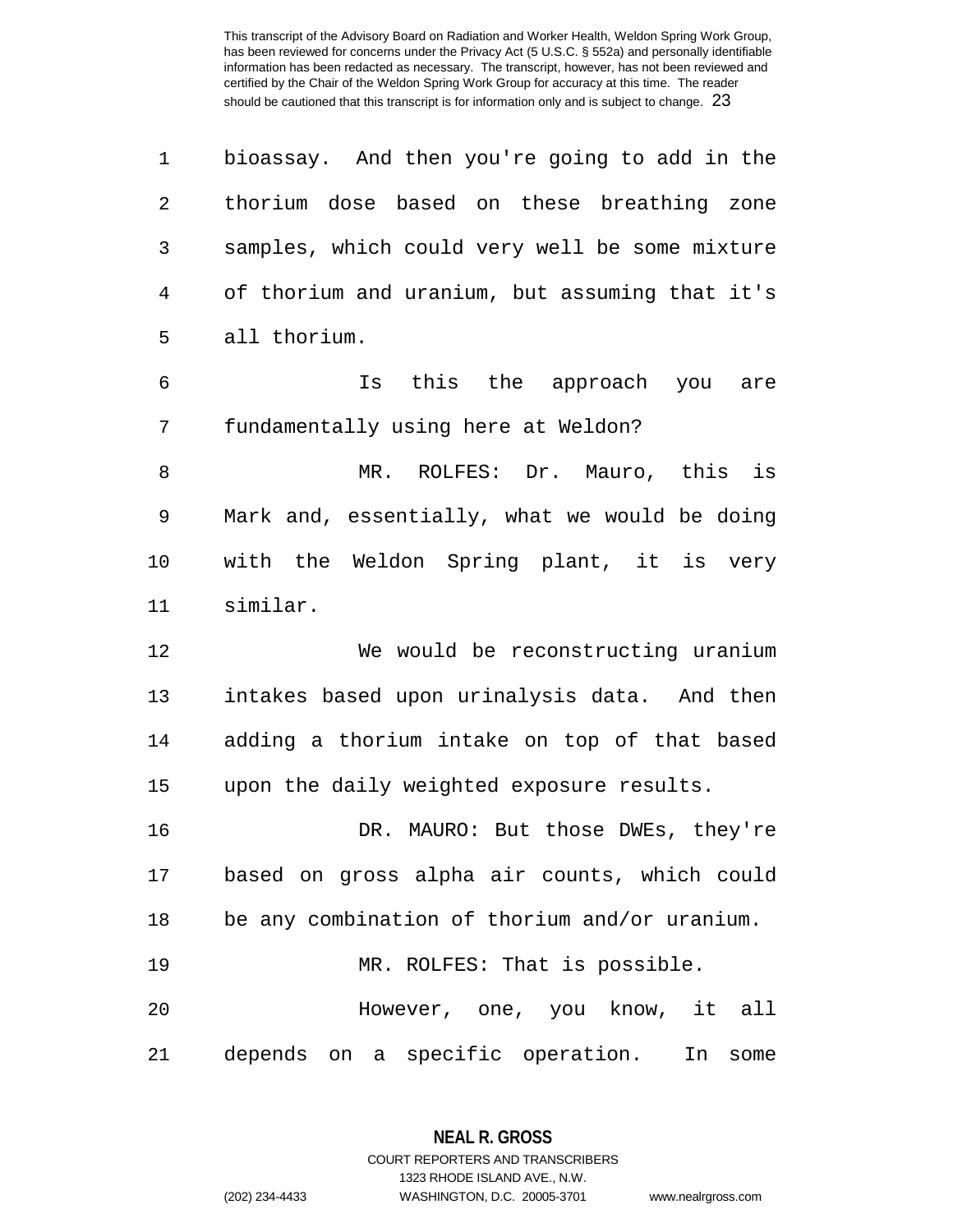1 cases, it could be both uranium and thorium. 2 In other cases, it would probably just be 3 plain thorium. 4 DR. MAURO: Okay. So, you have a 5 pretty good handle on who the thorium workers 6 were where you're going to do this? 7 MR. ROLFES: We have information on 8 which plants -- I think in our Evaluation 9 Report, we provided a chart which showed which 10 plants were involved in thorium operations 11 during which years. 12 DR. MAURO: Okay. Again, I was 13 hoping to get my sort of bearings. 14 Now, with regard to blunders, in 15 the Strom paper, their analysis of the 16 blunders, I recall, had a substantially -- and 17 they actually went back, in other words, maybe 18 for the benefit of the Work Group, to -- what 19 they did in the Strom paper, say, they went 20 back to the original data and saw how many, I 21 guess, typos there were in converting and

> **NEAL R. GROSS** COURT REPORTERS AND TRANSCRIBERS

> > 1323 RHODE ISLAND AVE., N.W.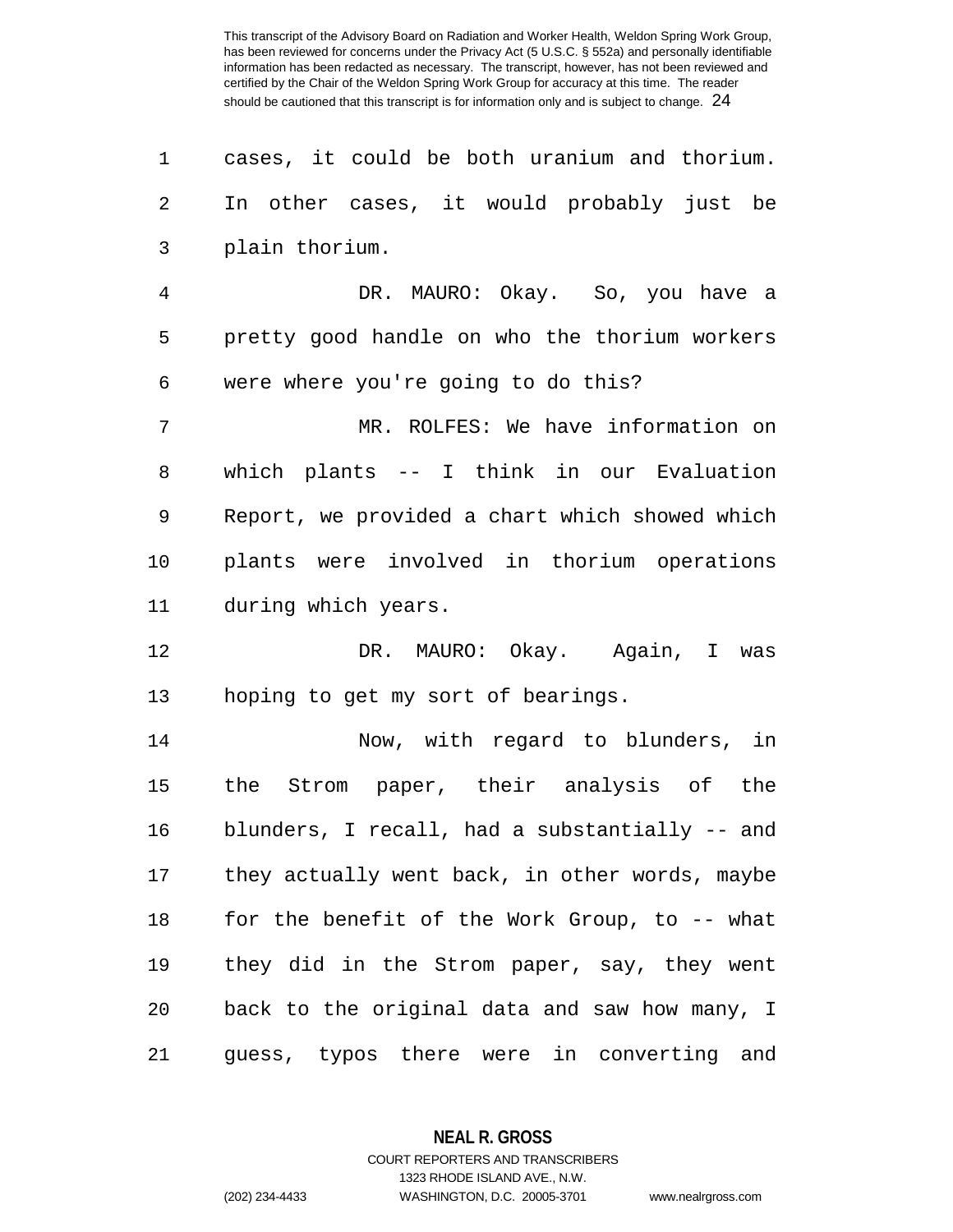1 taking the data off the original sheets and 2 what affect -- how extensive those blunders 3 were.

4 And I forget the percentage of 5 blunders, but it was like ten percent. I 6 forget the number, but it had -- if I 7 remember, it had a fairly big effect when they 8 corrected for the blunders.

9 MR. ROLFES: Yes.

10 DR. MAURO: In other words, the 11 report said, okay, when we correct for the 12 blunders, the results changed. And my 13 recollection, it was a relatively large change 14 not on the order of a few percent.

15 And I think when they did that, 16 they actually corrected for the blunders 17 because they had the data. And they found the 18 transcription errors, et cetera, et cetera, 19 and corrected for them to see, okay, how did 20 the blunders affect the results.

21 Now, in this case, of course, you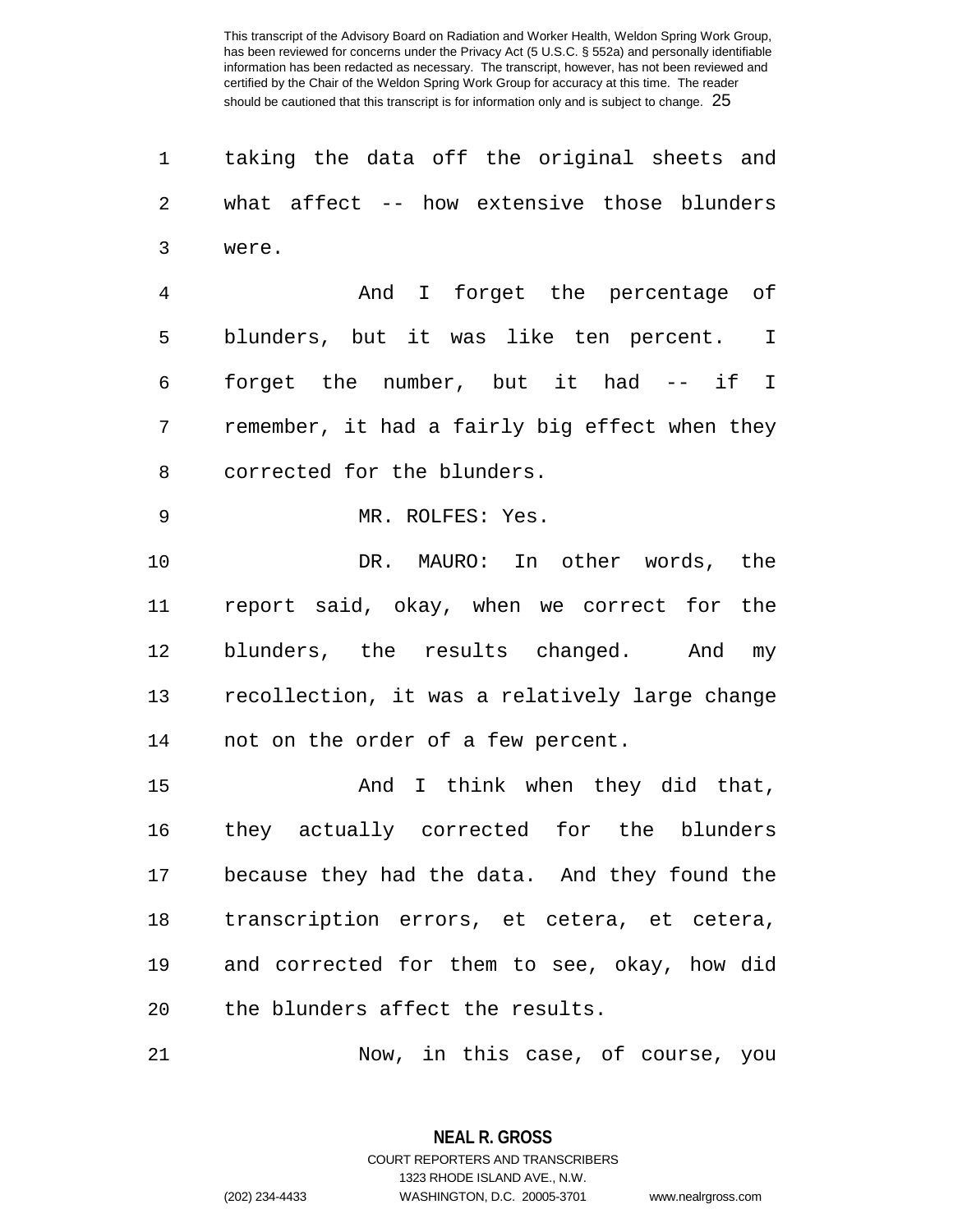1 have data. You don't know if there are any 2 blunders. There may not be any in the data 3 that you have, or there may be some.

4 How did you -- and I didn't read 5 your report, but, mechanistically, how did you 6 take your original set of whatever this data 7 set is that you're working with, these 8 breathing zone measurements and dpm per cubic 9 meter from -- in other words, the source data 10 that was used to derive the DWEs, how did you 11 actually introduce how blunders would affect 12 that?

13 That is, what assumptions did you 14 make and how did you mechanically go through 15 the process to say, okay, this is what would 16 happen if we had certain percentage of random 17 blunders in the way in which information was 18 transcribed?

19 MR. ROLFES: Our original report 20 does give -- in both the original report and 21 the revision, we've gone through how we've

**NEAL R. GROSS**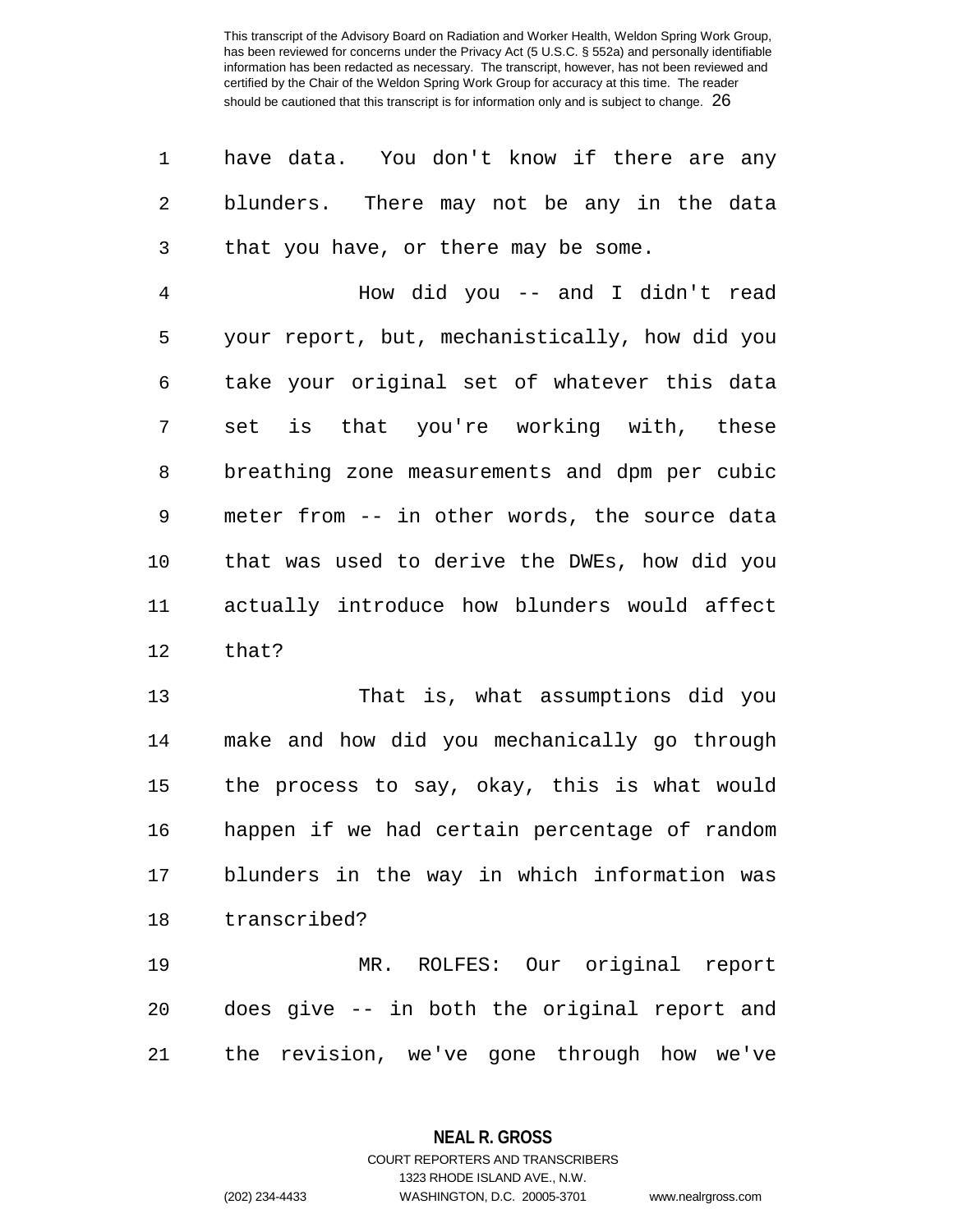| $\mathbf 1$ | identified the blunders, the type of blunder,  |
|-------------|------------------------------------------------|
| 2           | whether it was a typographical blunder, a      |
| 3           | mathematic or an arithmetic error, and a self- |
| 4           | contradiction blunder. There were three        |
| 5           | different types. And then we also assigned a   |
| 6           | value that that error had on the reported air  |
| 7           | concentration.                                 |
| 8           | What we've now done, we've gone                |
| 9           | back and done a Monte Carlo simulation. And I  |
| 10          | don't know if I have Bob Morris on the phone   |
| 11          | or not, but if he's out there -- Bob, are you  |
| 12          | out there?                                     |
| 13          | (No response.)                                 |
| 14          | MR. ROLFES: No, probably not, but              |
| 15          | I believe he is the one who has completed the  |
| 16          | analysis.                                      |
| 17          | What we've done is gone through                |
| 18          | each of the blunders, corrected it, and come   |
| 19          | up with this new four percent 95th percentile  |
| 20          |                                                |
| 21          | MAURO: Oh.<br>DR.<br>Oh, so<br>you             |

**NEAL R. GROSS** COURT REPORTERS AND TRANSCRIBERS 1323 RHODE ISLAND AVE., N.W.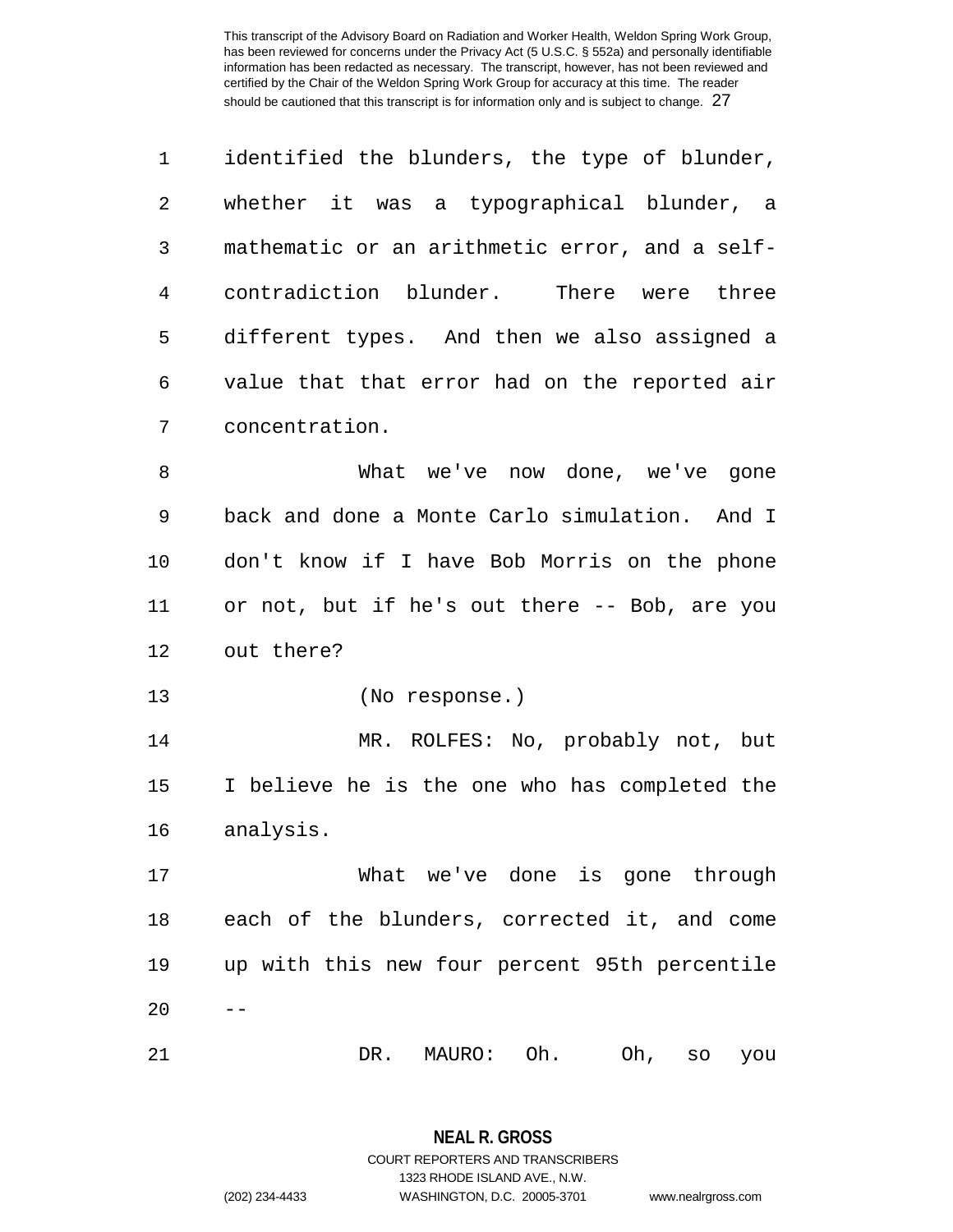1 actually -- oh, okay. I have to say 2 forgive me. I thought that you had a data 3 set.

4 I'm sorry for interrupting, but, 5 see, I thought you had a data set of numbers 6 that you worked with where you don't know 7 where or if there are any blunders.

8 You're saying you actually could 9 go back to the original measurements the way 10 Strom did, I guess, and you actually found 11 where the people who were doing the DWE 12 calculations made blunders. You're in a 13 position to go back to the original 14 measurements that were -- and determine if 15 there were blunders. So, I guess I 16 misunderstood conceptually what was done here. 17 I thought you actually had a set 18 of DWEs and said that embedded in them may be 19 some blunders of the nature that occurred in 20 the Strom work and somehow, you know, made 21 some assumptions regarding how many there

**NEAL R. GROSS**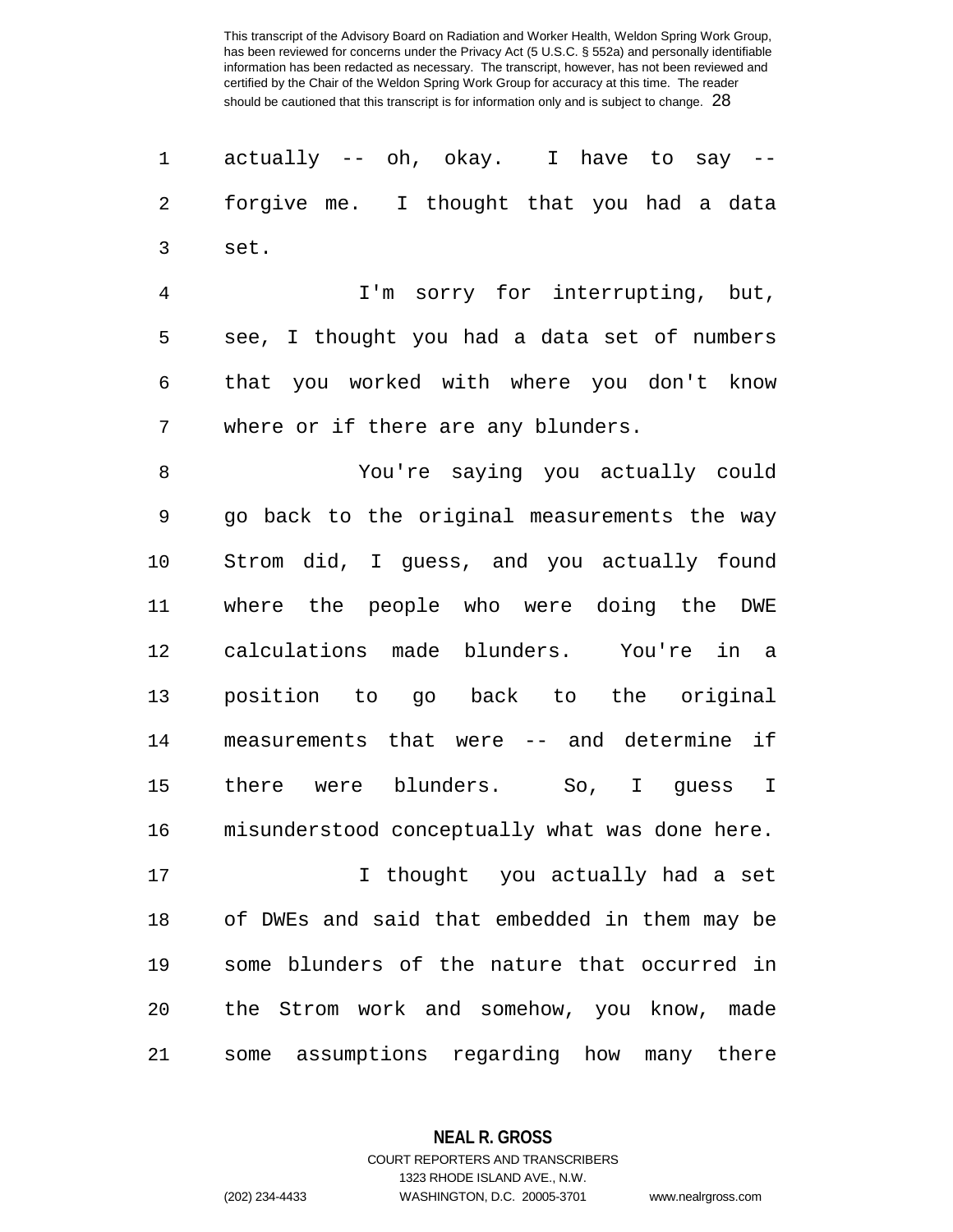1 might be and randomly assigned blunders, I 2 guess.

3 And I have to admit that my 4 recollection of the details of it is not 5 perfect, but I remember it being somewhat 6 substantial in the Strom work, but it sounds 7 like it's not here. And that may be simply 8 because there were fewer blunders here.

9 And I may misunderstand exactly 10 what was done for you to capture the effect of 11 the blunders and the mechanics you went 12 through, but it sounds like you were able to 13 go through the original data and identify what 14 blunders there were.

15 MR. ROLFES: Correct. In 16 Attachment 1 of our report on Page 10 when Ron 17 Buchanan had mentioned the 82 different lines, 18 those are the blunders which we have 19 identified from various Site Research Database 20 documents.

21 And we've got the title of the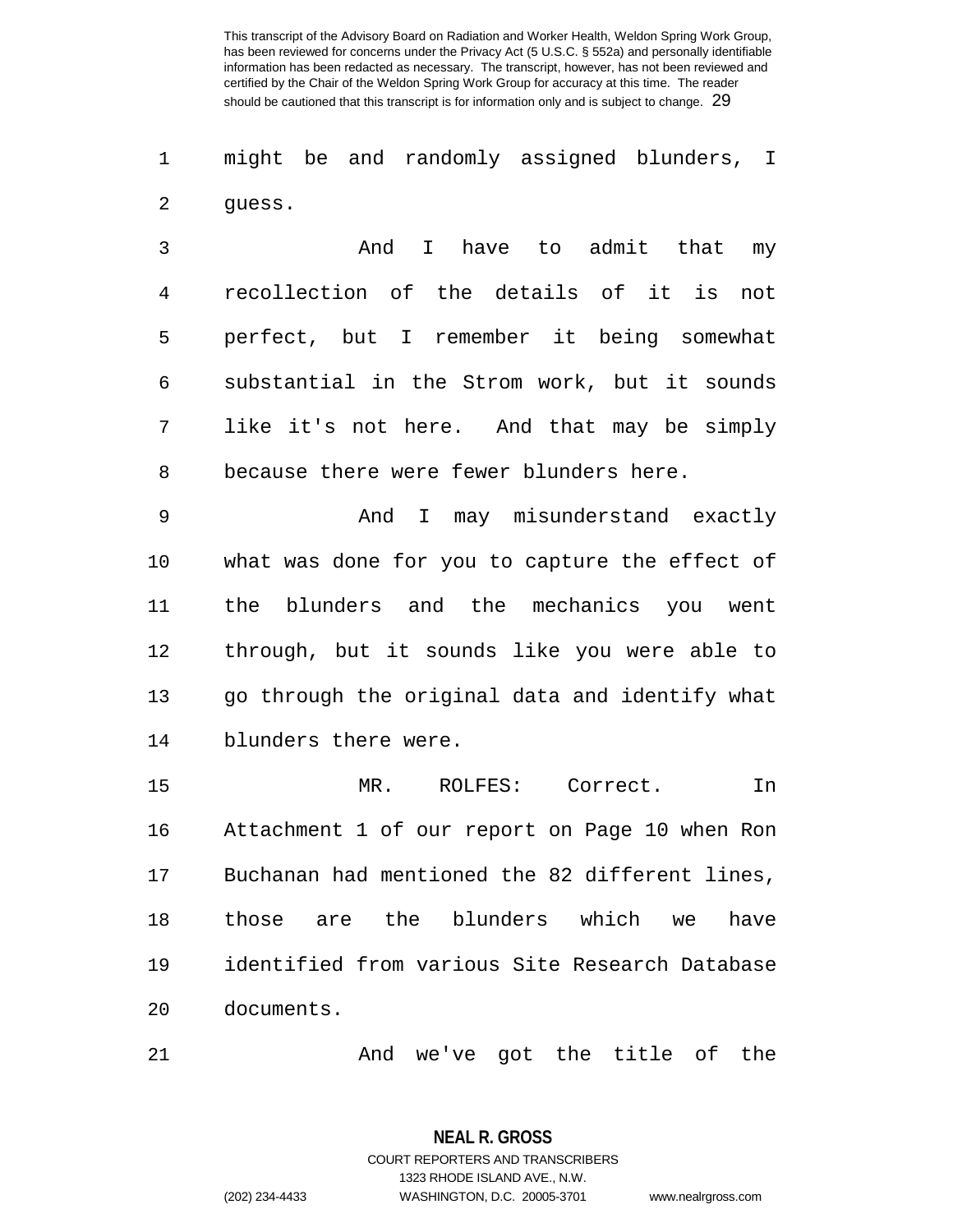| 1  | document from the SRDB, the date that the data |
|----|------------------------------------------------|
| 2  | were collected, the page where the report was, |
| 3  | the number of operations represented. For      |
| 4  | example, they might have air-sampled somebody  |
| 5  | machining a piece of uranium. They might have  |
| 6  | air-sampled somebody dumping green salt.       |
| 7  | So, each one of those operations               |
| 8  | was reported in each of the daily weighted     |
| 9  | exposure results.                              |
| 10 | DR. MAURO: And you actually found              |
| 11 | places where the transcription from the        |
| 12 | original data into the DWE calculation, that   |
| 13 | there were these certain errors or types of    |
| 14 | errors.                                        |
| 15 | MR. ROLFES: That's correct.                    |
| 16 | DR. MAURO: And you found them,                 |
|    | 17 corrected them, and redid your Monte Carlo  |
| 18 | simulation for the DWEs.                       |
| 19 | MR. ROLFES: And revised our                    |
| 20 | thorium intake rate or our intake rate based   |
| 21 | upon the daily weighted exposure results.      |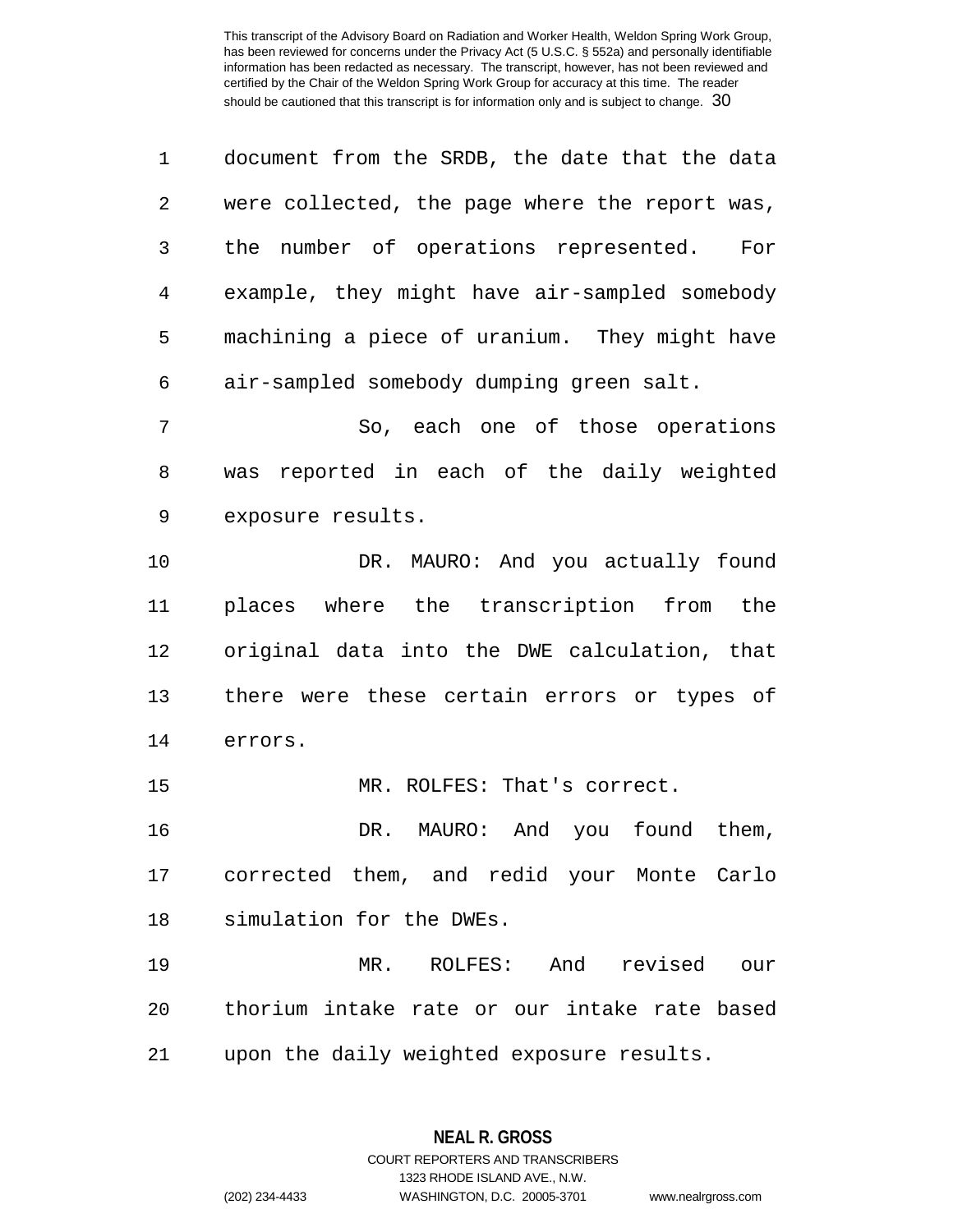| $\mathbf 1$    | DR. MAURO: I understand.                       |
|----------------|------------------------------------------------|
| $\overline{2}$ | MR. ROLFES: And at the<br>95th                 |
| 3              | percentile, our intake rate was about four     |
| $\overline{4}$ | percent higher.                                |
| 5              | DR. MAURO: I understand.                       |
| 6              | MR. ROLFES: So, we've gone back                |
| 7              | and corrected.                                 |
| 8              | Now, what you were referring to,               |
| 9              | the Dan Strom Health Physics Journal article,  |
| $10 \,$        | I believe, based upon their analysis, there    |
| 11             | were some underestimates by about a factor of  |
| 12             | ten.                                           |
| 13             | DR. MAURO: Right.                              |
| 14             | MR. ROLFES: And some overestimates             |
| 15             | of a factor of two or three. So, yes, the      |
| 16             | data are tighter here, I guess you should say, |
|                | 17 with the four percent error at the 95th     |
| 18             | percentile.                                    |
| 19             | So, we've agreed to increase our               |
| 20             | thorium or intake rate based upon the daily    |
| 21             | weighted exposure results.                     |

**NEAL R. GROSS** COURT REPORTERS AND TRANSCRIBERS

1323 RHODE ISLAND AVE., N.W.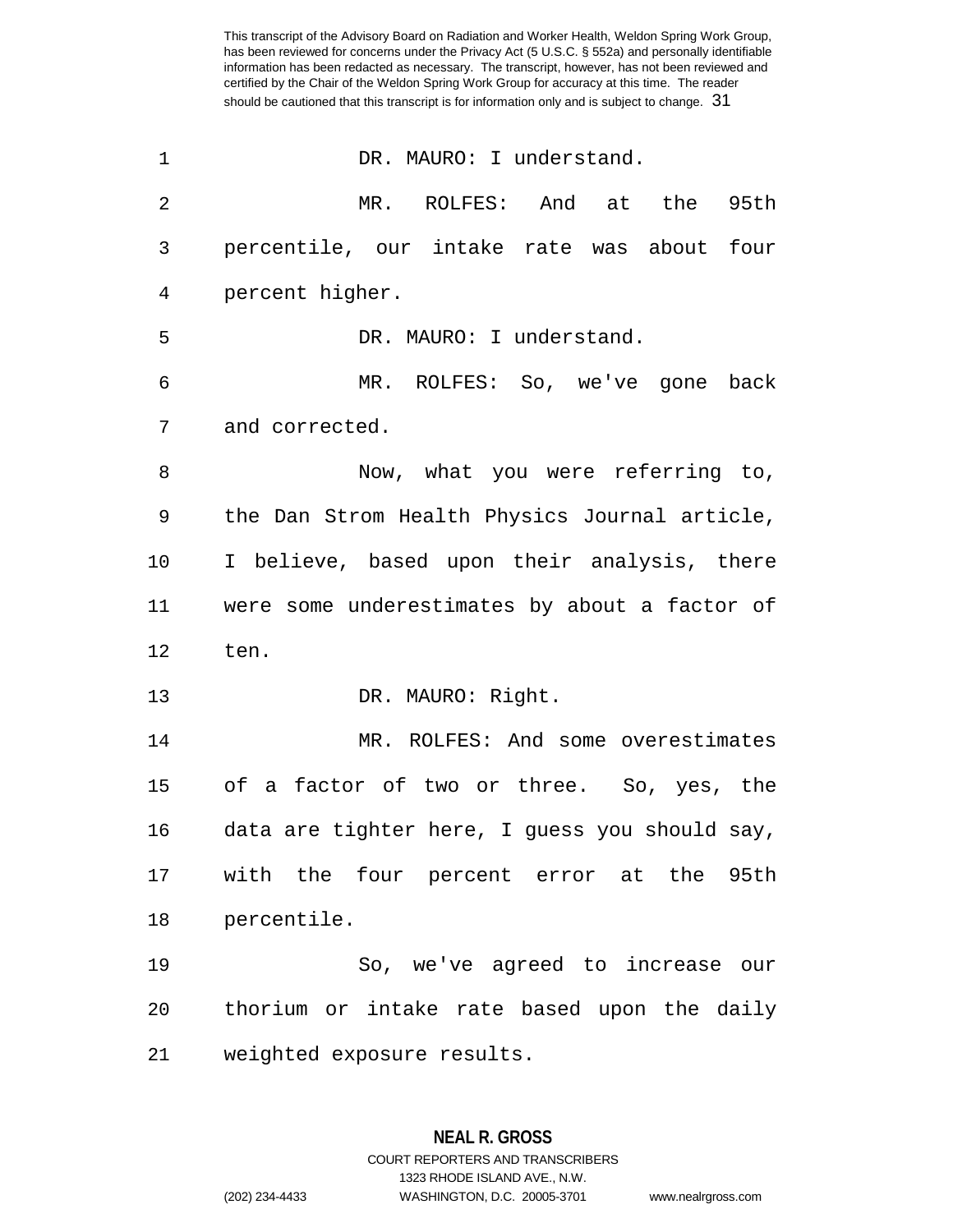1 DR. MAURO: I understand. 2 MR. ROLFES: By a factor of four 3 percent. 4 DR. MAURO: I think, you know, I 5 haven't read the report and of course SC&A 6 hasn't reviewed it, but, in concept, what you 7 described to me sounds like an appropriate 8 strategy. 9 Ron, I mean, I don't want to jump 10 the gun. Do you feel that we should take a 11 closer look at this in light of the fact we've 12 only had it for a day or so? 13 (No response.) 14 DR. MAURO: I don't know if Ron 15 heard me. 16 CHAIRMAN GIBSON: Well, this is 17 Mike. I think you should take a closer look 18 at it. 19 DR. MAURO: Yes, because I 20 understand conceptually now what was done. 21 And, as I said, I haven't read it, but a lot

> **NEAL R. GROSS** COURT REPORTERS AND TRANSCRIBERS

> > 1323 RHODE ISLAND AVE., N.W.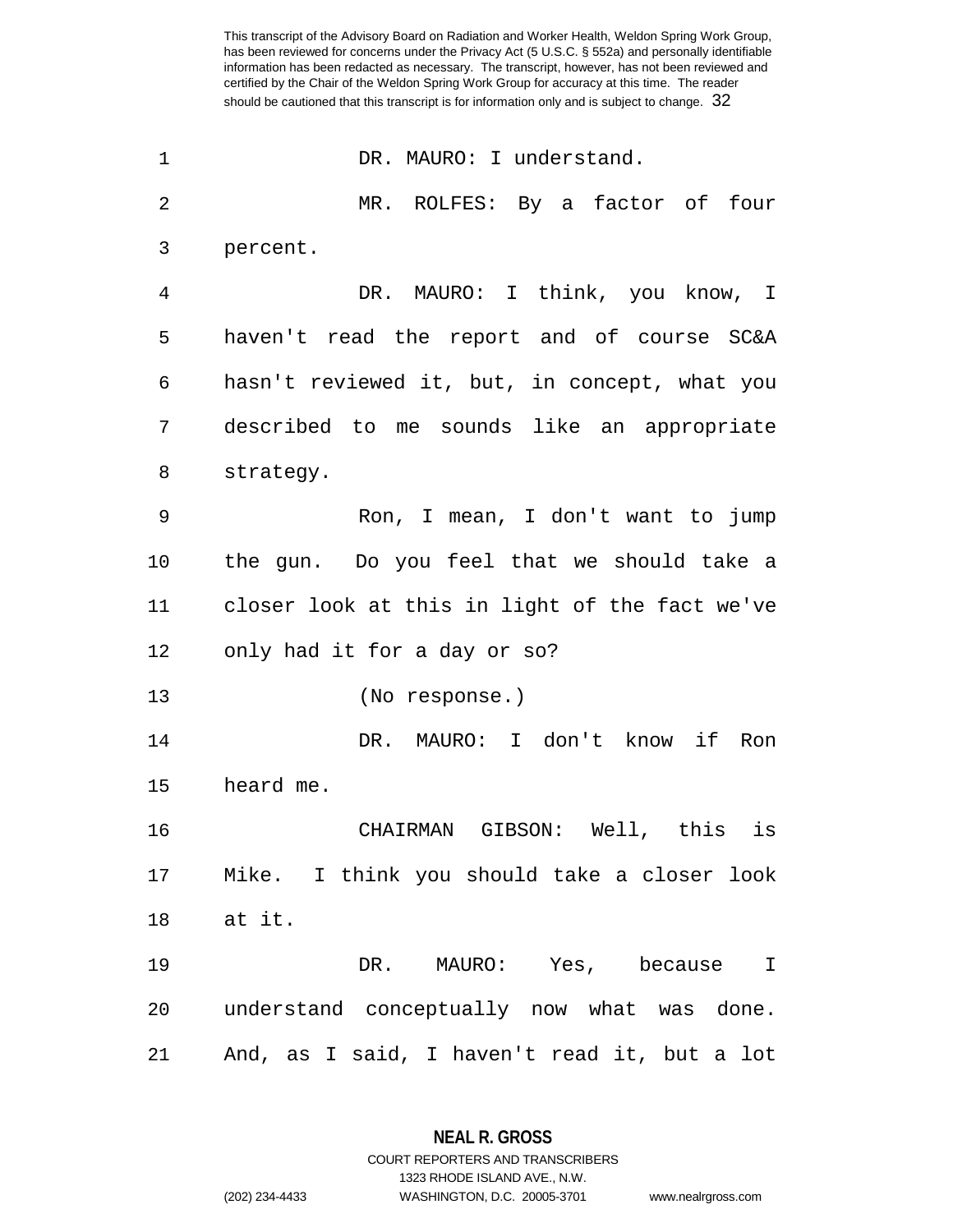| 1  | of work went into this at Fernald.<br>And I    |
|----|------------------------------------------------|
| 2  | guess I would hate to just jump to the         |
| 3  | conclusion based on a relatively brief         |
| 4  | conversation.                                  |
| 5  | It may not take us very long,                  |
| 6  | because we are very familiar with the subject. |
| 7  | And it would be great to have Ron and John     |
| 8  | Stiver, who did a lot of the heavy lifting on  |
| 9  | Fernald, and of course our statistician Harry  |
| 10 | Chmelynski, take a look at it.                 |
| 11 | Hopefully, we can get back to you              |
| 12 | quickly, but it would be a good idea just to   |
| 13 | put this to bed in a way that we feel we took  |
| 14 | a closer look at it.                           |
| 15 | Because, quite frankly, it is a                |
| 16 | very favorable finding that the blunder rate   |
|    | 17 was relatively low and had relatively --    |
| 18 | virtually zero effect as compared to what was  |
| 19 | observed in the Strom data.                    |
| 20 | DR. BUCHANAN: Yes, this is Ron. I              |
| 21 | agree.                                         |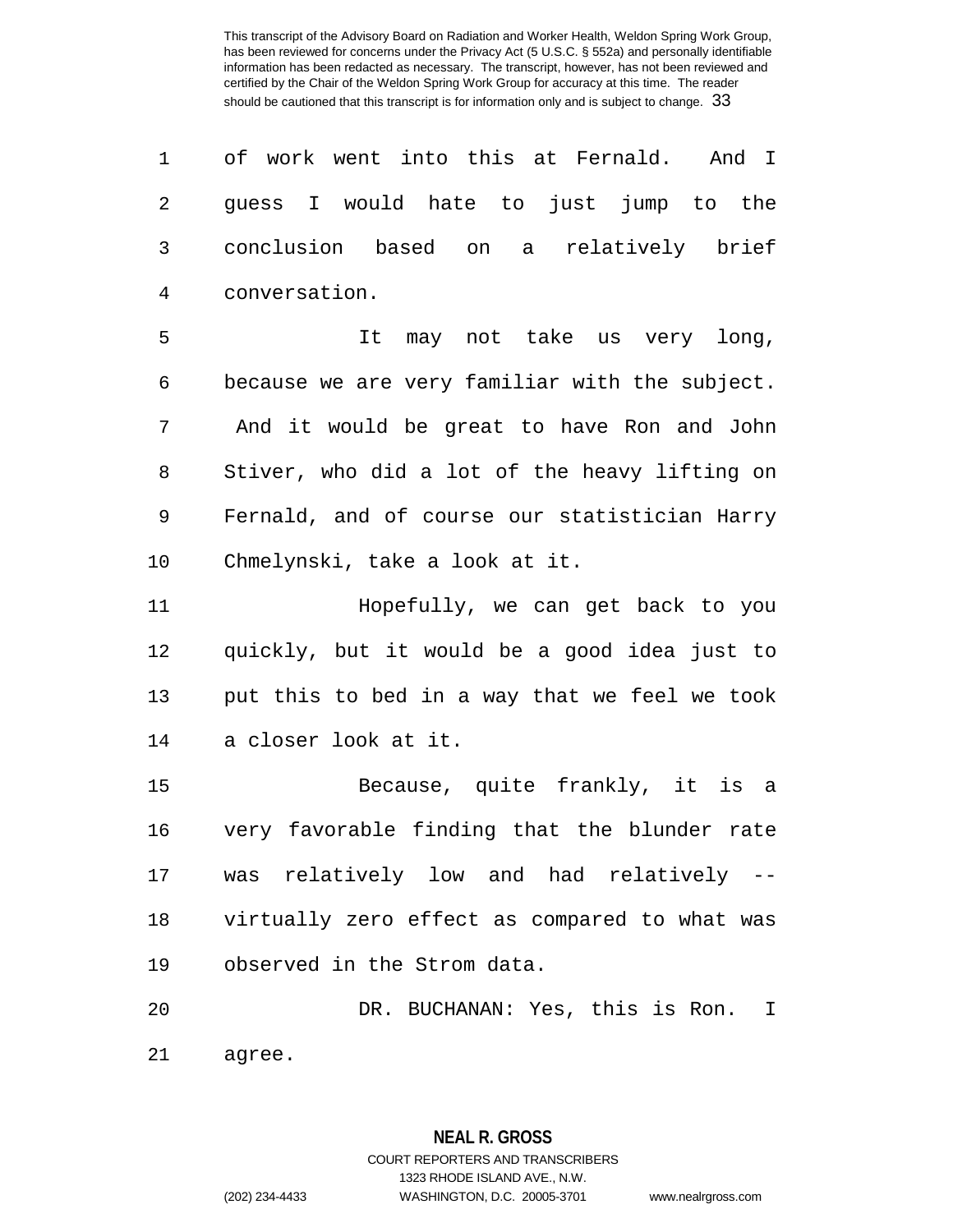| 1              | SC&A has only briefly reviewed                 |
|----------------|------------------------------------------------|
| 2              | this<br>latest information. And we will -- I   |
| 3              | will work with John Stiver on this and try to  |
| $\overline{4}$ | turn this around and get our evaluation to the |
| 5              | Work Group as soon as possible.                |
| 6              | I did have a question kind of                  |
| 7              | related to John's summary there, Mark. We see  |
| 8              | on Page 4 that we had 36 thorium data and      |
| 9              | scores of other data, DWA reports.             |
| 10             | Now, that brings down to the                   |
| 11             | question is that the 82 lines you have listed  |
| 12             | in the attachment, the reason that -- you had  |
| 13             | a lot to begin with, and then we came out with |
| 14             | 82.                                            |
| 15             | I assume that that's because a lot             |
| 16             | of them didn't have the original data that you |
| 17             | go back and trace the actual calculations so   |
| 18             | that you could look for blunders; is that      |
| 19             | correct?                                       |
| 20             | MR. ROLFES: Ron, I think I just                |
| 21             | may have -- I had a lightbulb come on in my    |

**NEAL R. GROSS** COURT REPORTERS AND TRANSCRIBERS

1323 RHODE ISLAND AVE., N.W.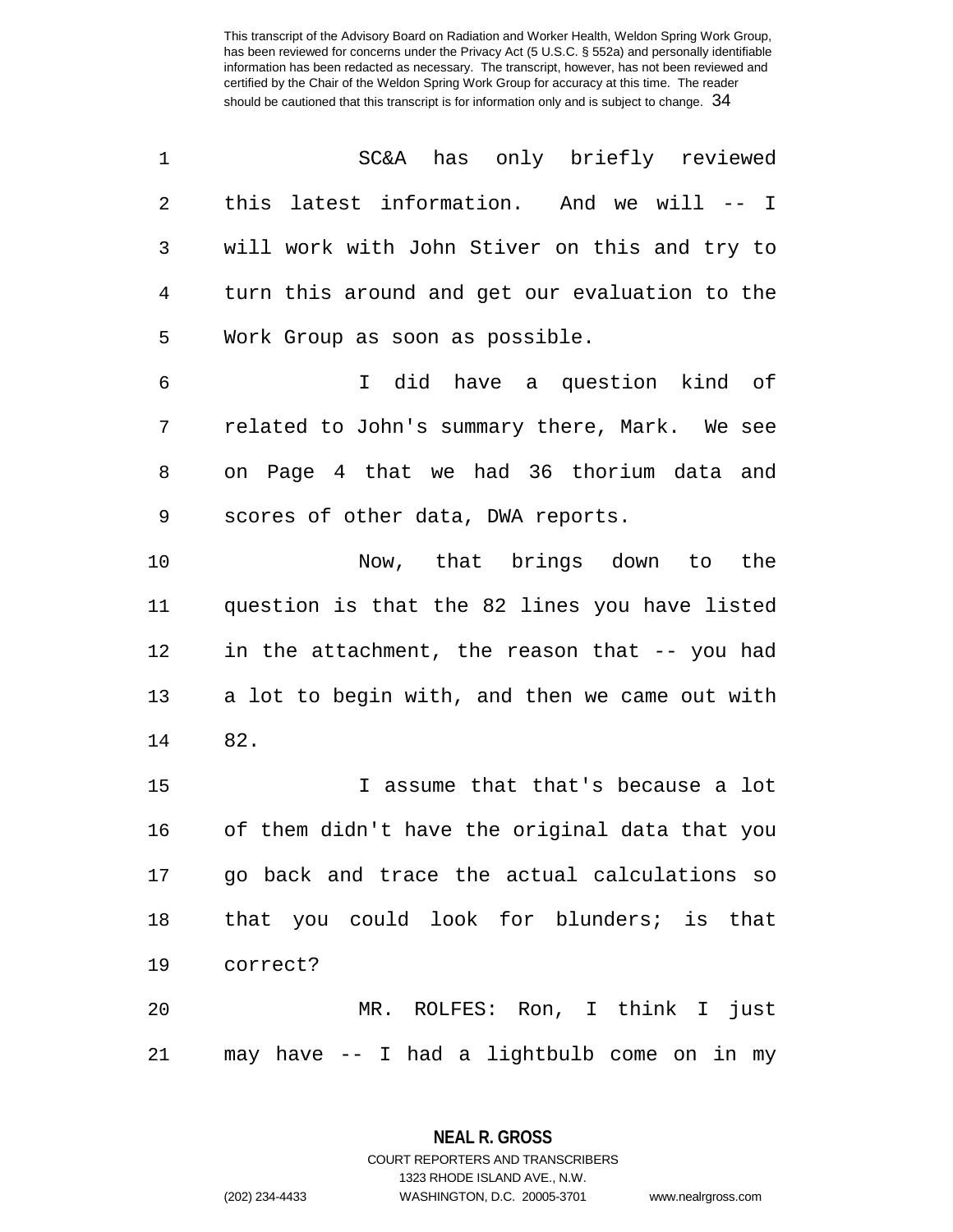# 1 head here.

| 2  | You had mentioned earlier that                 |
|----|------------------------------------------------|
| 3  | everything that you had looked at from Lines 1 |
| 4  | through 82 appeared to be uranium. This title  |
| 5  | that is presented here is the title of the     |
| 6  | Site Research Database document and<br>not     |
| 7  | necessarily the title of the daily weighted    |
| 8  | exposure report.                               |
| 9  | So, whoever $--$ it's possible that            |
| 10 | there are thorium data embedded in each of     |
| 11 | these reports, but not represented in the      |
| 12 | title.                                         |
| 13 | DR. BUCHANAN: Okay.                            |
| 14 | MR. ROLFES: Sometimes the title of             |
| 15 | the document doesn't always reflect the        |
| 16 | contents of it. That might be part of the      |
| 17 | confusion from earlier on.                     |
| 18 | There are thorium data here. And               |
| 19 | as you pointed out, it did say that there were |
| 20 | 36 daily weighted exposure reports that        |
| 21 | represented thorium operations.                |

**NEAL R. GROSS**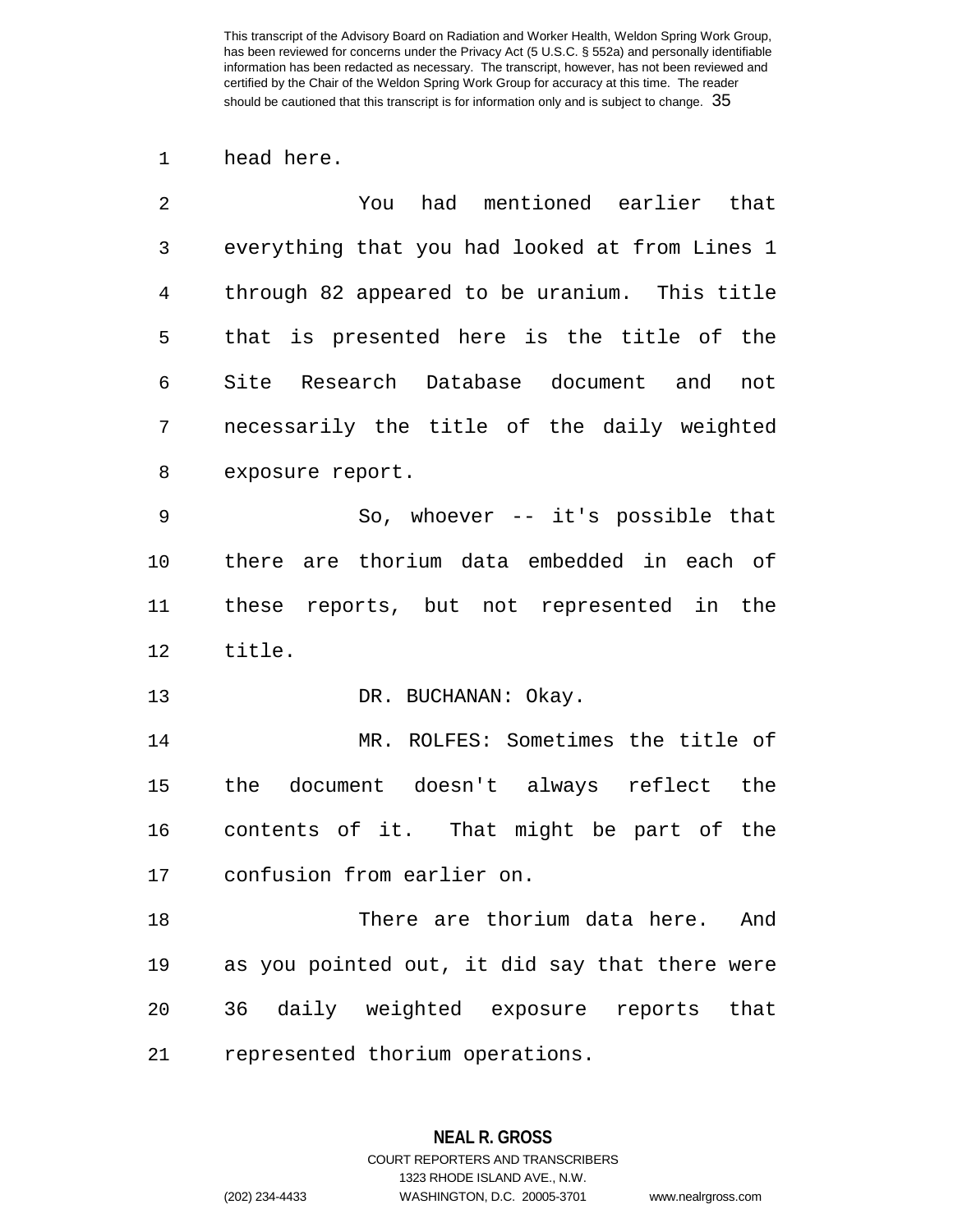| 1  | DR. BUCHANAN: But is it correct to            |
|----|-----------------------------------------------|
| 2  | say that there was quite a few daily weighted |
| 3  | average reports, but not all of them had the  |
| 4  | original data that you could check the        |
| 5  | calculations?                                 |
| 6  | Is that true, or not?                         |
| 7  | MR. ROLFES: I'll have to get back             |
| 8  | to you on that. I'm not certain if the raw    |
| 9  | data were included in every daily weighted    |
| 10 | exposure report or not. I can check up on     |
| 11 | that and get an answer for you.               |
| 12 | DR. BUCHANAN: Yes, it would be                |
| 13 | interesting to know that if there was a lot   |
| 14 | more daily weighted average reports, but not  |
| 15 | the original calculations, or this is all     |
| 16 | there is.                                     |
| 17 | I mean, you analyzed every one                |
| 18 | was there, because they all had the<br>that   |
| 19 | original calculations.                        |
| 20 | That would be helpful to know if              |
| 21 | Bob Morris maybe would know that offhand.     |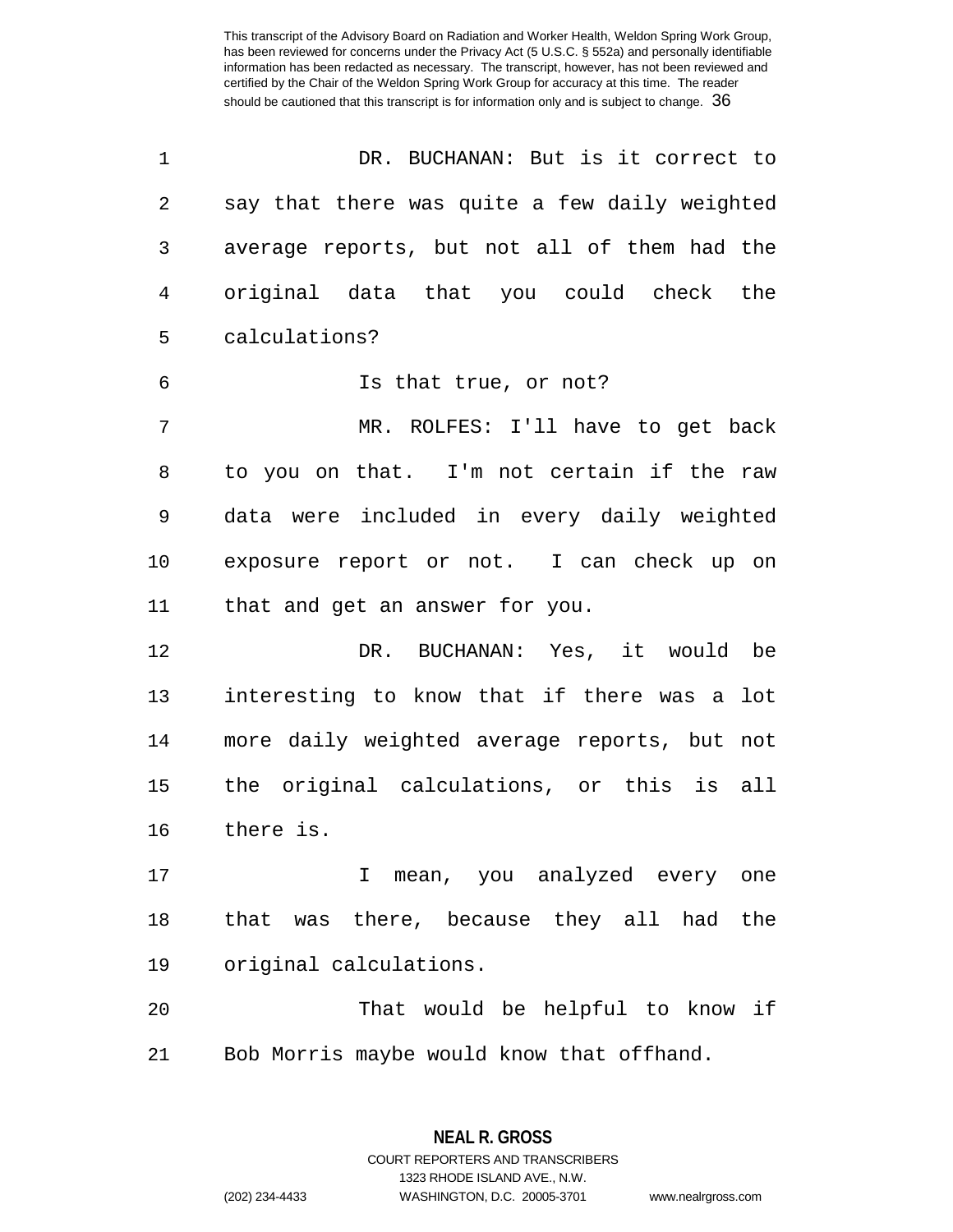| 1  | MR. ROLFES: Okay. I want to say                |
|----|------------------------------------------------|
| 2  | that these were all of the reports that we had |
| 3  | and we had identified. So, to confirm that     |
| 4  | I'm going -- I'll get back to you to confirm   |
| 5  | that.                                          |
| 6  | DR. BUCHANAN: Okay. Okay, yes.                 |
| 7  | So, on Point Number 2, blunders,               |
| 8  | which we will -- SC&A will try to wrap up this |
| 9  | issue and send a final report to the Work      |
| 10 | Group as soon as possible.                     |
| 11 | MR. KATZ: This is Ted, Ron and                 |
| 12 | John and Mark. Just some context, I think, is  |
| 13 | needed here.                                   |
| 14 | Can you clarify, is this at this               |
| 15 | point an SEC issue, or a TBD issue? Because    |
| 16 | we have a Board meeting next week and Weldon   |
| 17 | is on the agenda for the Board meeting.        |
| 18 | So, timing in terms of Ron's                   |
| 19 | follow-up if this is a TBD issue, that's one   |
| 20 | thing. If it's an SEC issue, it's another.     |
| 21 | DR.<br>MAURO: Can I take a<br>shot at          |

**NEAL R. GROSS** COURT REPORTERS AND TRANSCRIBERS 1323 RHODE ISLAND AVE., N.W.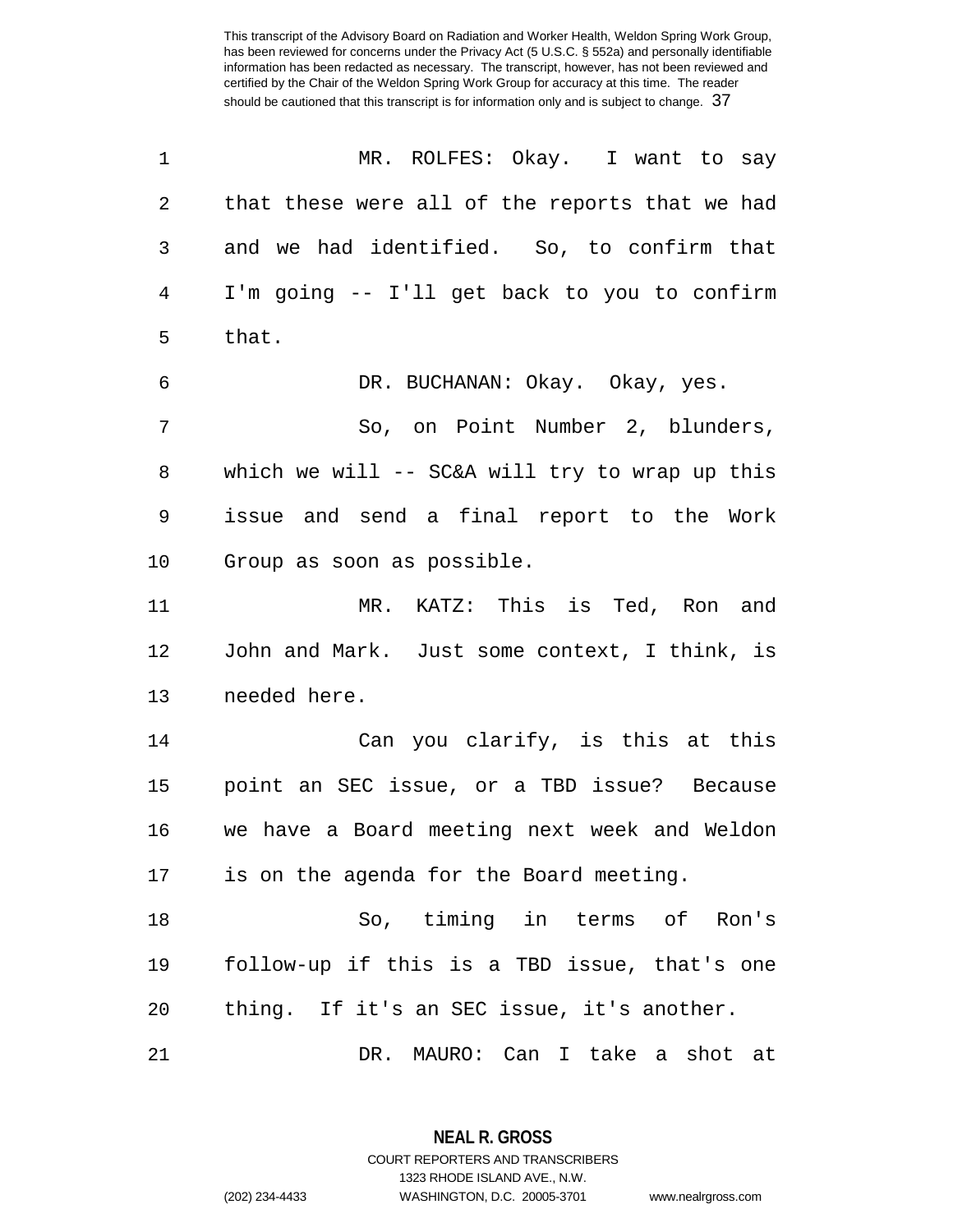1 that, Ron, if you don't mind?

2 DR. BUCHANAN: Yes, go ahead. 3 DR. MAURO: I think Ron's last 4 question goes to the heart of that, and let me 5 explain.

6 Let's say that all of the data 7 that was used to produce the DWEs that are in 8 your report, was in fact the raw data -- the 9 data -- the raw data itself was available for 10 all of the measurements, all of the DWE 11 analysis, and they went back and looked at all 12 of the data.

13 And that would mean that you had a 14 complete sample -- it's not a sample any 15 longer. You scrubbed the whole data set to 16 check for blunders. And all we would do is to 17 see if what you did was in fact appropriate, 18 we check it and say -- and that would make 19 this -- and if there were any errors or any 20 aspects to the way in which the mechanics was 21 done, it's something that could be fixed,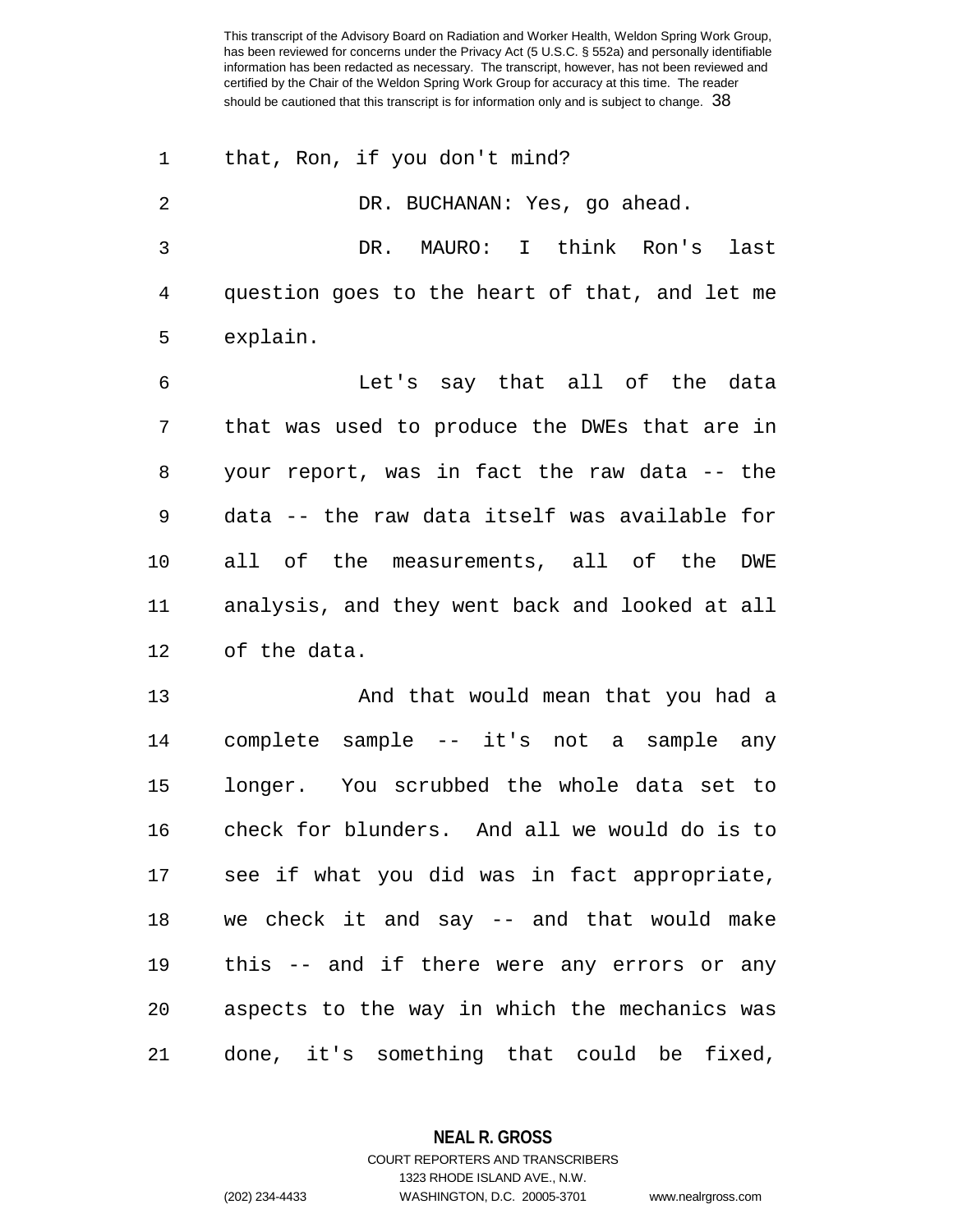1 which makes it a Site Profile issue, okay? 2 However, let's say it turns out 3 that the actual raw data that was available to 4 check for blunders represents a very, very 5 small percentage of the total data set that 6 was used to develop the DWEs. There might be 7 some question whether or not that data set is 8 representative enough in order for you to 9 assign a blunder estimate.

10 Do you see where I'm going? Which 11 means there is a data adequacy issue that is 12 if you really don't have very much of the 13 original raw data to check for blunders, it 14 puts you in a position where you don't really 15 know whether or not you've evaluated the 16 blunders adequately. And then, it becomes an 17 SEC issue.

18 So, the bottom line is it would be 19 a great idea if, Mark, maybe you could confirm 20 with Bob Morris the degree to which the data 21 set that you were able to check for blunders

**NEAL R. GROSS**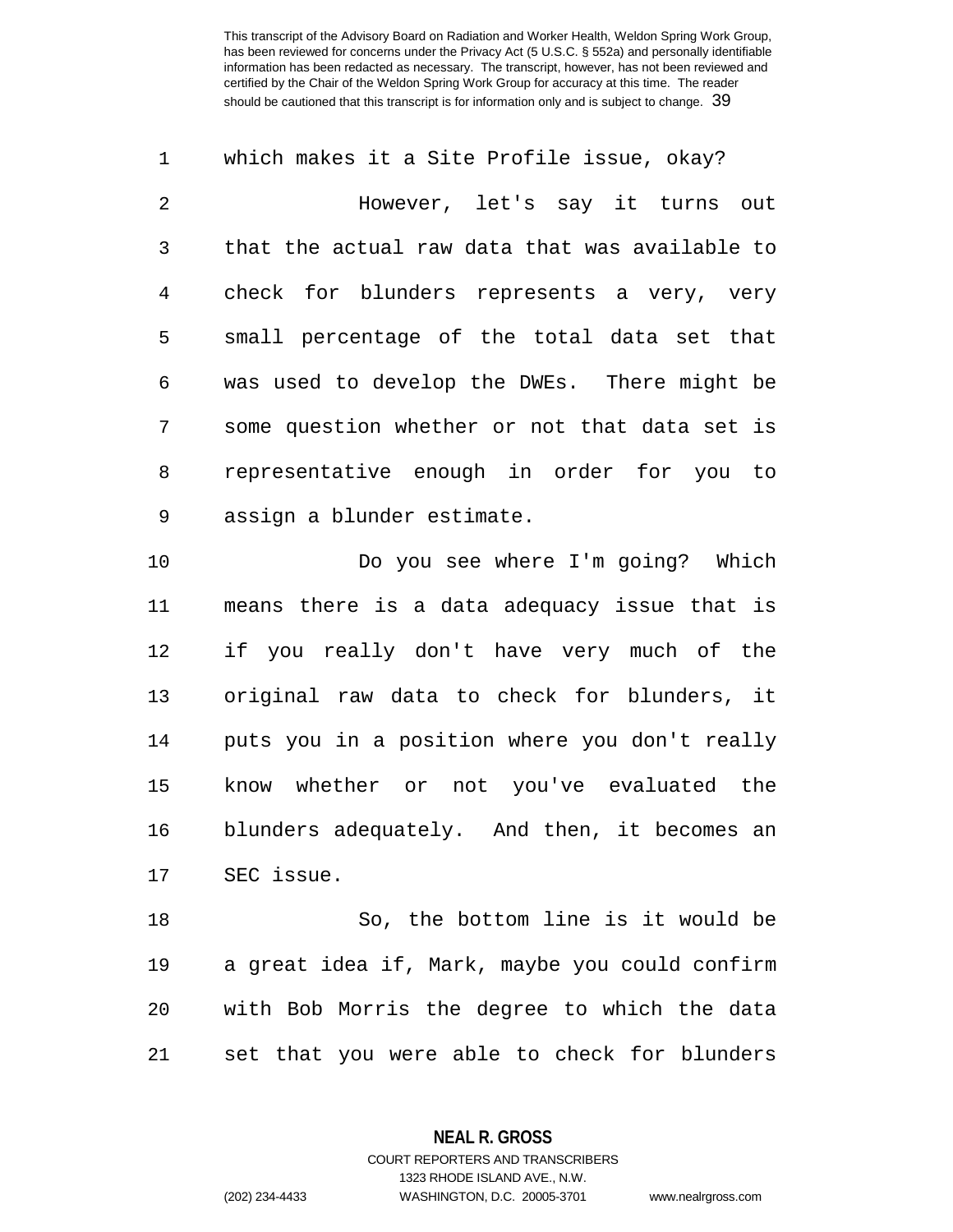| 1              | represents a large fraction of the total data  |
|----------------|------------------------------------------------|
| $\overline{2}$ | set that was used to develop the DWEs.         |
| 3              | Now, if it was a very small                    |
| $\overline{4}$ | fraction, there's a problem. If it was a       |
| 5              | large fraction and this becomes a statistical  |
| 6              | question, if you have a large enough fraction  |
| 7              | of it, you have a representative sample. And   |
| 8              | in theory, you could live with that.           |
| $\mathsf 9$    | So, I mean, so perhaps this                    |
| $10 \,$        | question could be answered pretty quickly.     |
| 11             | Namely, I'll call it the Bob Morris question.  |
| 12             | And if the answer to the Bob Morris question   |
| 13             | is, yes, we had a substantial amount of data,  |
| 14             | if not all data or maybe more than 50, 60      |
| 15             | percent, I'm throwing a number out, well, you  |
| 16             | know you really captured most of it. And,      |
| 17             | therefore, your representation of the blunders |
| 18             | is a fair representation.                      |
| 19             | Then I would say if you could come             |
| 20             | back with this, I would say, yes, this is a    |
|                |                                                |

21 Site Profile issue, not an SEC.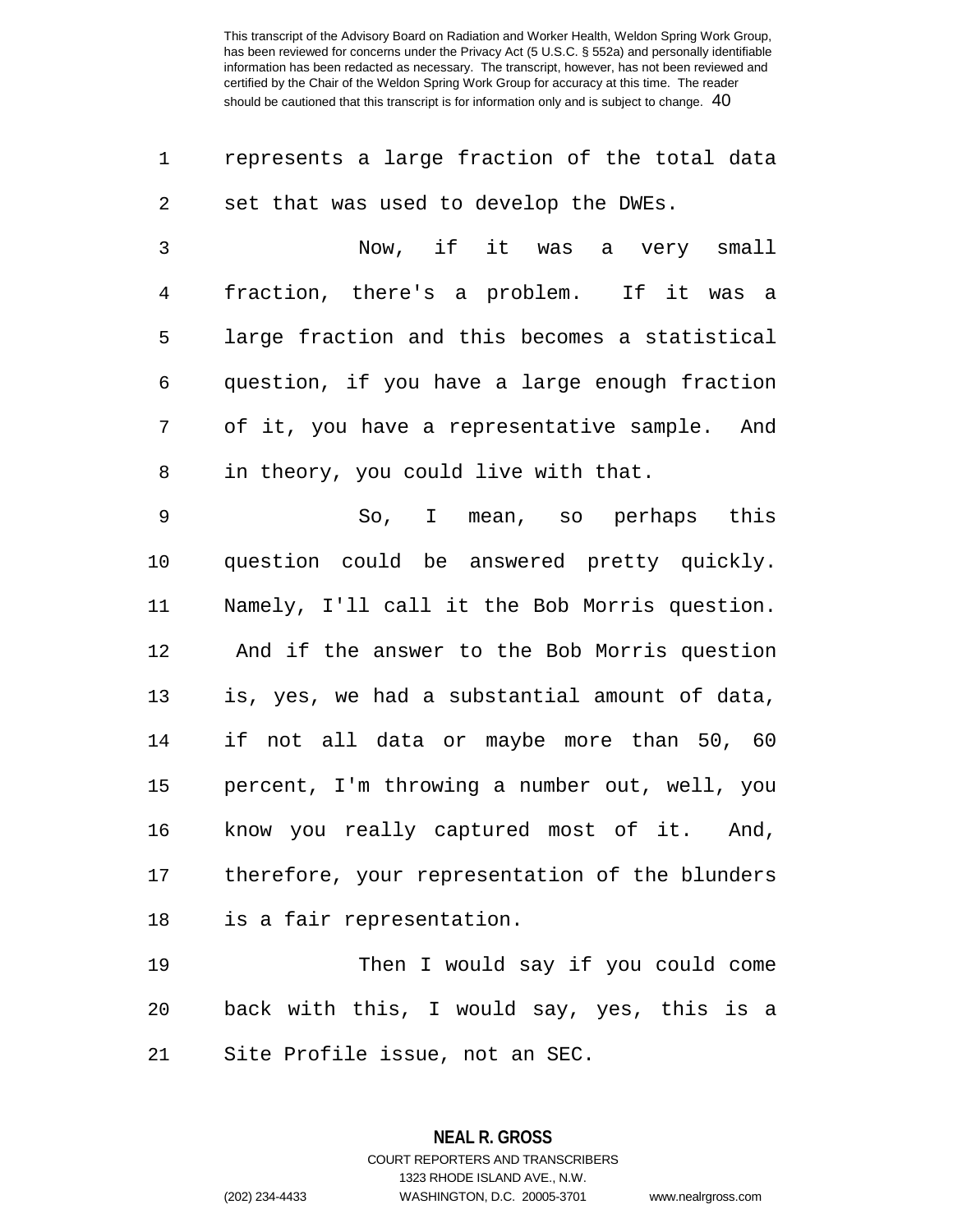| 1  | MR. KATZ: Okay. But, John, I                    |
|----|-------------------------------------------------|
| 2  | mean, you say size. I mean, it's really --      |
| 3  | it's not sample size, it's whether the sample   |
| 4  | is representative, right?                       |
| 5  | Is it<br>DR. MAURO: Exactly.                    |
| 6  | representative? That's what I mean by that.     |
| 7  | And if a large percentage of the                |
| 8  | data, you know, what you want to do is walk     |
| 9  | away with confidence that when you did the      |
| 10 | blunder analysis, where you found the blunders  |
| 11 | and corrected them and measured the degree to   |
| 12 | which it affected your outcome, that sample or  |
| 13 | that analysis was representative -- I think     |
| 14 | that's a better term -- was representative of   |
| 15 | the full data set that was used to derive the   |
| 16 | DWES.                                           |
| 17 | And if one could walk away and                  |
| 18 | say, yes, it was representative, and then       |
| 19 | after that say, and the mechanics, the way in   |
| 20 | which<br>it<br>implemented,<br>it<br>was<br>was |

21 scientifically sound, the issue is taken care

**NEAL R. GROSS** COURT REPORTERS AND TRANSCRIBERS

1323 RHODE ISLAND AVE., N.W.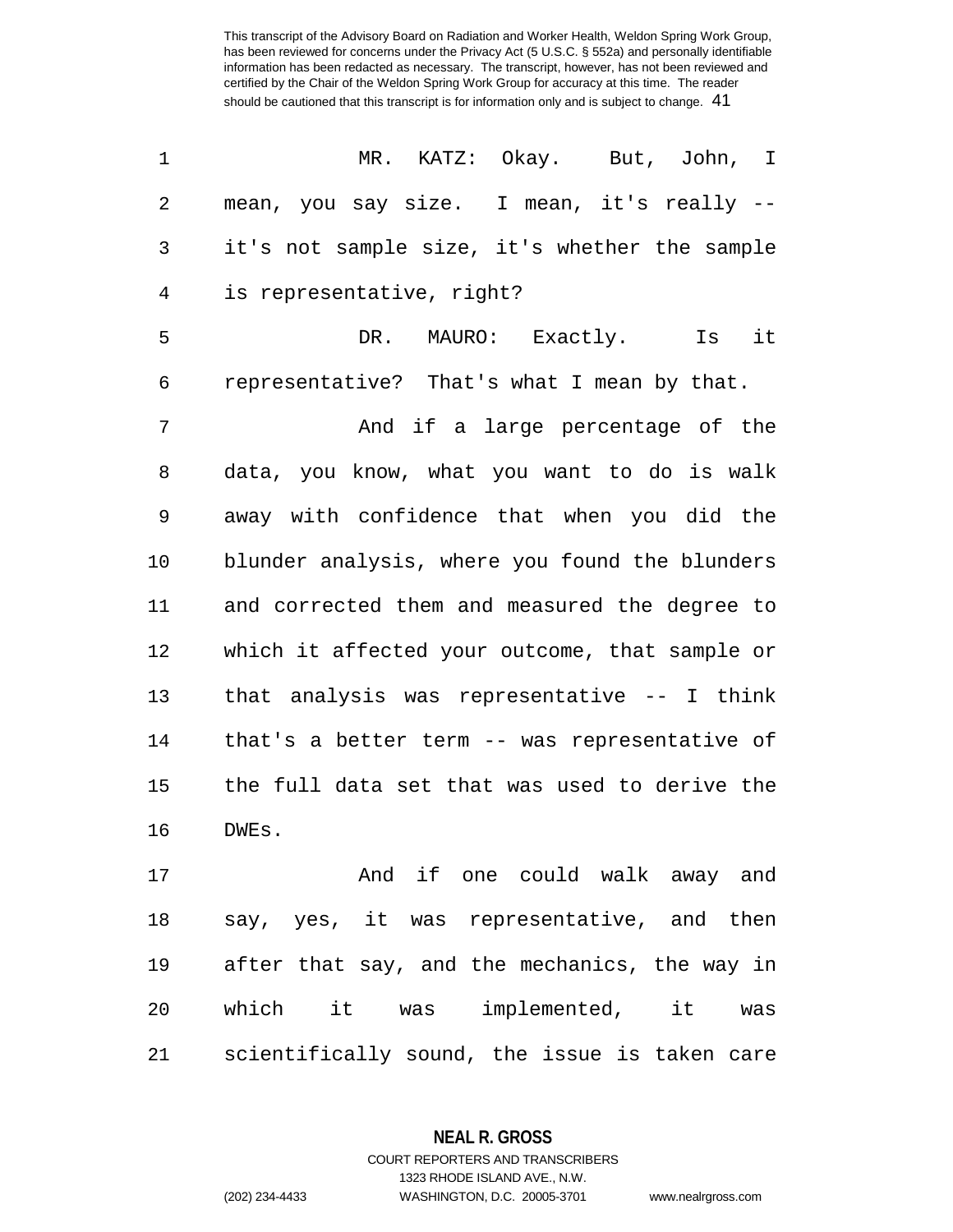1 of.

| $\overline{2}$ | MR. ROLFES: Okay. John, this is                |
|----------------|------------------------------------------------|
| 3              | Mark Rolfes again. And to address maybe the    |
| 4              | representative of the sampling to present a    |
| 5              | little bit along that line, I can, from our    |
| 6              | results portion of this report on Page 5, the  |
| 7              | first paragraph describes the documents and    |
| 8              | how much data and the representativeness of    |
| 9              | that data, I quess.                            |
| 10             | DR. MAURO: Okay.                               |
| 11             | MR. ROLFES: It says, in the nine               |
| 12             | SRDB documents located that contained dust     |
| 13             | studies and DWA evaluations, there were 81     |
| 14             | pages that contained calculations of interest  |
| 15             | for evaluating whether they were blunders.     |
| 16             | These pages contained 1,405 different          |
| 17             | operations that were used to estimate the      |
| 18             | blunder rate.                                  |
| 19             | Though there's 1,400 different                 |
| 20             | operations that are sampled, on Page 6 we've   |
| 21             | summarized the occurrence of the blunders from |

**NEAL R. GROSS**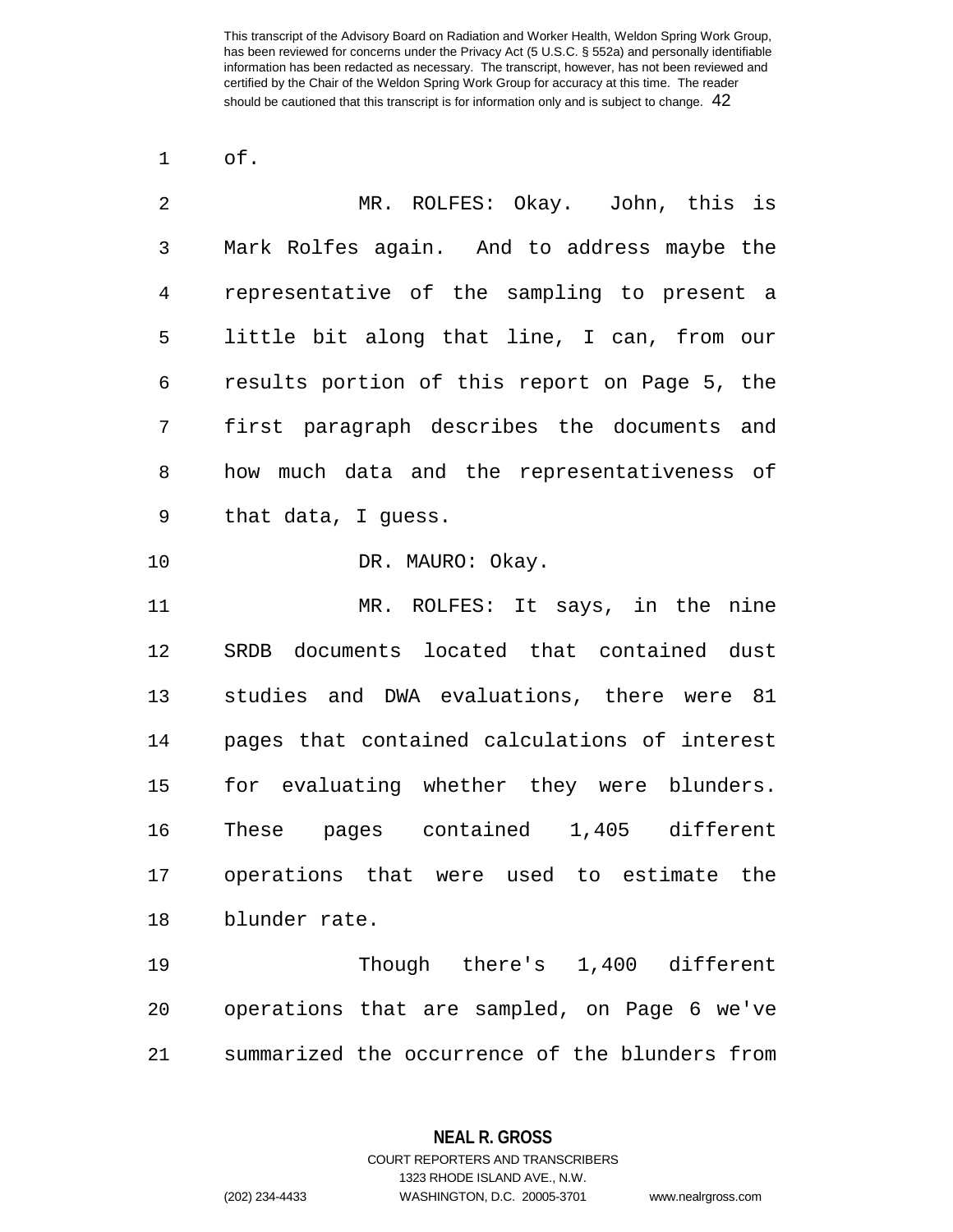1 those 1,405 operations.

| $\overline{2}$ | And of those 1,405 operations, 95            |
|----------------|----------------------------------------------|
| 3              | percent of the -- of the operations sampled, |
| 4              | which was roughly 1,339 occurrences, there   |
| 5              | were no blunders.                            |
| 6              | DR. MAURO: Oh, so you looked at              |
| 7              | everything. That's what I'm hearing. I mean, |
| 8              | the full data, you had access to the full    |
| 9              | original 1,300 individual --                 |
| 10             | MR. ROLFES: Operations.                      |
| 11             | DR. MAURO: -- one-minute samples             |
| 12             | or whatever they were. These are usually     |
| 13             | relatively brief samples.                    |
| 14             | So, you had access to the original           |
| 15             | data for everything that went into the DWEs. |
| 16             | MR. ROLFES: It appears that way.             |
| 17             | DR. MAURO: Yes.                              |
| 18             | MR. MORRIS: Mark, this is Bob                |
| 19             | Morris.                                      |
| 20             | MR. ROLFES: Oh, hi, Bob. How are             |
| 21             | you?                                         |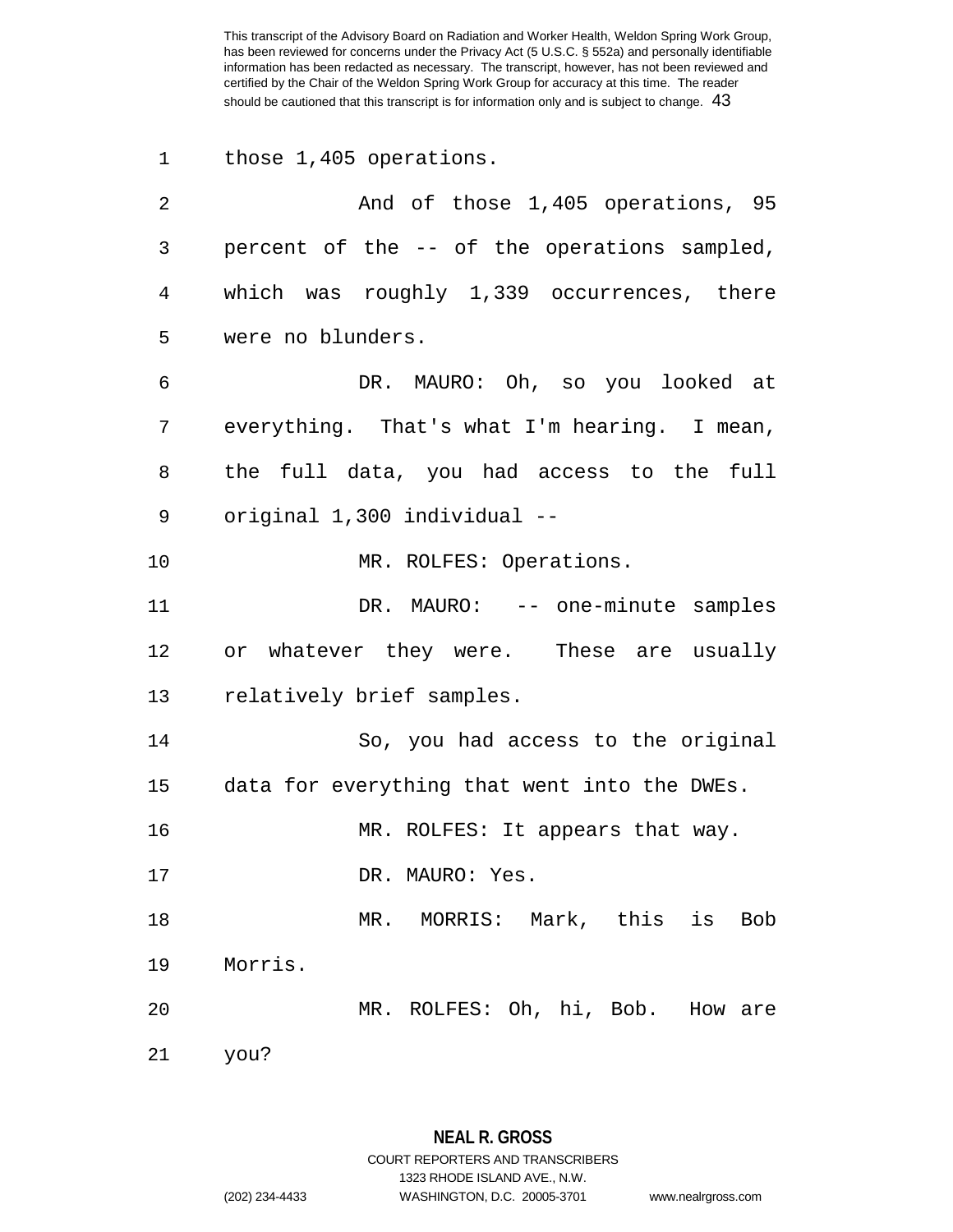1 MR. MORRIS: Hi, good. I just 2 joined.

3 Do you want to set the stage and 4 I'll answer the questions I think that are out 5 there?

6 MR. ROLFES: Yes. John Mauro was 7 just asking about the representativeness of 8 the daily weighted exposure results.

9 And I guess basically if you could 10 summarize what you did in this most revision 11 of the report -- I've explained that the 95th 12 percentile intake rate that we would be 13 assigning in dose reconstruction, increased 14 after we've evaluated the arithmetic blunders 15 and their impact. The 95th percentile intake 16 rate increases by a factor of four percent.

17 MR. MORRIS: Okay.

18 MR. ROLFES: So, John Mauro was 19 asking if we had the original data to go back 20 and correct the blunder. And so, that's what 21 we were discussing at this time.

1323 RHODE ISLAND AVE., N.W.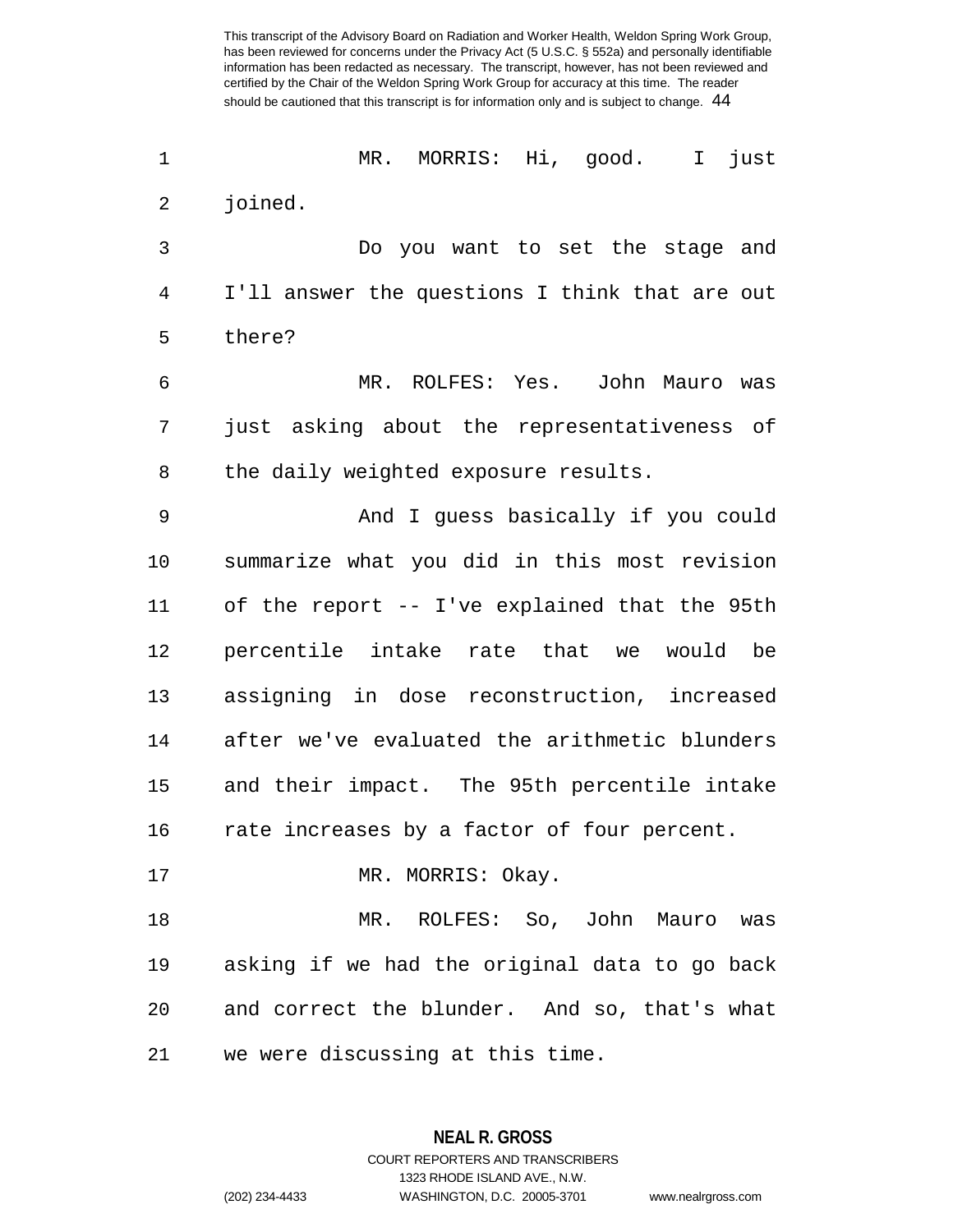| 1  | MR. MORRIS: Okay. Great. Is Ted                |
|----|------------------------------------------------|
| 2  | there?                                         |
| 3  | MR. ROLFES: Yes, he is.                        |
| 4  | MR. MORRIS: Okay. Ted, this is                 |
| 5  | Robert Morris with ORAU team. I have<br>no     |
| 6  | conflicts on Weldon Spring.                    |
| 7  | MR. KATZ: Yes, thanks, Bob, for                |
| 8  | that.                                          |
| 9  | MR. MORRIS: Okay. Let's see.                   |
| 10 | After the last critique of the DWE blunder     |
| 11 | analysis that SC&A produced, they said in Work |
| 12 | Group session, well, what impact does that     |
| 13 | have on what the ultimate dose reconstruction  |
| 14 | values might be, the intake rates that could   |
| 15 | be derived out of that?                        |
| 16 | I think our position was,<br>And               |
| 17 | well, there's not very much impact, because    |
| 18 | with the data already having a geometric       |
| 19 | standard deviation of the<br>log-normal        |
| 20 | distribution defined at being a value of five, |
| 21 | which is a factor, a multiplier -- or divider  |

**NEAL R. GROSS** COURT REPORTERS AND TRANSCRIBERS

1323 RHODE ISLAND AVE., N.W.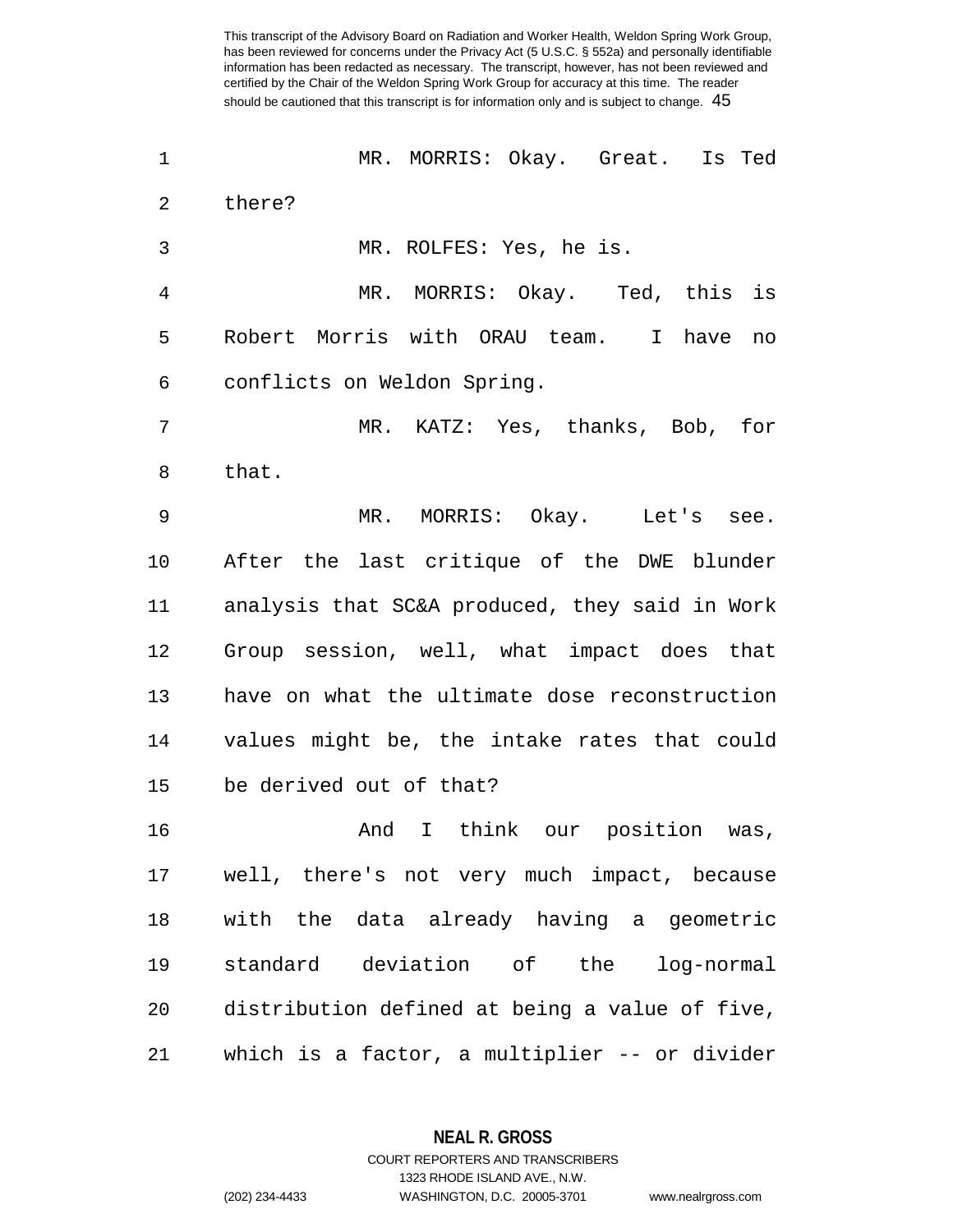| 1              | by five of the data, he said that probably is  |
|----------------|------------------------------------------------|
| $\overline{2}$ | wide enough to include any kind of small       |
| 3              | incident errors like this that could occur.    |
| $\overline{4}$ | A fair question came out. Well, I              |
| 5              | think you should prove that. And so, that's    |
| 6              | what we set about to do in the latest          |
| 7              | revision.                                      |
| 8              | And we used the same data set that             |
| $\mathsf 9$    | you had seen before, John. And then what we    |
| 10             | did was actually take every individual error   |
| 11             | that was identified and the value it would     |
| 12             | have taken for that error to have gone to      |
| 13             | zero.                                          |
| 14             | So,<br>sometimes<br>it<br>was                  |
| 15             | underestimated by a factor of ten. I think     |
| 16             | that happened twice. Most often it was an      |
| 17             | underestimate by a factor of two or less. And  |
| 18             | so, we put together a distribution of discrete |
| 19             | values that would have happened to make the    |
| 20             | correction come back to the correct value.     |
|                |                                                |

**NEAL R. GROSS** COURT REPORTERS AND TRANSCRIBERS 1323 RHODE ISLAND AVE., N.W. (202) 234-4433 WASHINGTON, D.C. 20005-3701 www.nealrgross.com

21 DR. MAURO: Bob, I'm sorry to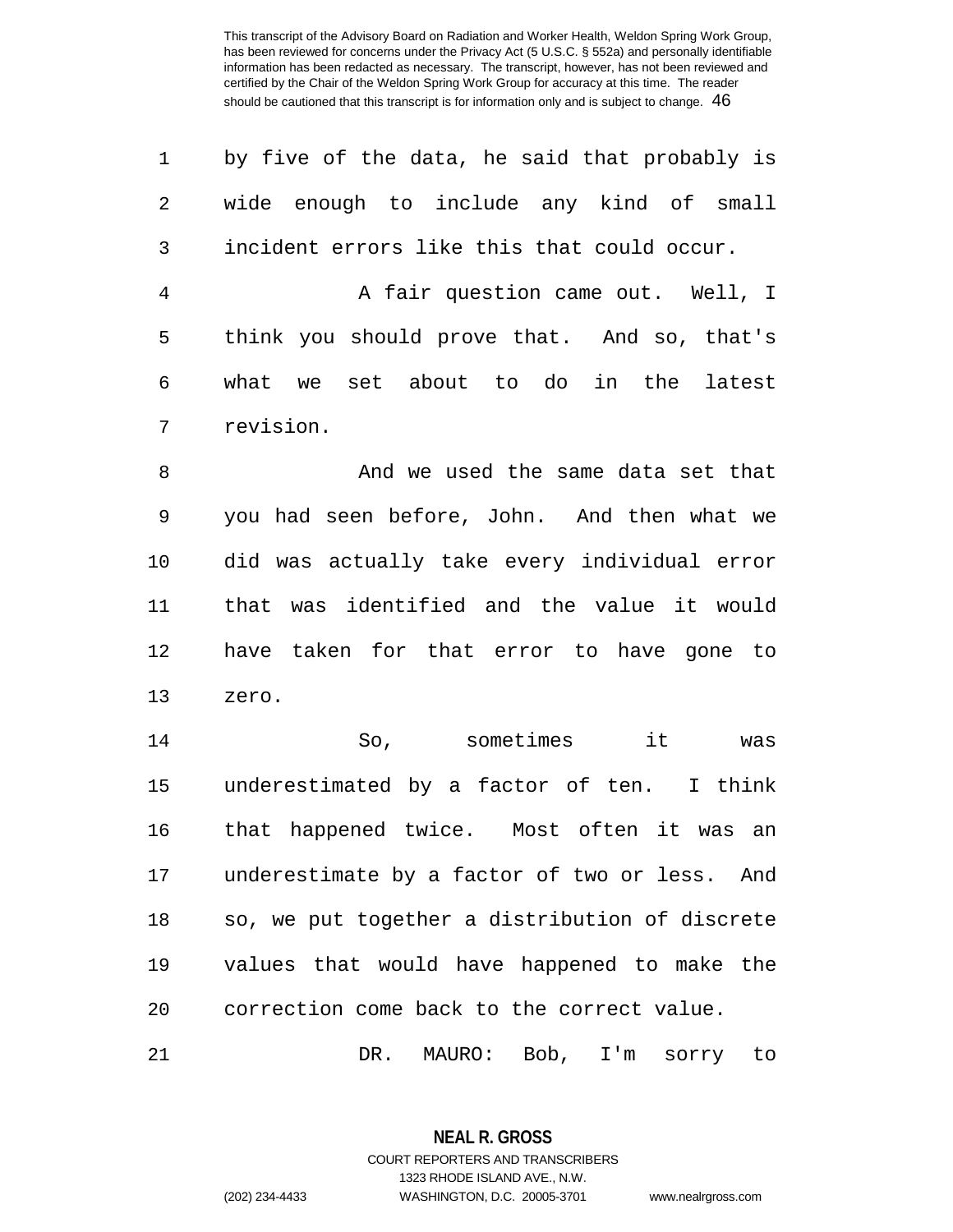1 interrupt. Real quick question.

| $\overline{2}$ | Those numbers, the factor of ten               |
|----------------|------------------------------------------------|
| 3              | above and two less, that was the Strom work.   |
| 4              | In other words, those were the numbers -- the  |
| 5              | errors that they found in the work --          |
| 6              | MR. MORRIS: Well, we actually went             |
| 7              | in and looked at -- we found -- when we could  |
| 8              | identify -- we went through the entire data    |
| 9              | set that was available to us in the SRDB.      |
| 10             | DR. MAURO: Okay. Good. So, when                |
| 11             | you just said those numbers, it just turns out |
| 12             | that the kinds of errors that you observed in  |
| 13             | your own database for the work there at        |
| 14             | Weldon, were not unlike the numbers that were  |
| 15             | observed by Strom in his work.                 |
| 16             | MR. MORRIS: I think that's right,              |
| 17             | yes.                                           |
| 18             | DR. MAURO: Which is -- well, very              |
| 19             | interesting. Good. Keep going. This is         |
| 20             | good.                                          |
| 21             | MR. MORRIS: Okay. So, then at                  |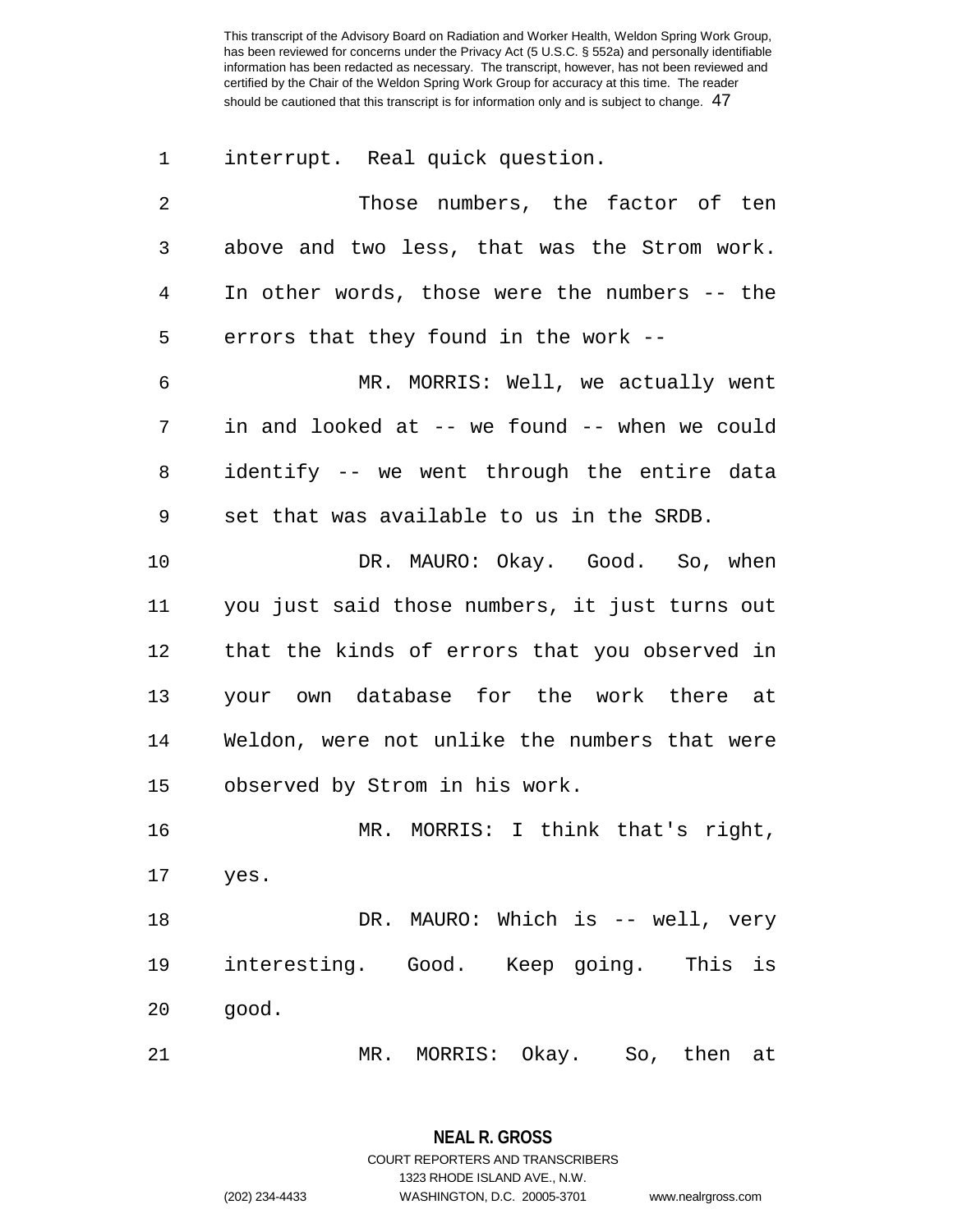| $\mathbf{1}$ | that point we took a Monte Carlo analysis      |
|--------------|------------------------------------------------|
| 2            | approach and said, okay, here is the data,     |
| 3            | here is the log-normal distribution with a     |
| 4            | geometric mean of one and a GSD of five. And   |
| 5            | if we superimpose an error set on top of that, |
| 6            | the resulting<br>log-normal<br>what<br>does    |
| 7            | distribution look like?                        |

8 And it turns out when you inject, 9 you know, if you take 10,000 incidences of the 10 calculation, you actually inject errors at the 11 tiny rate of the three or four percent rate 12 that we found, you inject those errors 13 actually to emulate exactly what we observed 14 and let the iteration happen over and over and 15 over again, it turns out that at the median -- 16 I don't have the paper open in front of me 17 right now. So, you'll have to -- you probably 18 can quote the number better than I can.

19 At the median, there's about a two 20 percent difference in the value that would 21 have been calculated as the intake rate. And

> **NEAL R. GROSS** COURT REPORTERS AND TRANSCRIBERS

1323 RHODE ISLAND AVE., N.W. (202) 234-4433 WASHINGTON, D.C. 20005-3701 www.nealrgross.com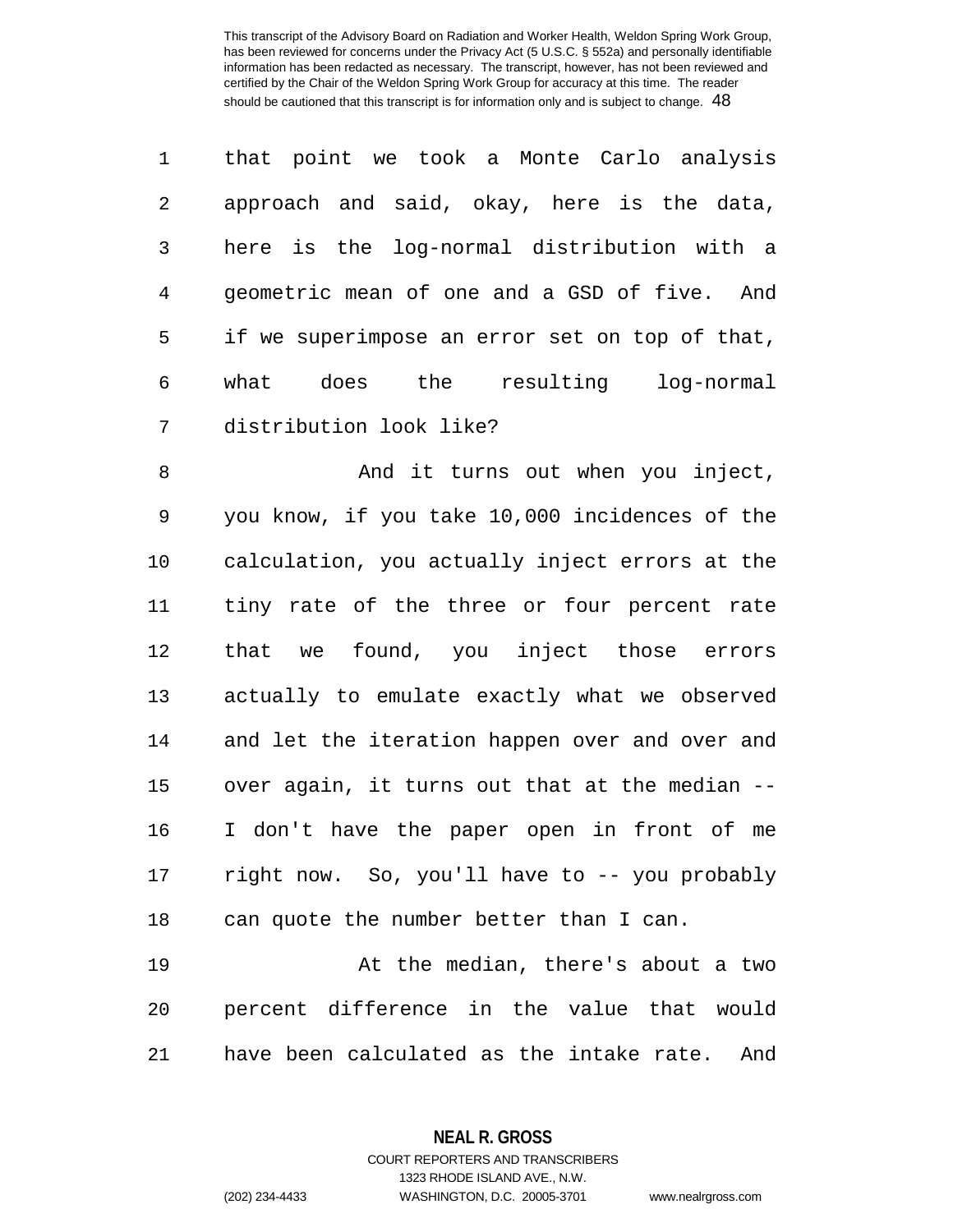1 at the 95th percentile, there's about a four 2 percent increase.

3 DR. MAURO: No, I think I've got 4 it. But now for the last question, which is 5 really where this began, it had to do with 6 when you went back to the original data set, 7 these thousand -- 1,300 or whatever actual 8 measurements where you found the, I guess, 9 what you called transcription-type blunders or 10 whatever-type blunders they were --

11 MR. MORRIS: And there were also 12 arithmetic blunders that happened over and 13 over again. The same blunder at the same spot 14 in the calculation.

15 DR. MAURO: Got it. Now, when you 16 did that work-up, here was the question that 17 Ted asked and it goes to the heart of whether 18 this could be an SEC or not an SEC issue, were 19 you working -- ultimately, the DWEs that you 20 derived come from this original data set that 21 you just described.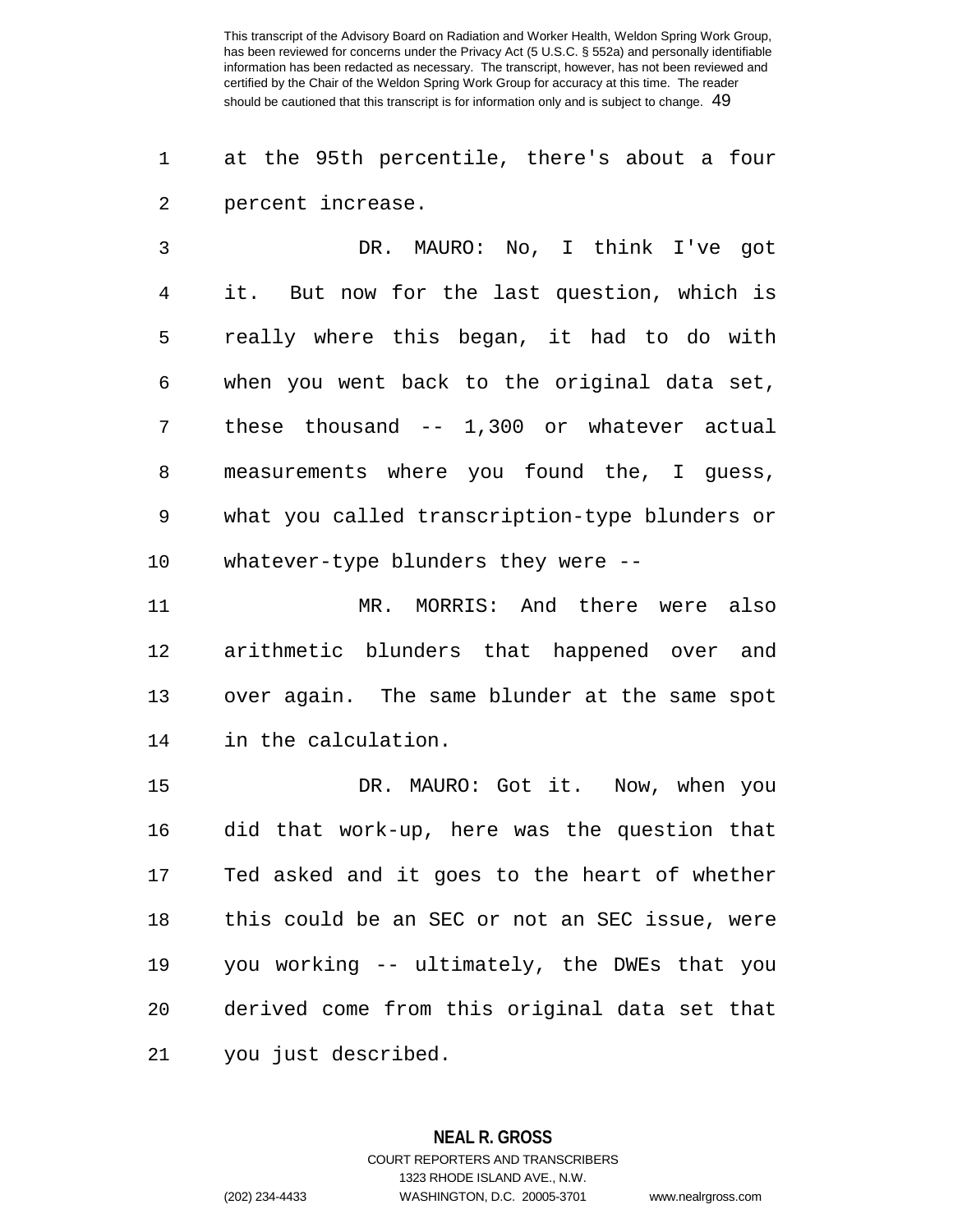| 1              | Did you have access to the full                |
|----------------|------------------------------------------------|
| $\overline{2}$ | data set that was used to go from the original |
| 3              | measurements, these individual three-minute    |
| 4              | air samples or whatever they are, and did you  |
| 5              | have access to the full data set that was used |
| 6              | to derive your DWEs or --                      |
| 7              | MR. MORRIS: Yes. And that's why                |
| 8              | these data were actually analyzed.             |
| 9              | DR. MAURO: Oh, then that's great.              |
| 10             | Because, you see, the question that we asked   |
| 11             | and Ron originally asked was, sometimes you    |
| 12             | don't have access to the full original data    |
| 13             | set and you had to check your blunders based   |
| 14             | on some subset of the set of data that was     |
| 15             | actually available to derive the DWEs.<br>You  |
| 16             | didn't have --                                 |
| 17             | MR. MORRIS: That's true. And in                |
| 18             | the majority, you know, there are hundreds of  |
| 19             | -- I'm making -- I don't know. I couldn't      |
| 20             | back this number up, but my perception is      |

21 there are a hundred or so daily weighted

**NEAL R. GROSS** COURT REPORTERS AND TRANSCRIBERS

1323 RHODE ISLAND AVE., N.W.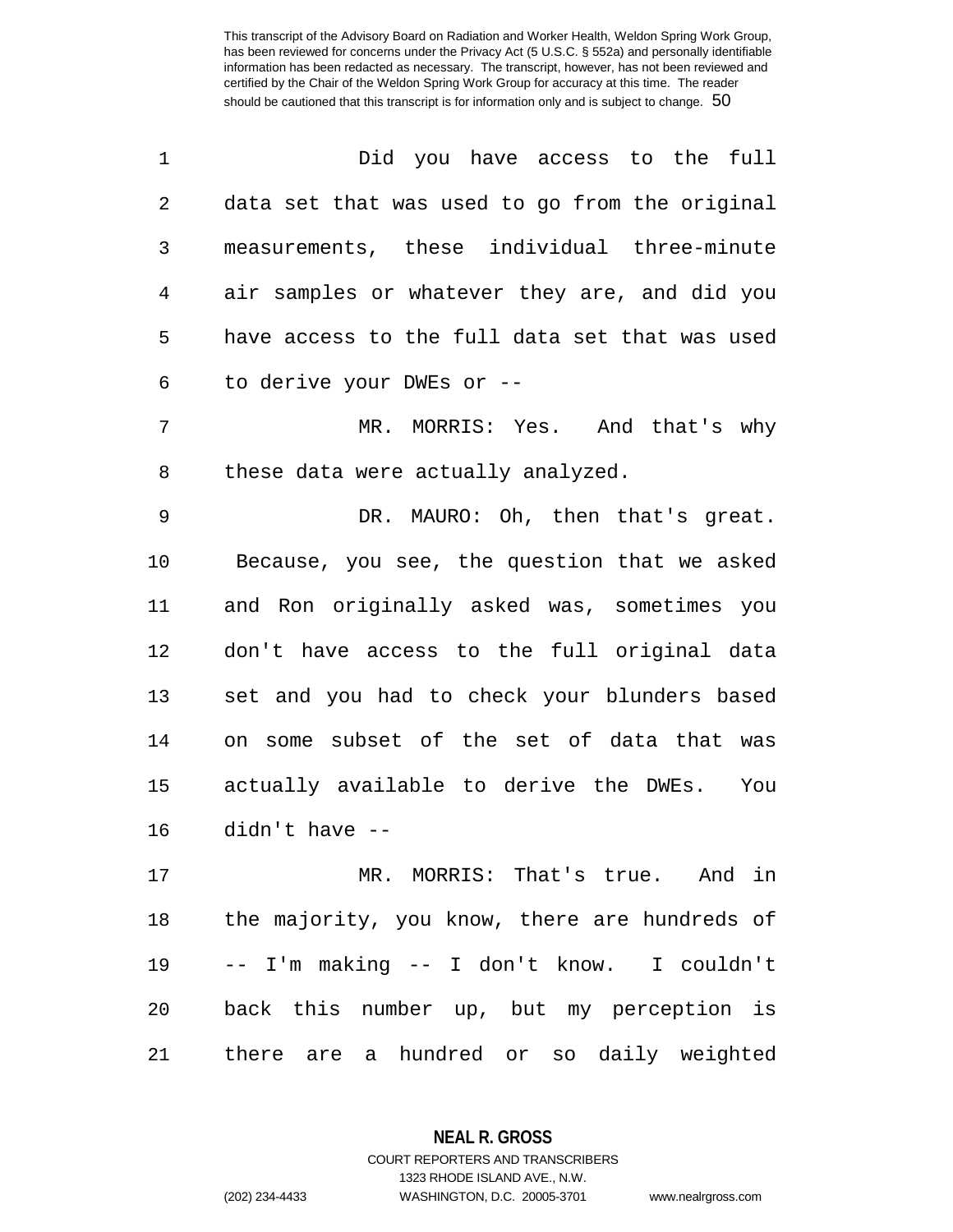1 exposure reports at Weldon Spring.

| 2  | And of those, we found complete                |
|----|------------------------------------------------|
| 3  | data sets accessible on only a few. Five       |
| 4  | percent of those, maybe. But those were the    |
| 5  | five percent that were represented in the      |
| 6  | analysis that we reported on.                  |
| 7  | DR. MAURO: And with that, that's               |
| 8  | how you -- that's what you used to derive your |
| 9  | DWEs?                                          |
| 10 | MR. MORRIS: In our test case                   |
| 11 | looking for blunders, it is.                   |
| 12 | DR. MAURO: In the test case. So,               |
| 13 | okay.                                          |
| 14 | So, ultimately, when you are about             |
| 15 | to assign an intake rate for thorium which is  |
| 16 | at your upper 95th percentile --               |
| 17 | MR. MORRIS: Right.                             |
| 18 | DR. MAURO: -- based on your DWE                |
| 19 | analysis, you say, okay, here's the number,    |
| 20 | whatever it is, becquerels per day.            |
| 21 | MR. MORRIS: Yes.                               |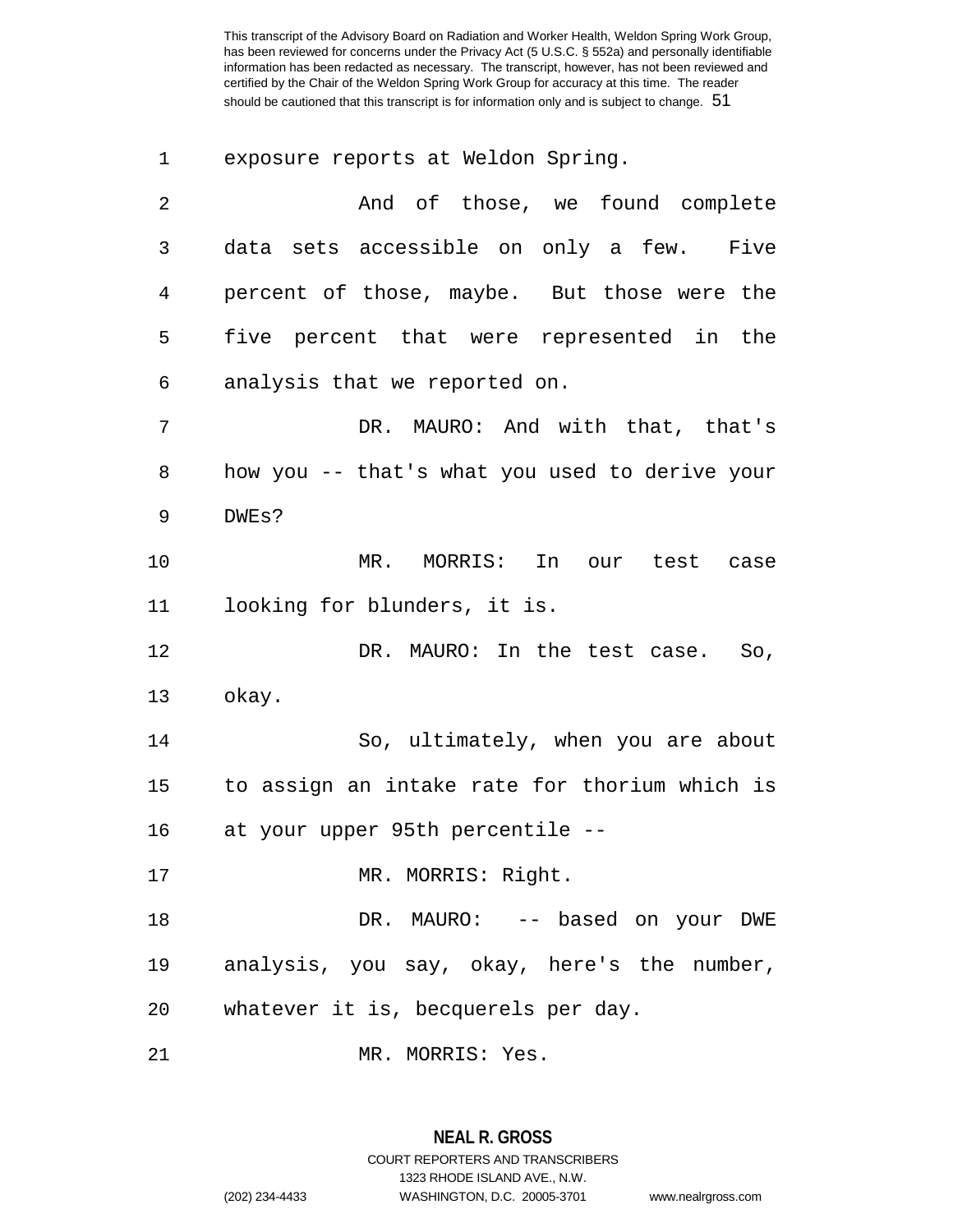1 DR. MAURO: This is our 95th 2 percentile. 3 MR. MORRIS: Okay. I'm sorry. I 4 didn't mean to interrupt you, John. 5 DR. MAURO: I'm just trying to get 6 my thought across. 7 That calculation goes to 8 originates with the data set of measurements 9 that we use to derive that distribution of 10 DWEs. And the data set that is -- the DWE 11 that you derived comes from this data set of 12 some -- I thought I heard 1,300 measurements, 13 a number on that order. 14 These original 1,300 measurements 15 sorted as you sorted them out and worked with 16 them, you went through a process and came up 17 with a 95th percentile daily weighted intake 18 rate for these workers. 19 Were you able to look at the full 20 set of data, the original data, that was used 21 to derive that intake rate and check for those

> **NEAL R. GROSS** COURT REPORTERS AND TRANSCRIBERS

> > 1323 RHODE ISLAND AVE., N.W.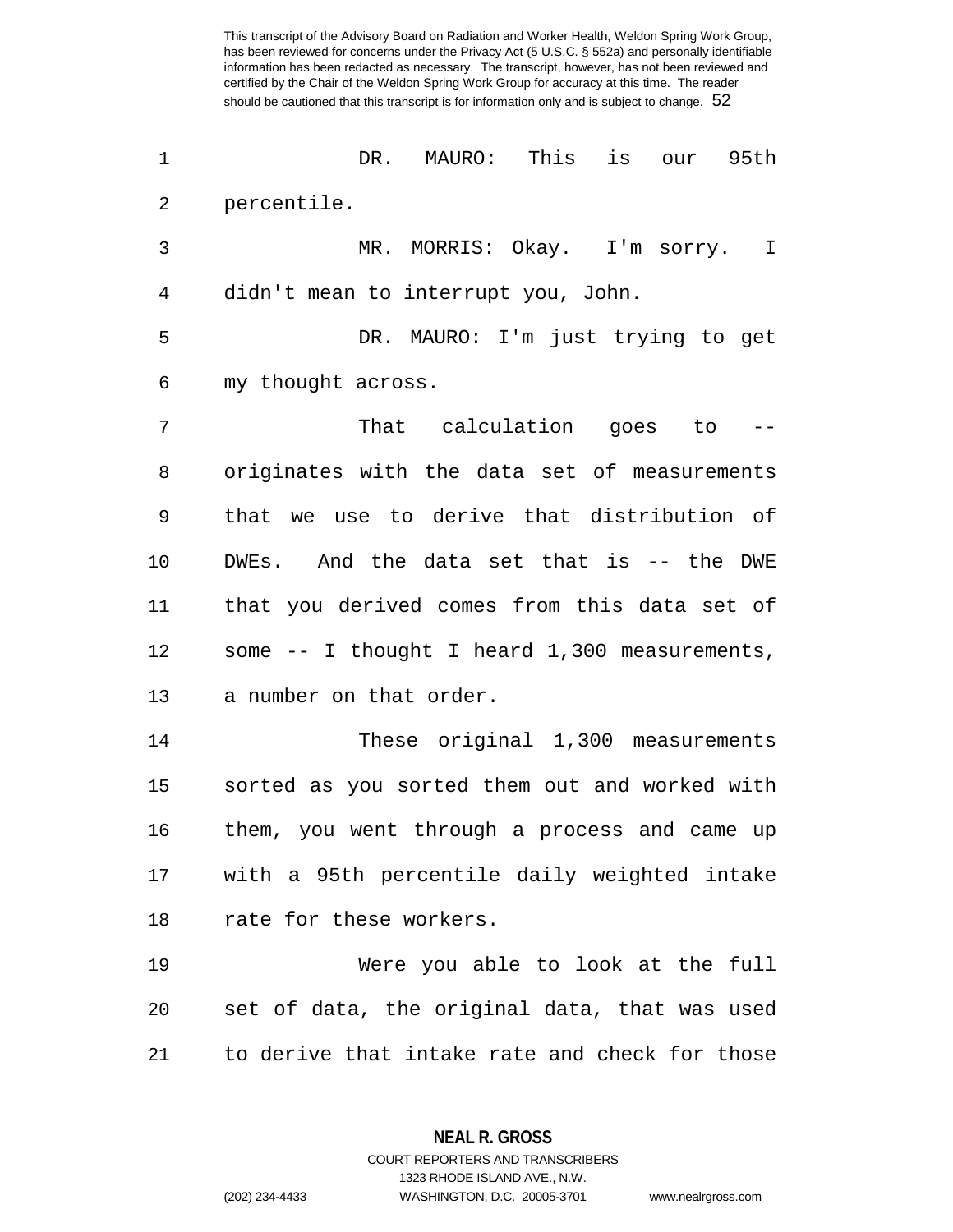| 1      | blunders, or did you only look at a small      |
|--------|------------------------------------------------|
| 2      | portion of that data for blunders?             |
| 3      | MR. MORRIS: Okay. I think I have               |
| 4      | answered that, but I'll try one more time      |
| 5      | because I have a feeling you didn't --         |
| 6      | DR. MAURO: Yes, sometimes this                 |
| 7      | whole DWE process is complicated.              |
| 8      | MR. MORRIS: I don't want to leave              |
| 9      | you misled.                                    |
| 10     | DR. MAURO: I understand. And I                 |
| 11     | appreciate the difficulty here.                |
| 12     | MR. MORRIS: Okay. Let's say that               |
| 13     | you were a thorium worker during a sol-gel     |
| 14     | process. We probably did not find the full     |
| 15     | data set for the DWE analysis that was done to |
| 16     | represent an intake rate.                      |
| 17     | There is assembly level intake                 |
| $18\,$ | rate that is available in the records from     |
| 19     | Weldon Spring which would say for this kind of |
| 20     | work by this kind of worker at this location   |
| 21     | at this time, this was the daily weighted      |

**NEAL R. GROSS**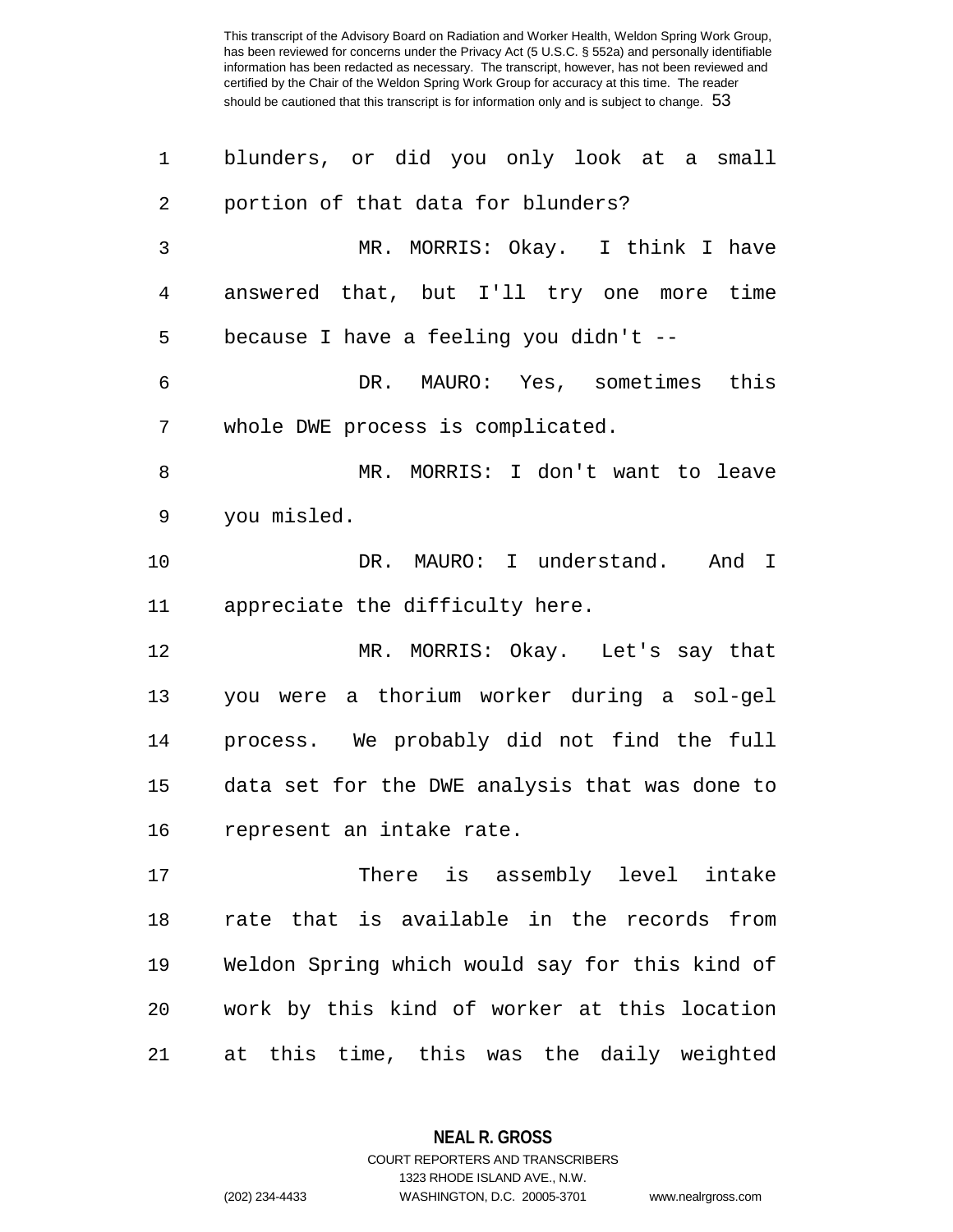1 exposure this person received.

| 2  | take that value, put a<br>We                   |
|----|------------------------------------------------|
| 3  | geometric distribution around it, assume that  |
| 4  | it's the median of the<br>log-normal           |
| 5  | distribution, and then put a GSD of five       |
| 6  | around that number to allow for the high-range |
| 7  | excursions that could have occurred on a daily |
| 8  | basis.                                         |
| 9  | DR. MAURO: Okay.                               |
| 10 | MR. MORRIS: All we<br>is the<br>have           |
| 11 | one-day estimate, for example.                 |
| 12 | DR. MAURO: Right.                              |
| 13 | MR. MORRIS: Okay. Now, the                     |
| 14 | question was, well, what impact do the         |
| 15 | blunders have on that, the arithmetic errors,  |
| 16 | the transcription errors, the little mistakes  |
| 17 | that happened?                                 |
| 18 | And what we found by sampling the              |
| 19 | few cases where we have the entire data set    |
| 20 | available --                                   |

21 DR. MAURO: Okay.

## **NEAL R. GROSS** COURT REPORTERS AND TRANSCRIBERS

1323 RHODE ISLAND AVE., N.W.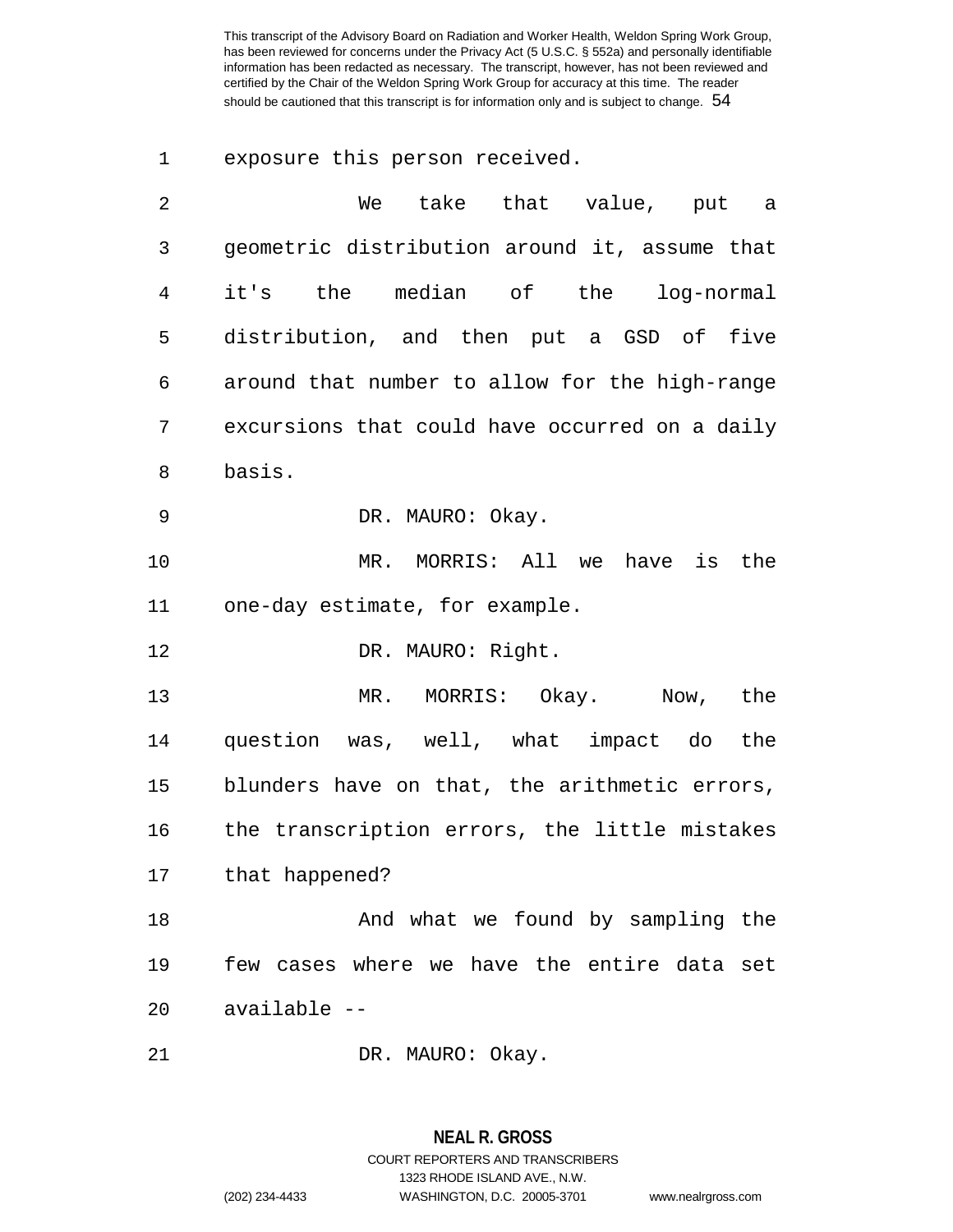| 1  | MR MORRIS: $--$ we found that in               |
|----|------------------------------------------------|
| 2  | those cases where we could assess it, it had   |
| 3  | about a four percent impact at the 95th        |
| 4  | percentile.                                    |
| 5  | DR. MAURO: Oh, okay. So, I think               |
| 6  | we've got -- I think you've explained it well. |
| 7  | So, there really was a sample, in              |
| 8  | other words, you were able to access certain   |
| 9  | source data that really represented only a     |
| 10 | fraction of the total data set.                |
| 11 | MR. MORRIS: Right.                             |
| 12 | DR. MAURO: And it was that, what               |
| 13 | was available to you was a fraction of the     |
| 14 | total data set.                                |
| 15 | Assuming that fraction<br>is                   |
| 16 | representative of all the data --              |
| 17 | MR. MORRIS: Right.                             |
| 18 | DR. MAURO: -- in theory, your                  |
| 19 | blunder analysis holds up, assuming that it's  |
| 20 | representative.                                |
| 21 | Now, the degree to which<br>it's               |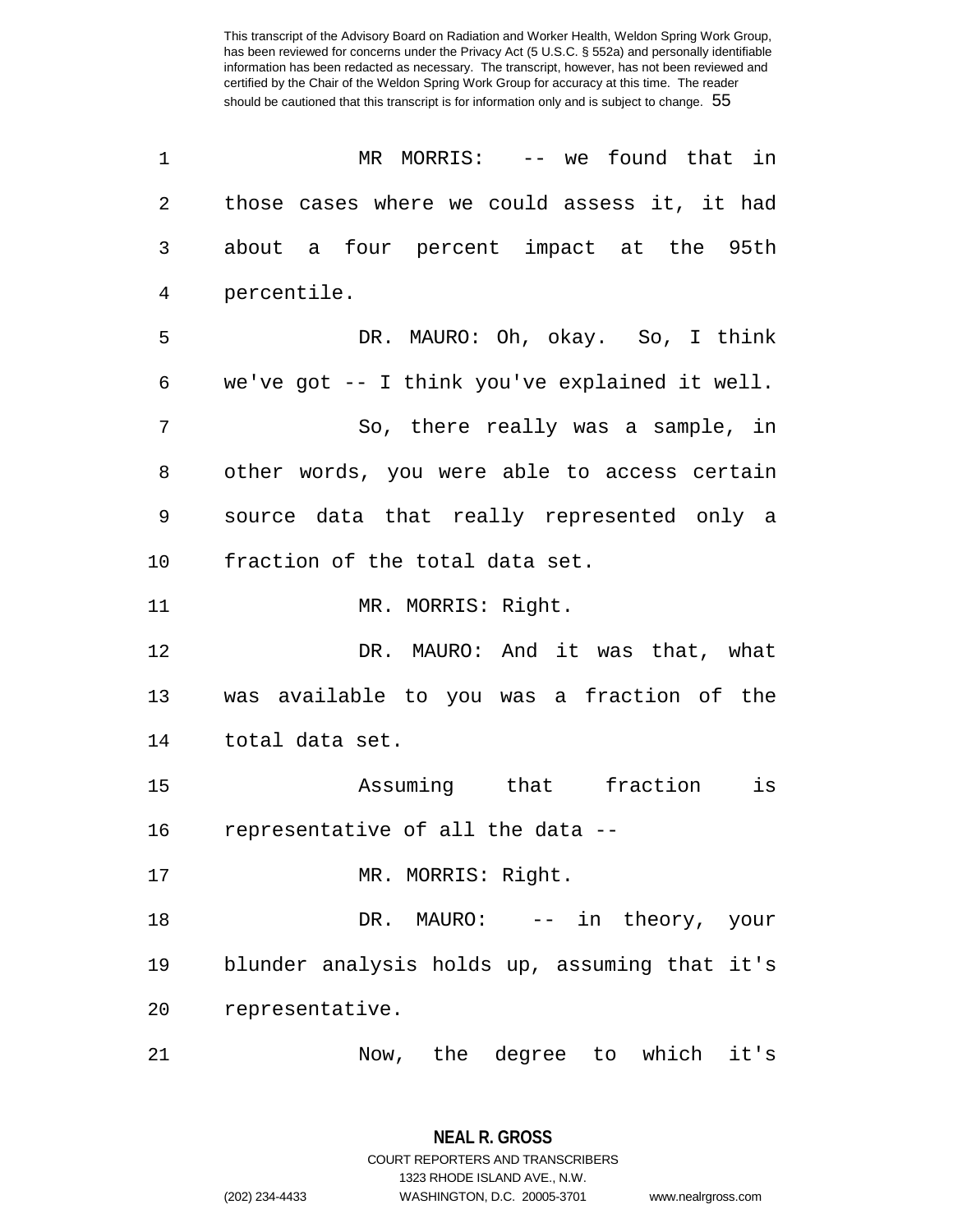| 1  | representative, right now of course I would    |
|----|------------------------------------------------|
| 2  | say is there any reason why that data set that |
| 3  | you used to evaluate your blunders was not     |
| 4  | representative?                                |
| 5  | MR. MORRIS: Okay. Let me weigh in              |
| 6  | on that.                                       |
| 7  | DR. MAURO: Okay.                               |
| 8  | MR. MORRIS: Potentially, yes, it               |
| 9  | happened from different years than the years   |
| 10 | we were most interested in.                    |
| 11 | DR. MAURO: Yes.                                |
| 12 | MR. MORRIS: But on the other hand,             |
| 13 | it was a relatively small and stable core of   |
| 14 | people who were making the assessments.        |
| 15 | DR. MAURO: Okay.                               |
| 16 | MR. MORRIS: And they only got more             |
| 17 | experienced with it as time went on. It turns  |
| 18 | out, if I recall correctly, the years when we  |
| 19 | found example cases that we could take all the |
| 20 | way to the analysis end point were earlier in  |
| 21 | the process at Weldon Spring than when the     |

**NEAL R. GROSS**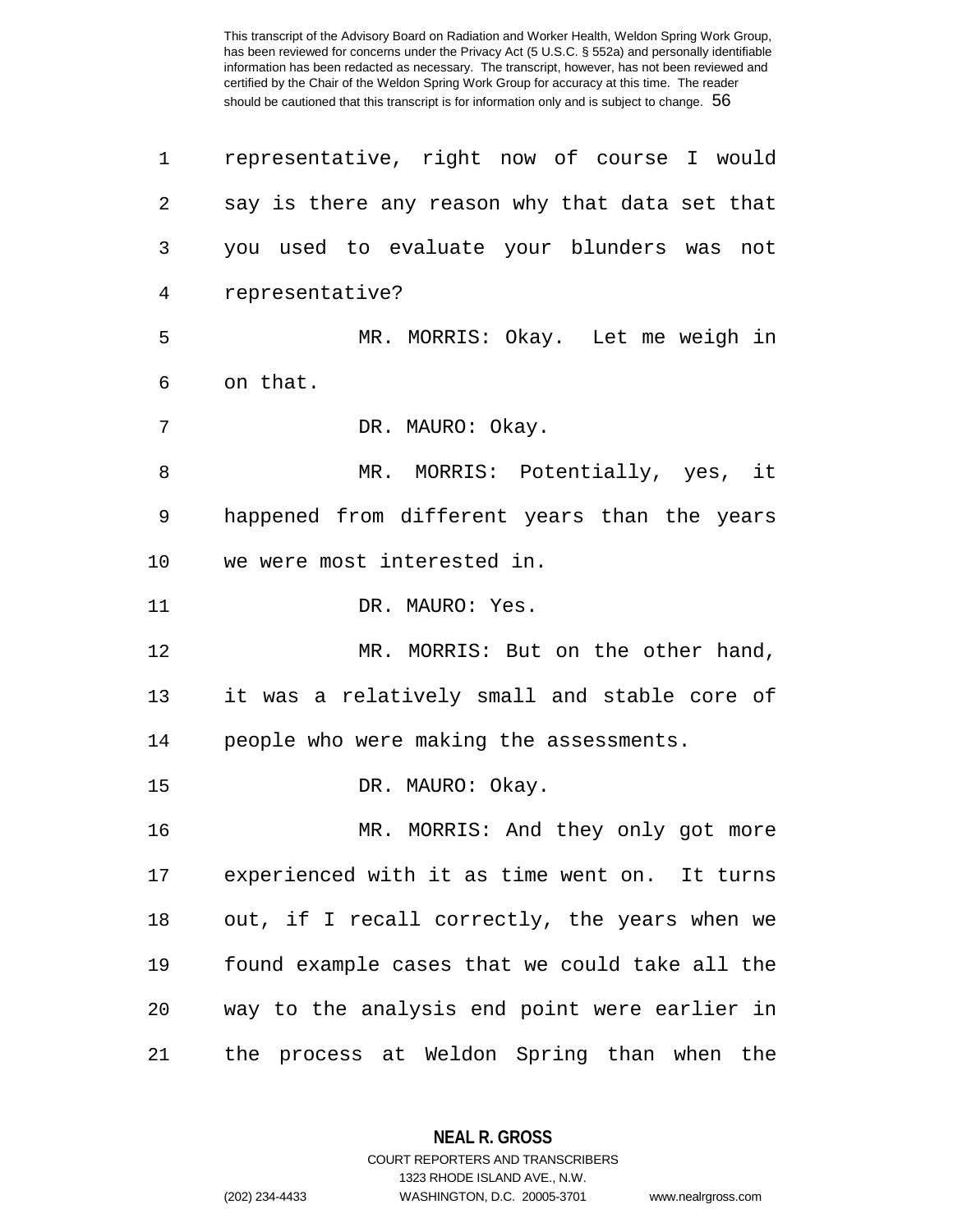1 thorium work we were really focused on 2 occurred.

3 So, like I said, there were only 4 two or three or maybe four people involved in 5 making these calculations and it appeared to 6 us like we had no reason to think what we got 7 wasn't representative of what happened.

8 DR. MAURO: I hear you. I think I 9 could answer Ted's question now.

10 I think we have to leave it as an 11 SEC issue until we have a chance to take a 12 look at this particular matter. I mean, the 13 fact that it was some relatively small portion 14 of the complete data set that was used to 15 evaluate the magnitude of blunders and their 16 impact on the outcome -- and, Bob, I 17 understand what you're saying. And I think 18 you're probably right, that is, that the 19 sample that you did work with to check 20 blunders is probably representative. There's 21 nothing about why it should be biased.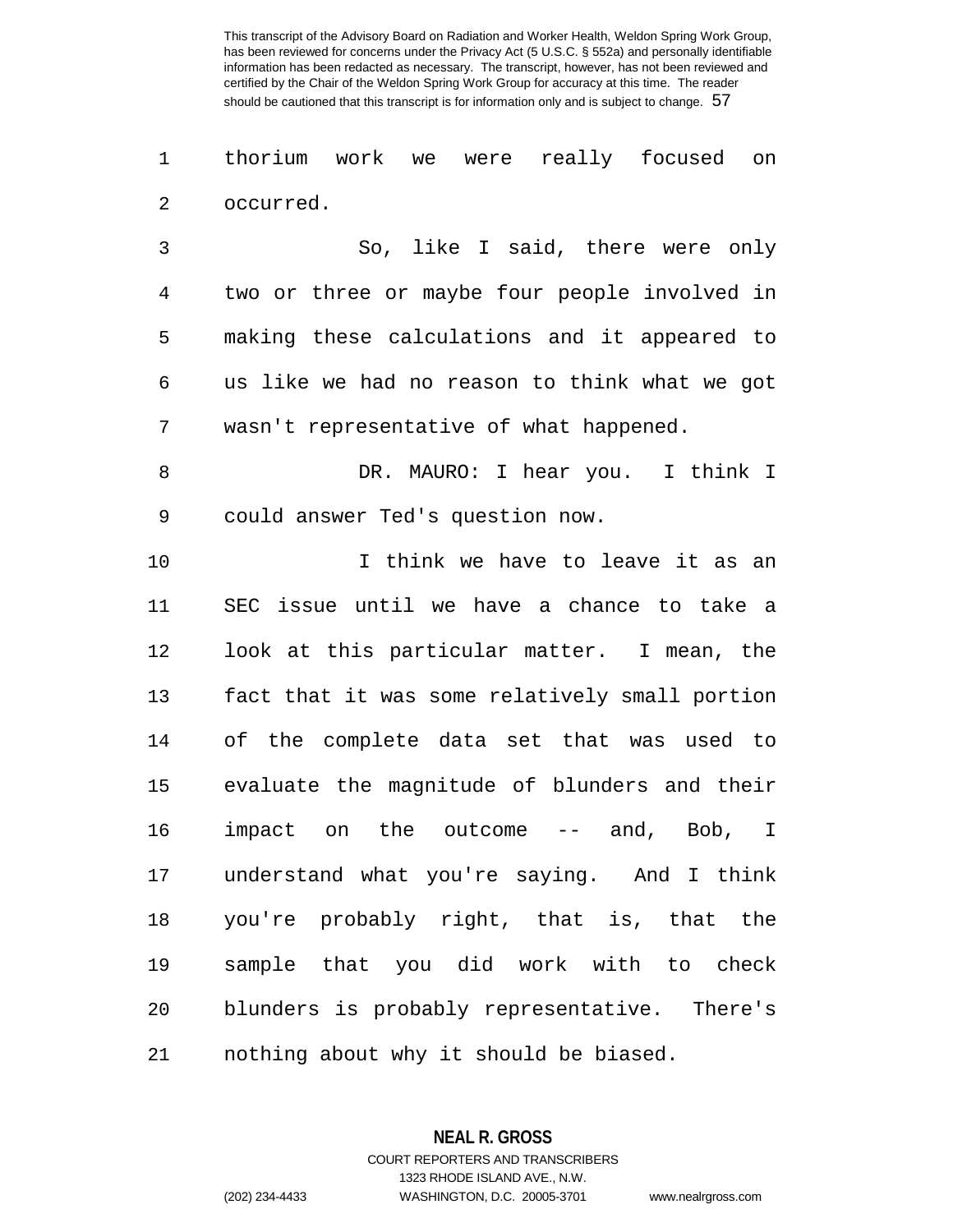| 1  | MR. MORRIS: We didn't pick it as a             |
|----|------------------------------------------------|
| 2  | biased sample.                                 |
| 3  | DR. MAURO: No, I understand.<br>It             |
| 4  | was what was available to you.                 |
| 5  | MR. MORRIS: Right.                             |
| 6  | DR. MAURO: And I think we need to              |
| 7  | look at that, Mike and Ted, the rest of the    |
| 8  | Work Group, and as part of our evaluation.     |
| 9  | So, my recommendation based on                 |
| 10 | what I just heard, and certainly I would       |
| 11 | welcome any feedback from -- I hate to jump    |
| 12 | the gun from Ron, but I think we leave it as   |
| 13 | an SEC issue until we can put this to bed.     |
| 14 | CHAIRMAN GIBSON: And this is Mike.             |
| 15 | I totally agree. If we don't have the full     |
| 16 | set of data, then this needs to be looked into |
| 17 | further.                                       |
| 18 | Secondly, one thing just for my                |
| 19 | information, where did we come up with this    |
| 20 | "blunder" word?                                |
| 21 | MR. MORRIS: That is a word that is             |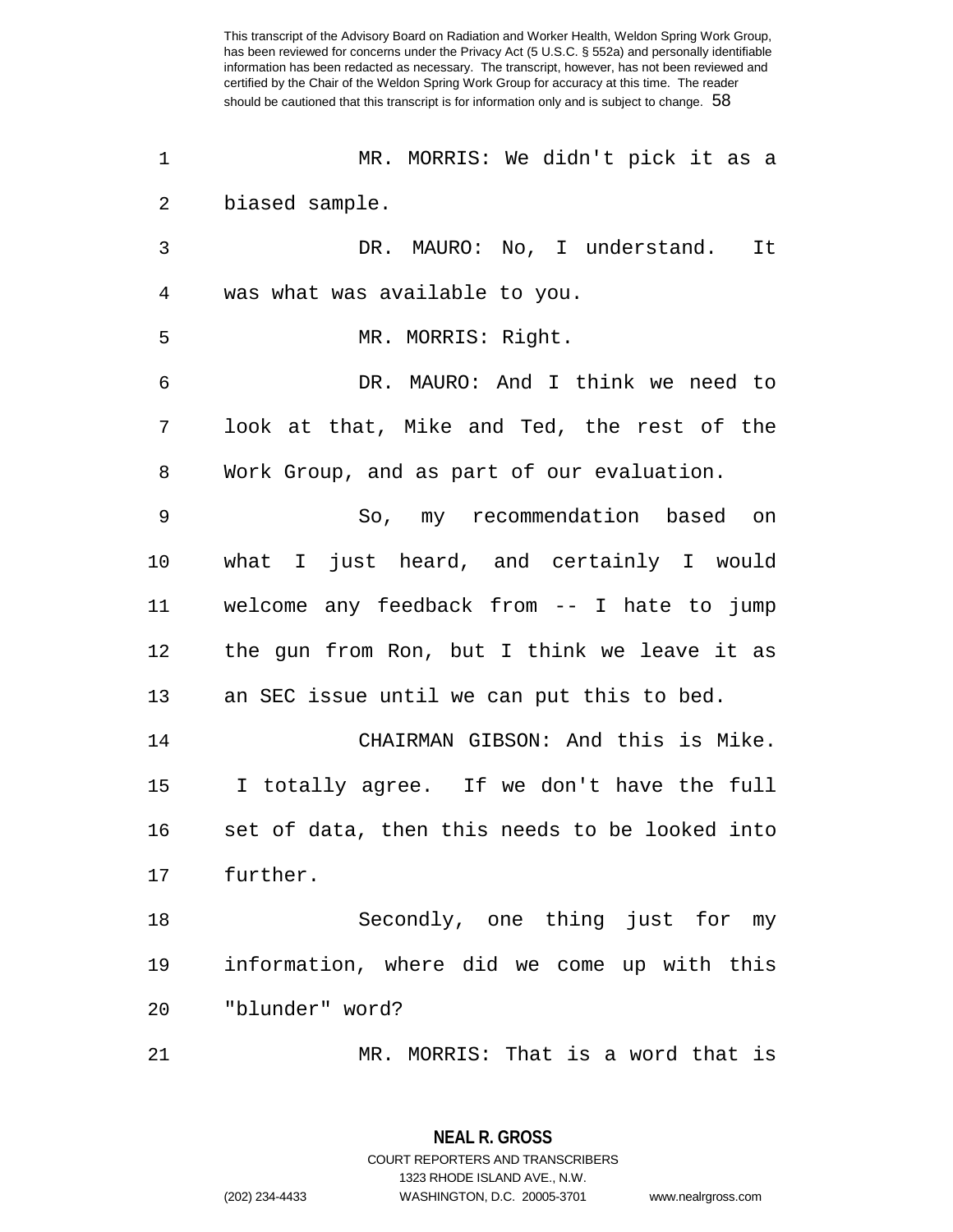| 1  | actually -- it came out of the Dan Strom       |
|----|------------------------------------------------|
| 2  | paper. And it is a -- "blunder" is a           |
| 3  | technical term in one of the ISO standards     |
| 4  | that they used to make the judgement against.  |
| 5  | And so, it's not like, oh, a                   |
| 6  | stupid mistake. A blunder is defined as one    |
| 7  | of about five different kind of errors that    |
| 8  | could occur, including transcription errors or |
| 9  | arithmetic errors.                             |
| 10 | I've forgotten the other kinds,                |
| 11 | but really those are the two that can really   |
| 12 | stand out as being prominent.                  |
| 13 | CHAIRMAN GIBSON: This may be                   |
| 14 | insignificant to a lot of you people, but if - |
| 15 | - where this word came from if we bring it     |
| 16 | into this program and into our reports, a      |
| 17 | blunder is just that. Something that happens   |
| 18 | on a football game on Sunday afternoon.        |
| 19 | MR. MORRIS: No, that's not at all              |
| 20 | the context here. We've had this conversation  |
| 21 | in Work Group meetings and, I think, Dr.       |

**NEAL R. GROSS** COURT REPORTERS AND TRANSCRIBERS

1323 RHODE ISLAND AVE., N.W.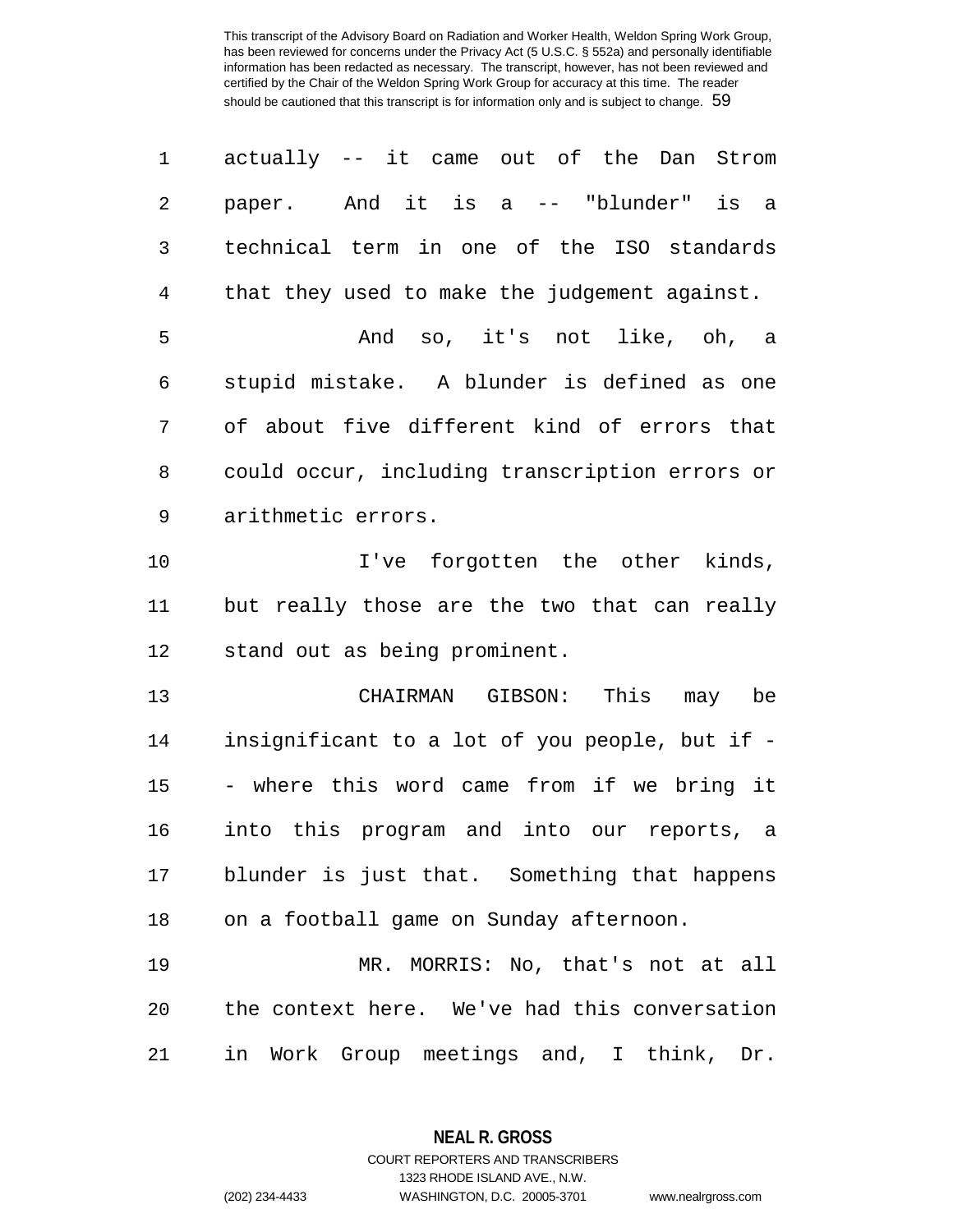1 Melius may have asked this question in an 2 advisory group meeting once before.

3 A blunder is a technical term in 4 the ISO standards that Dan Strom introduced 5 when he analyzed the first AWE data set in 6 this context.

7 CHAIRMAN GIBSON: I understand what 8 you're saying. I'm not suggesting that's not 9 true.

10 What I'm saying in essence, 11 though, there's errors in monitoring workers 12 and it should be looked at and worded as such. 13 The public and the claimants out

14 there, they're not -- when they see this, 15 they're not going to know about this ISO 16 standard that accepts the word "blunder" and 17 has a definition. They're going to look at it 18 like I do, and it's like that we're not taking 19 these errors very seriously.

20 MR. MORRIS: Well, I don't think -- 21 CHAIRMAN GIBSON: I don't think it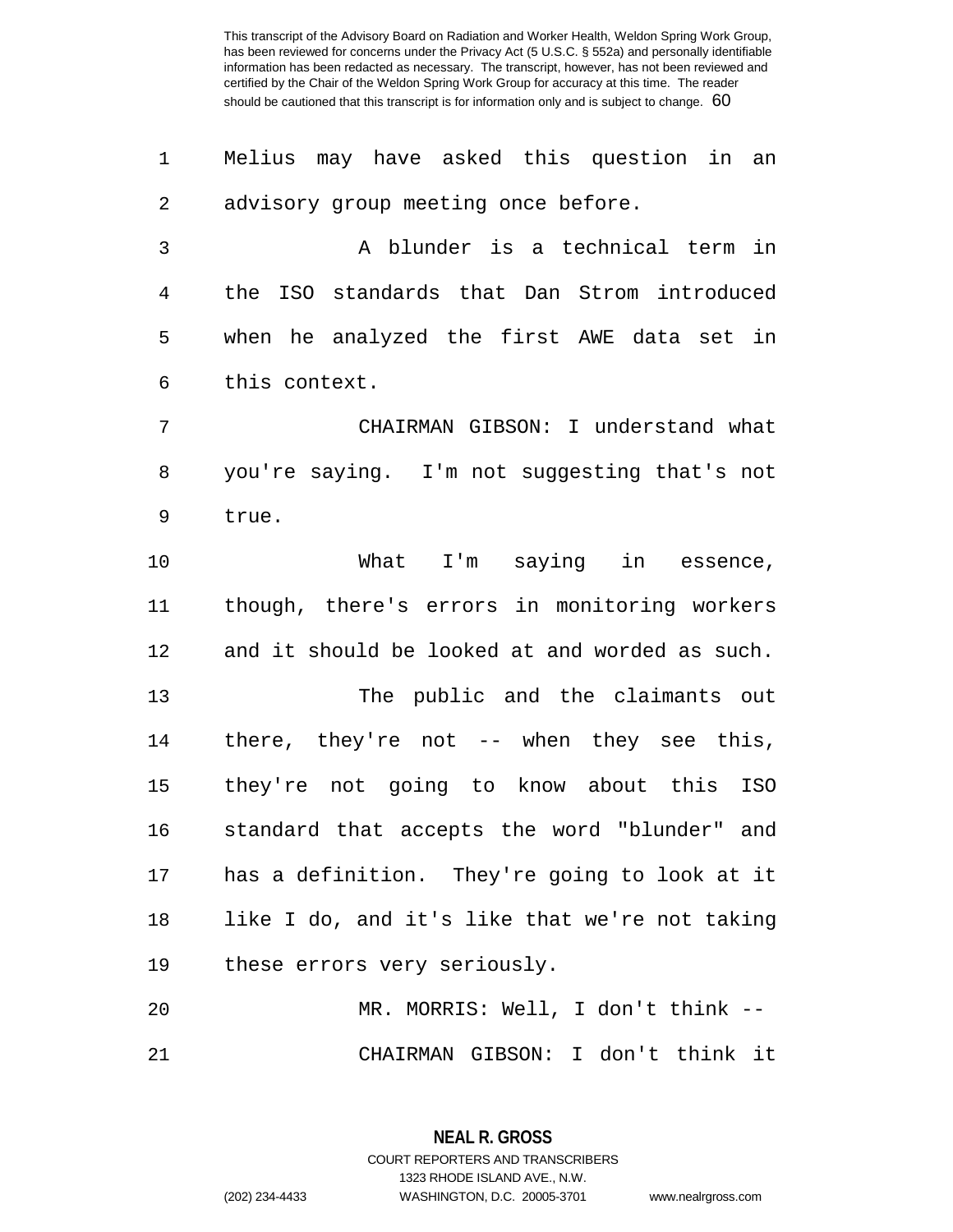1 should be in our reports.

| $\mathfrak{D}$ | MEMBER LEMEN: This is Dr. Lemen              |
|----------------|----------------------------------------------|
| 3              | and I totally agree with what's being said,  |
| 4              | because I think "blunder" is so misleading a |
| 5              | term.                                        |
| 6              | Whoever introduced it, that may be           |
| 7              | the way ISO and others use it, but it's so   |
|                |                                              |

8 correct that people that are not familiar with 9 that, are not going to understand that. And 10 it's just going to raise a lot of questions 11 and concerns.

12 Is there some way we can change 13 that terminology?

14 MR. MORRIS: I wouldn't do that 15 myself. I think that that's more a decision 16 you would have to direct at the Work Group 17 level.

18 MEMBER LEMEN: Well, I'm asking 19 that maybe should be an agenda item then, Ted, 20 for us to talk about.

21 MR. KATZ: This is Ted.

## **NEAL R. GROSS** COURT REPORTERS AND TRANSCRIBERS 1323 RHODE ISLAND AVE., N.W.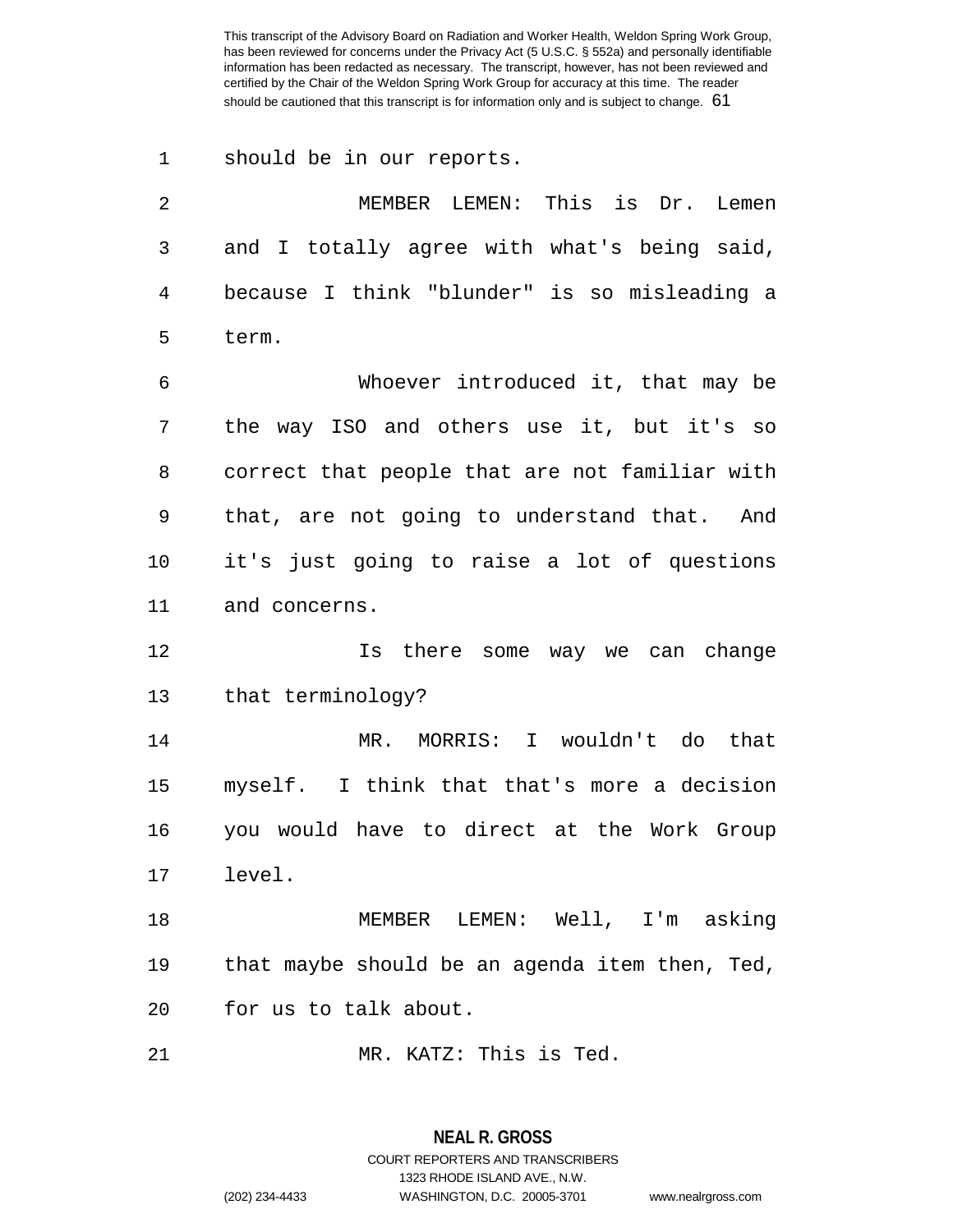| 1  | Dick, I mean, we're not there yet.              |
|----|-------------------------------------------------|
| 2  | But when we get to reporting from the Work      |
| 3  | Group, I mean, certainly this is something      |
| 4  | that you can talk about as well.                |
| 5  | MEMBER LEMEN: I'm meaning at the                |
| 6  | Board meeting coming up next week.              |
| 7  | MR. KATZ: Yes, I'm speaking                     |
| 8  | exactly about that.                             |
| 9  | MEMBER LEMEN: Okay.                             |
| 10 | MR. KATZ: This Work Group has                   |
| 11 | Weldon Spring as an agenda on the Board         |
| 12 | meeting next week. And most certainly you can   |
| 13 | address what your concerns may be about use of  |
| 14 | the term "blunder" as part of your report.      |
| 15 | MEMBER LEMEN: Because I think                   |
| 16 | Mike's point is really well taken at least by   |
| 17 | myself.                                         |
| 18 | This<br>MS.<br>JOHNSON:<br>is<br>Karen          |
| 19 | Johnson, one of the petitioners.                |
| 20 | would have<br>to wholeheartedly<br>I            |
| 21 | agree that the word "blunder" is<br>just almost |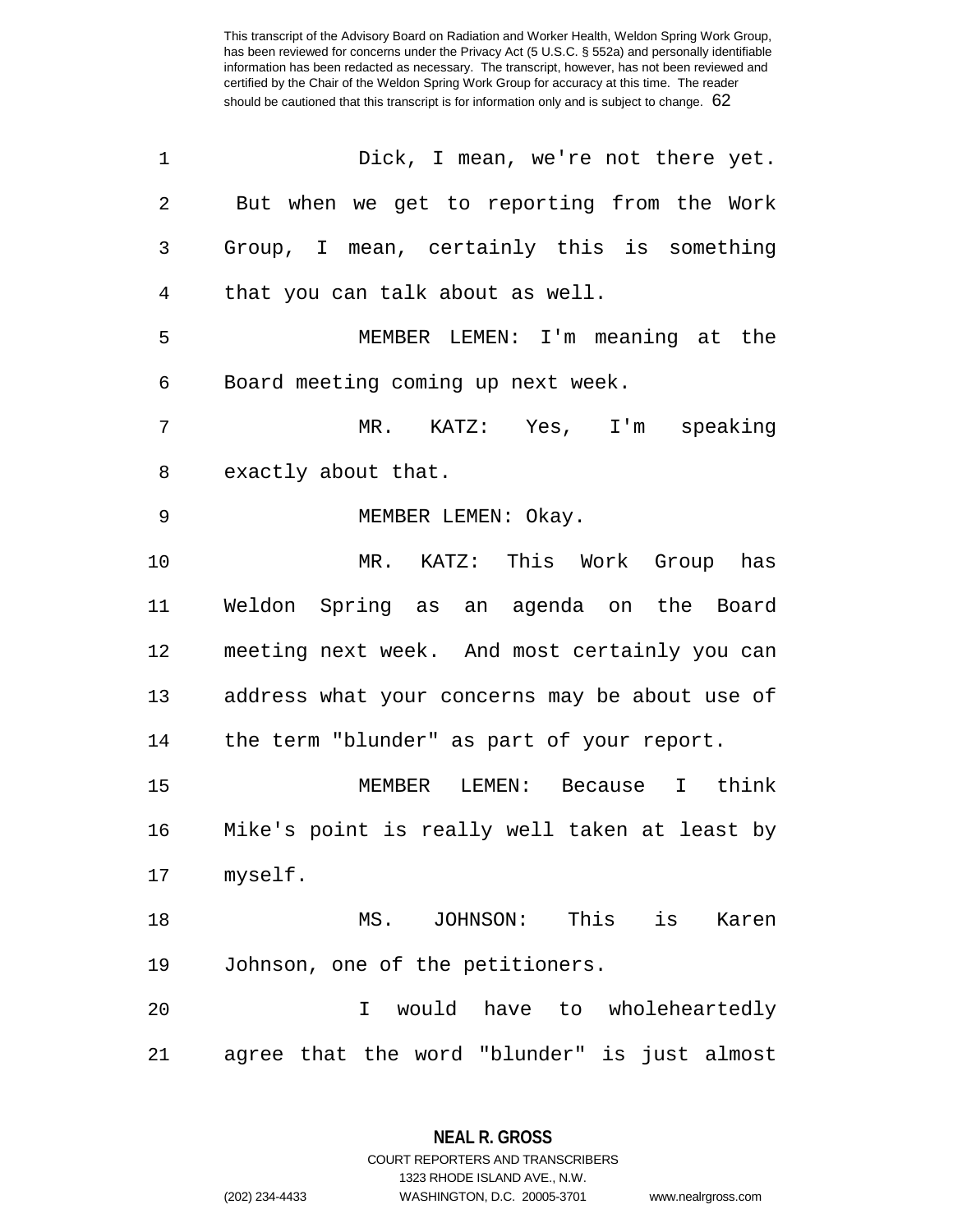## 1 insulting.

| 2  | MEMBER LEMEN: It makes it sound                         |
|----|---------------------------------------------------------|
| 3  | like that it was really mistakes that are just          |
| 4  | inappropriate. And "blunder" has multiple               |
| 5  | meanings maybe in the scientific community and          |
| 6  | the non-scientific community, but it's a word           |
| 7  | that we should get away from, I think.                  |
| 8  | MORRIS: This is Bob Morris<br>MR.                       |
| 9  | again going back to one more thing you said,            |
| 10 | John.                                                   |
| 11 | DR. MAURO: Yes.                                         |
| 12 | MR. MORRIS: You have had this data                      |
| 13 | set in the original report. So, we didn't               |
| 14 | introduce any new data in this. We just re-             |
| 15 | analyzed the data that you've already seen.             |
| 16 | So, if that was the context of the                      |
| 17 | recommendation that says it's still<br><b>SEC</b><br>an |
| 18 | issue, you have had the same set of data the            |
| 19 | whole time.                                             |
| 20 | So, the pedigree of where our data                      |
| 21 | came from did not change.                               |

**NEAL R. GROSS** COURT REPORTERS AND TRANSCRIBERS 1323 RHODE ISLAND AVE., N.W.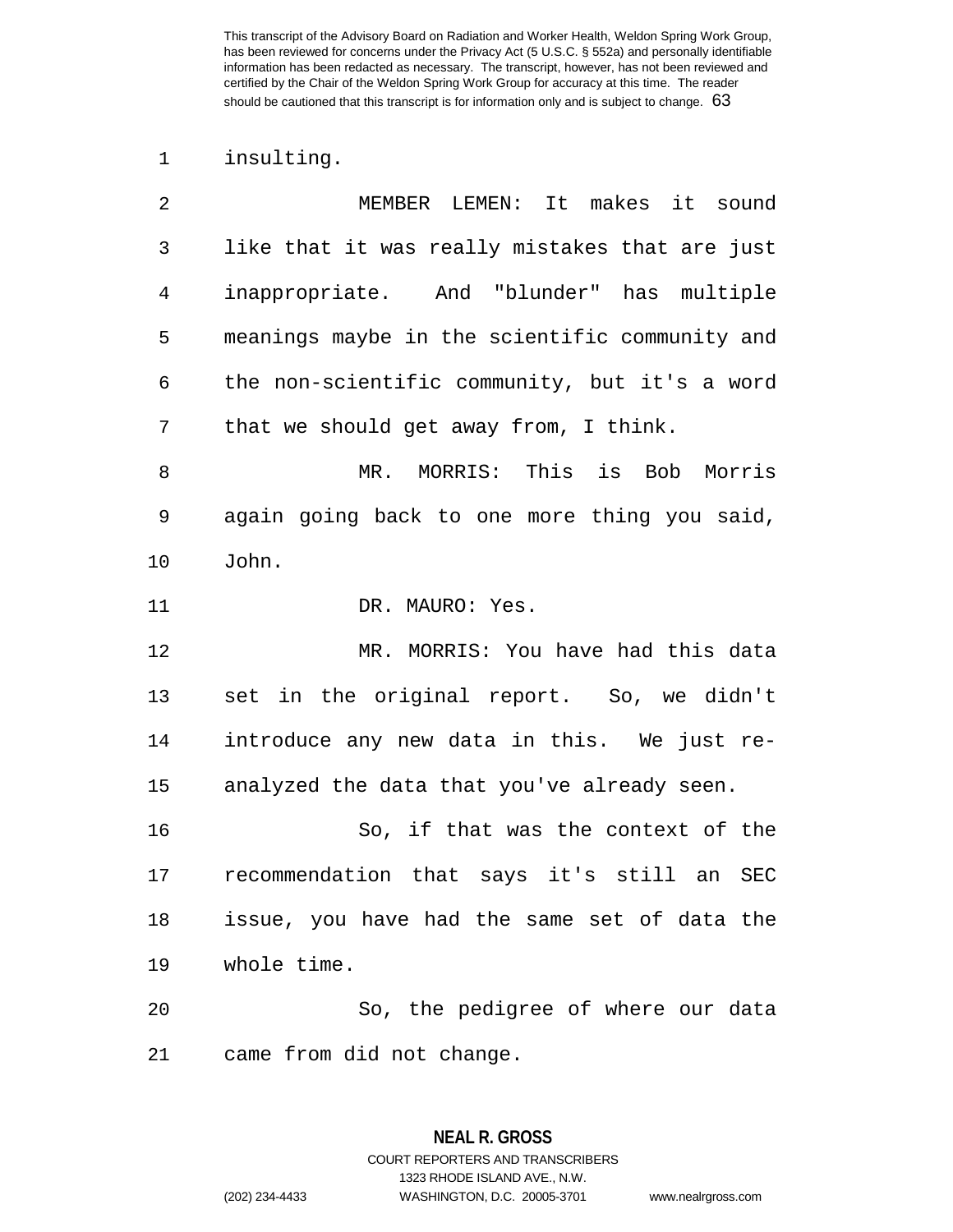| 1              | MAURO: Okay, I hear what<br>DR.                |
|----------------|------------------------------------------------|
| $\overline{2}$ | you're saying. I brought this up mainly as a   |
| 3              | bridge going back to Fernald where this issue  |
| $\overline{4}$ | was addressed.                                 |
| 5              | And it sounds like this White                  |
| 6              | Paper that came out recently explicitly        |
| 7              | addressed it, the error -- I'll use the term   |
| 8              | "error," calculational error or transcription  |
| 9              | error.                                         |
| 10             | And you have actually gone through             |
| 11             | a process to characterize and quantify that    |
| 12             | error and found it to have a small effect on   |
| 13             | the outcome.                                   |
| 14             | And I believe the question is --               |
| 15             | and whether or not we analyzed it in the past, |
| 16             | I can't speak to it, but it sounds like that   |
| 17             | you went through a process of looking through  |
| 18             | your data, your original data, which           |
| 19             | represents some subset or some portion of the  |
| 20             | full data set. You had access to the original  |
| 21             | data.                                          |

**NEAL R. GROSS** COURT REPORTERS AND TRANSCRIBERS

1323 RHODE ISLAND AVE., N.W.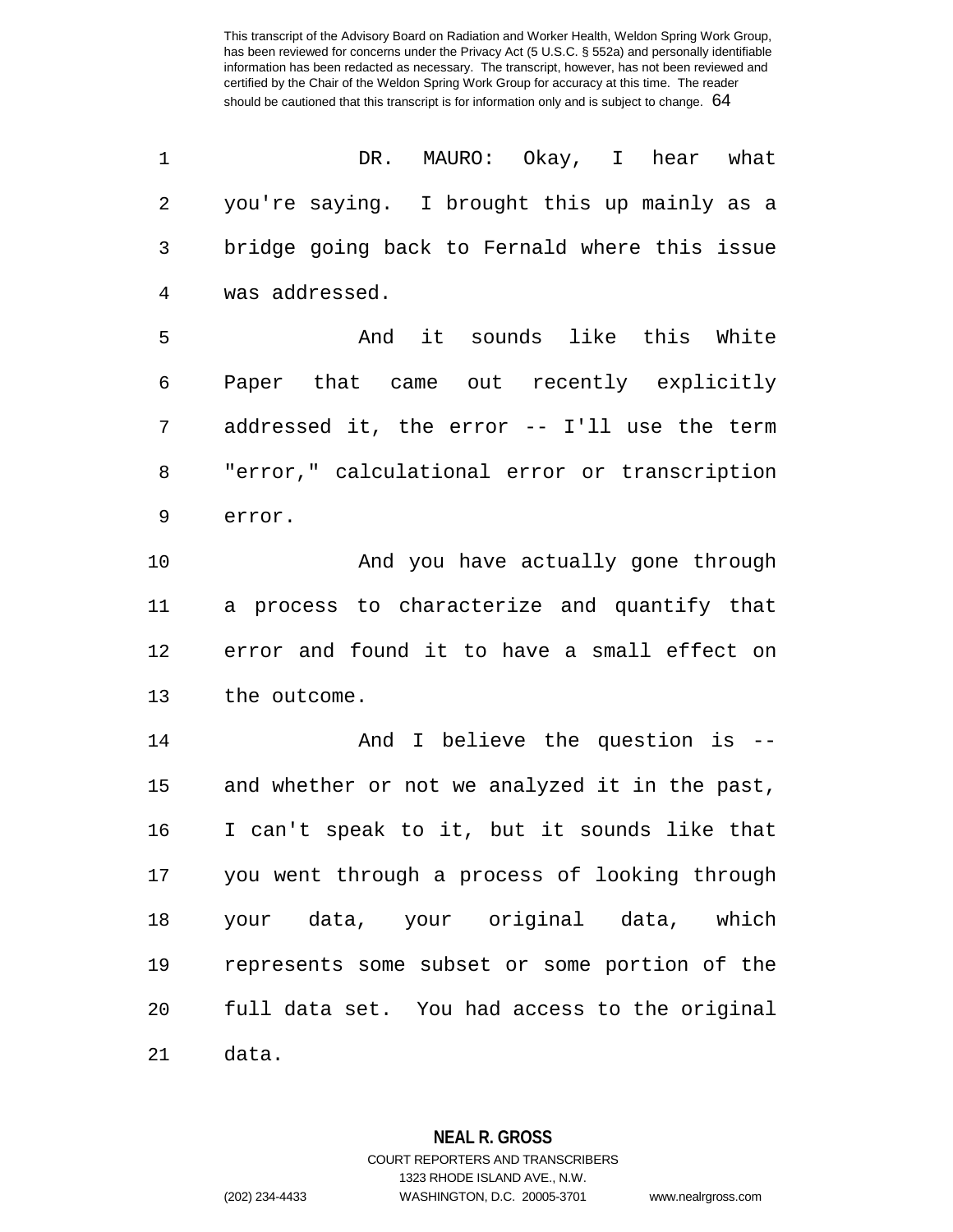1 We may have had access to that 2 before, but I don't -- I think the question on 3 the table is in coming up with your estimate 4 of the magnitude of these errors, could we say 5 with some degree of confidence that the data 6 set that you worked with was representative of 7 the full data set, so that we could have 8 confidence that the upper bound that you're 9 assigning with the four percent consideration 10 is, in fact, a reasonable upper bound taking 11 errors into consideration? 12 I don't think we've ever looked at 13 that. Ron, did we ever look at that? This 14 sounds new to me. 15 DR. BUCHANAN: No, no. We wrote --16 we did a reply report on September 27th and 17 distributed it to the workers and NIOSH. And 18 in that, our two points were how was this 19 going to be applied -- that was considering 20 Revision 0 that they sent out on the 7th of

21 September. NIOSH sent out the 7th of

**NEAL R. GROSS**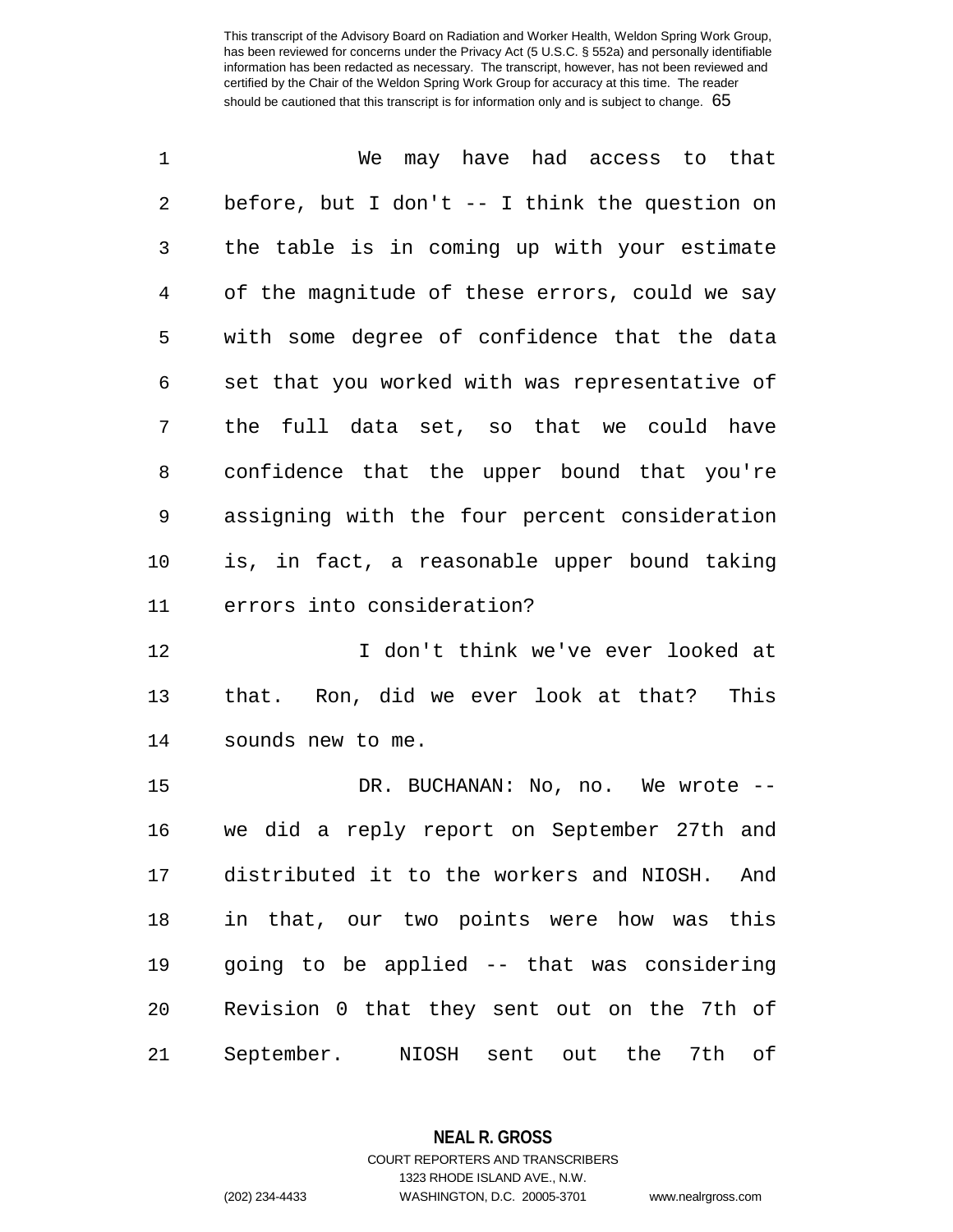1 September, the original report.

2 On the 27th of September, our 3 reply was a summary, two points, how is it 4 going to be applied? And I feel that that has 5 been answered. Whether we agree with all the 6 math, I think it's been answered.

7 And our other point was 8 representation. Did the error analysis 9 represent the original data and how could that 10 be shown?

11 And so, I think that issue is the 12 one that still remains.

13 DR. MAURO: Okay. So, we have not 14 addressed that issue yet in any of our 15 previous deliverables.

16 DR. BUCHANAN: Yes, we addressed it 17 on the 27th of September. We wrote the 18 report. And in that we said we were concerned 19 whether it represented -- we did not see any 20 concrete basis saying that it was -- it 21 represented all of the working conditions and

**NEAL R. GROSS**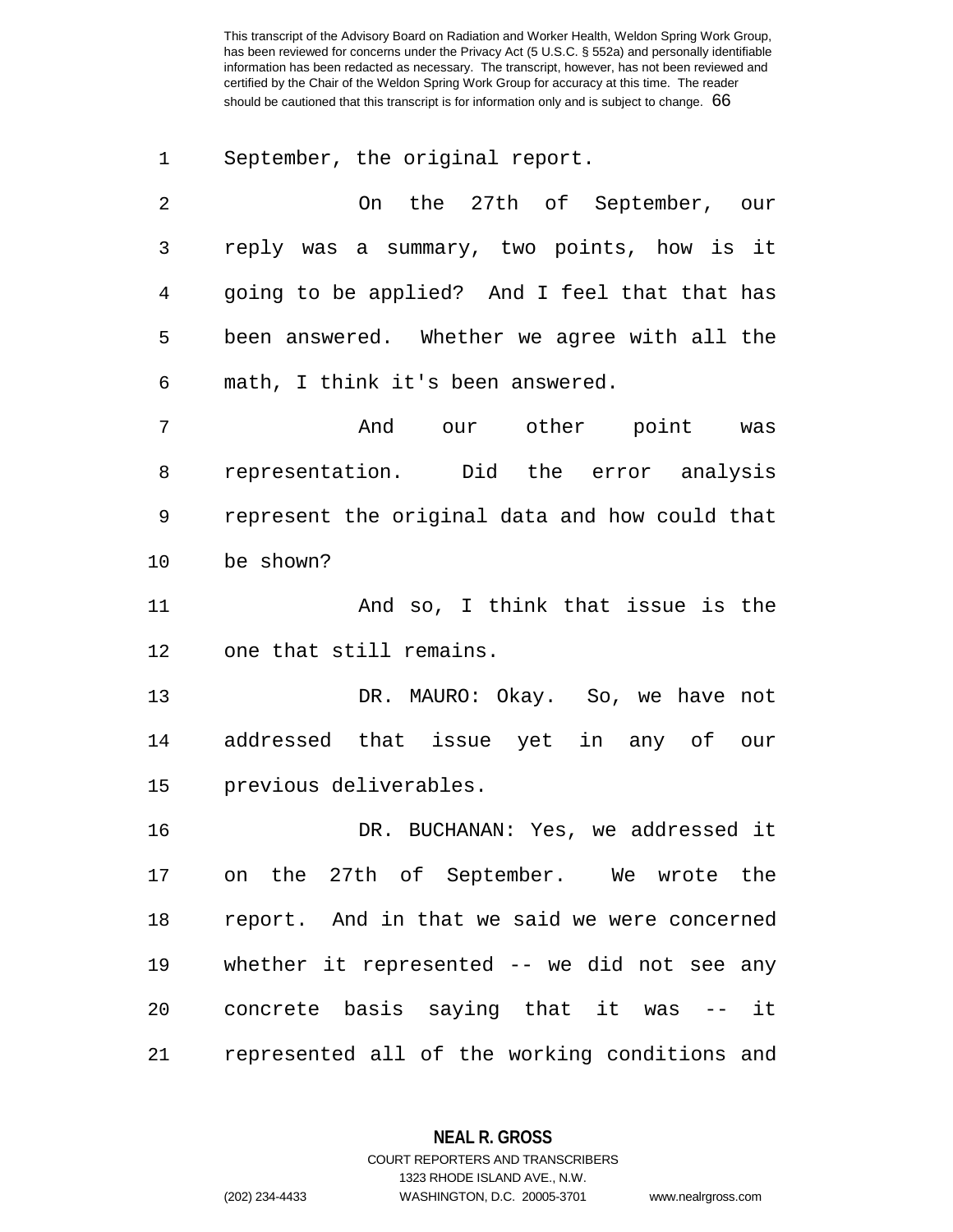| 1              | conditions that -- it might. We're just       |
|----------------|-----------------------------------------------|
| $\overline{a}$ | saying we didn't see that it was supportive.  |
| 3              | DR. MAURO: But we did not --                  |
| 4              | CHAIRMAN GIBSON: Excuse me. This              |
| 5              | is Mike.                                      |
| 6              | DR. MAURO: -- actually take a                 |
| 7              | position.                                     |
| 8              | CHAIRMAN GIBSON: This is Mike.                |
| 9              | DR. MAURO: I'm sorry, Mike.                   |
| 10             | CHAIRMAN GIBSON: It's obvious that            |
| 11             | there needs to be more work on this issue.    |
| 12             | So, rather than try to do it on the phone,    |
| 13             | let's just agree that we need to look at this |
| 14             | further and maybe try to move on and keep the |
| 15             | agenda rolling.                               |
| 16             | DR. MAURO: Okay.                              |
| 17             | CHAIRMAN GIBSON: Is that alright              |
| 18             | with everyone?                                |
| 19             | DR. BUCHANAN: Yes, that's okay.               |
| 20             | CHAIRMAN GIBSON: Okay. So, let's              |
| 21             | coworkers/unmonitored<br>to<br>move<br>on     |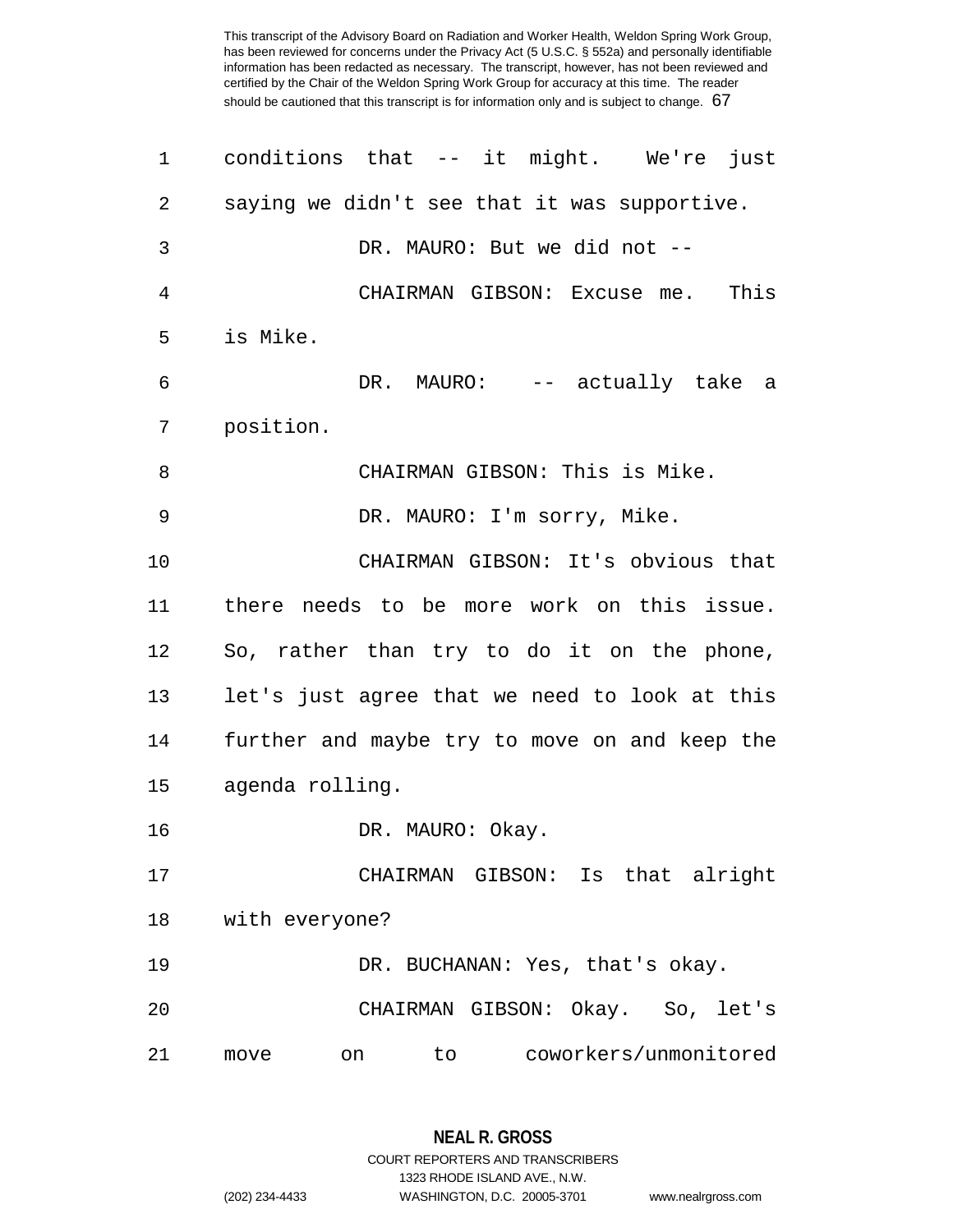| $\mathbf 1$ | workers/unmonitored work periods, Section 1d.  |
|-------------|------------------------------------------------|
| 2           | Who wants to take that?                        |
| 3           | DR. BUCHANAN: Well, this is Ron                |
| 4           | and I'll just give a -- the reason it's on the |
| 5           | agenda is that we had asked -- on the action   |
| 6           | items from the last meeting on the 13th of     |
| 7           | September, the action items set out on 19th of |
| 8           | May, we agreed that -- or NIOSH agreed to      |
| 9           | provide a method that would be used to assign  |
| 10          | doses to unmonitored workers that should have  |
| 11          | been monitored and bridge gaps and dose        |
| 12          | records for monitored workers, and NIOSH will  |
| 13          | evaluate petitioner's concern of unmonitored   |
| 14          | workers' access to the operating plant area.   |
| 15          | And so, that's kind of two things              |
| 16          | in one there. Number 1, what is NIOSH's        |
| 17          | position on coworker -- we just talked about   |
| 18          | historian data. And we said we were going to   |
| 19          | use coworker data instead of the DWAs<br>for   |
| 20          | uranium assignment of people that should have  |
| 21          | maybe been monitored that weren't.             |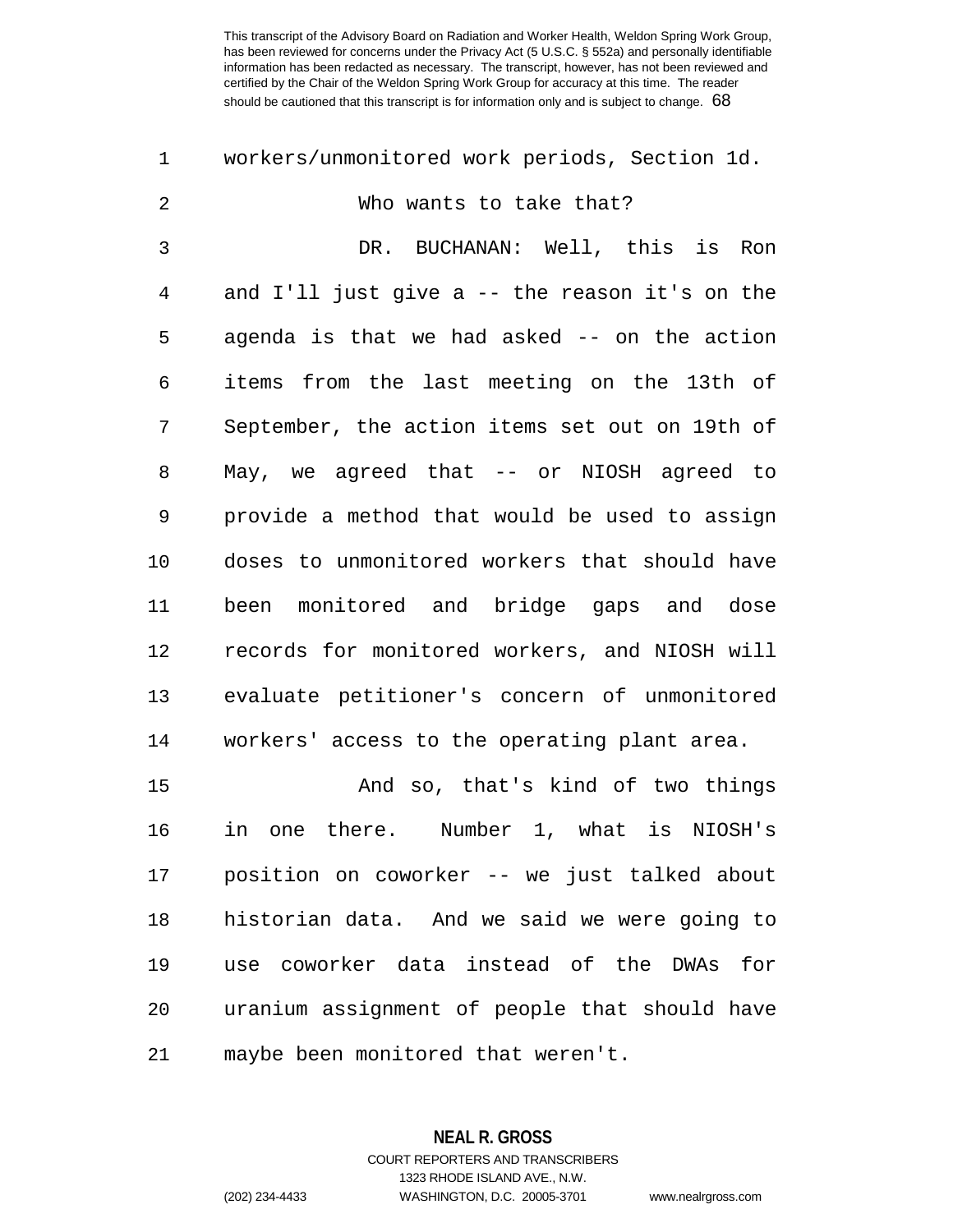| $\mathbf 1$ | And, also, the petitioner brought              |
|-------------|------------------------------------------------|
| 2           | up at the last meeting on the phone on 13th of |
| 3           | September, about some people having access to  |
| 4           | the operating plant that weren't monitored.    |
| 5           | And so, that's where that issue                |
| 6           | originated. And so, I'll turn it over to       |
| 7           | NIOSH to discuss their response to that action |
| 8           | item.                                          |
| $\mathsf 9$ | MR. ROLFES: Okay. Let's see.<br>$\mathbb{I}$   |
| 10          | think the consistency of the approach to       |
| 11          | assigning dose is something that we would put  |
| 12          | into our Site Profile, because each claim is   |
| 13          | independent of other claims.                   |
| 14          | So, the facts of how we would                  |
| 15          | complete one dose reconstruction would be      |
| 16          | based upon the details of that claim and type  |
| 17          | of cancer that that claimant had. So, that's   |
| 18          | something that's more specific to<br>an        |
| 19          | individual dose reconstruction.                |
| 20          | To speak to the other issue about              |
| 21          | administrative workers accessing the site and  |

**NEAL R. GROSS** COURT REPORTERS AND TRANSCRIBERS 1323 RHODE ISLAND AVE., N.W.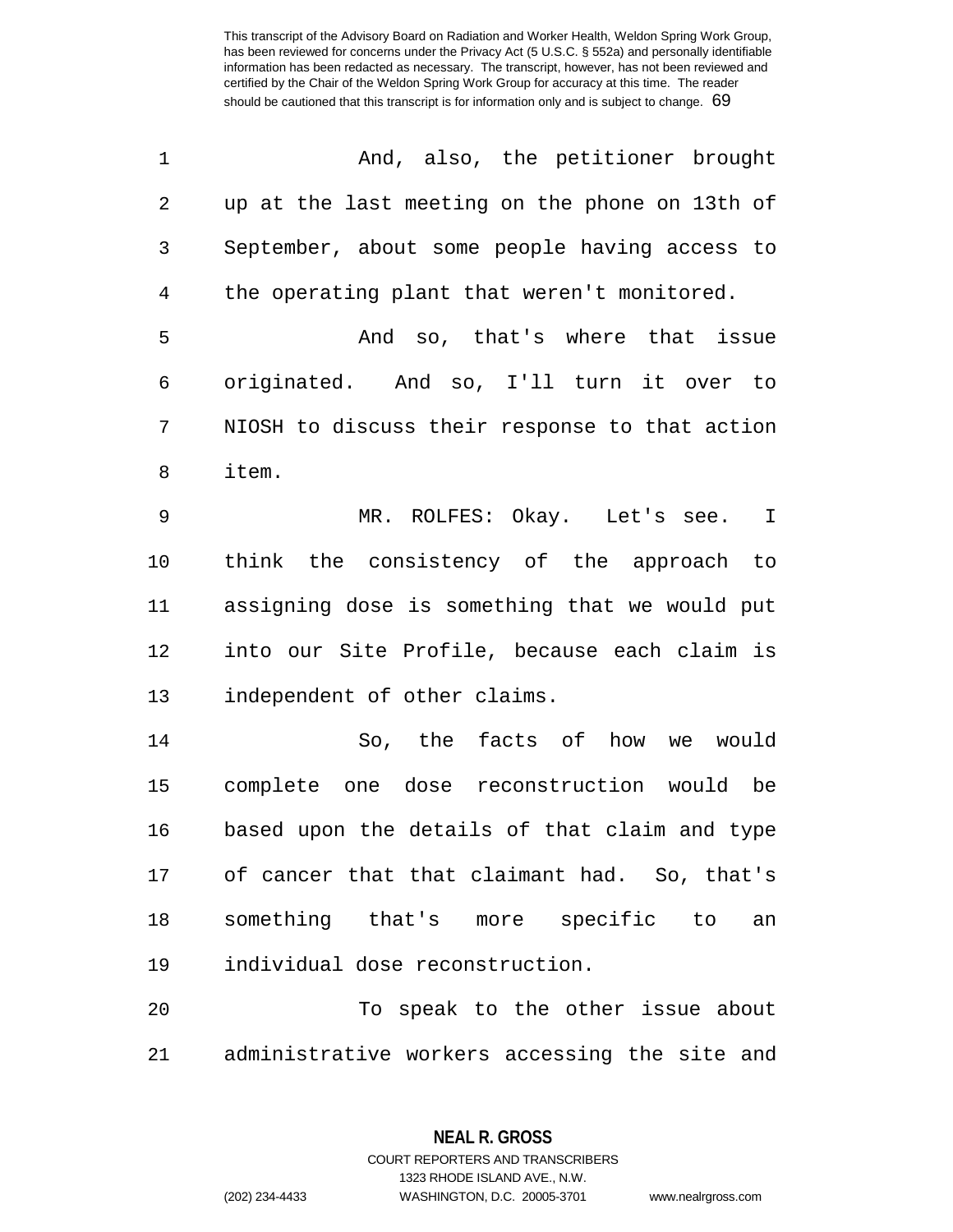| 1              | not being monitored, we did look at a specific  |
|----------------|-------------------------------------------------|
| $\overline{2}$ | case to determine whether an administrative     |
| 3              | worker that wasn't involved in production       |
| $\overline{4}$ | would have been monitored.                      |
| 5              | And to date, reviews of records                 |
| 6              | for people that may -- we've looked at cases    |
| 7              | and there have been some instances where        |
| 8              | people did not believe that they were           |
| 9              | monitored, but did enter the production area.   |
| 10             | And in our review of those cases, we have       |
| 11             | found monitoring data for those cases.          |
| 12             | And during each<br>dose                         |
| 13             | reconstruction if there's an individual that    |
| 14             | has a concern that they had an exposure and     |
| 15             | didn't believe to be monitored, we would        |
| 16             | certainly look into that for each specific      |
| 17             | case.                                           |
| 18             | Getting back to our original                    |
| 19             | evaluation of the SEC petition we received, I   |
| 20             | don't have the exact number here in front of    |
| 21             | from what I<br>But<br>recall, roughly 90<br>me. |

**NEAL R. GROSS** COURT REPORTERS AND TRANSCRIBERS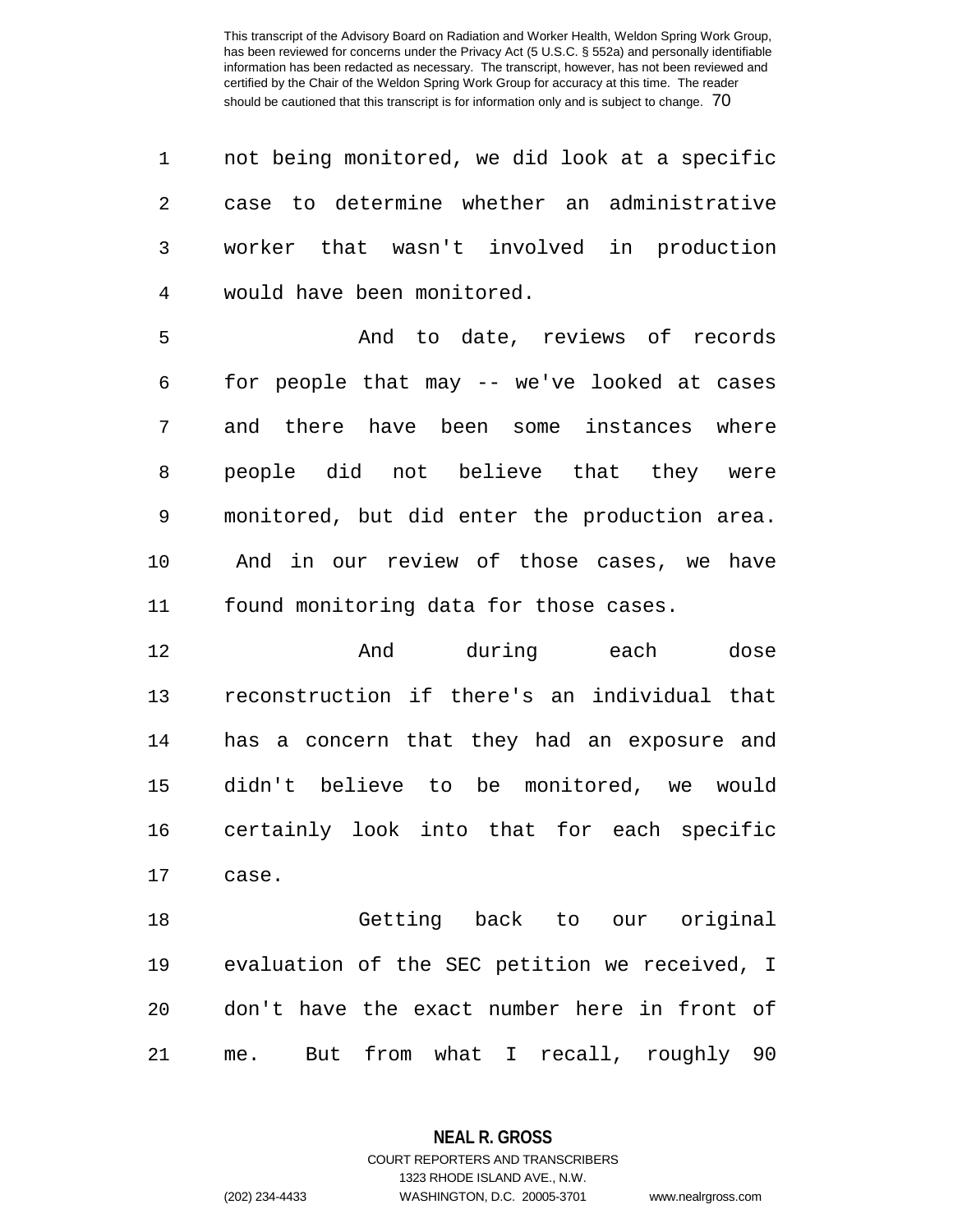| $\mathbf 1$ | percent of the Weldon Spring plant population  |
|-------------|------------------------------------------------|
| 2           | did have monitoring for internal exposures to  |
| 3           | uranium. And this was done via urine           |
| 4           | sampling.                                      |
| 5           | So, we did look into whether or                |
| 6           | not people could have gone into the production |
| 7           | area and whether or not they were monitored.   |
| 8           | And the cases that we did look into did have   |
| 9           | monitoring data available.                     |
| 10          | So that's, I guess, about as much              |
| 11          | detail as I can provide.                       |
| 12          | DR. BUCHANAN: Now, this is<br>Ron,             |
| 13          | SC&A.                                          |
| 14          | Now, I don't believe that 90                   |
| 15          | percent of everybody that worked there was     |
| 16          | bioassayed or external monitored.              |
| 17          | Is that what you're saying?                    |
| 18          | MR. ROLFES: Yes, I'd have to go                |
| 19          | back to the original Evaluation Report and     |
| 20          | take a look. If you could bear with me for a   |
| 21          | minute, I could pull that up.                  |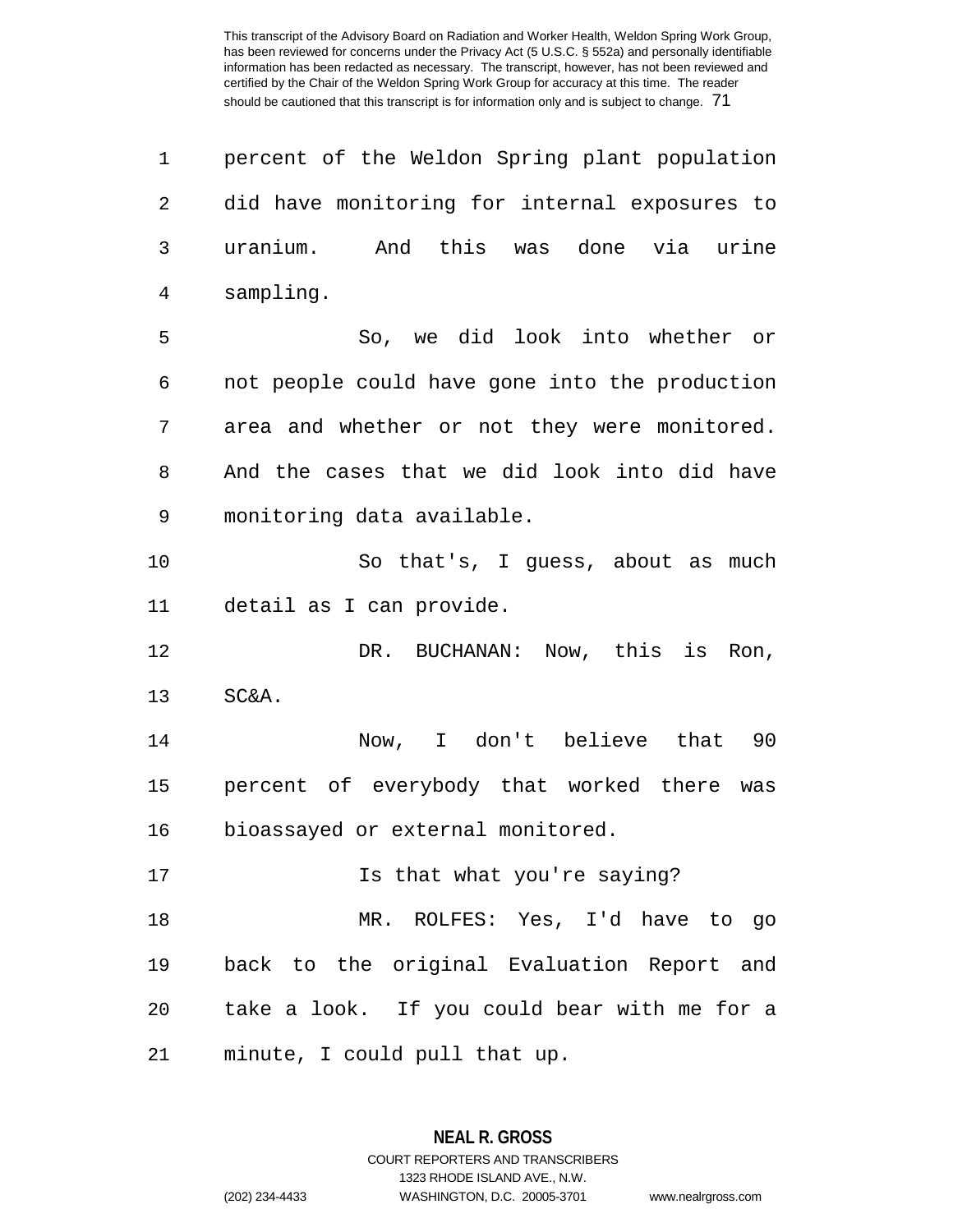| 1               | BUCHANAN: Because we<br>found<br>DR.            |
|-----------------|-------------------------------------------------|
| 2               | that out of the 15 cases we looked at, we       |
| 3               | found around 90 percent were bioassayed, but    |
| 4               | that was for production workers.                |
| 5               | I don't believe that the entire                 |
| 6               | population was routinely bioassayed or even on  |
| 7               | an annual or semiannual basis.                  |
| 8               | MR. ROLFES: Let me pull up the                  |
| 9               | Evaluation Report and -- if you could bear      |
| 10              | with me for one more minute here, I have the    |
| 11              | report. I'm just trying to identify the --      |
| 12              | there's a summary table which -- okay.          |
| 13              | Let's see here. Of the number of                |
| 14              | that were submitted for dose<br>claims          |
| 15              | reconstruction to NIOSH at the time the         |
| 16              | Evaluation Report was written, there were 258   |
| 17 <sub>2</sub> | claims that we received from the Department of  |
| 18              | Labor.                                          |
| 19              | Of those 258, there were<br>207                 |
| 20              | individuals who had bioassay data in their      |
| 21              | files.<br>So, that's<br>80<br>percent of<br>the |

**NEAL R. GROSS** COURT REPORTERS AND TRANSCRIBERS

1323 RHODE ISLAND AVE., N.W.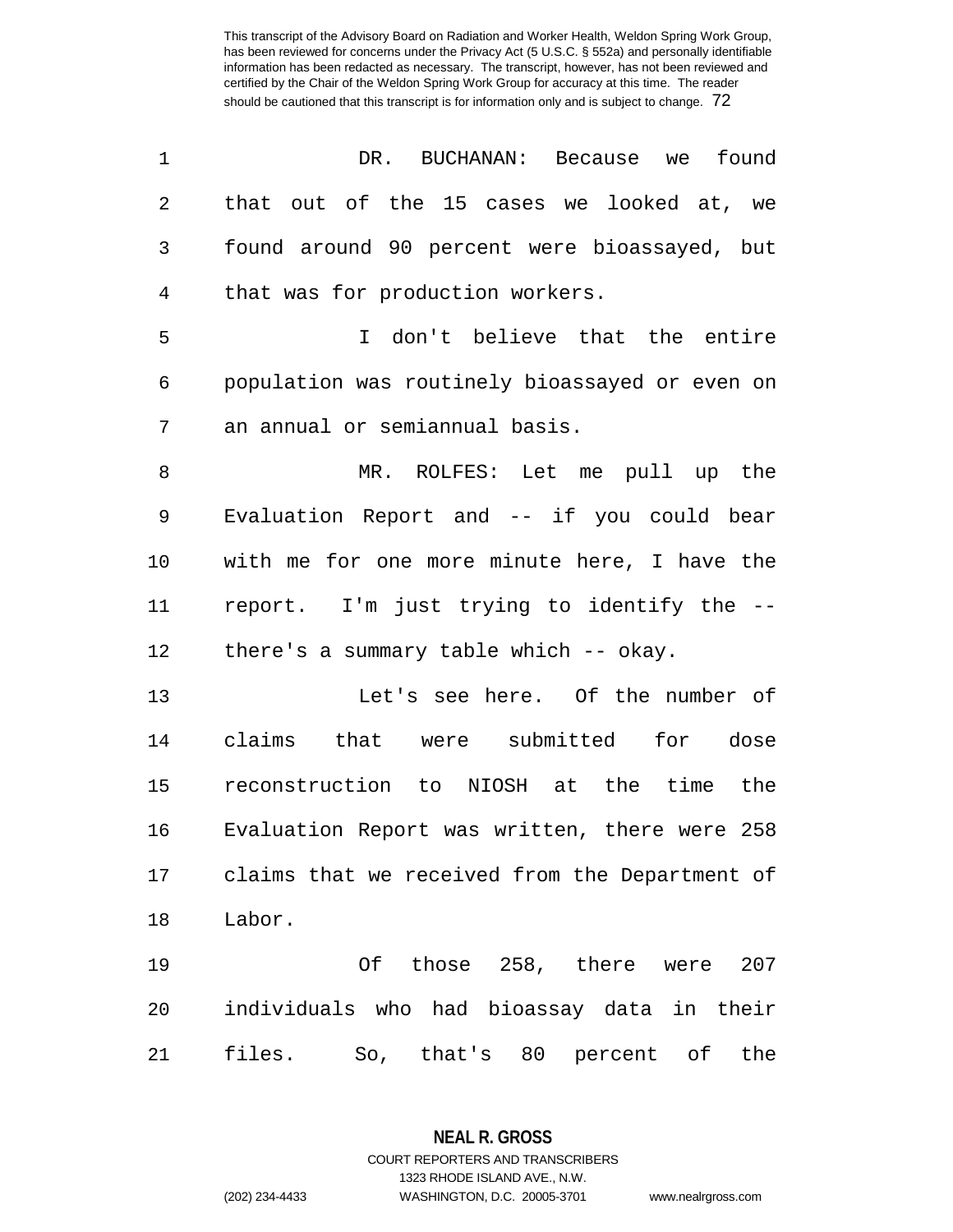1 individuals who were monitored for internal 2 exposure.

3 And it's a little bit less than 4 that for external exposure. It's 192 out of 5 the 258. So, just under 80 percent. 6 So, it wasn't 90 percent. If I 7 said that, I misspoke. It should be 80 8 percent. 9 DR. BUCHANAN: Okay, of the ones 10 that filed claims. 11 MR. ROLFES: That's correct. 12 And then as you said from the SC&A 13 sampling of the 15 cases, there were 93 14 percent, I think, is what you found had 15 monitoring data associated with them? 16 DR. BUCHANAN: Yes, that was of the 17 people you'd expect that worked in the 18 production area. 19 MR. ROLFES: Yes, correct.

20 So, for the entire population 21 which would include both the production

> **NEAL R. GROSS** COURT REPORTERS AND TRANSCRIBERS 1323 RHODE ISLAND AVE., N.W.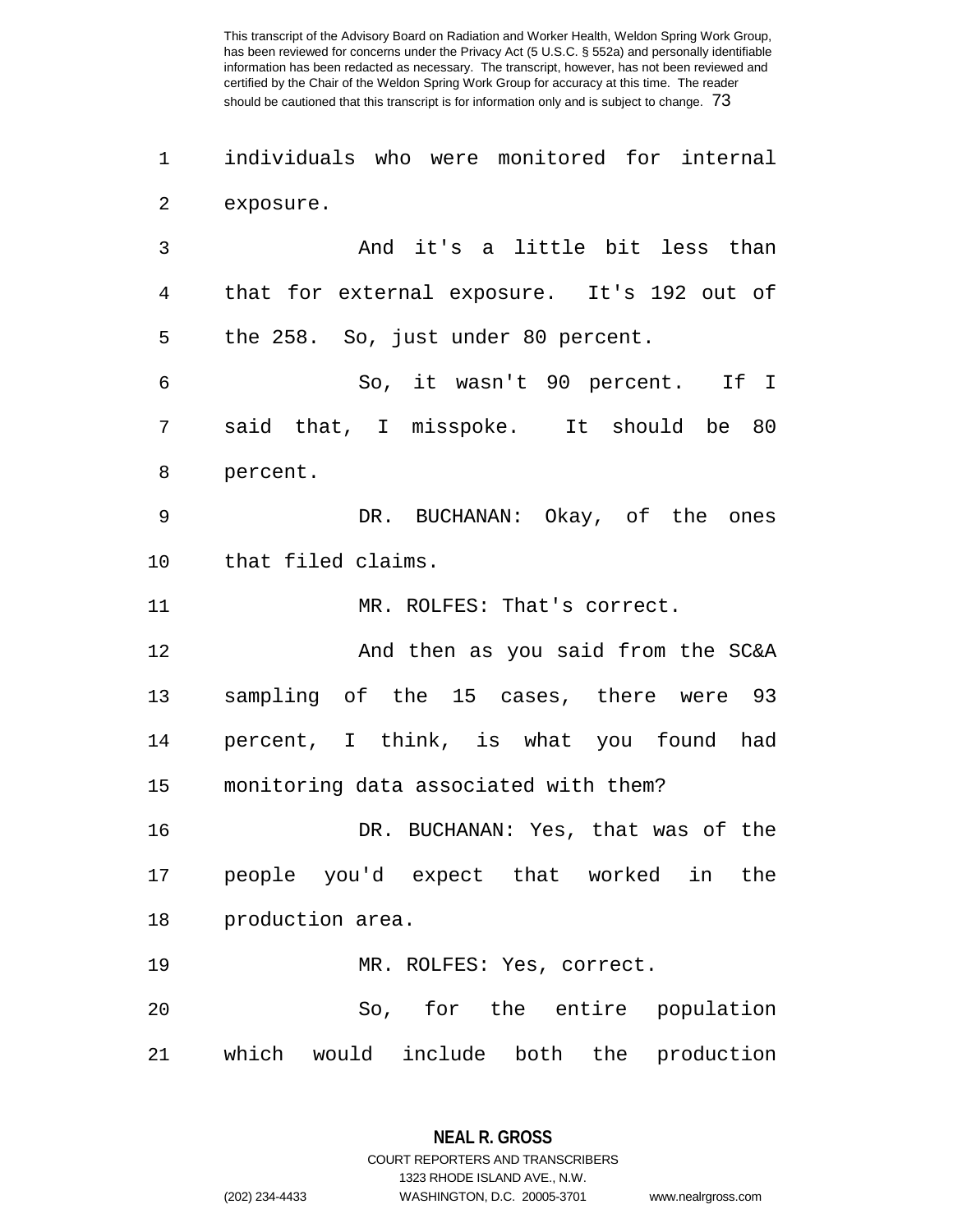| $\mathbf{1}$ | workers and administrative workers and other   |
|--------------|------------------------------------------------|
| 2            | site support personnel when you look at the    |
| 3            | total number of people monitored for our       |
| 4            | claimant population, roughly 80 percent of the |
| 5            | population for which we received claims, 80    |
| 6            | percent of the population was monitored.       |

7 DR. BUCHANAN: Okay. To summarize 8 for the Work Group, we're saying that we will 9 not construct -- that NIOSH does not plan to 10 construct a table listing external -- coworker 11 external doses and coworker uranium and 12 thorium intake to be used by the dose 13 reconstructor for individual cases; is that 14 correct?

15 MR. ROLFES: At this time, we 16 haven't identified any cases where a coworker 17 intake model has been needed. So, at this 18 time, we don't intend to develop such a table 19 for intake rates.

20 DR. BUCHANAN: And so, if you come 21 up to a person that appeared that should have

> **NEAL R. GROSS** COURT REPORTERS AND TRANSCRIBERS 1323 RHODE ISLAND AVE., N.W.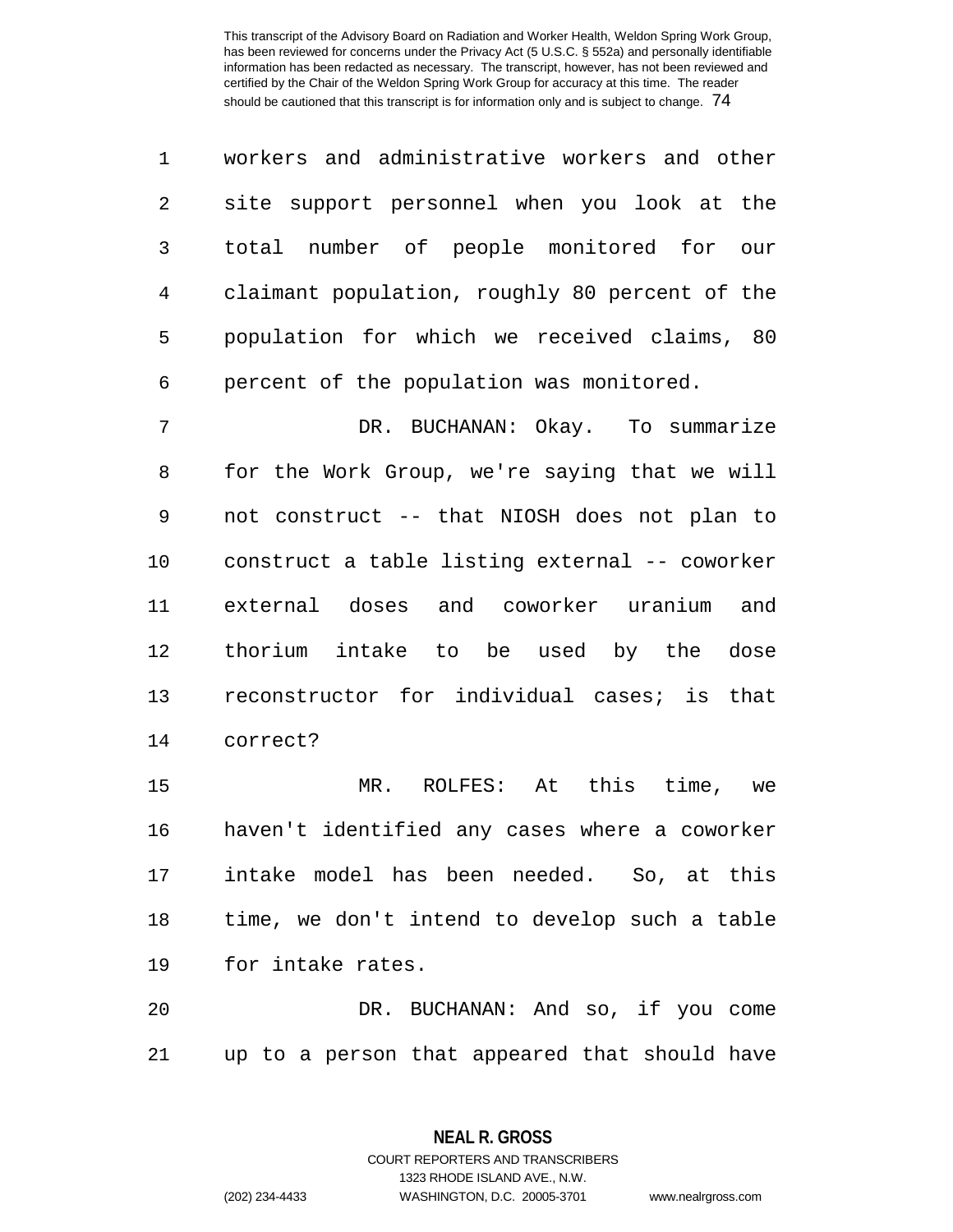1 been monitored, but wasn't monitored --

2 MR. ROLFES: Then at that time, it 3 would be appropriate to develop a coworker 4 intake model either based upon the data that 5 we have available to us for the whole 6 population, or any data representative of that 7 person's exposure or anything that would be 8 claimant-favorable for that specific case to 9 be completed.

10 DR. BUCHANAN: Okay. So, as far 11 as, I guess, to the Work Group, SC&A can only 12 say that we can't evaluate a coworker model, 13 because one has not been proposed other than 14 what Mark just said.

15 CHAIRMAN GIBSON: This is Mike. 16 So, is NIOSH saying that coworker 17 data is not -- a coworker model is not needed 18 at this point, but you'll develop one if 19 claims come in? 20 Is that what you're saying?

21 MR. ROLFES: Yes. If there is a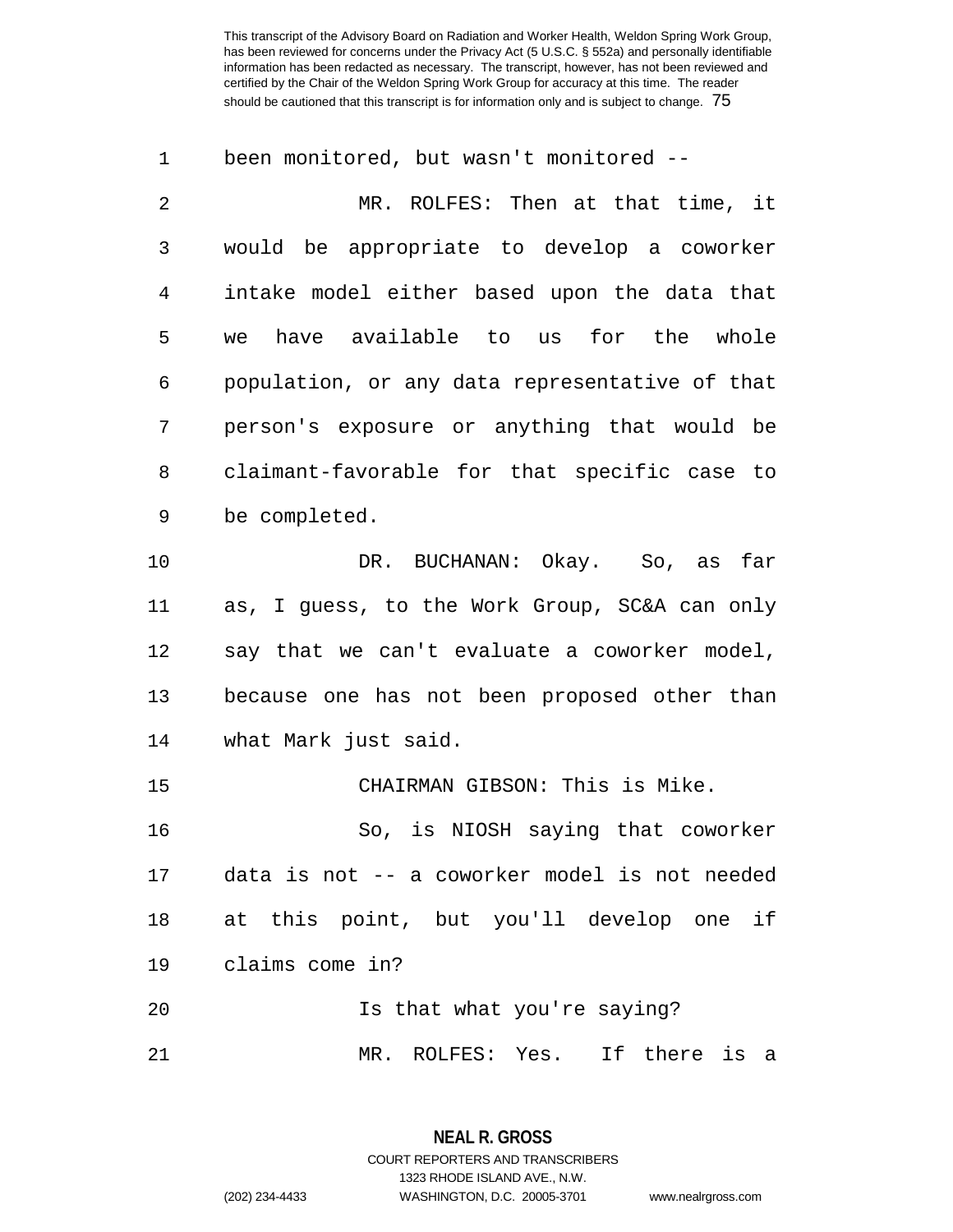| 1 case, for example, that we receive for a     |
|------------------------------------------------|
| 2 production worker that was not monitored, at |
| 3 that time we would have to assign a coworker |
| 4 intake for that case.                        |

5 And so, to my knowledge, we 6 haven't received any such cases based on our 7 review of the records. And, also, SC&A's 8 sampling of the 15 cases for production 9 workers, they found that 95 percent of the 10 people, the production workers were monitored.

11 Our evaluation found that 80 12 percent of the entire claimant population from 13 the Weldon Spring plant was monitored. And 14 so, we haven't readily identified anyone that 15 needs a coworker intake model to complete 16 their dose reconstruction at this time.

17 However, if we do in the future, 18 then a coworker intake model may need to be 19 completed.

20 CHAIRMAN GIBSON: Dick, do you have 21 any comments on this?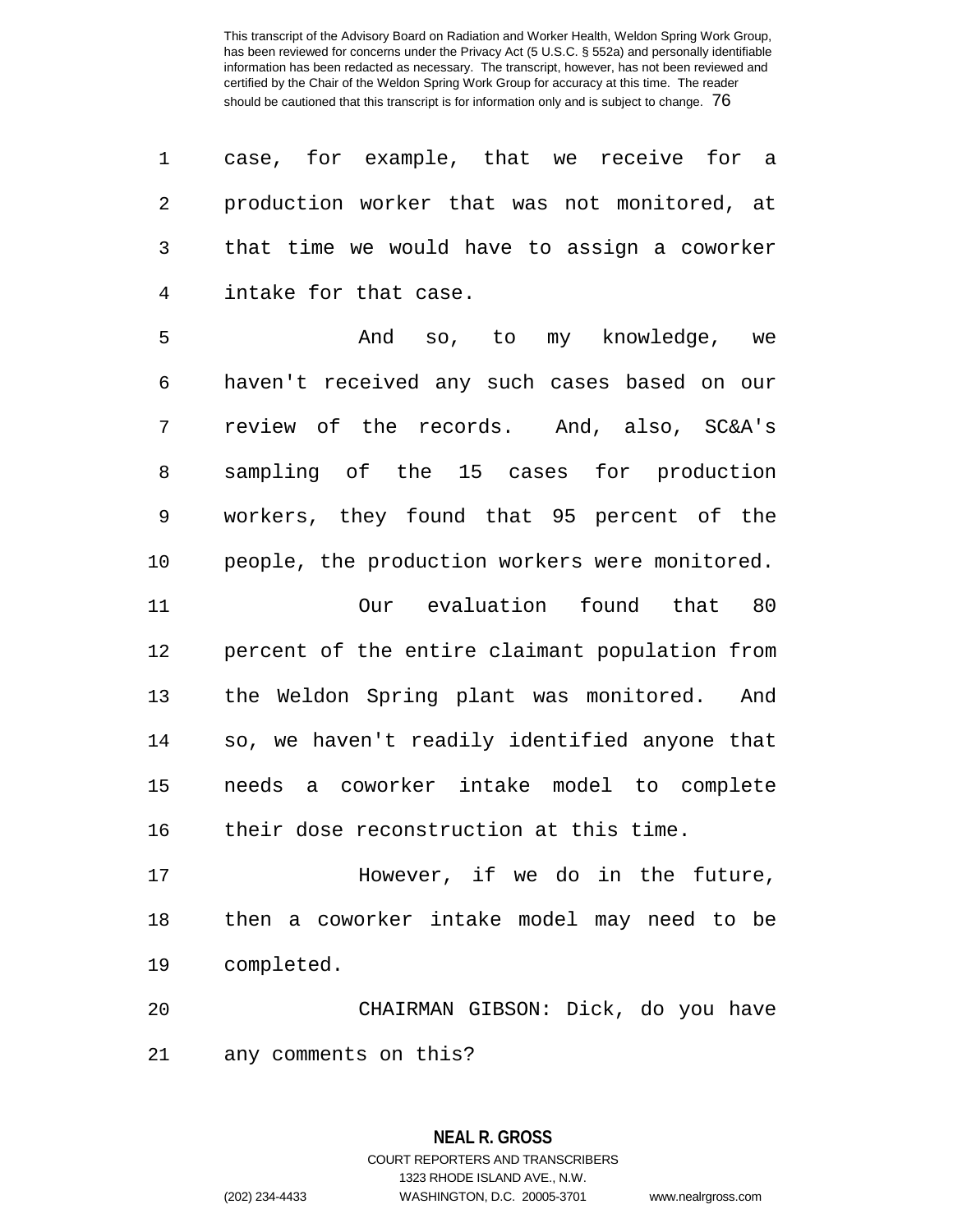| $\mathbf 1$ | MEMBER LEMEN: No, not really,                  |
|-------------|------------------------------------------------|
| 2           | except I'm kind of like you, Mike. I think     |
| 3           | I'm a little unclear of what they're really    |
| 4           | planning on doing here.                        |
| 5           | CHAIRMAN GIBSON: Yes.                          |
| 6           | MEMBER LEMEN: I don't think it's               |
| 7           | explained to me enough that I<br>been<br>know  |
| 8           | exactly what's going to happen at this stage.  |
| 9           | Are you going to go ahead and do               |
| 10          | dose reconstruction on all the ones you have   |
| 11          | right now with no coworker data?               |
| 12          | MR. ROLFES: That's correct. We                 |
| 13          | would complete dose reconstructions on the     |
| 14          | cases where we have bioassay data. For         |
| 15          | example, to estimate the uranium intake, we    |
| 16          | would use that individual's data.              |
| 17          | Now, the situation where we would              |
| 18          | need a coworker intake model would be if we    |
| 19          | had a production worker that never provided a  |
| 20          | urine sample and we didn't have any other      |
| 21          | method of estimating how much uranium he could |

**NEAL R. GROSS**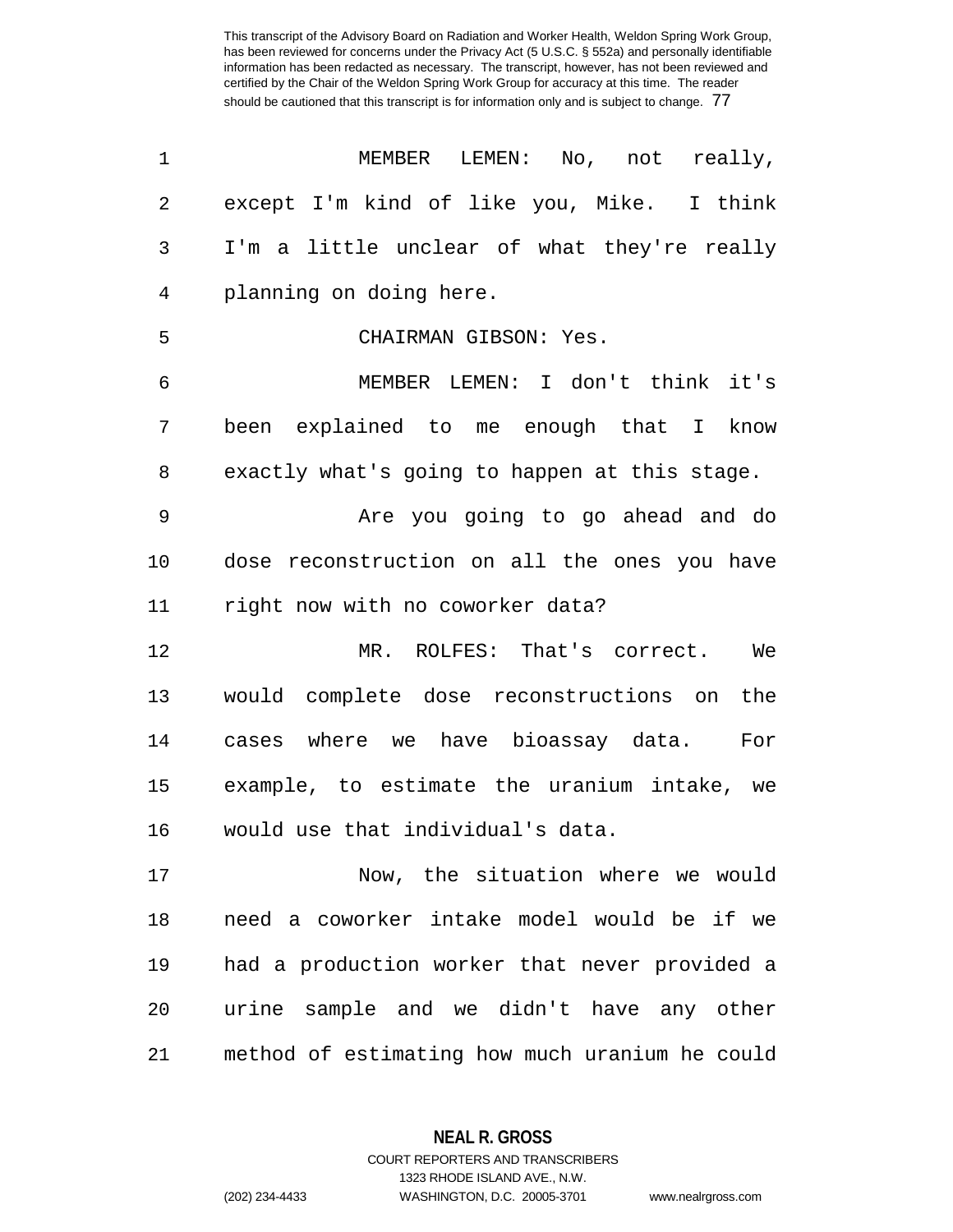1 have inhaled, for example.

| -2 |                                                |  |  | MEMBER LEMEN: Because when you |  |
|----|------------------------------------------------|--|--|--------------------------------|--|
| 3  | were bouncing around the 80 percent and 90     |  |  |                                |  |
| 4  | percent of the production workers, how many do |  |  |                                |  |
| 5. | you have actual data you can do dose           |  |  |                                |  |
| 6  | reconstruction on?                             |  |  |                                |  |

7 MR. ROLFES: Well, we haven't gone 8 through specific to production workers. We 9 evaluated the entire population.

10 SC&A sampled the production worker 11 population, the 15 cases -- say randomly 12 sampled 15 production worker cases -- and 13 found, was it, 93 or 95 percent of those had 14 data.

15 MEMBER LEMEN: Well, that leaves a 16 question to me, how long before you will know 17 how many you can do dose reconstruction on and 18 make a decision on that so we can determine 19 whether or not we want to go with a Class on 20 this or whether we want to go with individual 21 dose reconstruction?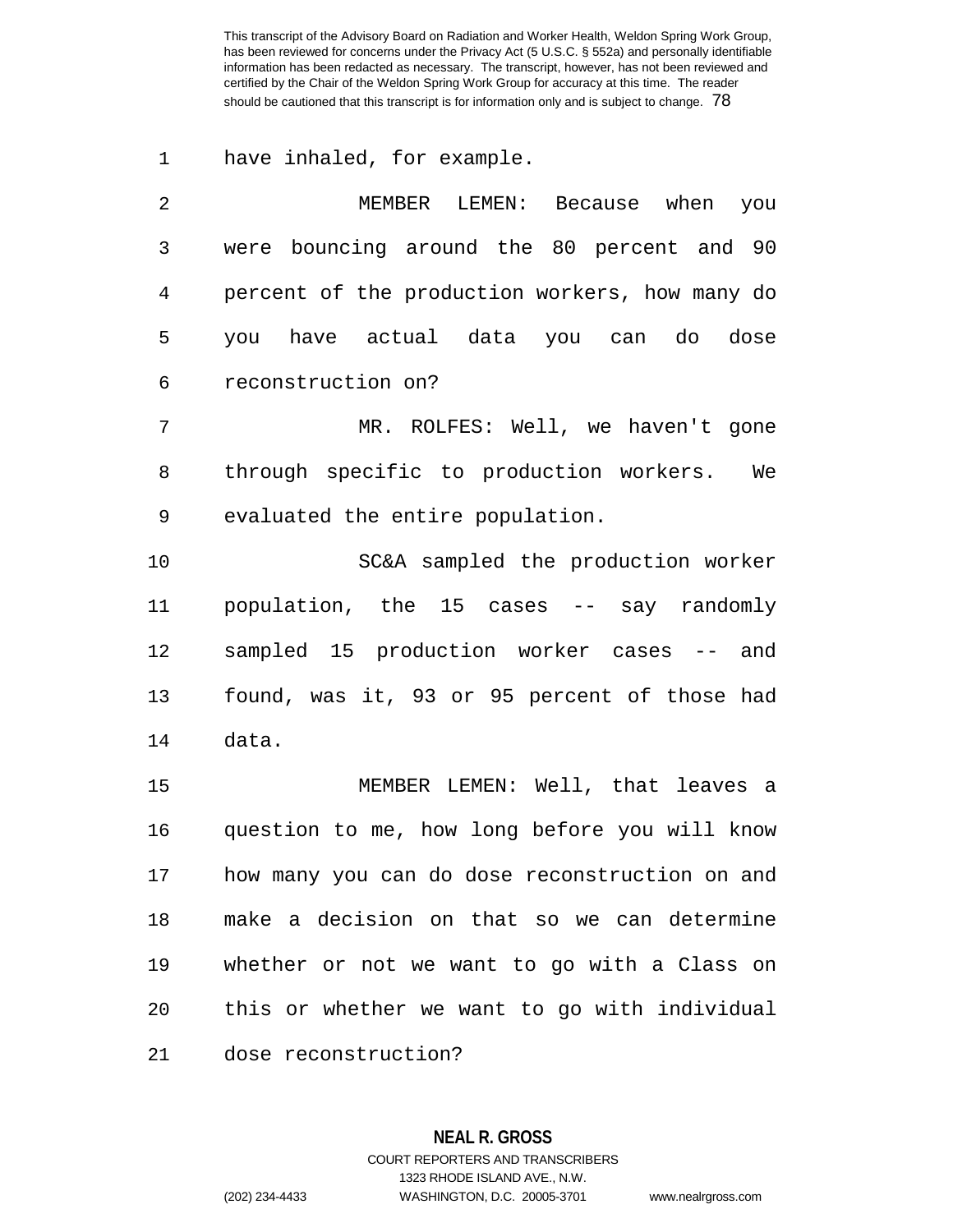1 MR. ROLFES: Well, I can --2 MEMBER LEMEN: The time frame. 3 MR. ROLFES: I can speak for our 4 current claimant population. We haven't 5 encountered any cases where we've needed a 6 coworker model to date. 7 I can't predict future claims 8 since we are still receiving claims from the 9 Department of Labor. We haven't identified 10 any claims where we have needed a coworker 11 intake model at this point. 12 MR. KATZ: Mark, this is Ted. 13 Maybe it would be helpful -- I 14 mean, how many claims have you already run 15 dose reconstructions for? 16 MR. ROLFES: At the time the 17 Evaluation Report was completed, we had 18 received 258 claims from the Department of 19 Labor. And at that time, we had -- let's see. 20 244 of those cases out of the 258, met the 21 Class Definition criteria for the covered

**NEAL R. GROSS**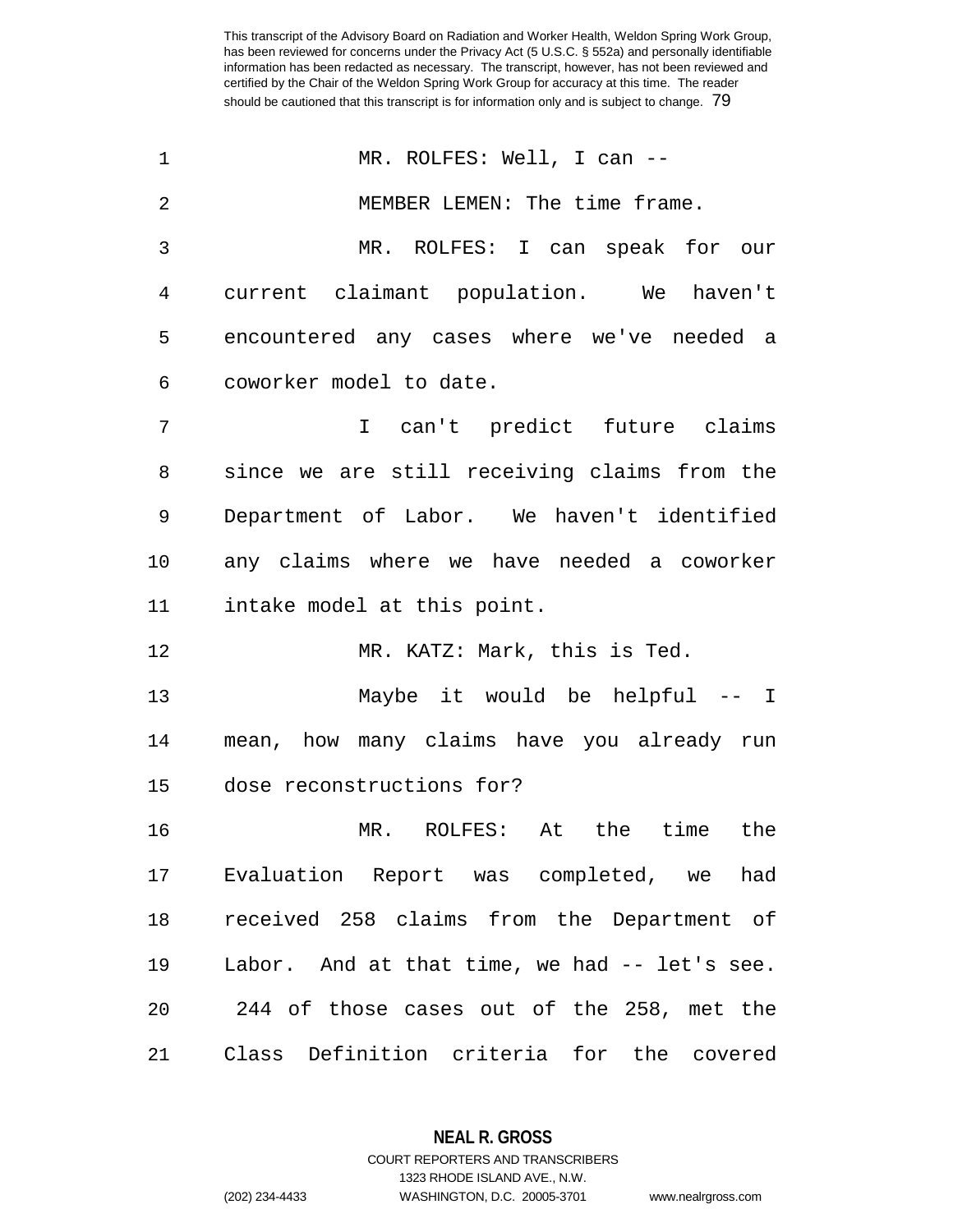| 1  | years of employment from 1957 through 1967.    |
|----|------------------------------------------------|
| 2  | Of those 244 cases, NIOSH had                  |
| 3  | completed 180 via dose reconstruction. And I   |
| 4  | can pull up some more recent numbers for you   |
| 5  | if you can give me just one minute.            |
| 6  | Okay. We have received 268 claims              |
| 7  | for Weldon Spring plant. We have completed     |
| 8  | 215 dose reconstructions out of those 268, and |
| 9  | then 52 cases have been pulled.                |
| 10 | MR. KATZ: Have been what?                      |
| 11 | MR. ROLFES: Pulled. Which means                |
| 12 | that they were removed from NIOSH by the       |
| 13 | Department of Labor likely because they were   |
| 14 | in another SEC Class.                          |
| 15 | So, currently there is one Weldon              |
| 16 | Spring plant dose reconstruction that is       |
| 17 | outstanding to be completed.                   |
| 18 | MEMBER LEMEN: And have you sent                |
| 19 | all the ones back to the Department of Labor   |
| 20 | or where are the ones that you've completed?   |
| 21 | What's the status of those?                    |

**NEAL R. GROSS** COURT REPORTERS AND TRANSCRIBERS

1323 RHODE ISLAND AVE., N.W.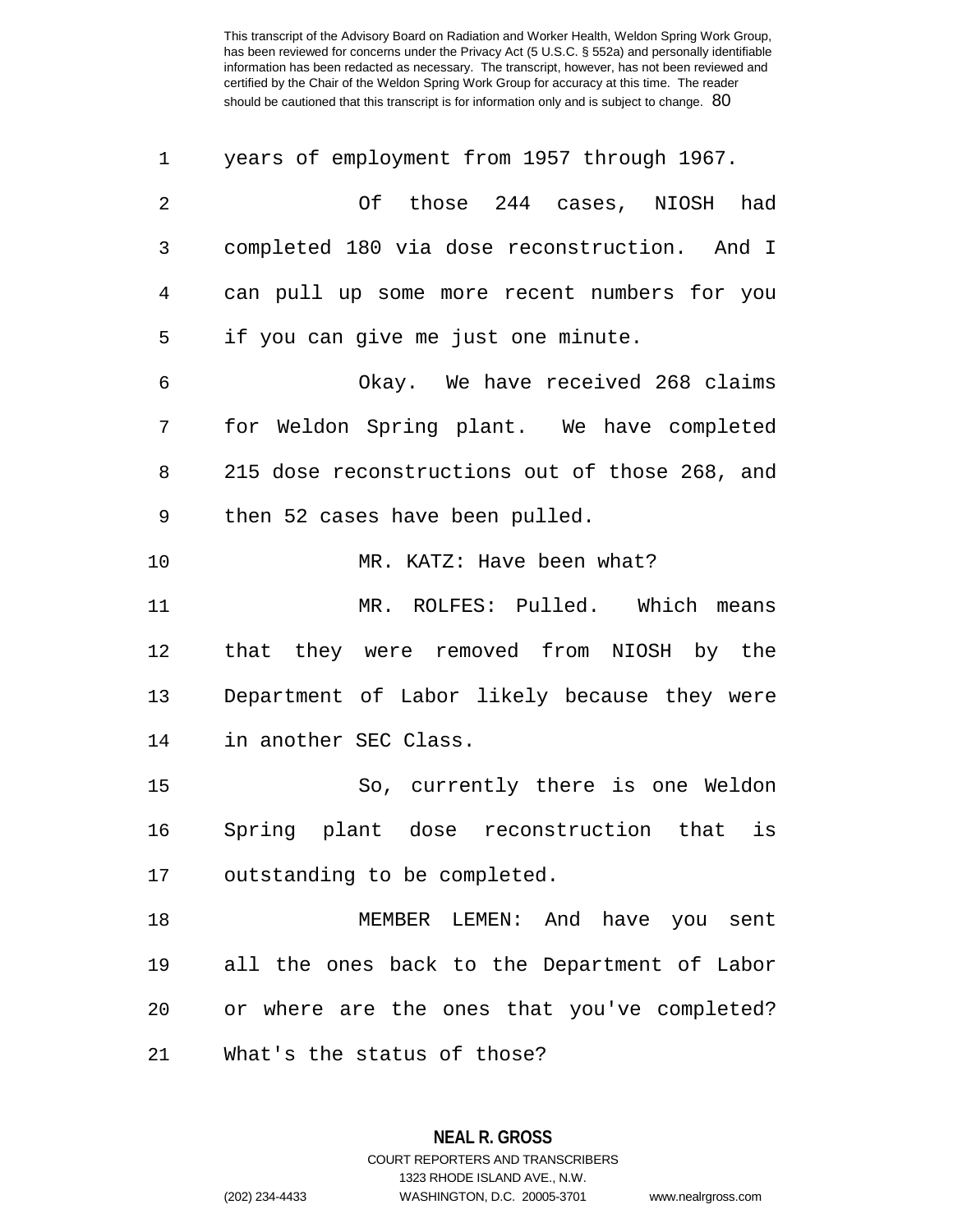| 1  | MR. ROLFES: Of the -- let's see.               |
|----|------------------------------------------------|
| 2  | Of the 215 dose reconstructions that have been |
| 3  | completed, the -- it's roughly half were       |
| 4  | greater than 50 percent Probability of         |
| 5  | Causation, and half were less than 50 percent  |
| 6  | Probability of Causation.                      |
| 7  | As far as which step in the                    |
| 8  | administration process of finalizing the       |
| 9  | claims, I really couldn't speak to that. I     |
| 10 | don't have those numbers available and,        |
| 11 | ultimately, it's the Department of Labor who   |
| 12 | would make the compensation decision for each  |
| 13 | claim.                                         |
| 14 | MEMBER LEMEN: So, about half of                |
| 15 | the claims, you're saying, qualify for         |
| 16 | compensation at this time?                     |
| 17 | MR. ROLFES: That is correct.                   |
| 18 | MEMBER LEMEN: And you don't know               |
| 19 | what the time frame in getting those claims to |
| 20 | the claimants are at this time?                |
| 21 | MR. ROLFES: The recommended                    |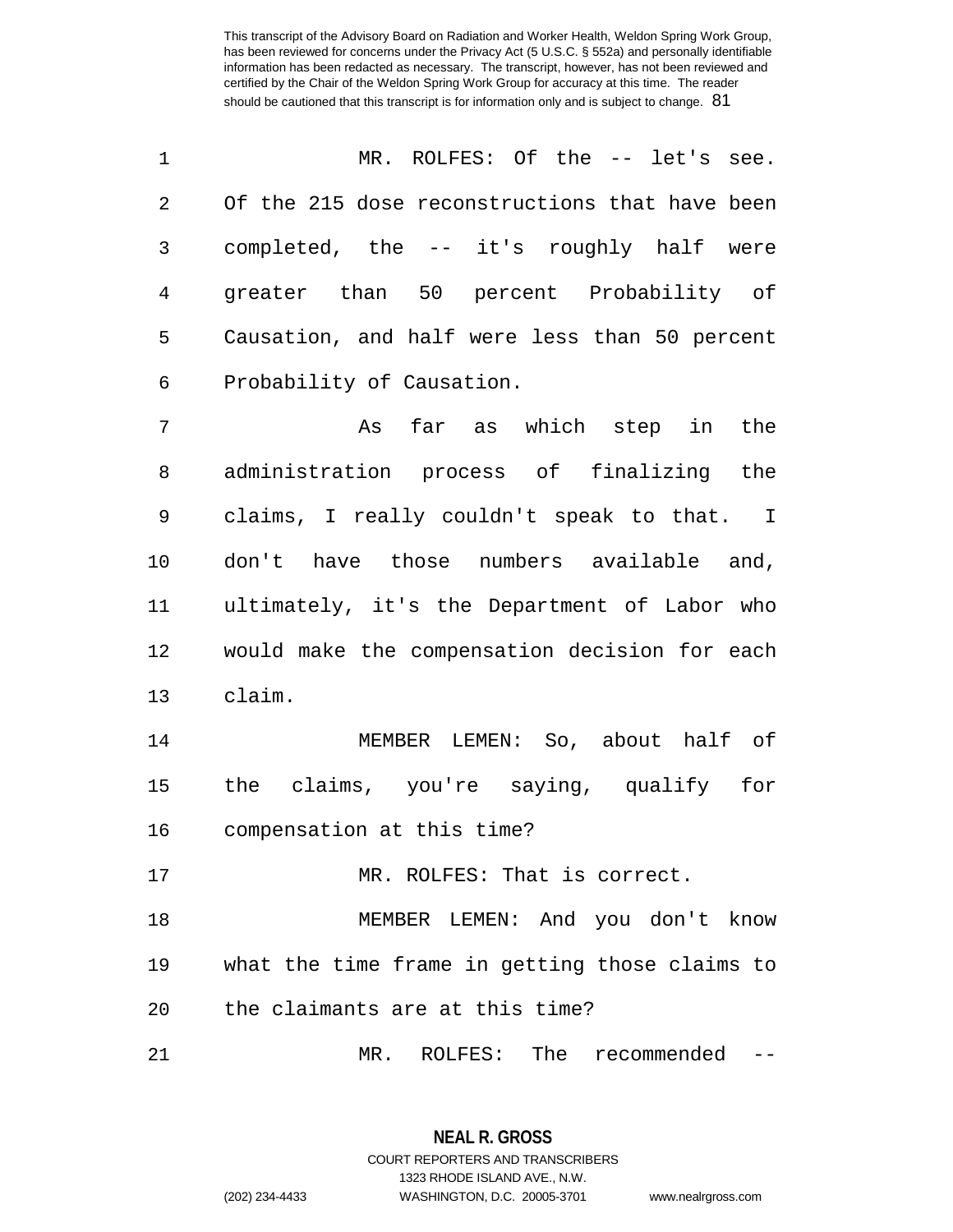| 1  | well, excuse me. The dose reconstruction       |
|----|------------------------------------------------|
| 2  | reports have already been completed to         |
| 3  | determine whether or not the Probability of    |
| 4  | Causation would exceed 50 percent or be less   |
| 5  | than 50 percent. So, those claimants have      |
| 6  | already received answers at least from NIOSH.  |
| 7  | They may not have received a final             |
| 8  | decision from the Department of Labor yet,     |
| 9  | though.                                        |
| 10 | MEMBER LEMEN: Okay.                            |
| 11 | MR. ROLFES: So, as far as what                 |
| 12 | NIOSH has in its queue of claims that we have  |
| 13 | not yet completed a dose estimate or a dose    |
| 14 | reconstruction report for, we only have one    |
| 15 | case that is currently outstanding.            |
| 16 | MEMBER LEMEN: So, of all the cases             |
| 17 | that have sent in and dose reconstruction has  |
| 18 | been determined, and you have one outstanding, |
| 19 | all of those cases had been notified to the    |
| 20 | individual claimants telling them that they    |
| 21 | qualify or don't qualify.                      |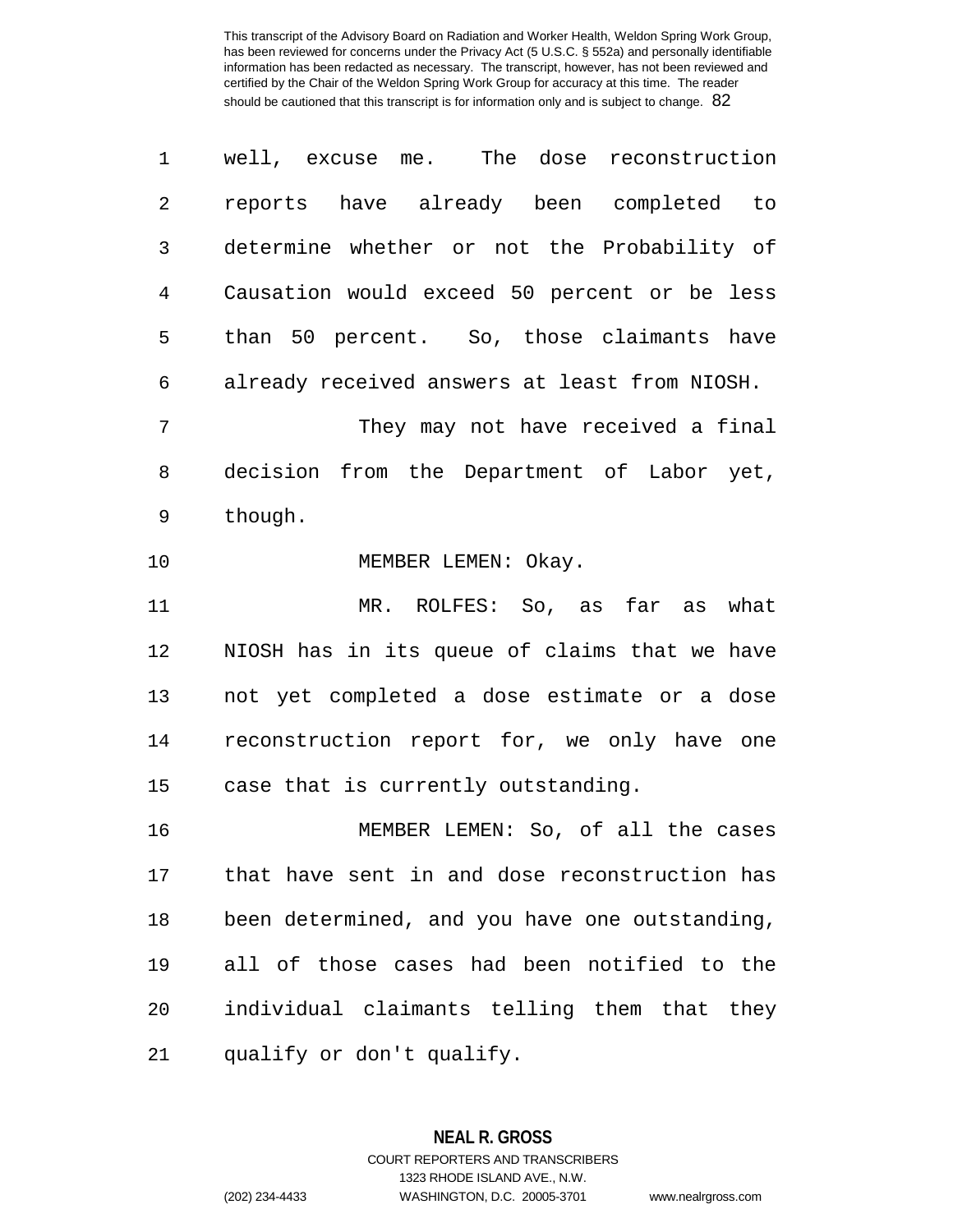| 1  | MR. ROLFES: That is correct.                   |
|----|------------------------------------------------|
| 2  | MEMBER LEMEN: With the exception               |
| 3  | of one.                                        |
| 4  | MR. ROLFES: That is correct, with              |
| 5  | the exception of one.                          |
| 6  | MEMBER LEMEN: Okay. Thank you.                 |
| 7  | MR. ROLFES: You're welcome.                    |
| 8  | MS. JOHNSON: This is<br>Karen                  |
| 9  | Johnson. I have a question about the           |
| 10 | administrative staff.                          |
| 11 | Do you know approximately how                  |
| 12 | often they were monitored?                     |
| 13 | MR. ROLFES: It all depends on the              |
| 14 | individuals and the history of their exposure  |
| 15 | potential, essentially.                        |
| 16 | If they had a potential<br>for                 |
| 17 | exposure and went into the production area or  |
| 18 | some other area where they could have possibly |
| 19 | had an exposure, they could have been sampled  |
| 20 | following that potential exposure or they      |
| 21 | could have been routinely monitored.           |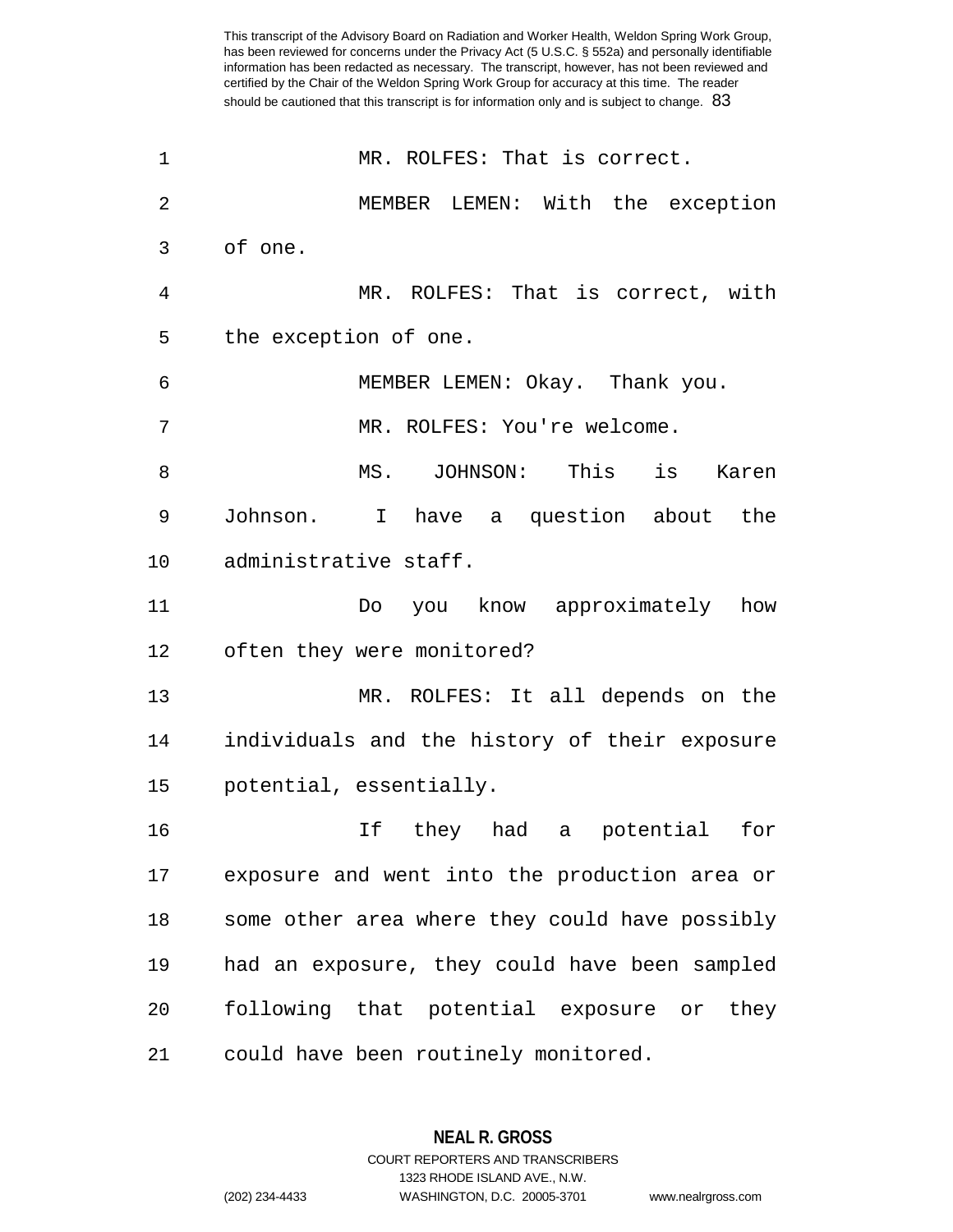| $\mathbf 1$    | We would have to take a look at a              |
|----------------|------------------------------------------------|
| $\overline{2}$ | specific case. I don't think there's a hard    |
| 3              | and fast rule for how often someone would be   |
| 4              | sampled.                                       |
| 5              | MS. JOHNSON: Okay. I'm<br>just                 |
| 6              | asking, because we have a lot of office staff  |
| 7              | who say they were able to walk wherever they   |
| 8              | wanted. There were no restrictions placed on   |
| 9              | anyone.                                        |
| 10             | they, other than maybe an<br>And               |
| 11             | annual exam, don't recall ever being           |
| 12             | monitored.                                     |
| 13             | That's certainly<br>$MR$ .<br>ROLFES:          |
| 14             | possible. And if one takes a<br>look at        |
| 15             | someone's urinalysis records, for example, if  |
| 16             | we only have a couple of urine samples to      |
| 17             | estimate someone's intake, the intake estimate |
| 18             | is actually likely going to be a little bit    |
| 19             | higher, a little more claimant-favorable, than |
| 20             | a detailed analysis of day-by-day acute        |
| 21             | intakes.                                       |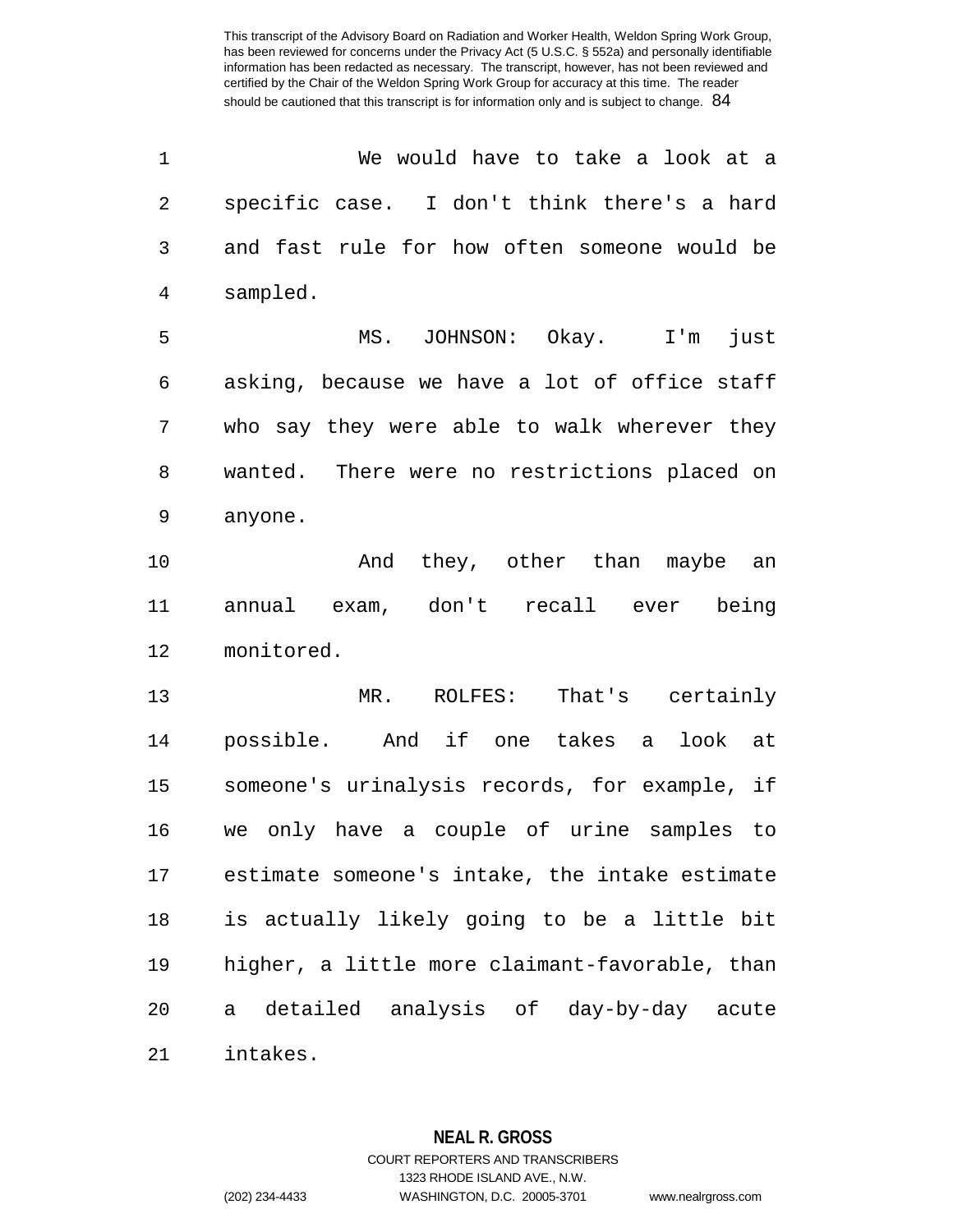| 1              | So, if you're exposed to enough                |
|----------------|------------------------------------------------|
| $\overline{2}$ | uranium, you'll continue to excrete it for     |
| 3              | months to years at a time. It depends upon     |
| $\overline{4}$ | the solubility of the uranium to which you're  |
| 5              | exposed.                                       |
| 6              | And when NIOSH completes a dose                |
| 7              | reconstruction using those urine sample        |
| 8              | results, we would use the uranium solubility   |
| 9              | that results in the most claimant-favorable    |
| 10             | intake for that specific claim.                |
| 11             | DR. MAURO: Mark, to follow up on               |
| 12             | that question by Karen, so out of the 200 or   |
| 13             | so cases that you performed DRs, in every case |
| 14             | you used the bioassay -- for the internal      |
| 15             | dose, you used the bioassay data for that      |
| 16             | worker.                                        |
| 17             | In some cases, the workers may                 |
| 18             | have had fairly frequent bioassay, and some    |
| 19             | cases, as Karen pointed out, they may have     |
| 20             | relatively infrequent such<br>been<br>as       |
|                |                                                |

21 administrative workers.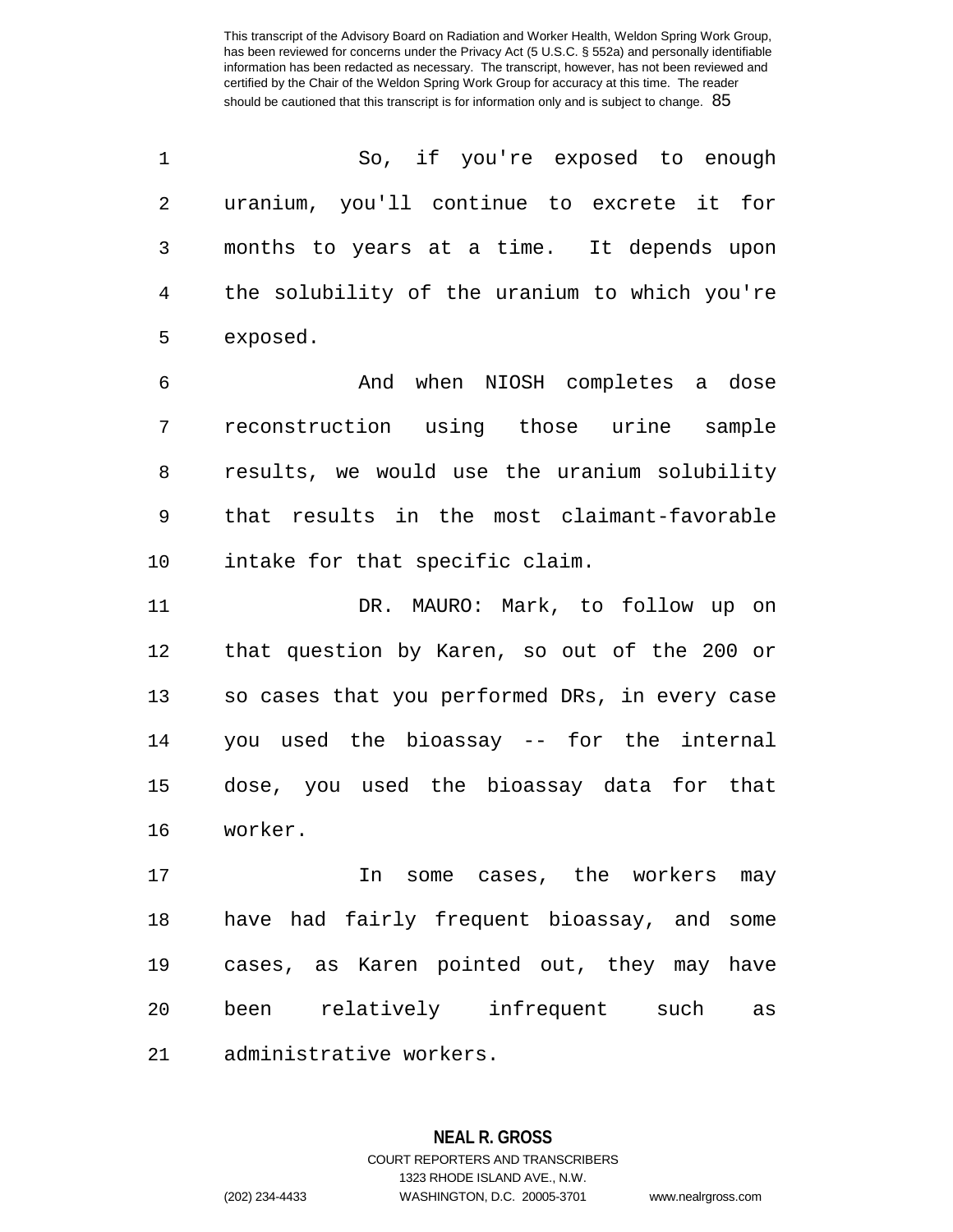| Is it your experience that the                 |
|------------------------------------------------|
| ones with minimal frequency was once a year?   |
| I'm trying to get to the need for a coworker   |
| model.                                         |
| And what I'm hearing is that,                  |
| well, in one respect you were able to do all   |
| these dose reconstructions without resorting   |
| to a coworker model, even administrative       |
| workers who actually had sufficient data, from |
| your perspective, to actually reconstruct      |
| their doses using their own bioassay data.     |
| MR. ROLFES: I'm sorry, John. If                |
| there was a question in there, $I$ --          |
| DR. MAURO: Yes, I guess the                    |
| question is -- I'll make it two questions.     |
| One, so out of all those 200 or so             |
| workers, you never had to resort to a coworker |
|                                                |

18 model?

19 MR. ROLFES: To my knowledge, that 20 is correct. Since there is no coworker model 21 developed, there hasn't been one, per se, to

**NEAL R. GROSS**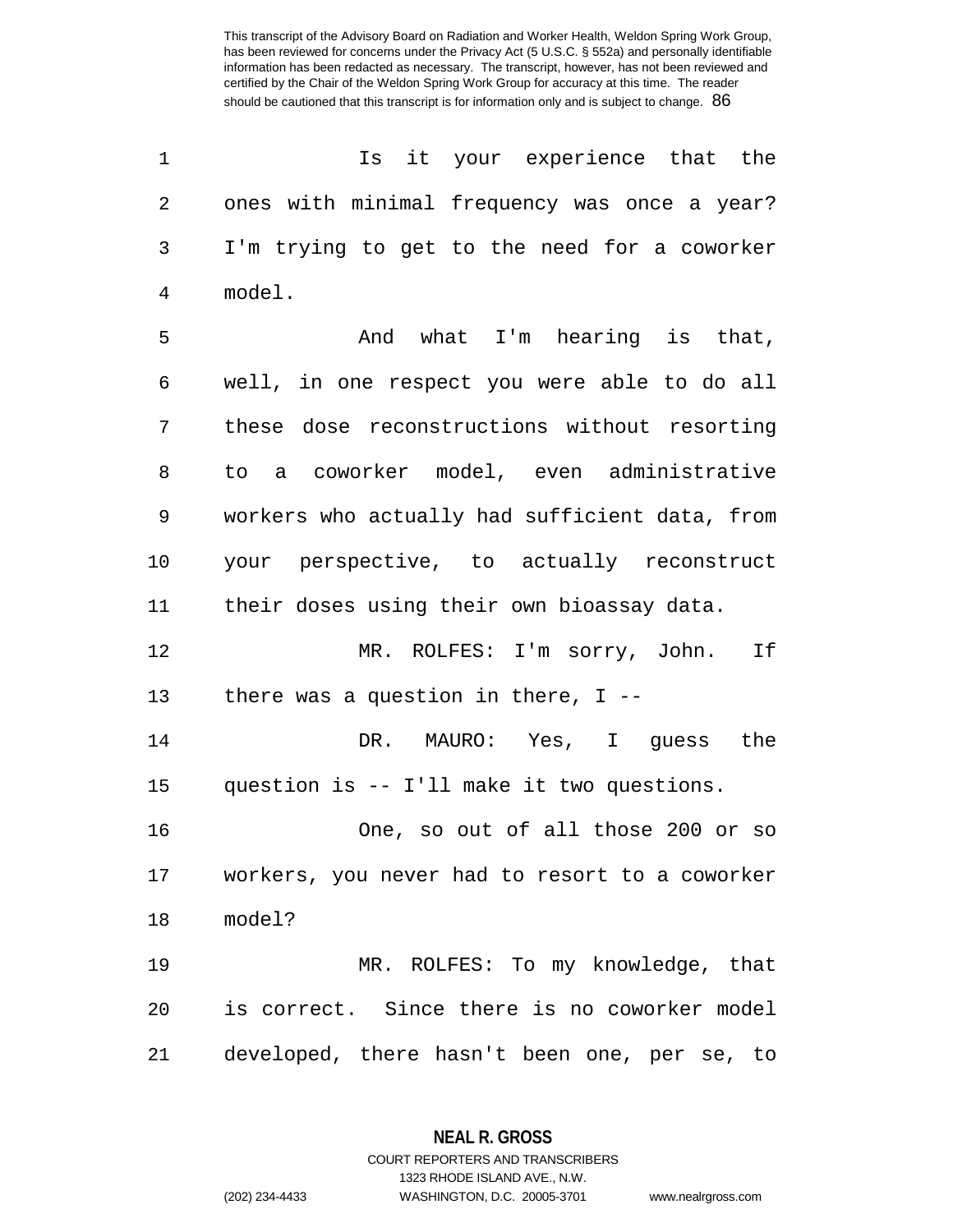1 rely on.

2 Now, very early on in the program 3 we could have completed some dose 4 reconstructions using coworker or coworker-5 like data.

6 I don't know if that happened with 7 Weldon Spring plant. However, there could be 8 a case or two out there, for example, where we 9 know so and so worked with so and so. And one 10 person had monitoring data, but the other 11 didn't.

12 And so, early on we may have used 13 information from a coworker -- or, excuse me, 14 from a computer-assisted telephone interview 15 report and identified coworker bioassay data 16 from people doing the same job who were 17 identified in that CATI, for example, and we 18 may have completed a case using another 19 individual's bioassay data, for example, but 20 that would be the exception from the norm. 21 So, there could be a situation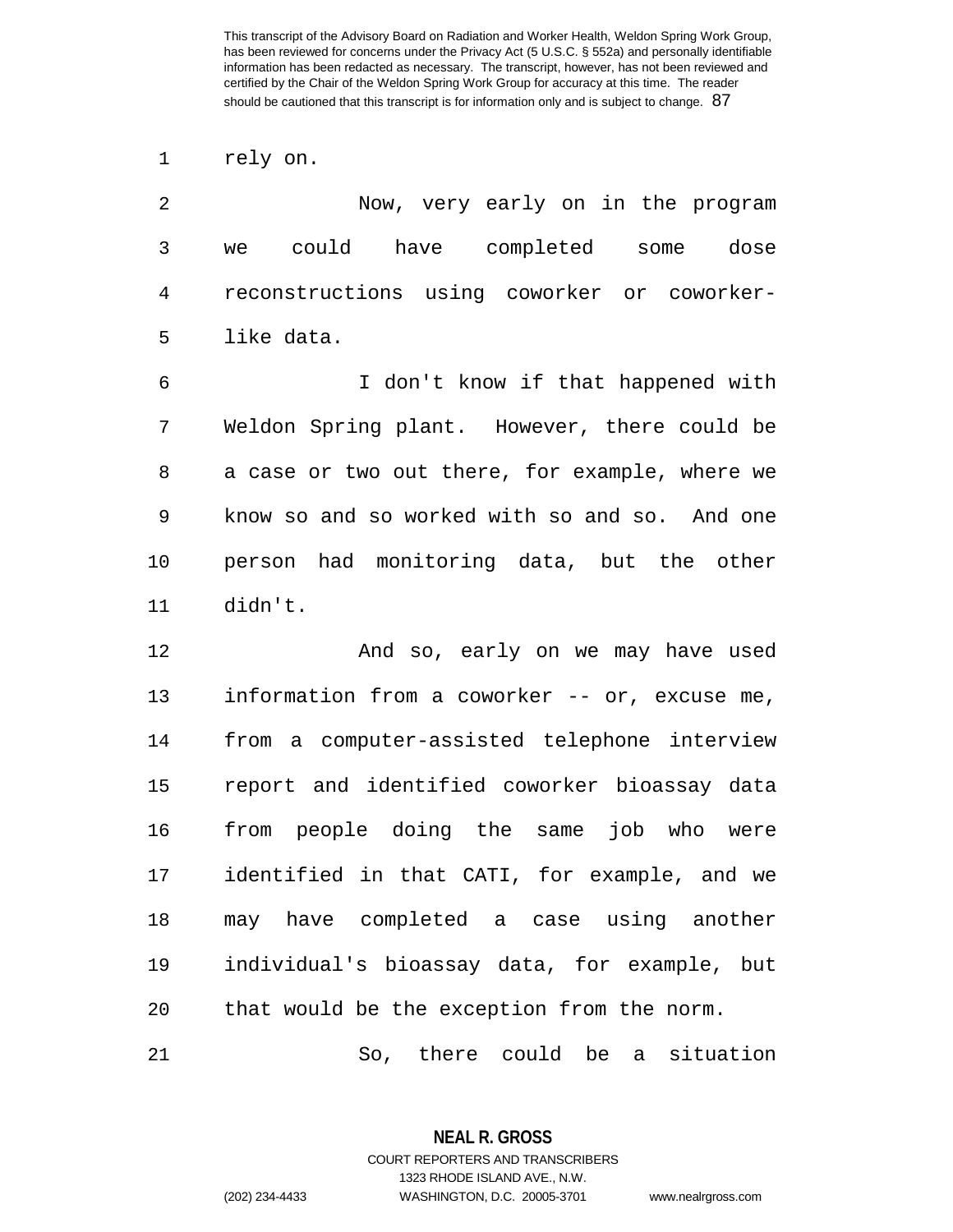1 like that early on, if that answers your 2 question.

3 DR. MAURO: Yes, it does.

4 To help out a little, when we 5 originally evaluated this, and certainly Ron 6 could help out, and we sampled those 15 7 workers, we did find, we did concur that, yes, 8 for the workers that we sampled and looked 9 very carefully at their historical records, it 10 was a complete record.

11 Karen raised an interesting 12 question. Sounds like that certainly our 13 sampling focused in, I believe, on operators, 14 people who you would expect to have the high-15 end exposures. And it certainly appeared that 16 for those that we sampled, there was quite a 17 bit of data for those workers.

18 Karen's question goes toward what 19 about administrative workers who may not have 20 been sampled/bioassayed as frequently?

21 What I'm hearing is that you do

**NEAL R. GROSS** COURT REPORTERS AND TRANSCRIBERS 1323 RHODE ISLAND AVE., N.W.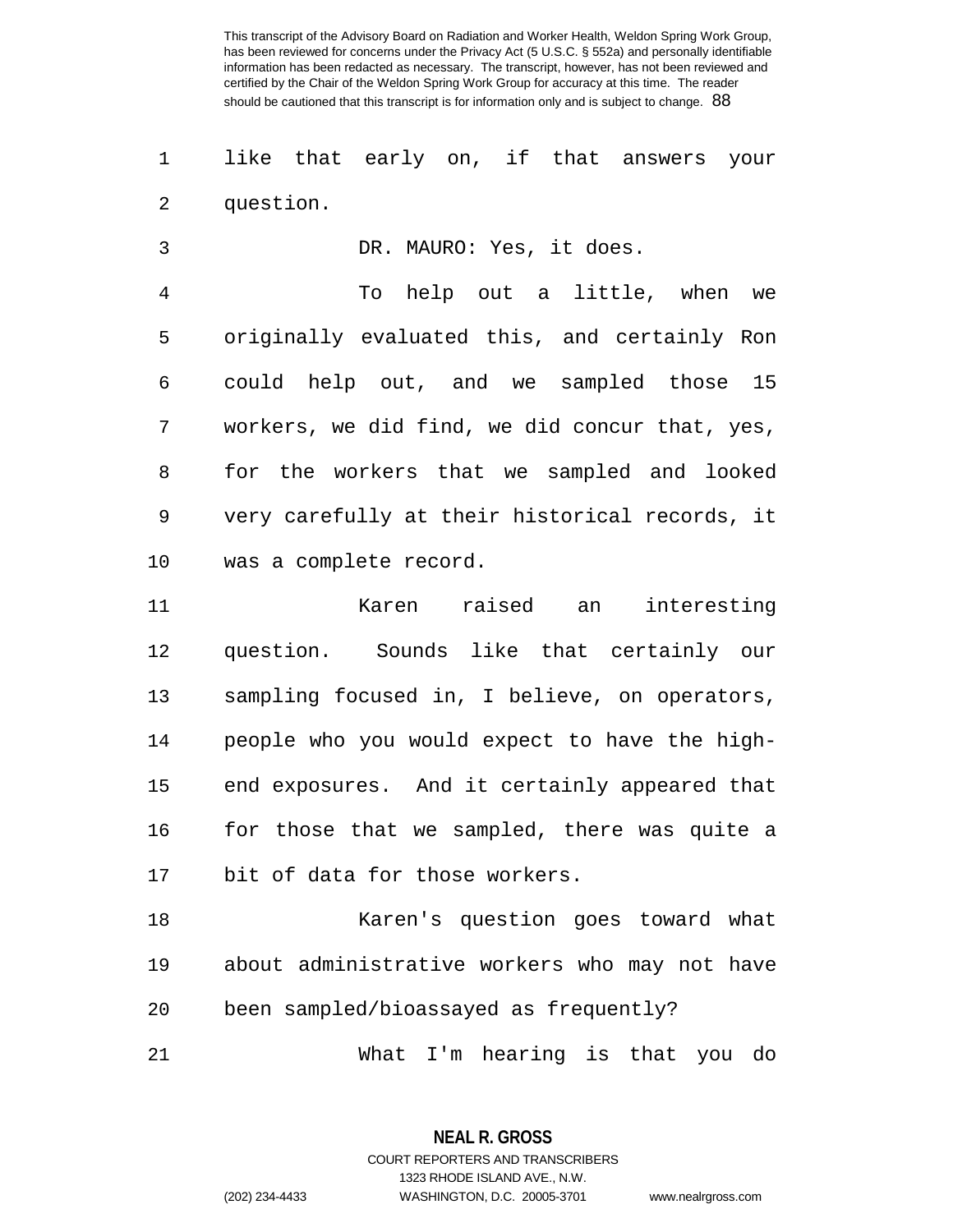1 run into those and you do have data for them. 2 And even if it's annual data, you have a 3 mechanism to use that annual data, bioassay 4 data, in a manner that will place a plausible 5 upper bound on the intake for those workers 6 also. 7 Would that be a true statement? 8 MR. ROLFES: Yes. There are cases 9 where we have administrative workers that 10 provided annual samples, annual urine samples, 11 which we've used to estimate people's uranium

12 intakes.

13 And so, as I said earlier, when we 14 make assumptions about a chronic exposure 15 duration, that alone even if we know that a 16 person in an administrative fashion didn't 17 spend 100 percent of their time in a 18 production area, if they had a couple of 19 uranium urinalyses over one each year, we 20 would assume that they had a chronic exposure 21 for the entire duration of their employment in

**NEAL R. GROSS**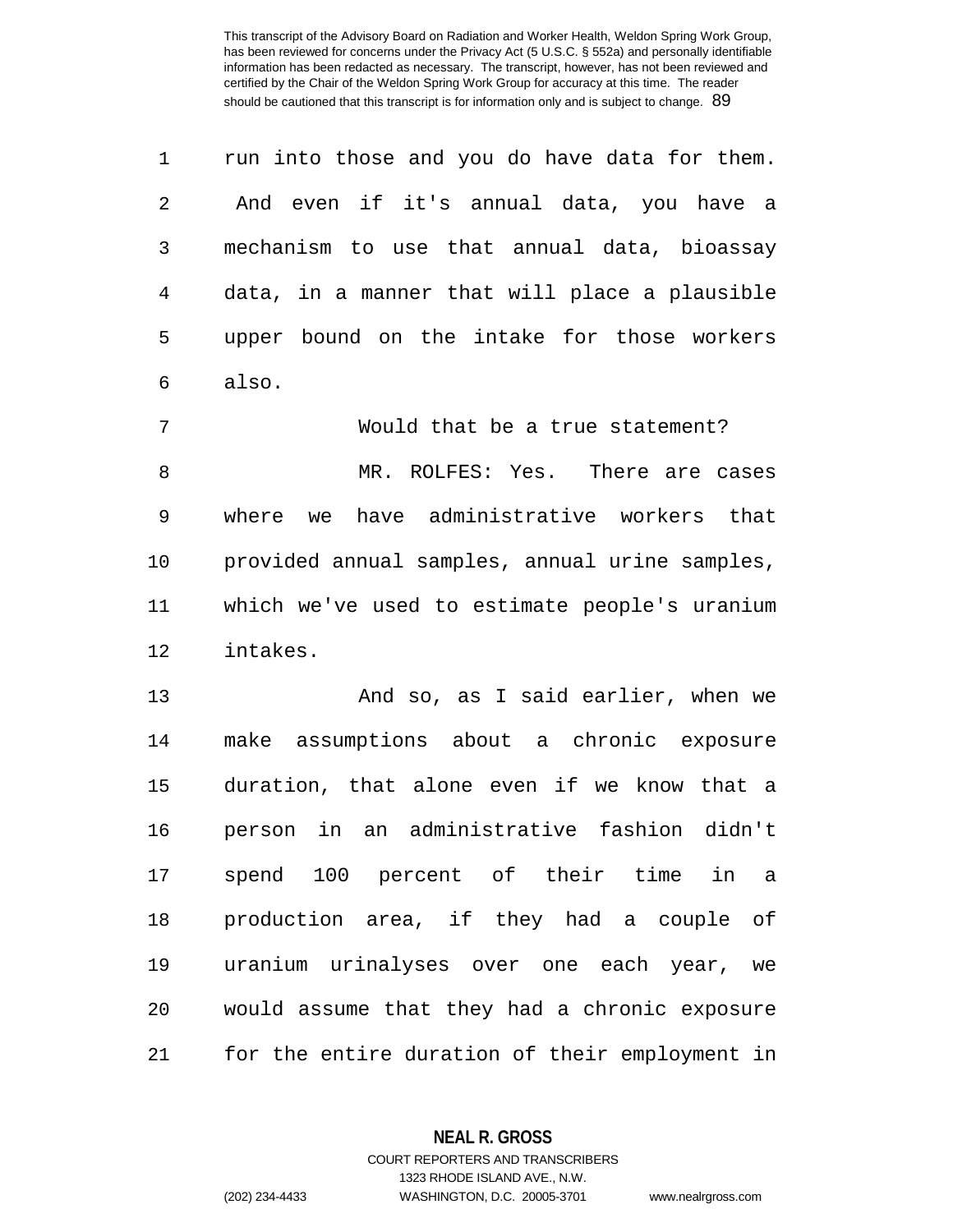| 1          | that job capacity, or the entire time period   |
|------------|------------------------------------------------|
| $\sqrt{2}$ | from the first bioassay sample, or a little    |
| 3          | bit of time before that bioassay sample such   |
| 4          | as the employment start date all the way       |
| 5          | through the date of the last bioassay sample.  |
| 6          | So, even if the person says, I                 |
| 7          | only intermittently entered a production area, |
| 8          | but we had bioassay data for each year that    |
| 9          | they could have potentially entered the        |
| 10         | production area, we would assign a chronic     |
| 11         | intake for that entire time period that was    |
| 12         | represented there.                             |
| 13         | CHAIRMAN GIBSON: This is<br>Mike.              |
| 14         | And I guess I don't see that -- maybe in most  |
| 15         | cases it's claimant-favorable, but there could |
| 16         | be the situation where an administrative       |
| 17         | worker walked through the production plant the |
| 18         | day after they left the bioassay and got an    |
| 19         | acute exposure. And then 365 days later        |
| $20$       | you're still seeing some excretion.            |

21 By assigning a chronic dose all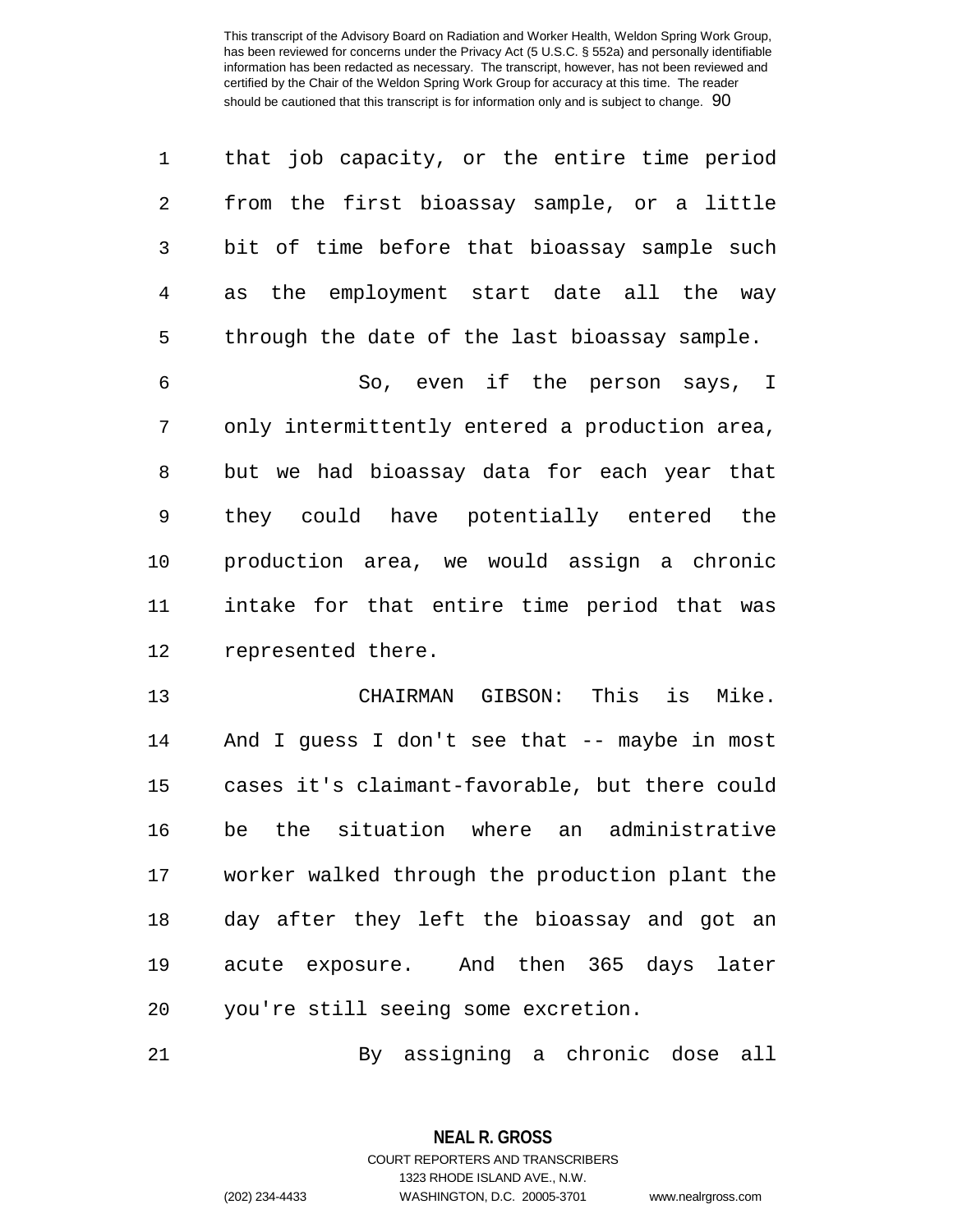1 year, that would in no way cover the big, 2 acute exposure that happened the day after 3 their last bioassay.

4 MR. ROLFES: We have looked into 5 this. And the acute intake would have to be 6 so large as to be something that couldn't have 7 occurred without some sort of medical -- we've 8 discussed this a little bit with Fernald, and 9 you would have to have something that would be 10 physiologically impossible almost.

11 And so, by assigning an intake 12 over that entire year chronically, typically 13 will result in a more realistic -- and it 14 typically does result in a little bit higher 15 total intake than just a single, acute intake. 16 So, yes, that is something that 17 can't be ruled out. It is possible that that 18 could occur. However, the likelihood of it 19 occurring and resulting in an intake higher 20 than what we would assign by our assumption of 21 a chronic intake over an entire year, it's not

**NEAL R. GROSS**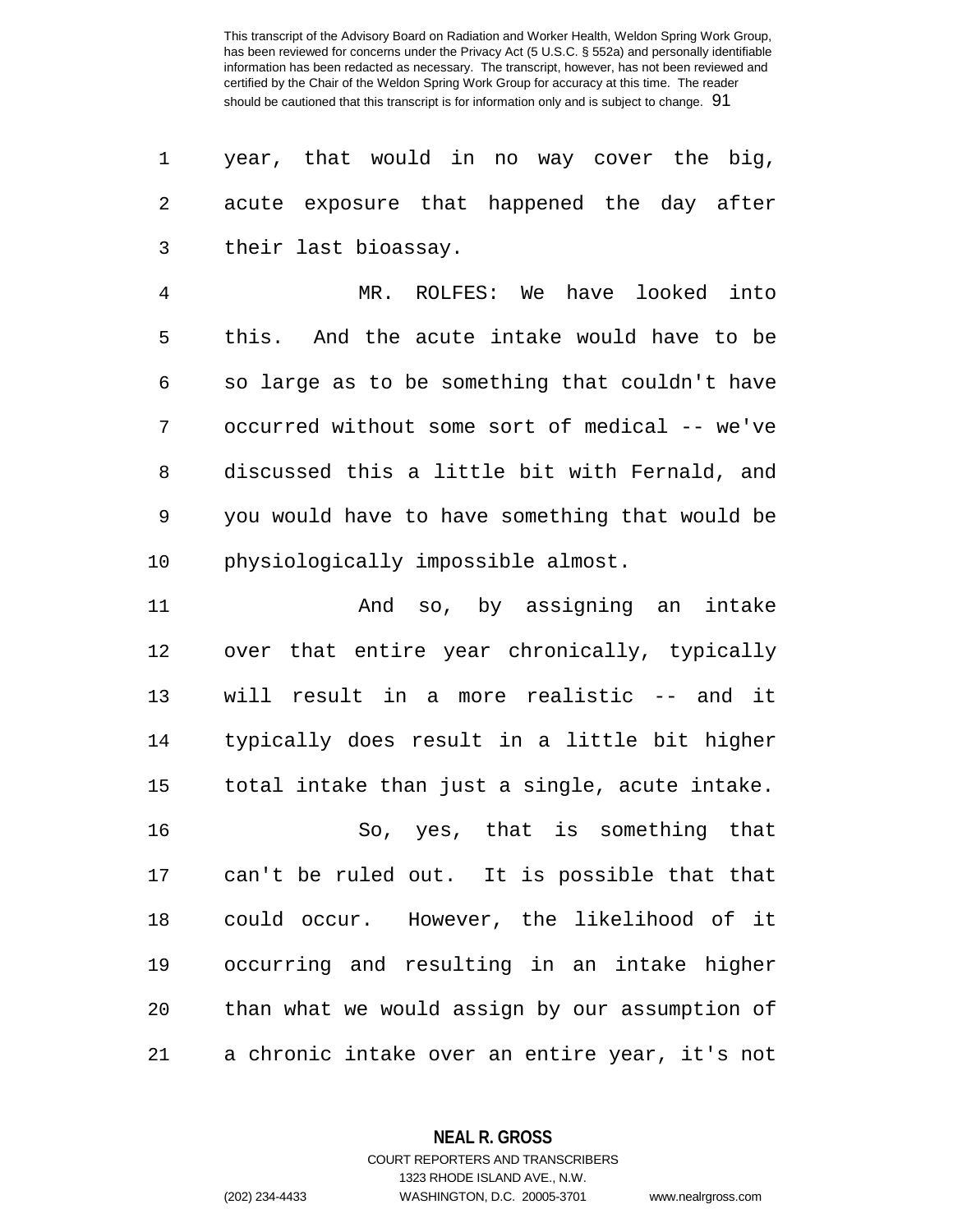| 1       | likely. It's not likely that an acute intake   |
|---------|------------------------------------------------|
| 2       | would exceed our total chronic intake.         |
| 3       | DR. MAURO: Mike, this is John.                 |
| 4       | This issue has come up quite some              |
| 5       | time ago on other sites.                       |
| 6       | CHAIRMAN GIBSON: Right. I think I              |
| 7       | brought it up.                                 |
| 8       | DR. MAURO: Yes. And at the time,               |
| 9       | Jim had performed a number of what-if analyses |
| $10 \,$ | and did demonstrate to SC&A satisfaction, that |
| 11      | that strategy that was just described by Mark, |
| 12      | SC&A did find favorably.                       |
| 13      | So, it's sort of a generic issue               |
| 14      | that applies across the board on how dose      |
| 15      | reconstructions are done everywhere.           |
| 16      | CHAIRMAN<br>GIBSON:<br>Sure.                   |
|         | 17 Absolutely.                                 |
| 18      | DR. MAURO: And it was something                |
| 19      | that we did look at. And I don't want to say   |
| 20      | that it doesn't necessarily mean it doesn't    |
| 21      | need to be looked at some more. But I can say  |

**NEAL R. GROSS** COURT REPORTERS AND TRANSCRIBERS

1323 RHODE ISLAND AVE., N.W.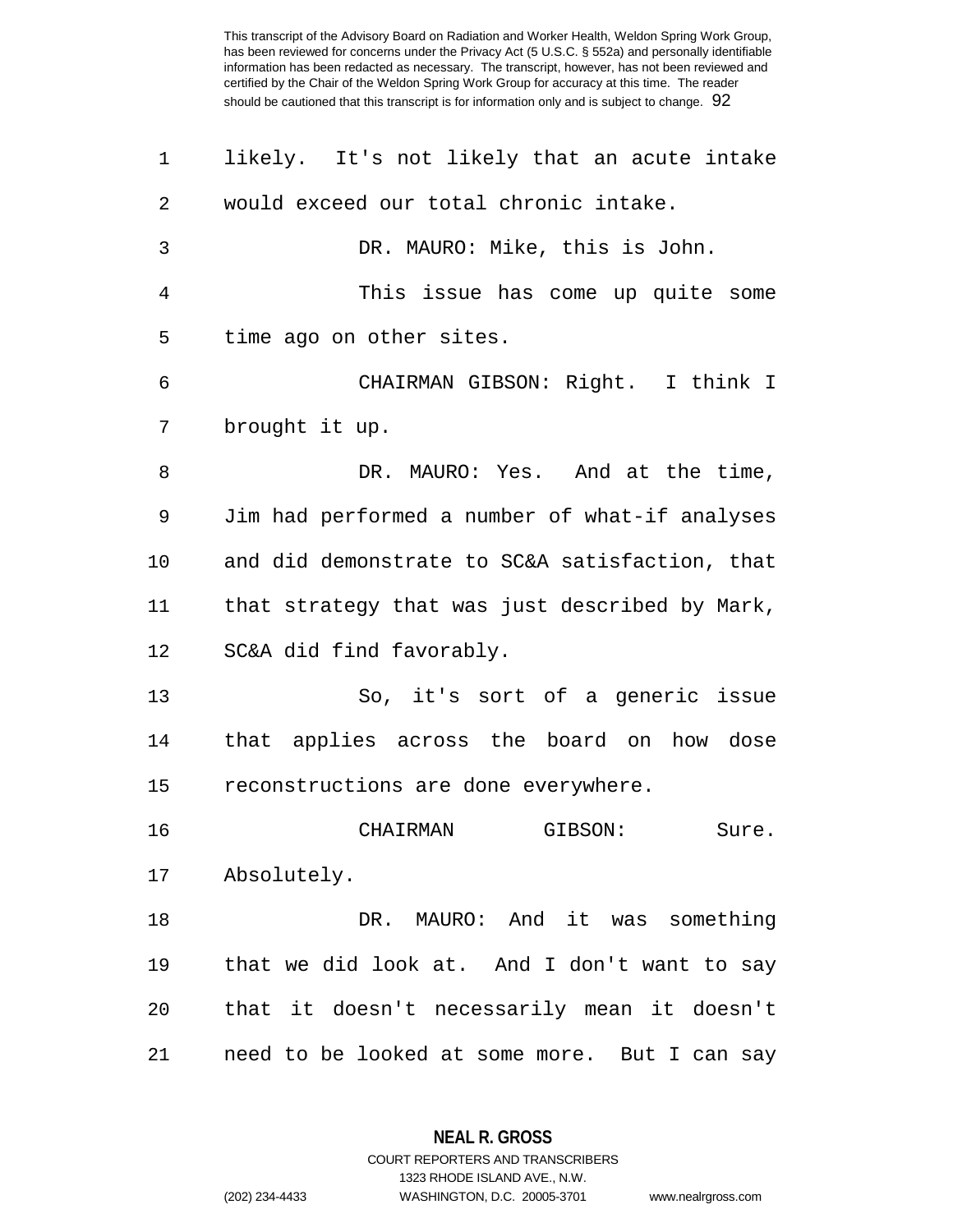| 1          | we did look at it in the past, and SC&A did    |
|------------|------------------------------------------------|
| $\sqrt{2}$ | find favorably with that strategy.             |
| 3          | CHAIRMAN GIBSON: Well, we can look             |
| 4          | at it more on a site-wide basis.               |
| 5          | DR. MAURO: Sure.                               |
| 6          | CHAIRMAN GIBSON: I just wanted to              |
| 7          | raise the point again, because it is feasible. |
| 8          | Okay. Anything else on this issue              |
| 9          | or -- Dr. Lemen, do you have any comments or - |
| 10         |                                                |
| 11         | MEMBER LEMEN: No, I don't at this              |
| 12         | time.                                          |
| 13         | DR. MAURO: I'm sorry to interrupt.             |
| 14         | This is John again. I do have something.       |
| 15         | One of the things that we did find             |
| 16         | when we -- and, again, Ron, please correct me  |
| 17         | if I'm misrepresenting this in any way. That   |
| 18         | when we did look at those 15 cases and we      |
| 19         | found -- and we looked at the cases that we    |
| 20         | felt confident did represent the folks that    |
| 21         | have the highest potential for exposure, and   |

**NEAL R. GROSS** COURT REPORTERS AND TRANSCRIBERS

1323 RHODE ISLAND AVE., N.W. (202) 234-4433 WASHINGTON, D.C. 20005-3701 www.nealrgross.com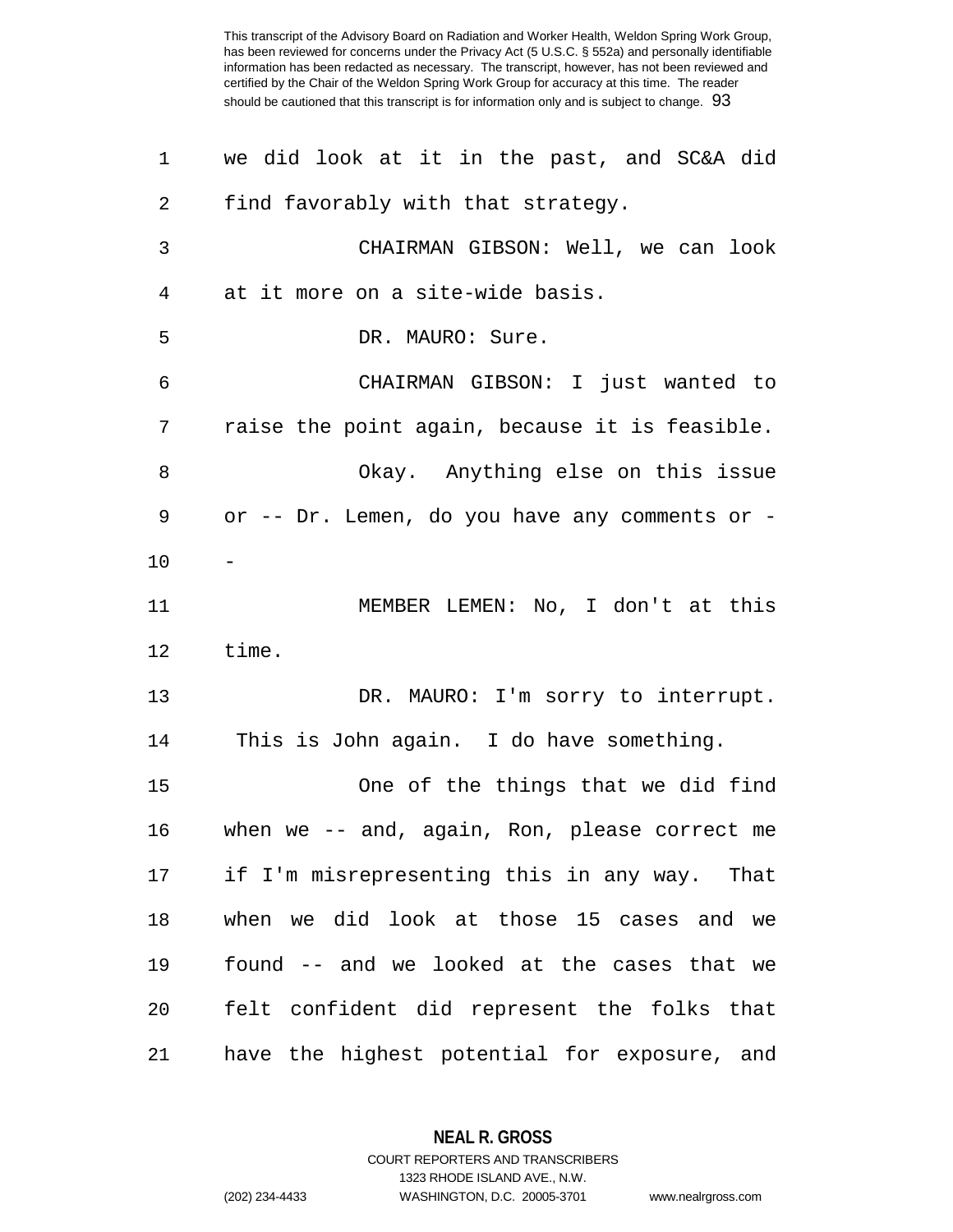| 1 | we did find a rather complete data set for     |
|---|------------------------------------------------|
| 2 | those workers, that left us with information   |
| 3 | that also led us to the conclusion that if the |
| 4 | day did come when a coworker model had to be   |
| 5 | developed, it could be developed because the   |
| 6 | data for -- the problem always is can you      |
| 7 | build a coworker model if you need one?        |

8 And the reason why you can't 9 sometimes is you just don't know whether you 10 have sufficient data for the limiting groups 11 of workers to build a coworker model from that 12 would place a plausible upper bound.

13 Our work has shown the work we 14 did, which was -- it has shown that there does 15 certainly appear to be sufficient data for the 16 limiting group.

17 And, Ron, because of the 18 importance of the statement I just made as my 19 understanding of where we came out from the 20 work that we talked about in the past, did I 21 fairly characterize that SC&A finding and

> **NEAL R. GROSS** COURT REPORTERS AND TRANSCRIBERS

> > 1323 RHODE ISLAND AVE., N.W.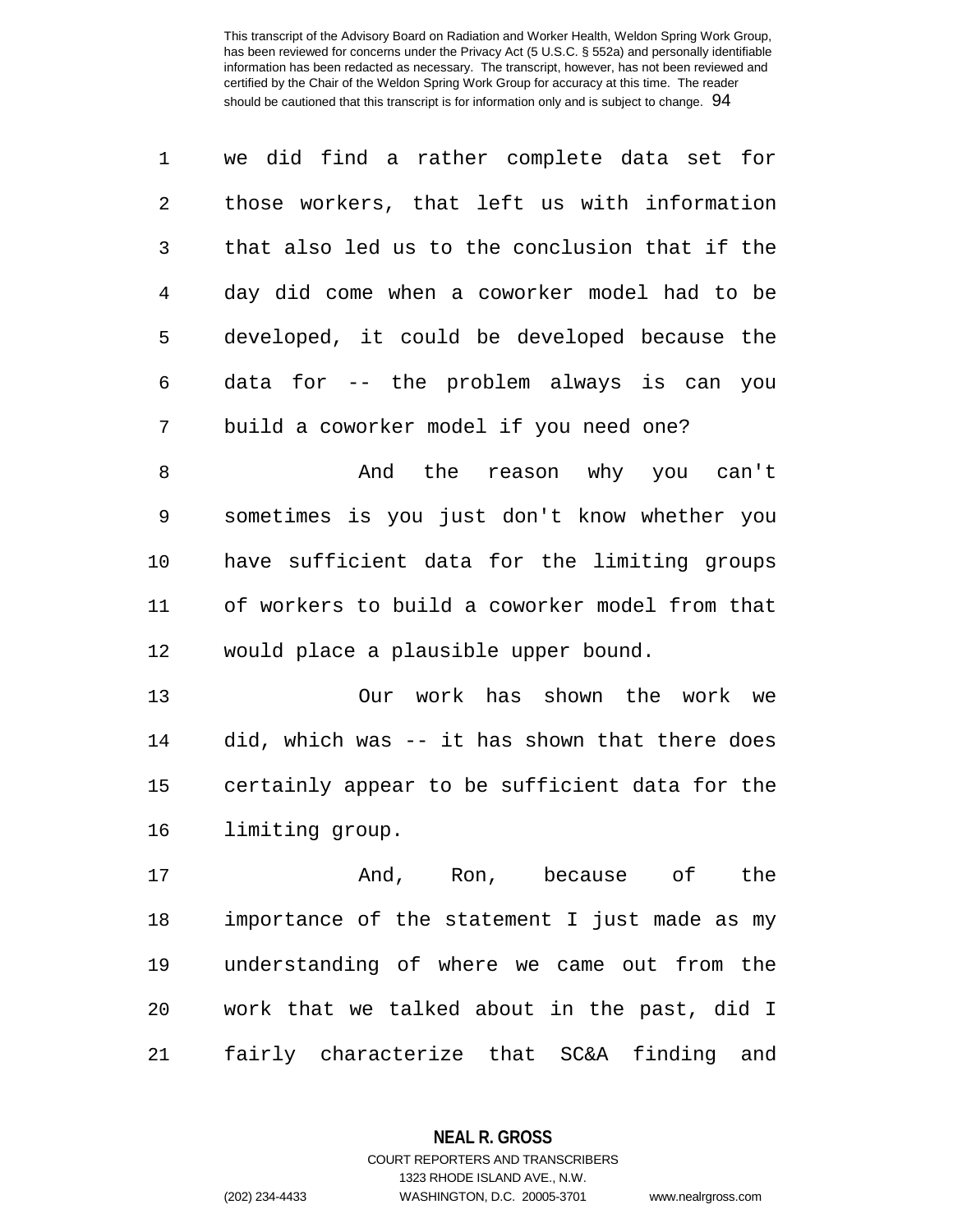## 1 position?

| 2  | DR. BUCHANAN: Yes. This is Ron.                |
|----|------------------------------------------------|
| 3  | Yes, the SC&A found that there is -- appears   |
| 4  | to be sufficient data for both bioassay and    |
| 5  | external monitoring to create a data -- for    |
| 6  | coworker data if needed.                       |
| 7  | CHAIRMAN GIBSON: Okay. So, this                |
| 8  | is Mike. We'll leave that one as is and we'll  |
| 9  | come back to it if it's ever needed.           |
| 10 | Is that all right with everyone?               |
| 11 | (No response.)                                 |
| 12 | CHAIRMAN GIBSON: Hearing<br>no                 |
| 13 | objections, let's move on to radon model,      |
| 14 | Four.                                          |
| 15 | MR. KATZ: Mike, this is Ted.                   |
| 16 | In terms of reporting out since                |
| 17 | this is one of your issues, SEC issues, I      |
| 18 | think you and Dick need to come to a           |
| 19 | conclusion on your own, I mean, not - I mean,  |
| 20 | SC&A has given you its recommendation, but you |
| 21 | all need to as a Work Group, come down to a    |

**NEAL R. GROSS** COURT REPORTERS AND TRANSCRIBERS

1323 RHODE ISLAND AVE., N.W.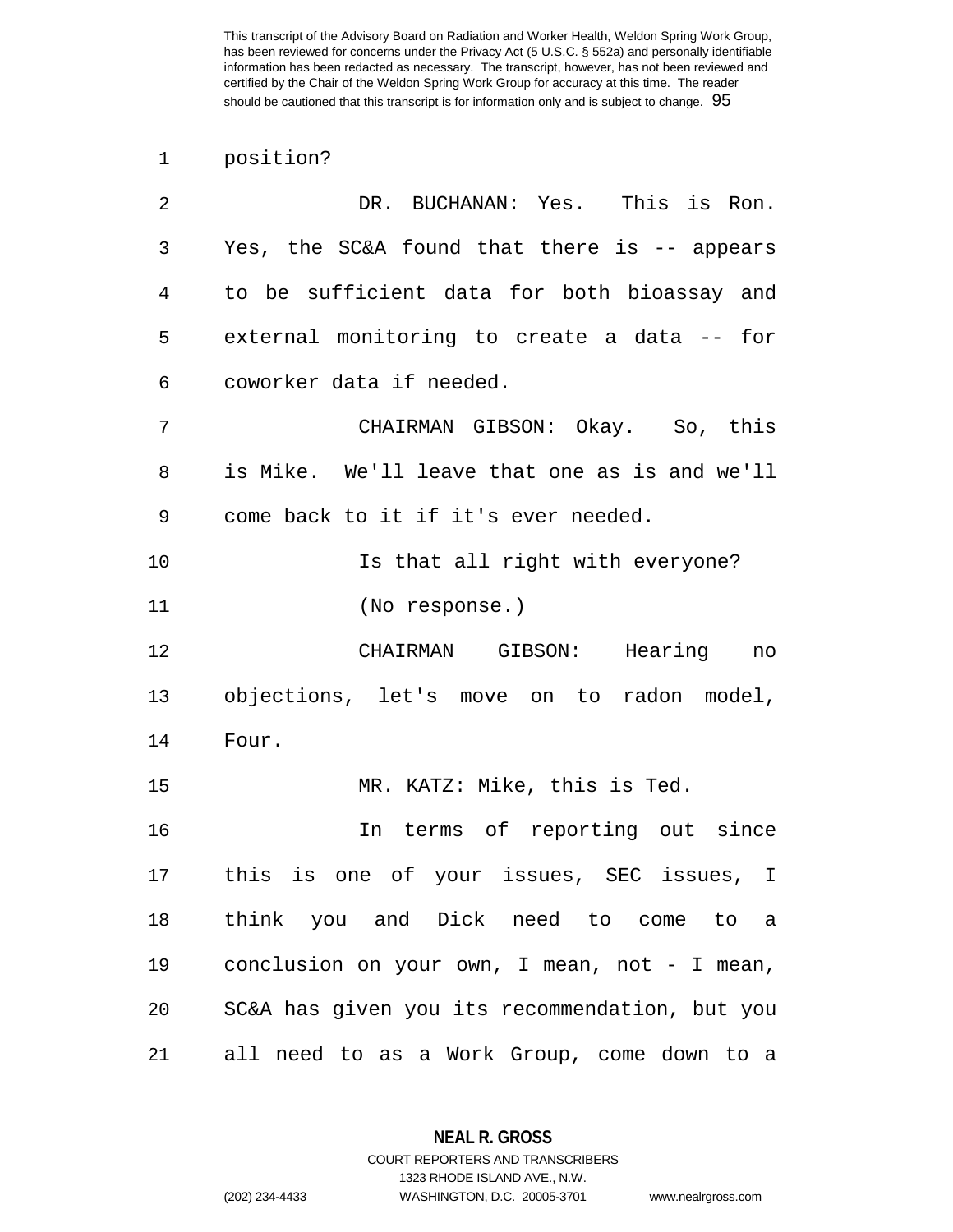1 position on that.

| $\overline{2}$ | CHAIRMAN GIBSON: I would say that              |
|----------------|------------------------------------------------|
| 3              | we can close it --                             |
| 4              | MR. KATZ: Okay.                                |
| 5              | CHAIRMAN GIBSON: -- given the                  |
| 6              | fact that SC&A thinks that it can be done if   |
| 7              | needed, and also that we have the other Work   |
| 8              | Groups that do the coworker studies and stuff. |
| 9              | Is that agreeable to you, Dr.                  |
| 10             | Lemen?                                         |
| 11             | MEMBER LEMEN: Yes, it is.                      |
| 12             | CHAIRMAN GIBSON: Okay.                         |
| 13             | MEMBER LEMEN: It takes me a minute             |
|                | 14 to get my mute off.                         |
| 15             | MR. KATZ: Thanks, Mike.                        |
| 16             | CHAIRMAN GIBSON: All right. So,                |
| 17             | who wants to take the radon model?             |
| 18             | MR. ROLFES: This is Mark. I can                |
| 19             | give you the latest update.                    |
| 20             | There really isn't any<br>new                  |
| 21             | information. I guess we had proposed a new     |

1323 RHODE ISLAND AVE., N.W.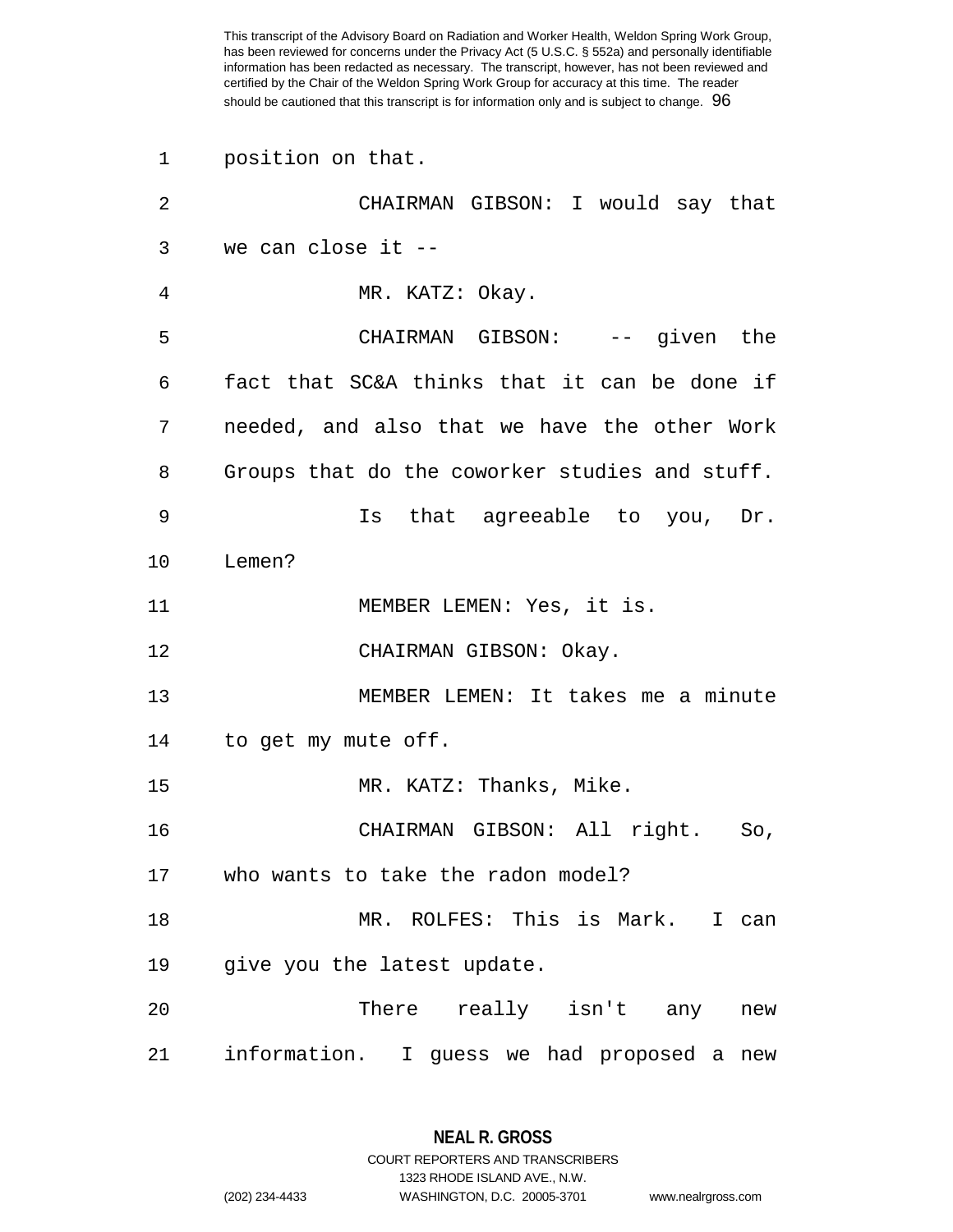| 1  | methodology to assign radon intakes to Weldon        |
|----|------------------------------------------------------|
| 2  | Spring plant workers and I believe SC&A              |
| 3  | ultimately has come to agreement with our            |
| 4  | proposed approach. I don't think there's             |
| 5  | anything that's been discussed since that            |
| 6  | time.                                                |
| 7  | We did agree that that White Paper                   |
| 8  | would be incorporated into the TBD ultimately        |
| 9  | when the TBD is revised, if it hasn't been           |
| 10 | yet.                                                 |
| 11 | I don't believe there's anything                     |
| 12 | other than that.                                     |
| 13 | DR. BUCHANAN: This is Ron.                           |
| 14 | No, as we left it last time, there                   |
| 15 | items on<br>action<br>Item Number<br>4,<br>no<br>was |
| 16 | radon/thoron.                                        |
| 17 | As Mark said, they -- originally                     |
| 18 | SC&A objected to the model. NIOSH came out           |
| 19 | with a revised, highly-conservative model.           |
| 20 | We reviewed that. Now, this was                      |
| 21 | in tandem with Fernald, because they had             |

**NEAL R. GROSS** COURT REPORTERS AND TRANSCRIBERS

1323 RHODE ISLAND AVE., N.W.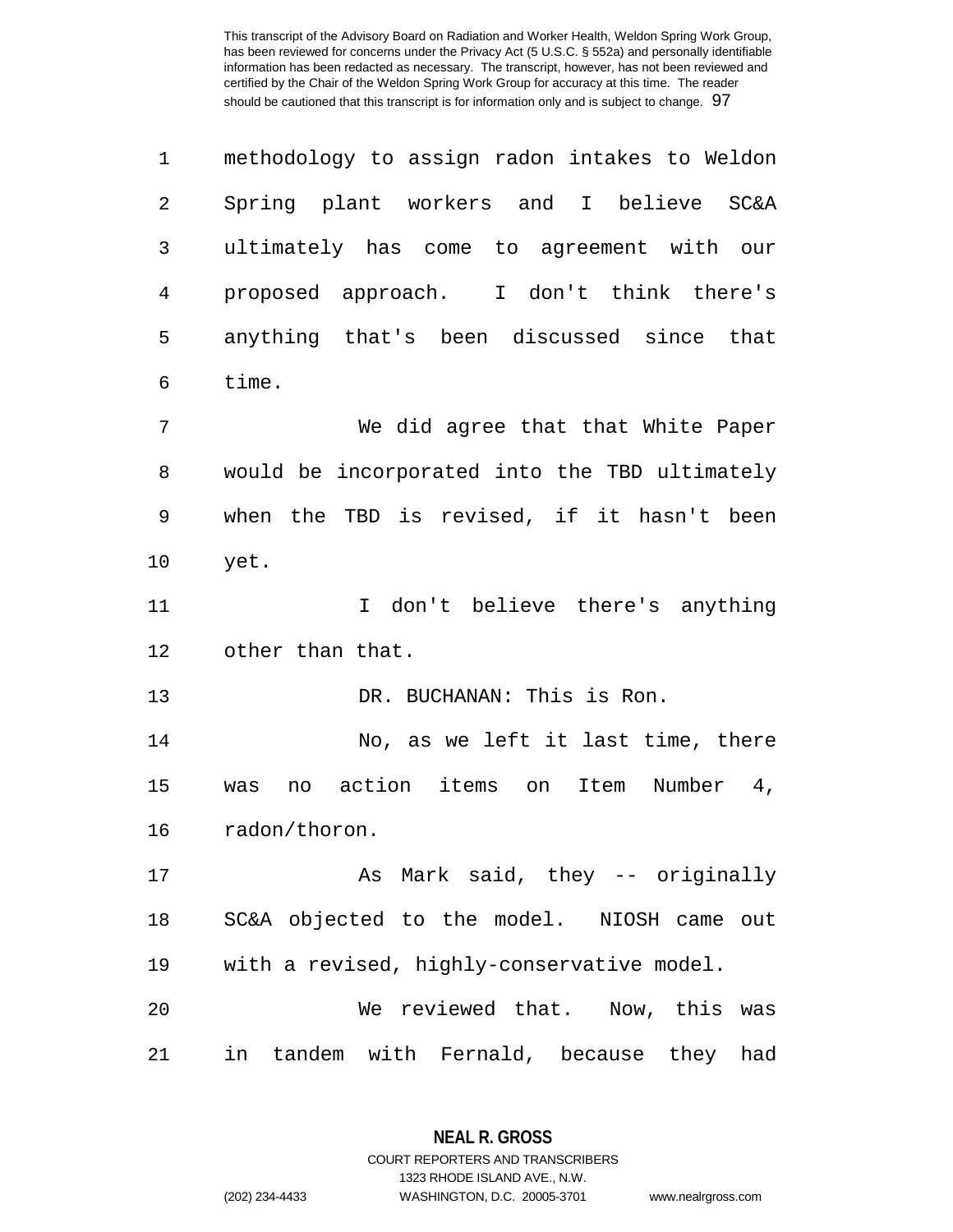| 1  | similar issues. I believe it was Fernald.      |
|----|------------------------------------------------|
| 2  | We did last time at the September              |
| 3  | 13th meeting, we did recommend that the model  |
| 4  | was acceptable. We did discuss last time that  |
| 5  | the Advisory Board in the past had not         |
| 6  | accepted some radon models when there wasn't   |
| 7  | any measurements to benchmark those models.    |
| 8  | However, the other models previously did use   |
| 9  | an air-exchange rate.                          |
| 10 | In this case, the model was ultra-             |
| 11 | conservative and it did not use any air-       |
| 12 | exchange rate. And so, we have no further      |
| 13 | input on that.                                 |
| 14 | I think that the Work Group can                |
| 15 | decide on that and present it to the Board for |
| 16 | their discussion.                              |
| 17 | CHAIRMAN GIBSON: So, was there                 |
| 18 | radon monitoring at Weldon Spring, or is this  |
| 19 | one of the places where we viewed surrogate    |
| 20 | data from another plant?                       |
| 21 | DR. BUCHANAN: No, we did not use               |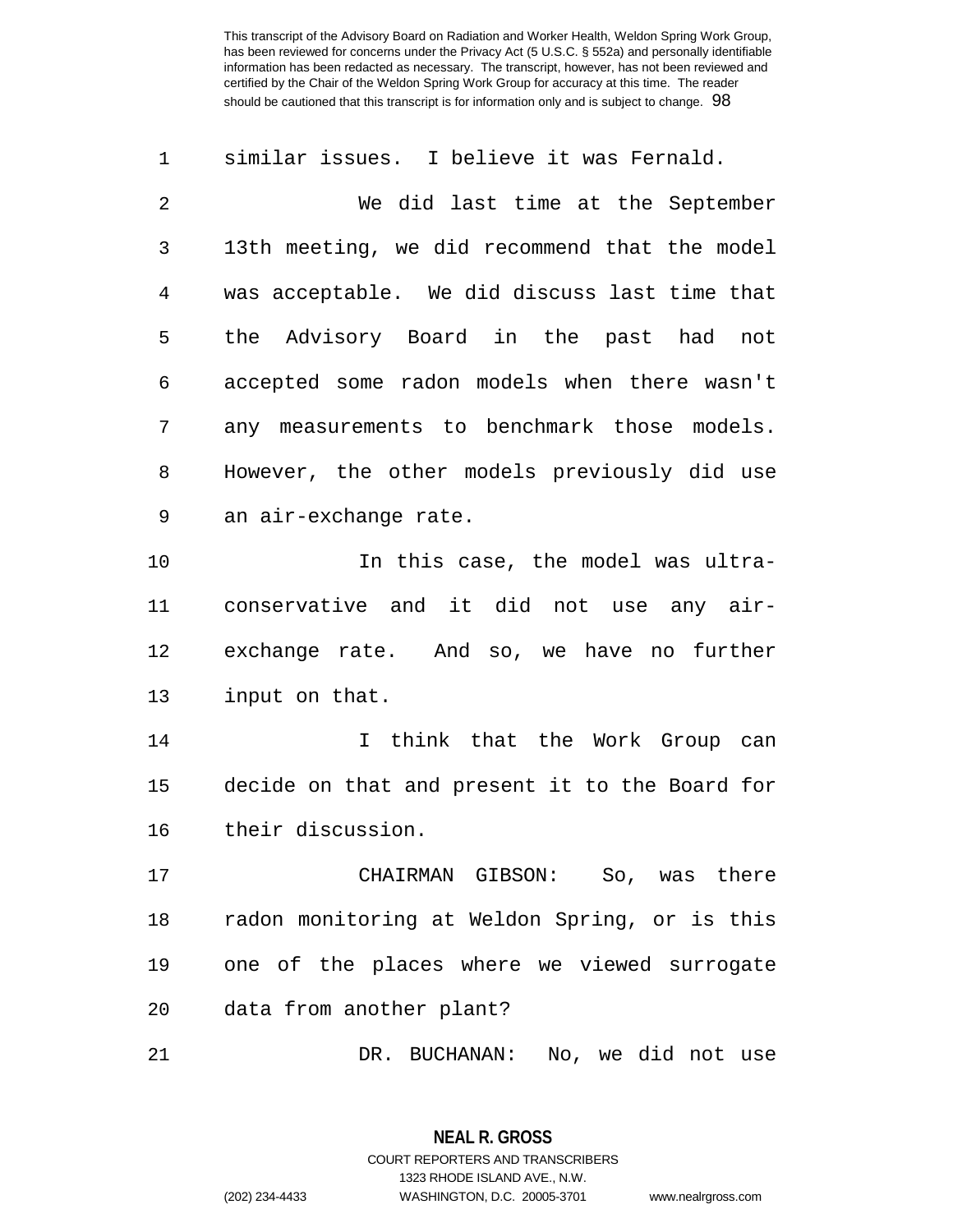| 1              | -- NIOSH did not propose to use any surrogate |
|----------------|-----------------------------------------------|
| $\overline{2}$ | data like from Fernald or anywhere.           |
| 3              | Essentially, it was there was<br>no           |
| 4              | radon monitoring, to answer your question, or |
| 5              | thoron monitoring. The method used was to     |
| 6              | look at the throughput of uranium. Take the   |
| 7              | maximum throughput per year, within a year,   |
| 8              | and calculate that there was a conservative   |
| 9              | amount of radium in the uranium and that all  |
| 10             | the radon was released from a material into a |
| 11             | closed room, and then what the maximum        |
| 12             | concentration would be in that room, and then |
| 13             | assign that intake.                           |
| 14             | And that would apply to radon, and            |
| 15             | also the thorium input and its resulting      |
| 16             | concentration.                                |
| 17             | And so, that would be a maximum               |
| 18             | limit that could be present to the workers in |
| 19             | any room.                                     |
| 20             | CHAIRMAN GIBSON: Dr. Lemen, do                |
| 21             | you have any thoughts on this issue?          |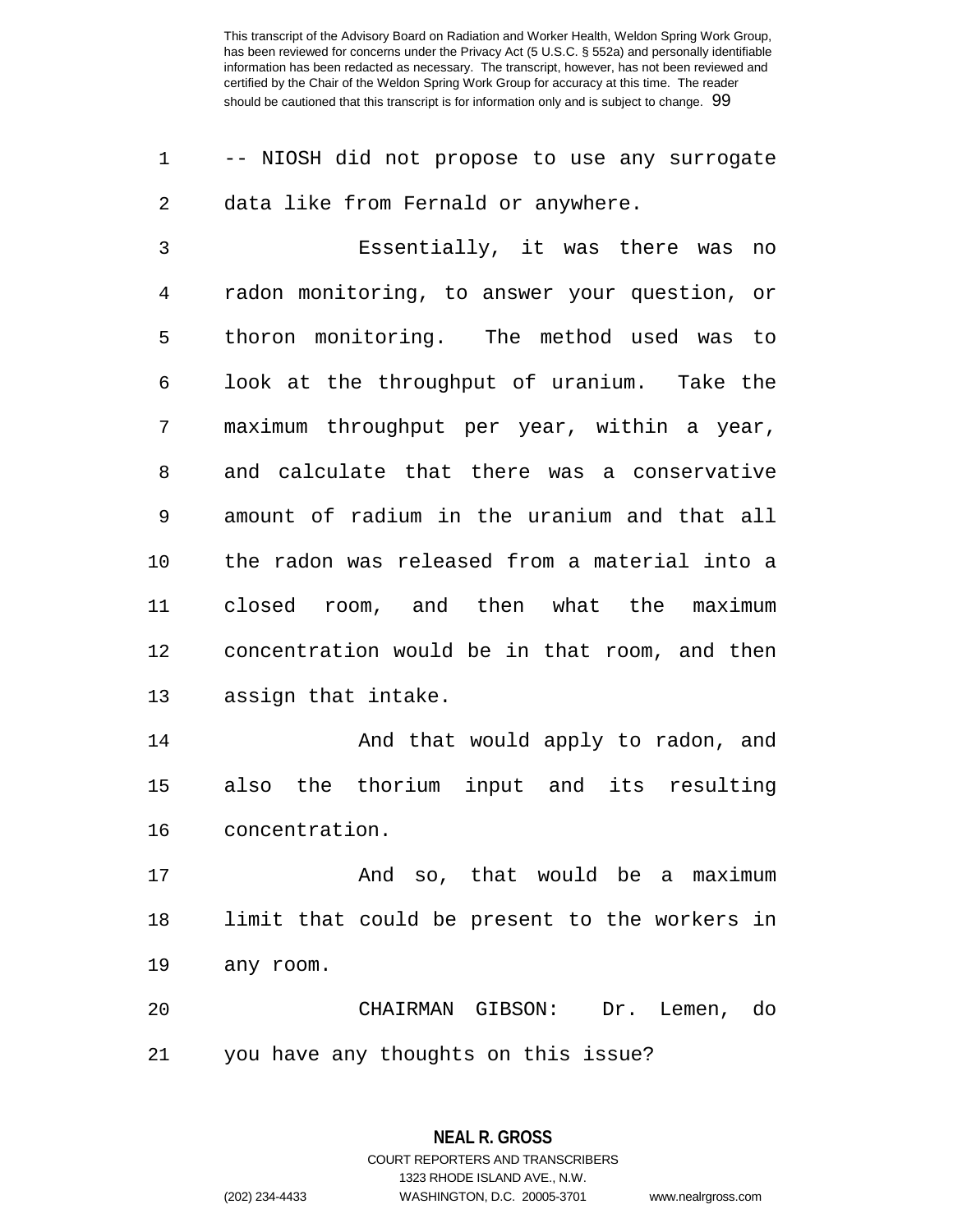1 MEMBER LEMEN: I don't. 2 DR. MAURO: Mike, this is John 3 Mauro. Would you mind if I just add a little 4 bit to what Ron said that I think is important 5 to not only you folks, but also to the full 6 Board.

7 You may recall that there was 8 another site, Blockson, where a radon model 9 was used. It was a rather sophisticated 10 model. Took into consideration a lot of 11 processes that were at play and there was a 12 Monte Carlo. And if you remember, there was 13 quite a bit of discussion on it. And in the 14 end, the Board voted down to use a model to 15 predict the concentration of radon in the 16 room.

17 We are in a very similar situation 18 here. Again, a model is being used to predict 19 the radon concentration in a building.

20 The only difference with here, the 21 important difference, not the only difference,

> **NEAL R. GROSS** COURT REPORTERS AND TRANSCRIBERS

> > 1323 RHODE ISLAND AVE., N.W.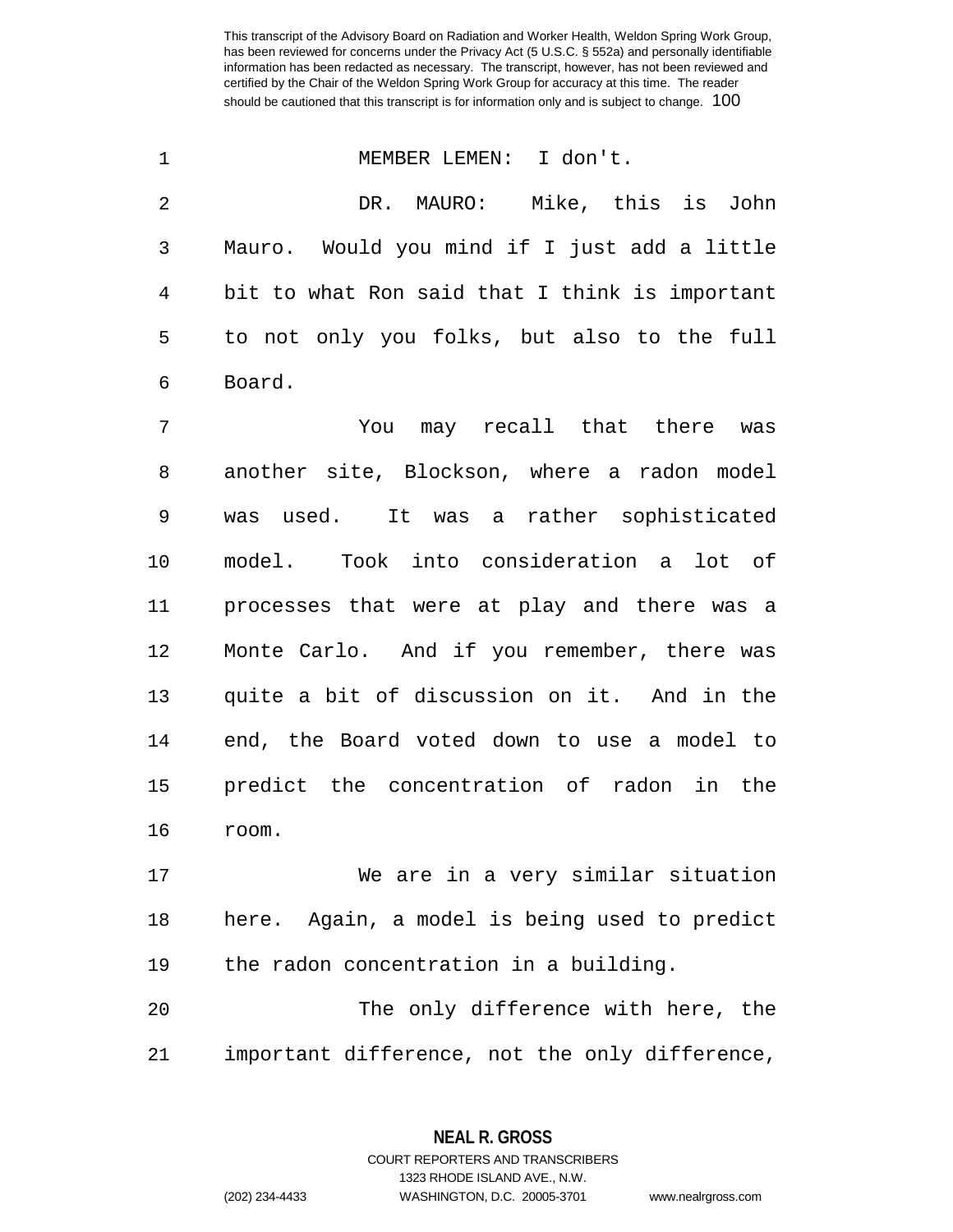1 but the important difference is here they're 2 assuming the room is, for all intents and 3 purposes, sealed.

4 That is, any radon that becomes 5 airborne never leaves. The only way it leaves 6 is by radioactive decay.

7 So, what this does is it creates 8 the circumstances where you place an upper 9 bound on what the levels might be in the room 10 as a way to tap it. And there would be 11 variable doubt that that represents an upper 12 bound, because it's not leaving. And of 13 course we know that there is ventilation in 14 buildings where you would expect something to 15 leave. But, nevertheless, it is a model.

16 SC&A finds this to be certainly a 17 bounding scenario. The exposures could not be 18 higher than the ones that are being calculated 19 for thoron -- this is for both thoron and 20 radon.

21 Nevertheless, I think it's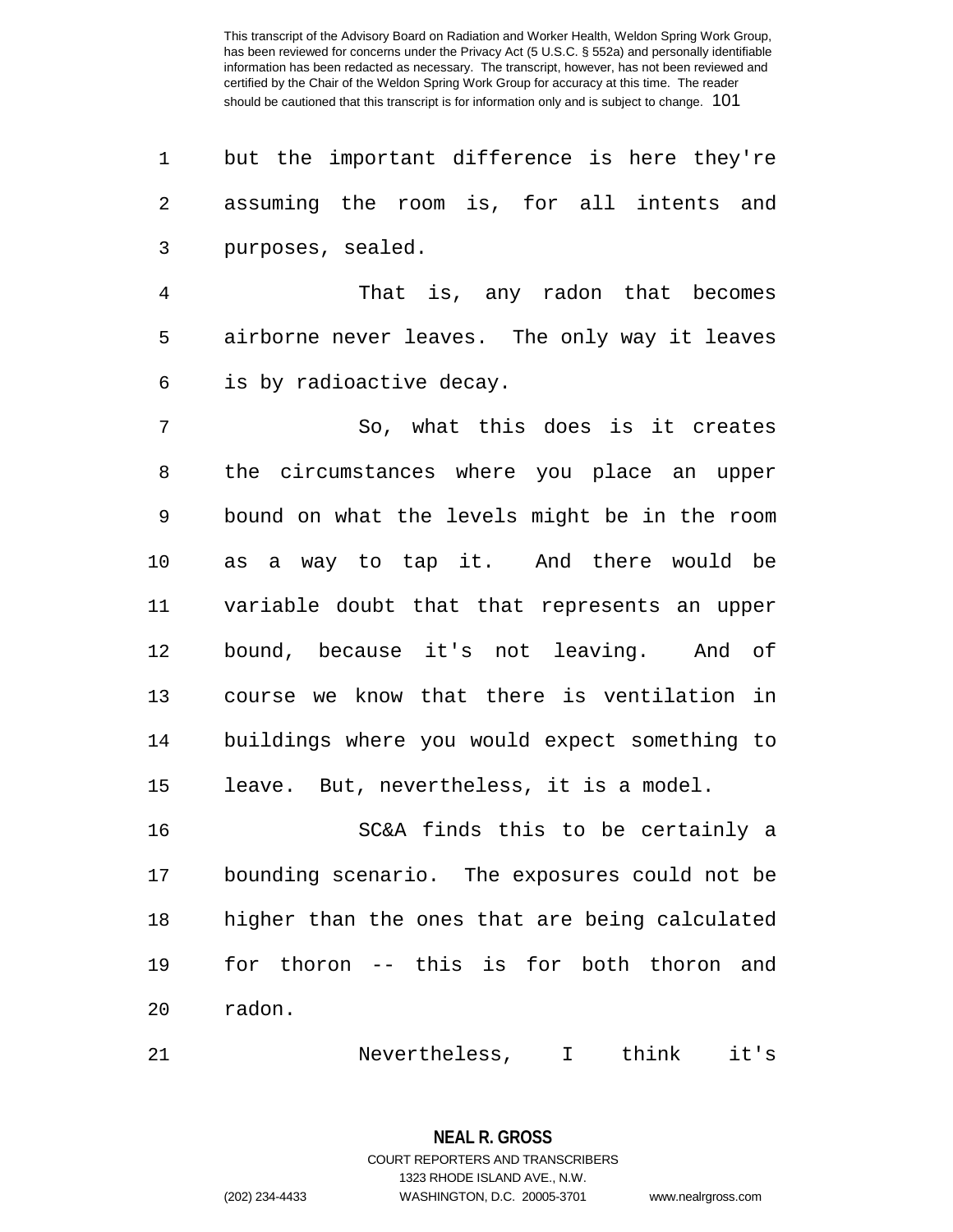1 important to let everyone know that we are in 2 the similar situation that we were with 3 Blockson where there may be some Members of 4 the Board that are not comfortable with models 5 and would rather have some type of measurement 6 data.

7 But SC&A's position here is that 8 there is -- that this does in fact represent 9 an upper bound on what the concentration of 10 radon and thoron could have been in that 11 building.

12 CHAIRMAN GIBSON: Well, this is 13 one that personally I don't know that I'm 14 comfortable with closing just for that issue. 15 I do remember the Blockson discussions that 16 we had for a long time.

17 I just don't know if I'm 18 comfortable with closing this one. Maybe -- 19 MEMBER LEMEN: I concur with you, 20 Mike.

21 CHAIRMAN GIBSON: Just throw it to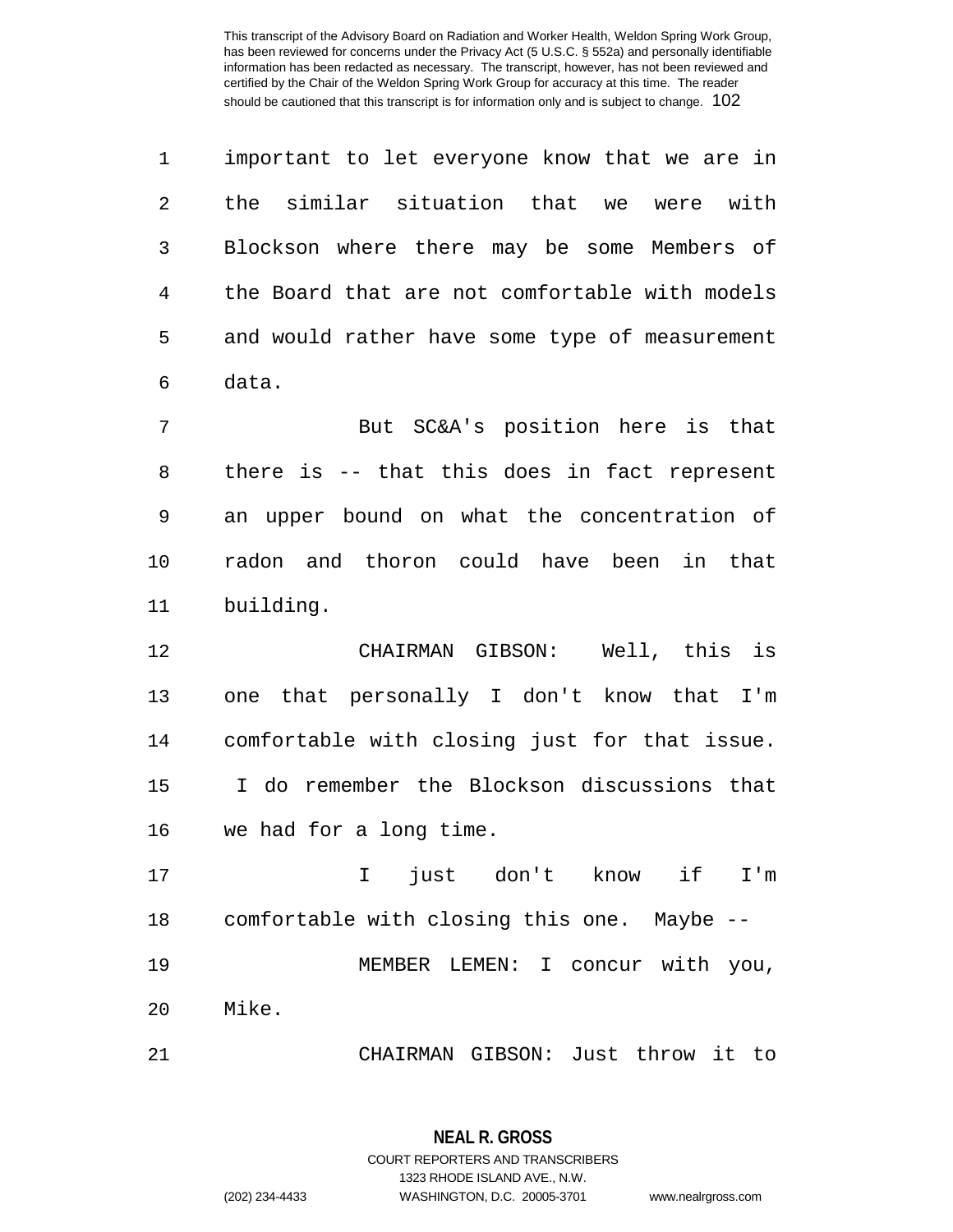1 the Board and -- 2 MEMBER LEMEN: Mike, I concur with 3 you. 4 CHAIRMAN GIBSON: Okay. 5 DR. MAURO: That's the reason I 6 brought it up, because I knew this is a 7 subject of great interest to many Members of 8 the Board. 9 CHAIRMAN GIBSON: And we have some 10 radon experts there, some of our newer 11 Members. So, I think this is one that maybe 12 we just ought to throw out there to the Board. 13 MEMBER LEMEN: Agreed. 14 CHAIRMAN GIBSON: Okay. Anything 15 else on the radon? 16 If not, let's move on to the 17 neutron calculations. 18 DR. BUCHANAN: Could I interject 19 here? 20 We did have -- if we're going to 21 go in order here, we had action item for SEC

> **NEAL R. GROSS** COURT REPORTERS AND TRANSCRIBERS

1323 RHODE ISLAND AVE., N.W. (202) 234-4433 WASHINGTON, D.C. 20005-3701 www.nealrgross.com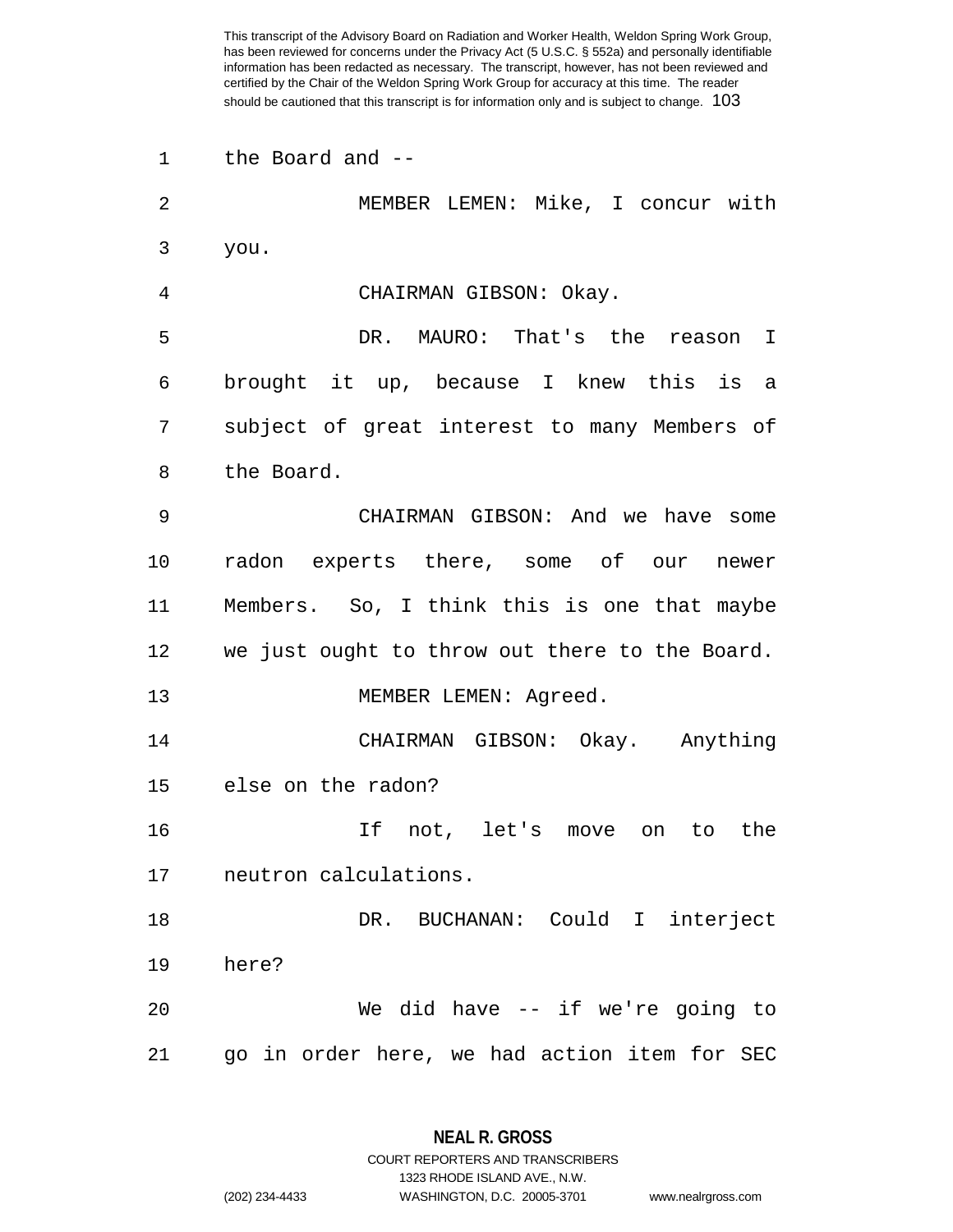1 Issue Number 5. And that's the recycled 2 uranium. We need to pencil that in, in 3 between radon and neutron.

4 We had a recycled uranium -- SC&A 5 had researched this in conjunction with 6 Fernald, that's where the material came from, 7 and found that the hundred parts per billion 8 plutonium assignment from the uranium analysis 9 was claimant-favorable.

10 However, we did not find 11 necessarily in the dose reconstruction, that 12 this was always being done. Our small sample 13 showed that about half the time it wasn't 14 being done.

15 NIOSH was going to check in and 16 see if there needed to be a PER or something 17 sent out and investigate that. And so, Mark, 18 what's your status on that?

19 MR. ROLFES: That's correct. 20 Essentially, once the Site Profile is 21 ultimately revised after we receive the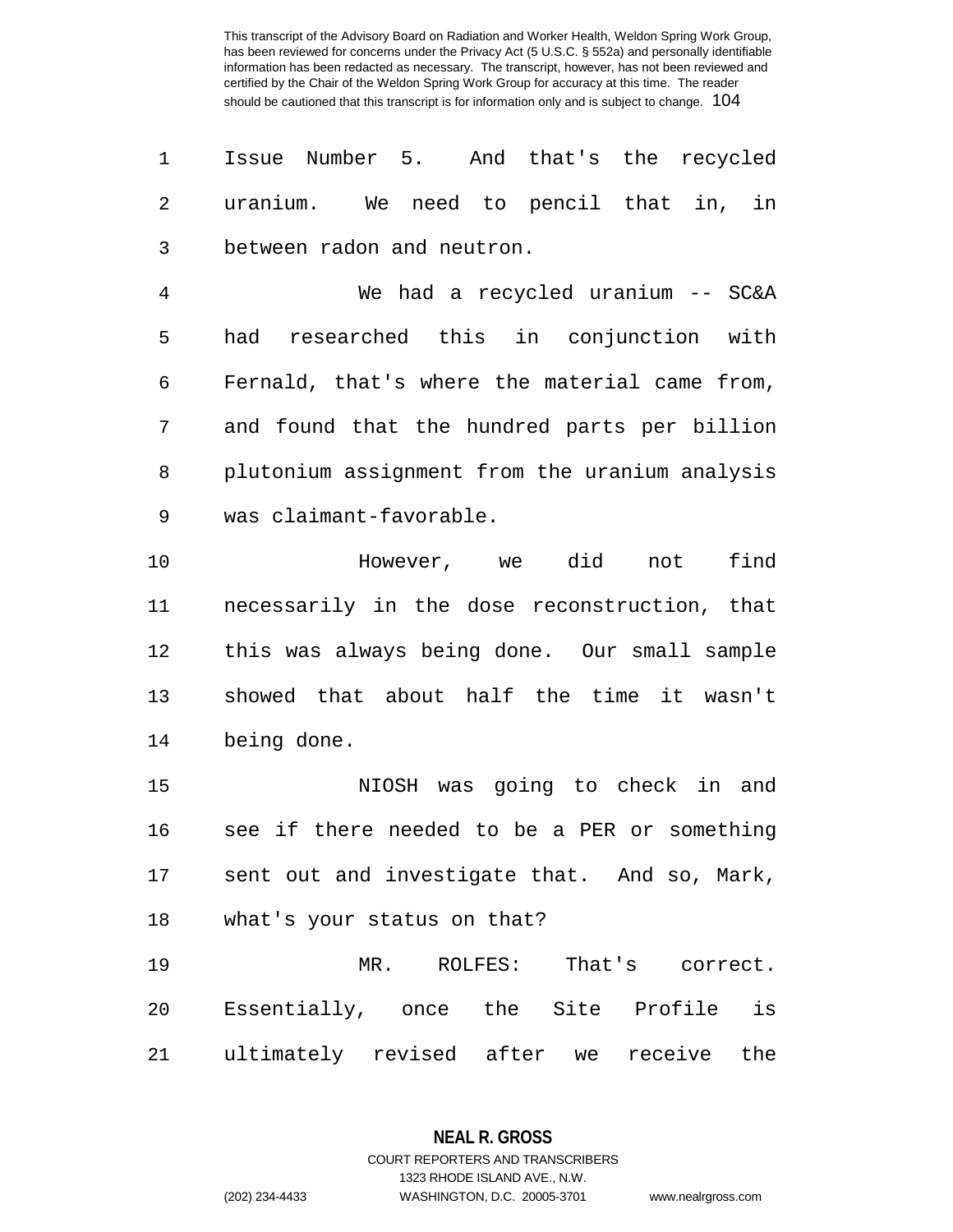1 recommendation from the Work Group, we would 2 issue a Program Evaluation Report which would 3 take a look at any previously completed dose 4 reconstructions which had a Probability of 5 Causation less than 50 percent.

6 And if the recycled uranium 7 intakes were not previously assigned and the 8 assignment of those intakes and the other 9 updates to that dose reconstruction would 10 affect the outcome of the Probability of 11 Causation, meaning making it go from less than 12 50 percent to greater than 50 percent 13 Probability of Causation, we would work with 14 the Department of Labor to have those claims 15 sent back to NIOSH and have new dose 16 reconstruction reports completed.

17 And so, that recycled uranium 18 issue would be one of the things that we would 19 look at when a Program Evaluation Report would 20 be issued.

21 DR. BUCHANAN: Yes, will there be a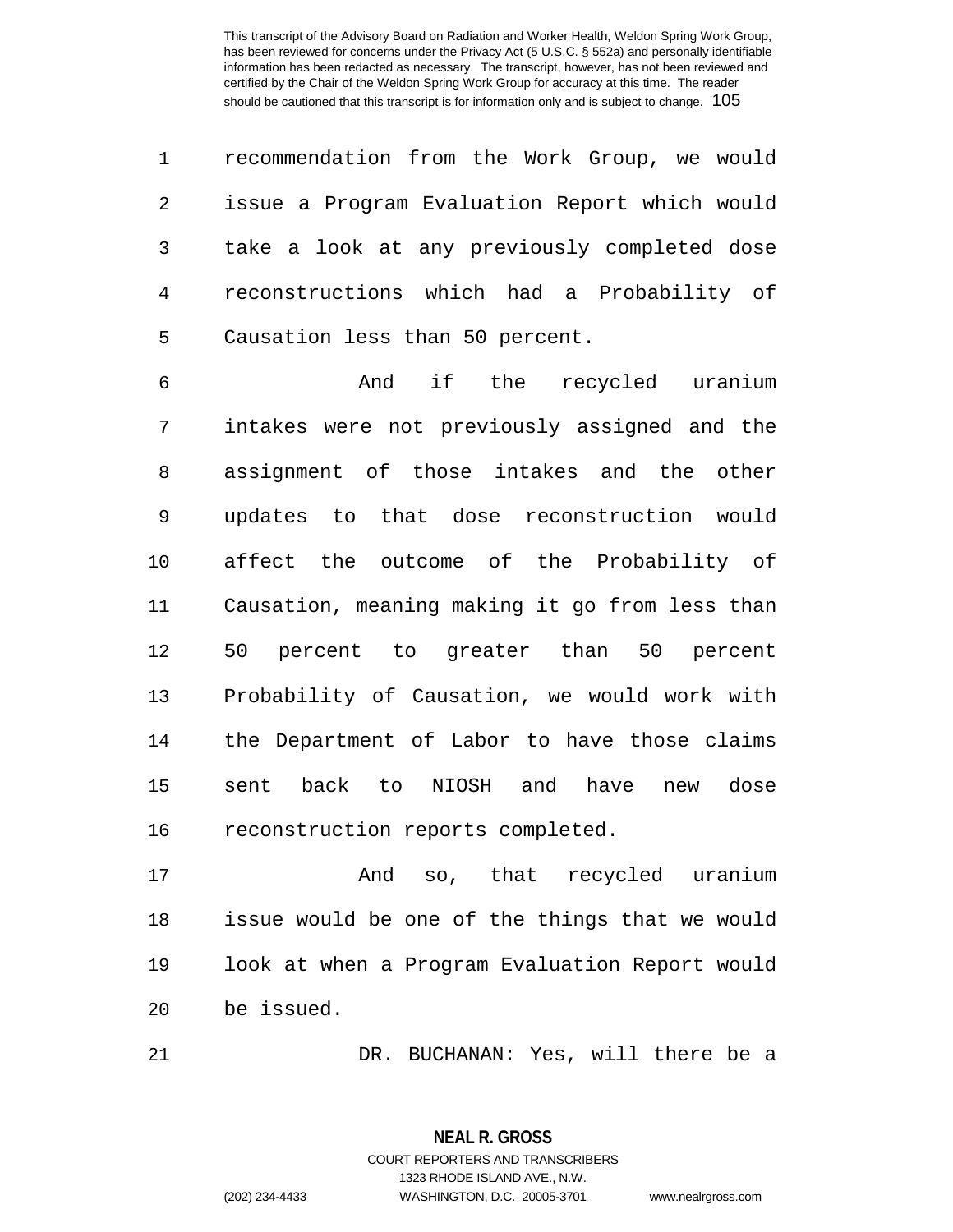1 PER issued -- or what did you say about 2 issuing a PER?

3 MR. ROLFES: Yes, we would issue a 4 recycled uranium Program Evaluation Report 5 after the Working Group has made its 6 recommendation and the Site Profile has been 7 revised.

8 See, we'd also consider additional 9 things that have been updated as a result of 10 the Working Group process. Any changes, for 11 example, since our radon model has changed or 12 our thorium intake approach has been revised, 13 those things would also need to be considered 14 for each previously completed dose 15 reconstruction that was less than 50 percent. 16 DR. BUCHANAN: So, you do it all at 17 once rather than doing each one -- 18 MR. ROLFES: Correct. 19 DR. BUCHANAN: -- and then redoing 20 it when something else changed. 21 MR. ROLFES: That's correct.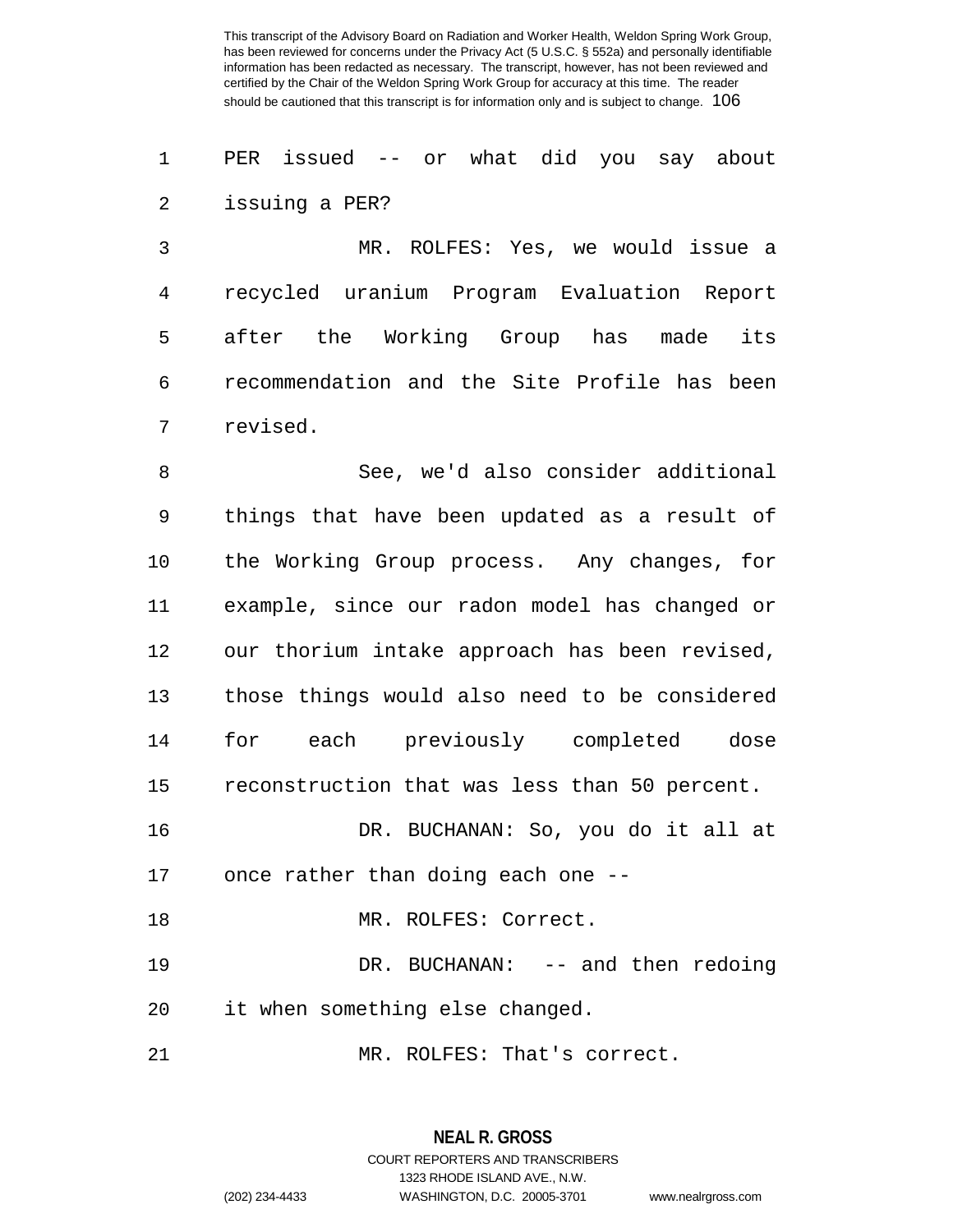| 1  | DR. BUCHANAN: Okay. So, the                   |
|----|-----------------------------------------------|
| 2  | Working Group, SC&A finds that acceptable and |
| 3  | we have no further input on that issue.       |
| 4  | CHAIRMAN GIBSON: Dr. Lemen, do you            |
| 5  | have any thoughts on this?                    |
| 6  | MEMBER LEMEN: No, I'll defer and              |
| 7  | concur with SC&A.                             |
| 8  | CHAIRMAN GIBSON: Okay. I think we             |
| 9  | can close that one then.                      |
| 10 | Now, if we can move on<br>to the              |
| 11 | neutron.                                      |
| 12 | MR. ROLFES: Ron, would you like to            |
| 13 | start this or do you want me to summarize?    |
| 14 | I think we've both come to                    |
| 15 | agreement. We've both ultimately obtained the |
| 16 | same answer for neutron-to-photon ratios.     |
| 17 | It's just SC&A had used a built-in conversion |
| 18 | factor that NIOSH doesn't apply until we      |
| 19 | complete the individual dose reconstruction.  |
| 20 | It was just a method of how the calculations  |
| 21 | were completed. In the end, the same result   |

**NEAL R. GROSS** COURT REPORTERS AND TRANSCRIBERS

1323 RHODE ISLAND AVE., N.W. (202) 234-4433 WASHINGTON, D.C. 20005-3701 www.nealrgross.com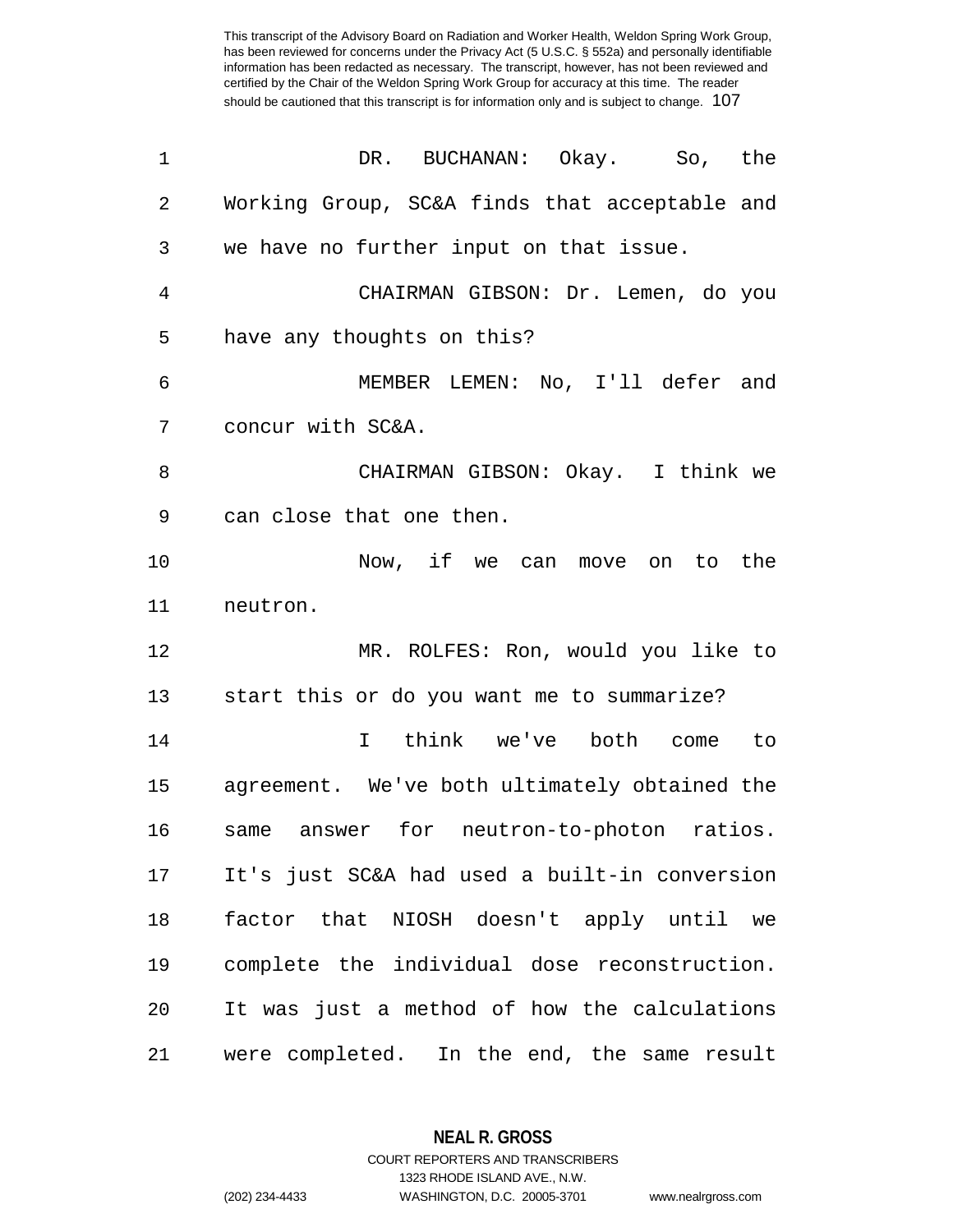| 1              | was obtained for the neutron-to-photon ratios. |
|----------------|------------------------------------------------|
| $\overline{2}$ | I don't know if you have anything              |
| 3              | to add, Ron, or --                             |
| $\overline{4}$ | DR. BUCHANAN: Yes. Originally,                 |
| 5              | SC&A did not agree with the method used to     |
| 6              | select the neutron-to-photon ratio.            |
| 7              | Just a little background. A case               |
| 8              | made around uranium plants, you'll have a      |
| 9              | small amount of neutron dose. There was some   |
| 10             | NTA film used at Weldon Spring, but it wasn't  |
| 11             | recorded, apparently, and so -- neutron film,  |
| 12             | NTA film, and it wasn't recorded.              |
| 13             | And so, how do you assign neutron              |
| 14             | dose? Well, there's a fairly constant ratio    |
| 15             | of neutron-to-gamma dose, photon dose. And     |
| 16             | so, the standard procedure is to assign that   |
| 17             | and say like a half a rem of neutrons per rem  |
| 18             | of photon if a person is working around that   |
| 19             | material.                                      |
| 20             | And so, originally NIOSH had used              |
| 21             | some data from Fernald, which we really didn't |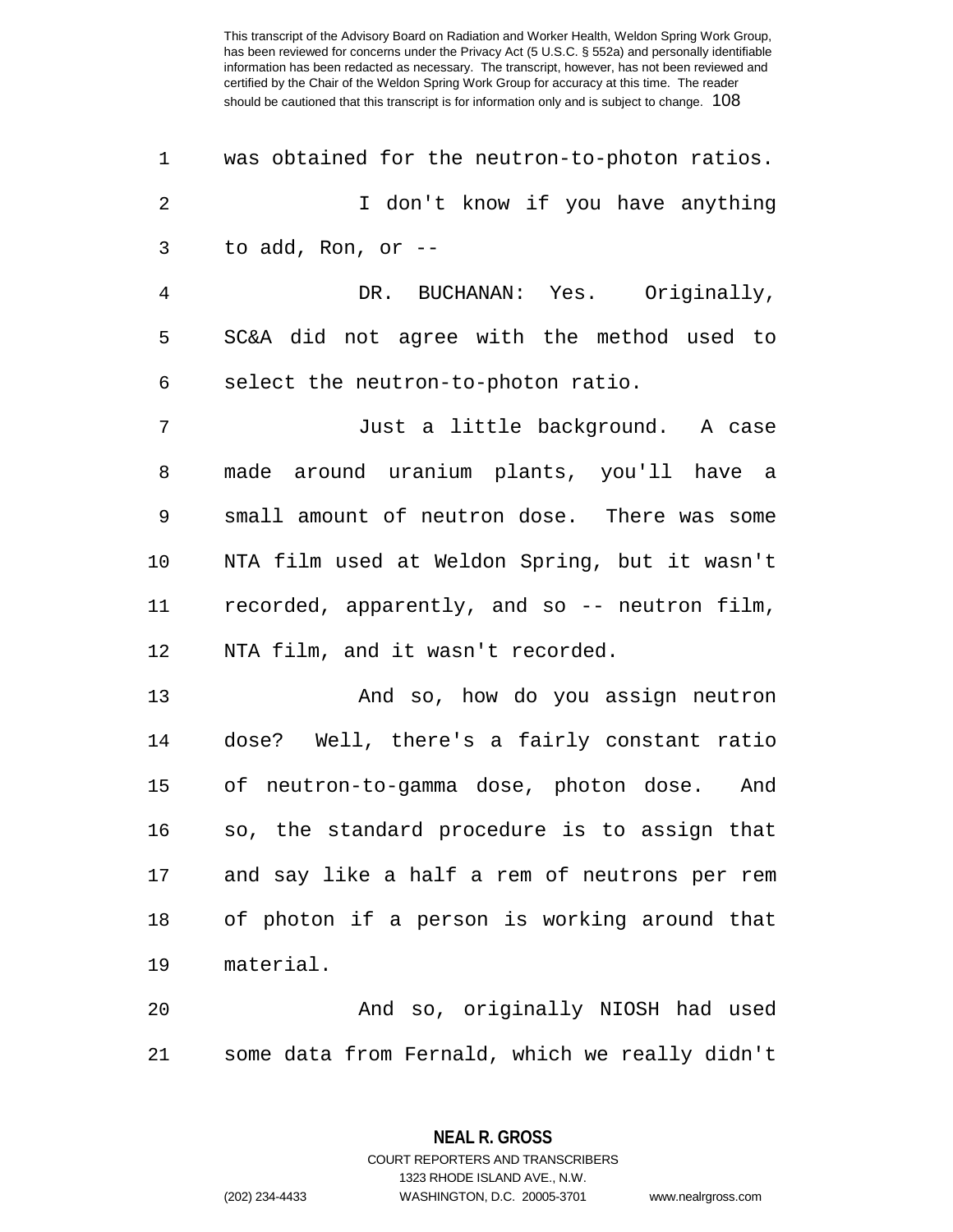1 object to using that because it's a fairly 2 constant ratio. But we did object to the way 3 it was obtained.

4 And so, SC&A went out and did some 5 calculations to see what they would arrive at. 6 And through the exchange of information, we 7 finally found out that we came out with the 8 same numbers very close, 0.42 and 0.44 or 9 something like that. Very close.

10 And so, I sent out an email, I 11 believe, in -- recently since our last 12 meeting, I sent out an email to the Work Group 13 saying that we accept that number. I think 14 that was on the 20th of September. And that 15 we no longer have an issue on that.

16 And the Work Group can close that 17 as far as the SC&A is concerned. That's up to 18 you.

19 CHAIRMAN GIBSON: Dr. Lemen, do you 20 have any thoughts on this issue?

21 MEMBER LEMEN: No.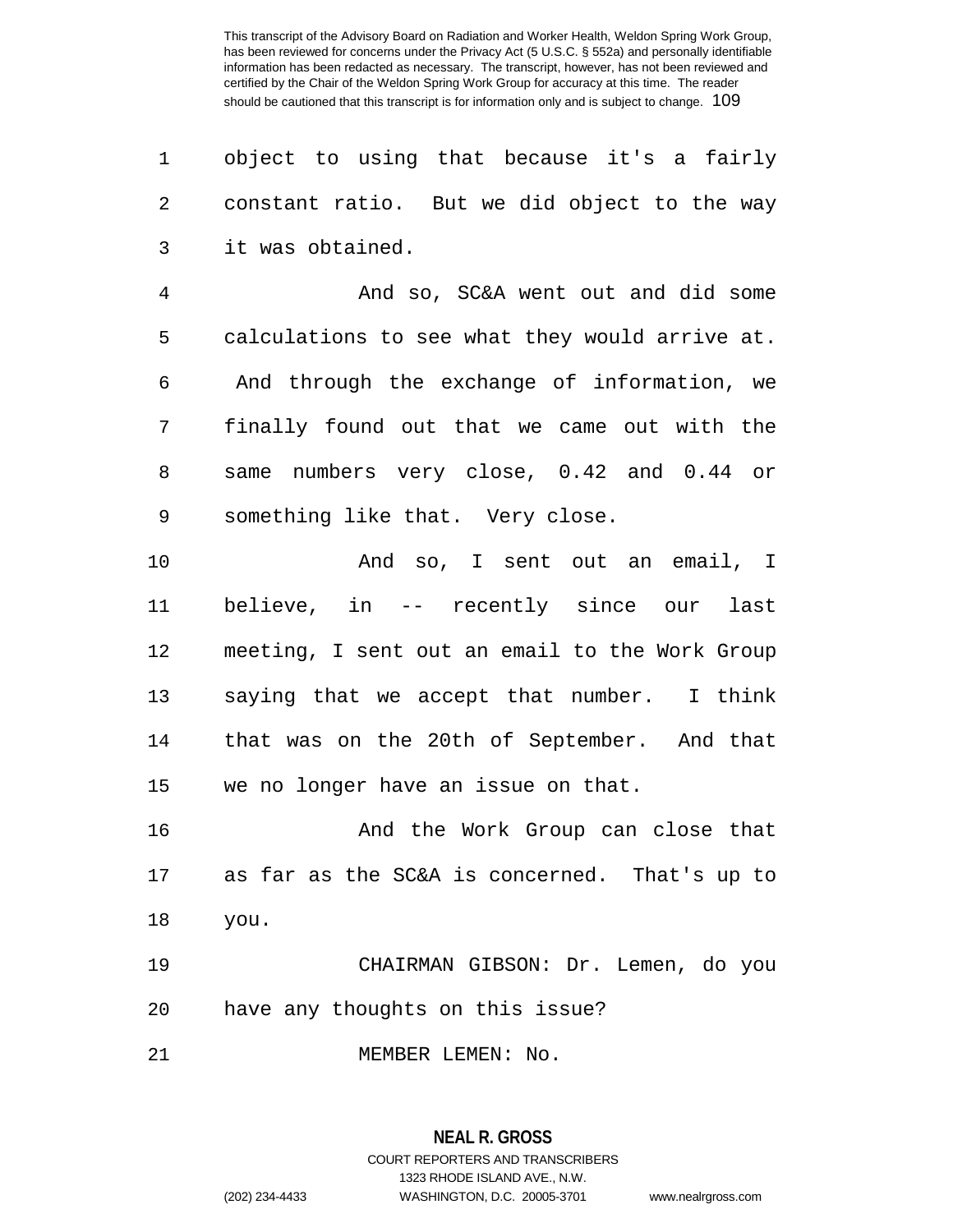| 1  | CHAIRMAN GIBSON: Okay. I think I               |
|----|------------------------------------------------|
| 2  | would agree to close that, too.                |
| 3  | So, if there's nothing else under              |
| 4  | that issue, we can move to the                 |
| 5  | off/normal/accidents and incidents.            |
| 6  | DR. BUCHANAN: I would like to say              |
| 7  | something there. NIOSH, did you have anything  |
| 8  | on that?                                       |
| 9  | I think that really should be                  |
| 10 | Nine. I guess we can discuss it. We had no     |
| 11 | current action on our action item list from    |
| 12 | our 13th meeting. We had -- September 13th     |
| 13 | meeting we had no action items. And we left    |
| 14 | that up to the Work Group chair to close it if |
| 15 | they wanted to.                                |
| 16 | no further task on that<br>We had              |
| 17 | unless NIOSH has something new.                |
| 18 | MR. ROLFES: No, there wasn't                   |
| 19 | anything new, Ron. Your recollection is        |
| 20 | correct.                                       |
| 21 | think<br>basically said<br>had<br>I.<br>we     |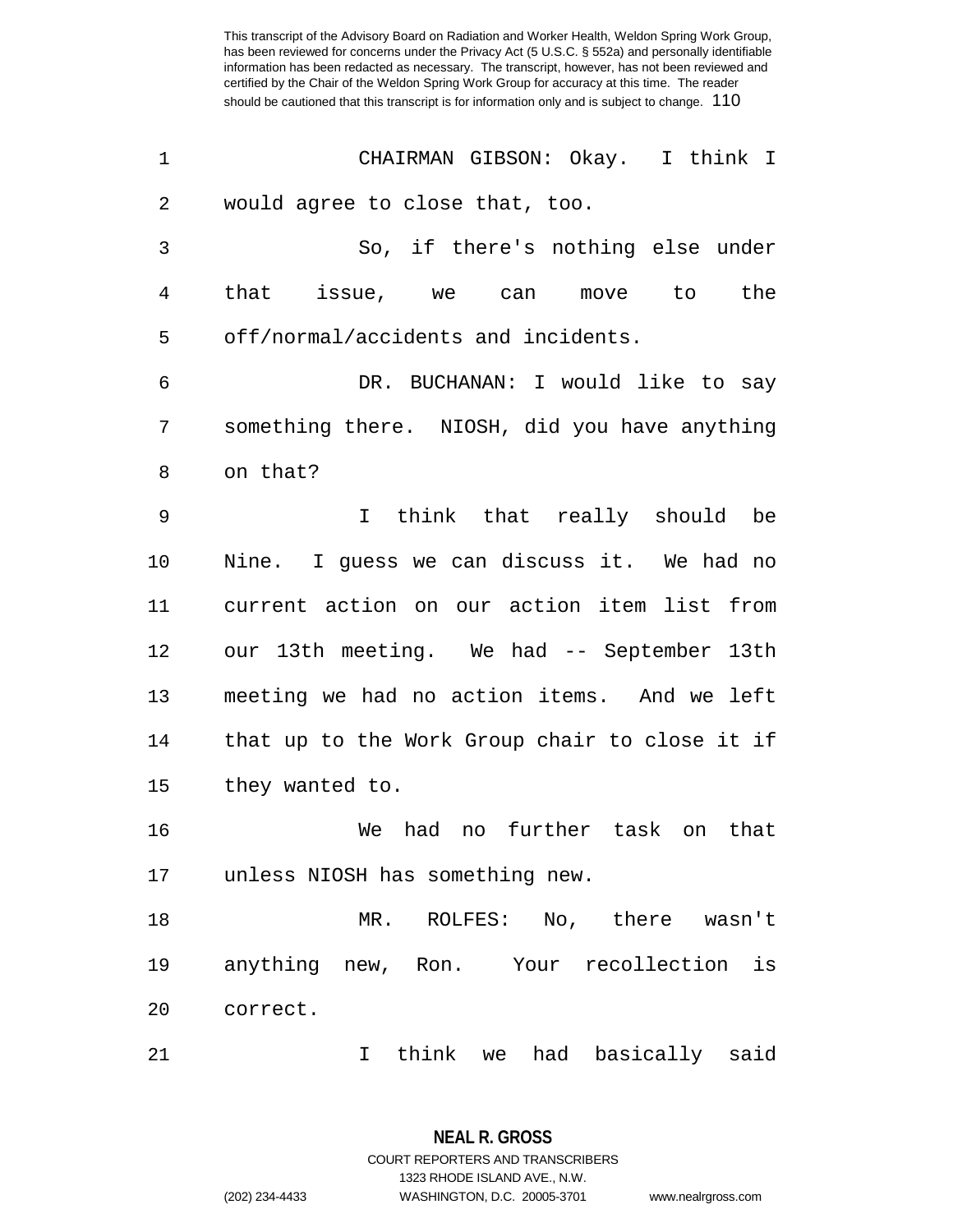| $\mathbf{1}$   | we've done all we can do on that issue, I      |
|----------------|------------------------------------------------|
| $\overline{2}$ | believe, at the past couple of Working Group   |
| 3              | meetings. And that was another one of the      |
| 4              | things that you were going to leave up to the  |
| 5              | Working Group chair, I believe.                |
| 6              | MR. KATZ: Right. Mike, this was                |
| 7              | one where Dick wasn't going to close it on his |
| 8              | own. So, he wanted you to have the             |
| 9              | opportunity to read the transcript and the     |

10 discussion tying this up.

11 CHAIRMAN GIBSON: Yes, I've done 12 part of that. It seems like there's been -- 13 it's been fairly well discussed. And unless 14 Dr. Lemen has any objections, I think we can 15 close this.

16 MEMBER LEMEN: No objections.

17 CHAIRMAN GIBSON: Okay. So, now we 18 will open the floor up to petitioners or 19 claimants.

20 DR. BUCHANAN: We had one other 21 item that wasn't on the agenda. It was on the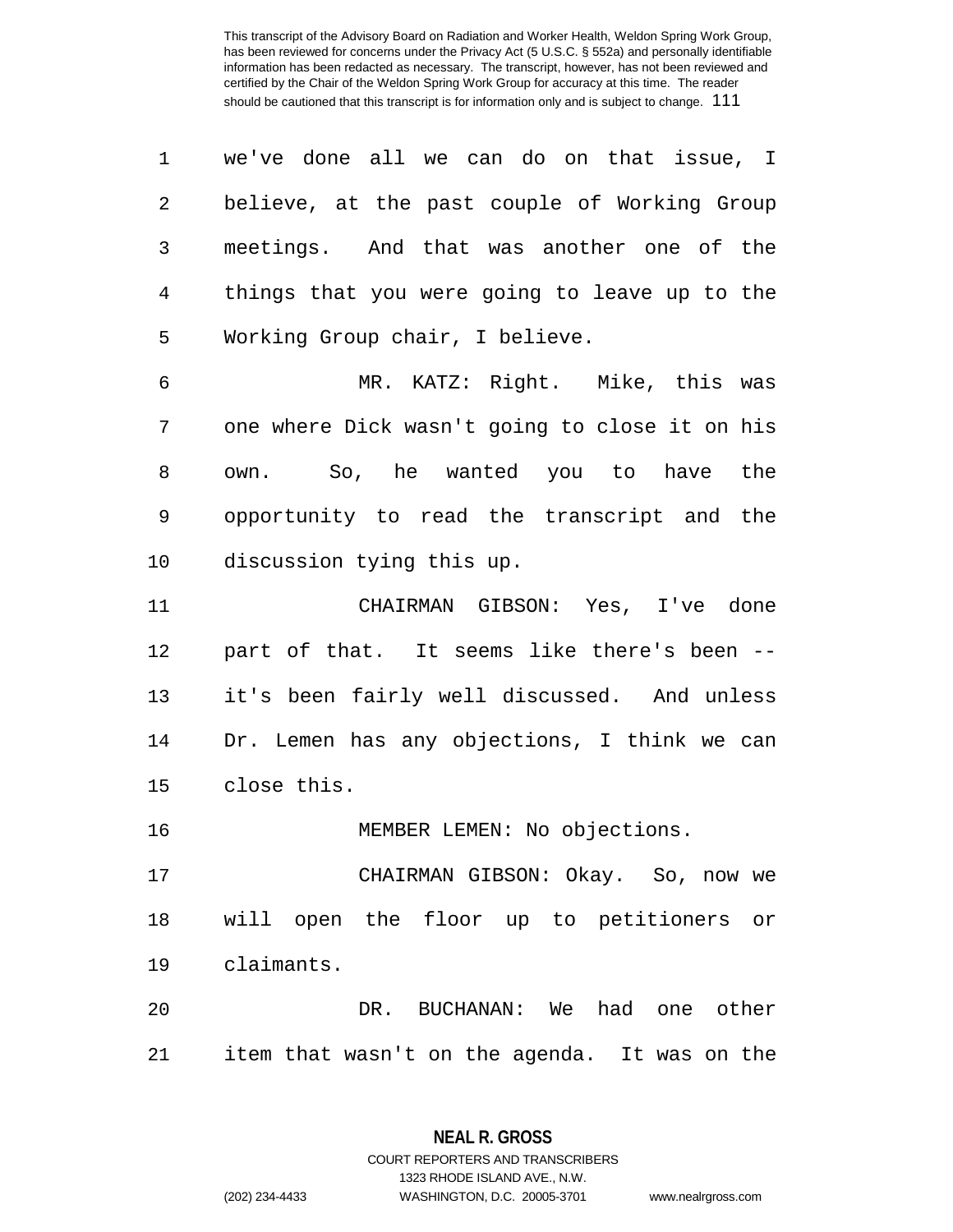| 1  | action item list that unfortunately wasn't on |
|----|-----------------------------------------------|
| 2  | the agenda today. And that's Number 9, and    |
| 3  | that's geometry in extremity monitoring.      |
| 4  | And last time we discussed this on            |
| 5  | September 13th, and NIOSH agreed to provide   |
| 6  | geometry correction factors and revised TBDs  |
| 7  | and establish a PER if necessary, to correct  |
| 8  | for geometry affect.                          |
| 9  | This comes from wearing the badge             |
| 10 | on the lapels to the radiation that might be  |
| 11 | assigned that would be higher -- the worker   |
| 12 | might get more dose to, say, the hands, the   |
| 13 | wrists, the arms or the legs or the torso as  |
| 14 | opposed to wearing it on his chest.           |
| 15 | And so, NIOSH, did you have a                 |
| 16 | response for that action item?                |
| 17 | MR. ROLFES: Yes. Yes, Ron. This               |
| 18 | is Mark.                                      |
| 19 | We did discuss this at the<br>last            |
| 20 | Working Group, I believe. And we do now have  |
| 21 | a published DCAS TIB-13, which is Revision 1. |

**NEAL R. GROSS** COURT REPORTERS AND TRANSCRIBERS

1323 RHODE ISLAND AVE., N.W.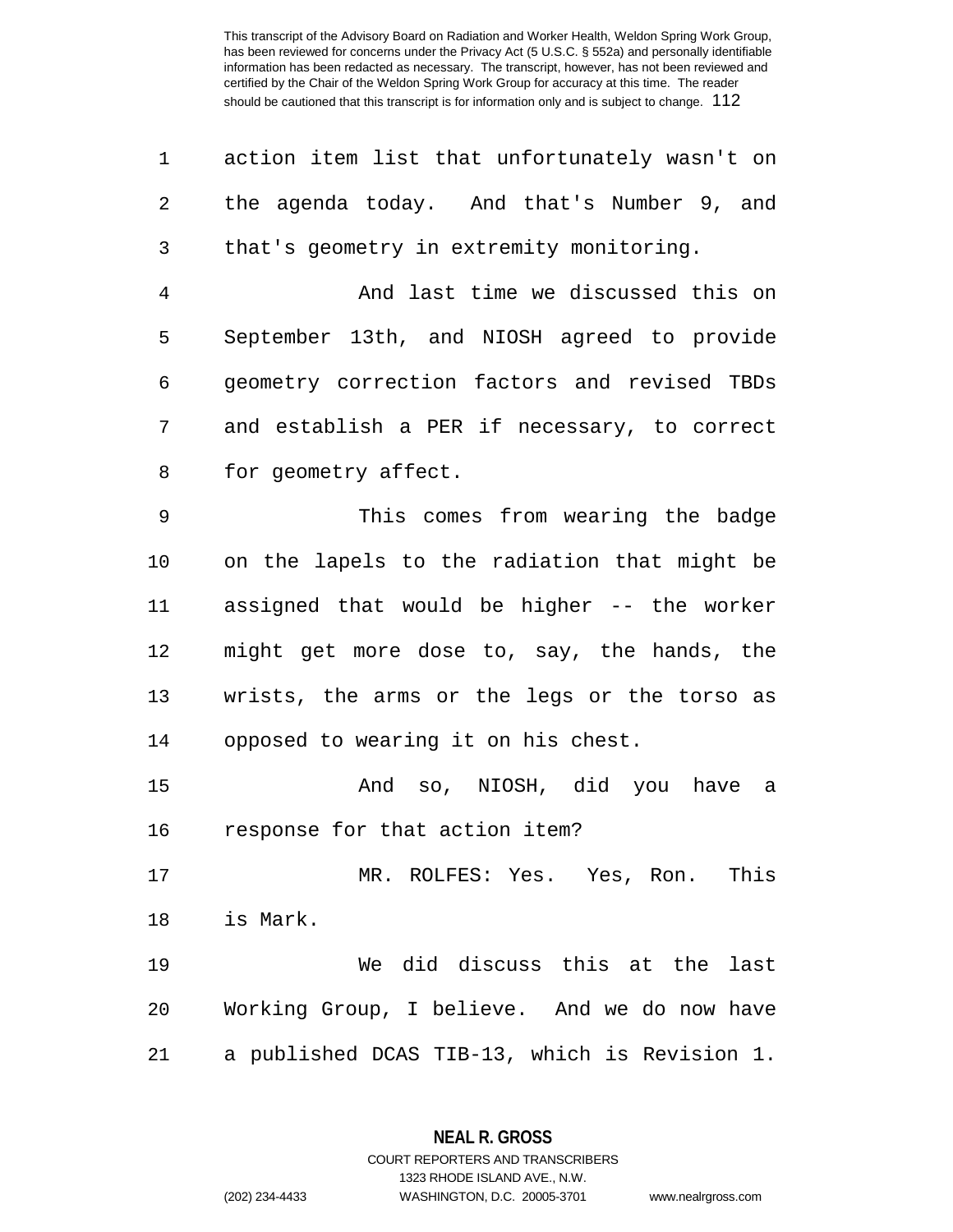| $\mathbf 1$ | And the title of it is Selected Geometric      |
|-------------|------------------------------------------------|
| 2           | Exposure Scenario Considerations for External  |
| 3           | Dose Reconstructions at Uranium Facilities.    |
| 4           | So, that is something that will be             |
| 5           | considered in dose reconstruction for finding, |
| 6           | for example, external dose to the lower torso, |
| 7           | for example, when the badge is worn on the     |
| 8           | lapel or center mass of the chest.             |
| 9           | So, we will need to put a                      |
| 10          | statement into the Site Profile that will      |
| 11          | reference OTIB-13. And that will, I believe,   |
| 12          | close the geometry factors, Issue Number 9.    |
| 13          | DR. BUCHANAN: Okay. That was                   |
| 14          | OTIB-13, and has that been posted yet?         |
| 15          | MR. ROLFES: Yes. It's DCAS TIB-                |
| 16          | 13, Revision 1. And it was posted in November  |
|             | 17 of 2010.                                    |
| 18          | DR. BUCHANAN: Thank you.                       |
| 19          | MR. KATZ: Ron, just for the                    |
| 20          | record, this Item 9, as well as the one that   |
| 21          | you raised that wasn't on the agenda, which    |

**NEAL R. GROSS** COURT REPORTERS AND TRANSCRIBERS

1323 RHODE ISLAND AVE., N.W.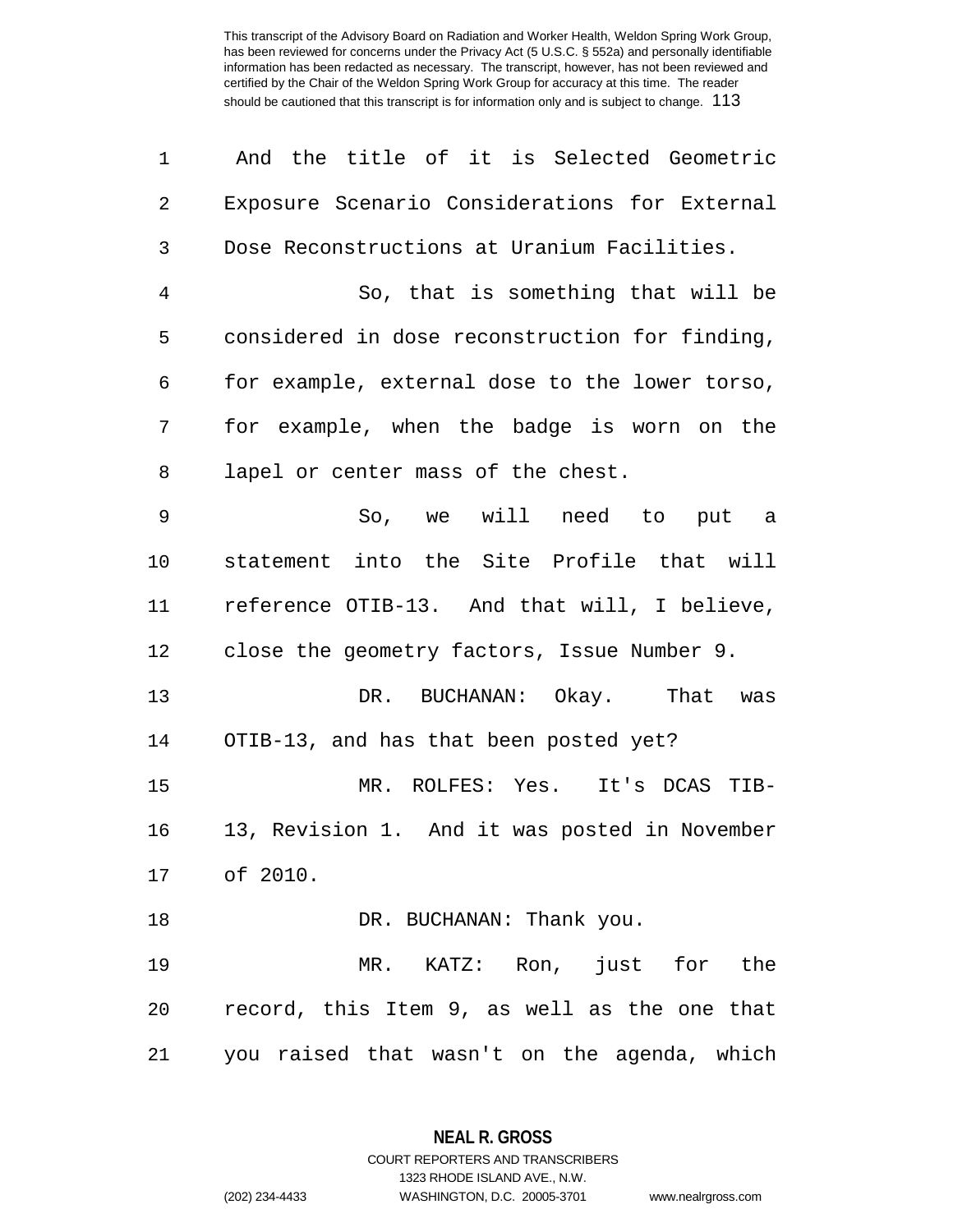1 was Five, I think, these were, I think, 2 already relegated as TBD matters. Which is 3 why they're not on the agenda, because we're 4 trying to get through the SEC matters for the 5 upcoming meeting. 6 DR. BUCHANAN: Okay. Thanks, Ted. 7 I just wanted to make sure the Work Group -- 8 MR. KATZ: No, it's fine. It's 9 fine. They haven't taken a lot of time. I 10 just want to be clear as to how I set the 11 agenda. 12 DR. BUCHANAN: Okay. Thanks. 13 CHAIRMAN GIBSON: Okay. Anything 14 else before we get to listen to the 15 petitioners and the claimants? 16 If not, Karen or Mary or Tina, the 17 floor is open to you. 18 MS. JOHNSON: This is Karen. 19 I think at this time, I don't 20 think I have anything else unless Tina does. 21 We're kind of in the middle of going through

> **NEAL R. GROSS** COURT REPORTERS AND TRANSCRIBERS

1323 RHODE ISLAND AVE., N.W. (202) 234-4433 WASHINGTON, D.C. 20005-3701 www.nealrgross.com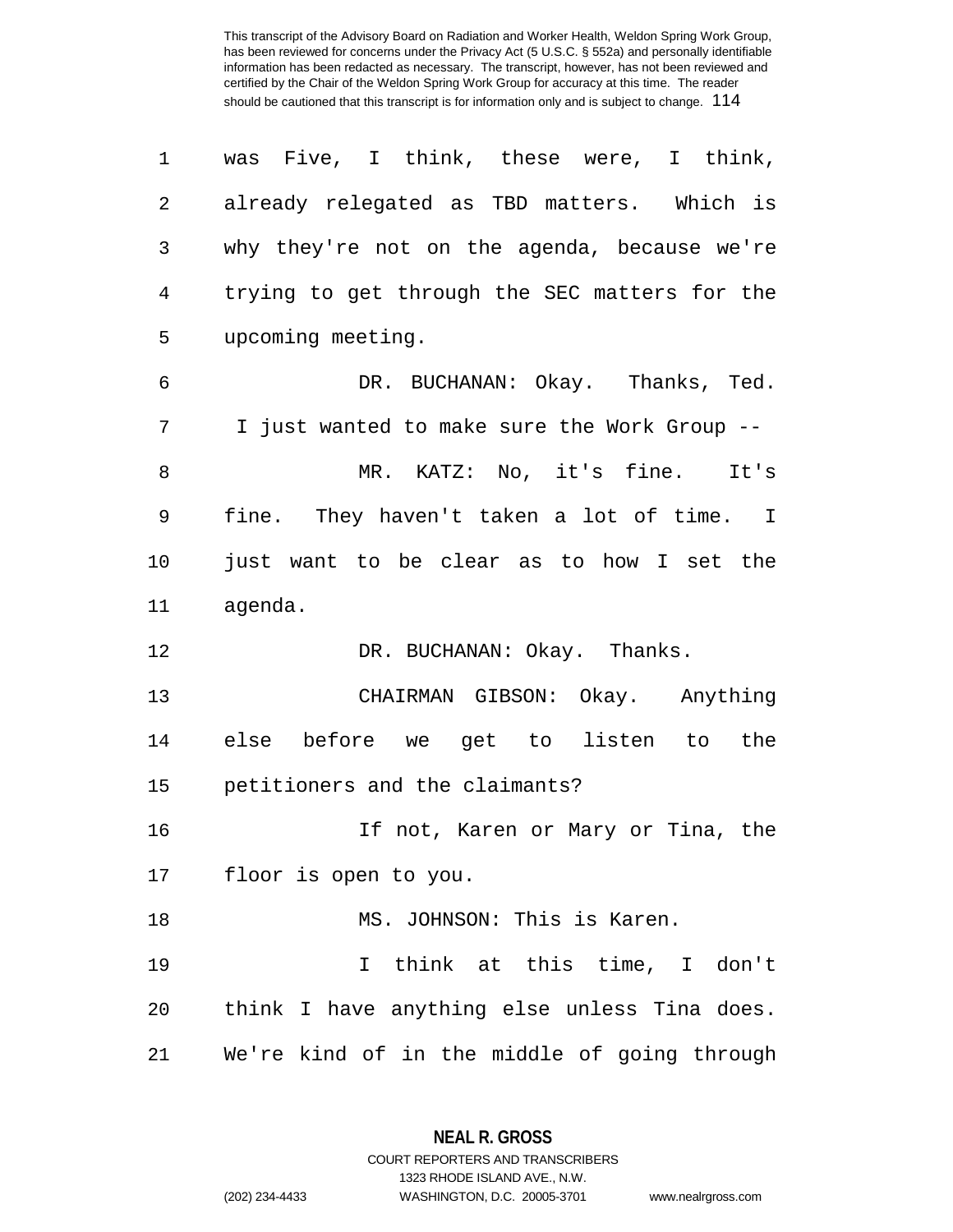| $\mathbf 1$    | some of -- we've actually both just received  |
|----------------|-----------------------------------------------|
| 2              | part of our FOIA. So, we're still going       |
| 3              | through quite a few documents. So, we may     |
| $\overline{4}$ | have some questions in coming days.           |
| 5              | Do you know if we still will be on            |
| 6              | the agenda for the Advisory Board meeting?    |
| $\overline{7}$ | MR. KATZ: This is Ted, Karen.                 |
| 8              | It is on the agenda. It's $-$ I               |
| 9              | don't have the agenda in front of me. I think |
| 10             | it's the first day though. Hold on a second.  |
| 11             | Let me look.                                  |
| 12             | Yeah, it's on Wednesday at three              |
| 13             | o'clock in the afternoon, 3:15.               |
| 14             | MS. JOHNSON: Okay.                            |
| 15             | CHAIRMAN GIBSON: So, this new data            |
| 16             | that you just got from your FOIA request, is  |
| 17             | there a lot of data?                          |
| 18             | Is it going to take you -- I guess            |
| 19             | my concern is if you may find substantive     |
| 20             | issues that you want the Board or the Work    |
| 21             | Group to consider and --                      |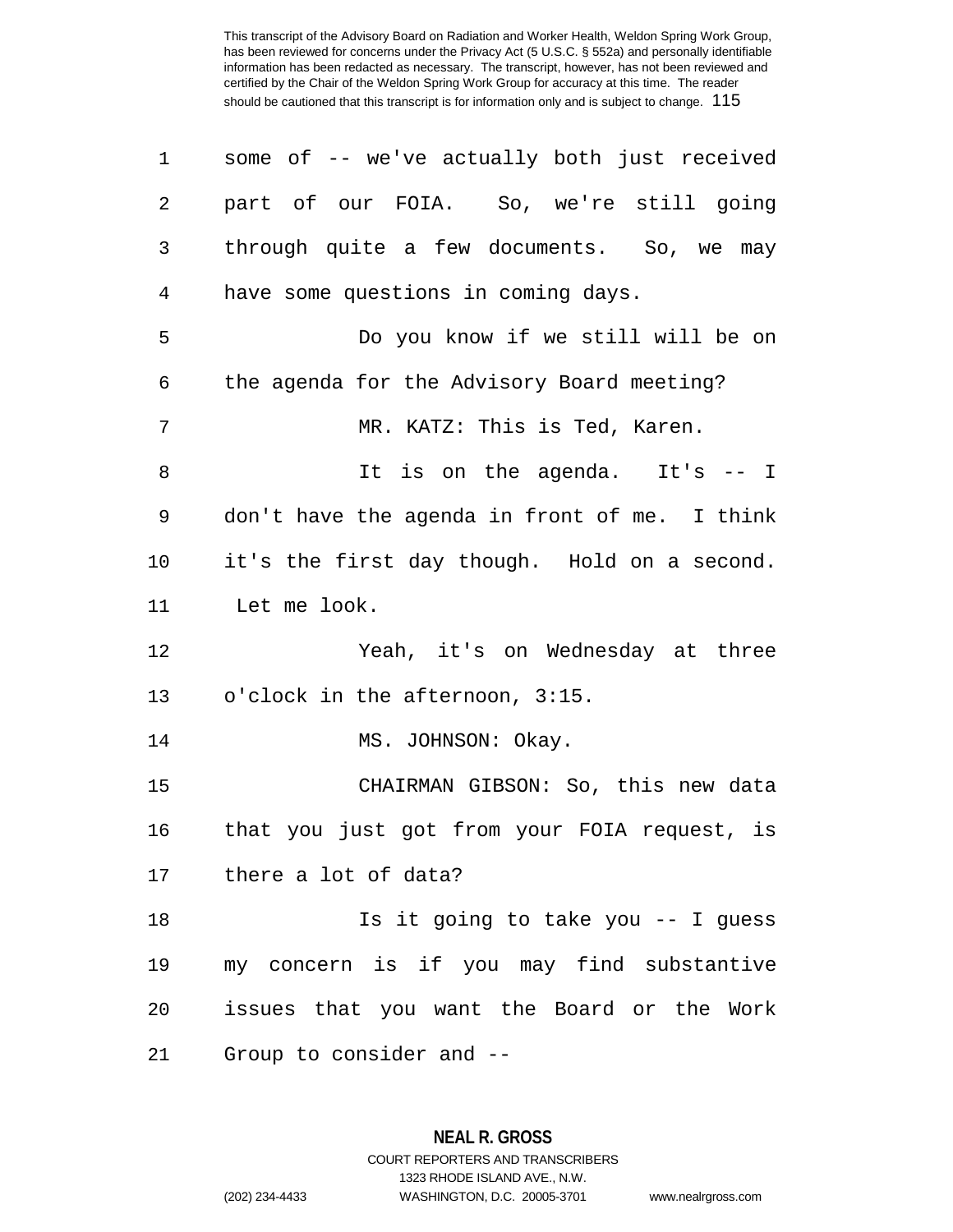| 1  | MS. JOHNSON: We'd like to gather              |
|----|-----------------------------------------------|
| 2  | all of our documents that we've pulled        |
| 3  | together by the end of this week and forward  |
| 4  | it on to the Board and NIOSH and SC&A, if     |
| 5  | that's possible.                              |
| 6  | CHAIRMAN GIBSON: Yes, I think Ted             |
| 7  | can make that happen, right, Ted?             |
| 8  | MS. JOHNSON: Have it before the               |
| 9  | Board meeting?                                |
| 10 | MR. KATZ: Yes, Tina. If you have              |
| 11 | anything you want to send to me, I can get it |
| 12 | distributed.                                  |
| 13 | MS. JOHNSON: Okay. This is Karen.             |
| 14 | MR. KATZ: Oh, Karen. I'm sorry.               |
| 15 | I'm sorry.                                    |
| 16 | MS. JOHNSON: That's okay.                     |
| 17 | We'll go ahead and do that. Would             |
| 18 | it be best to email it to you if we can --    |
| 19 | MR. KATZ: Yes, email is great.                |
| 20 | MS. JOHNSON: Okay.                            |
| 21 | MR. KATZ: And let me just give you            |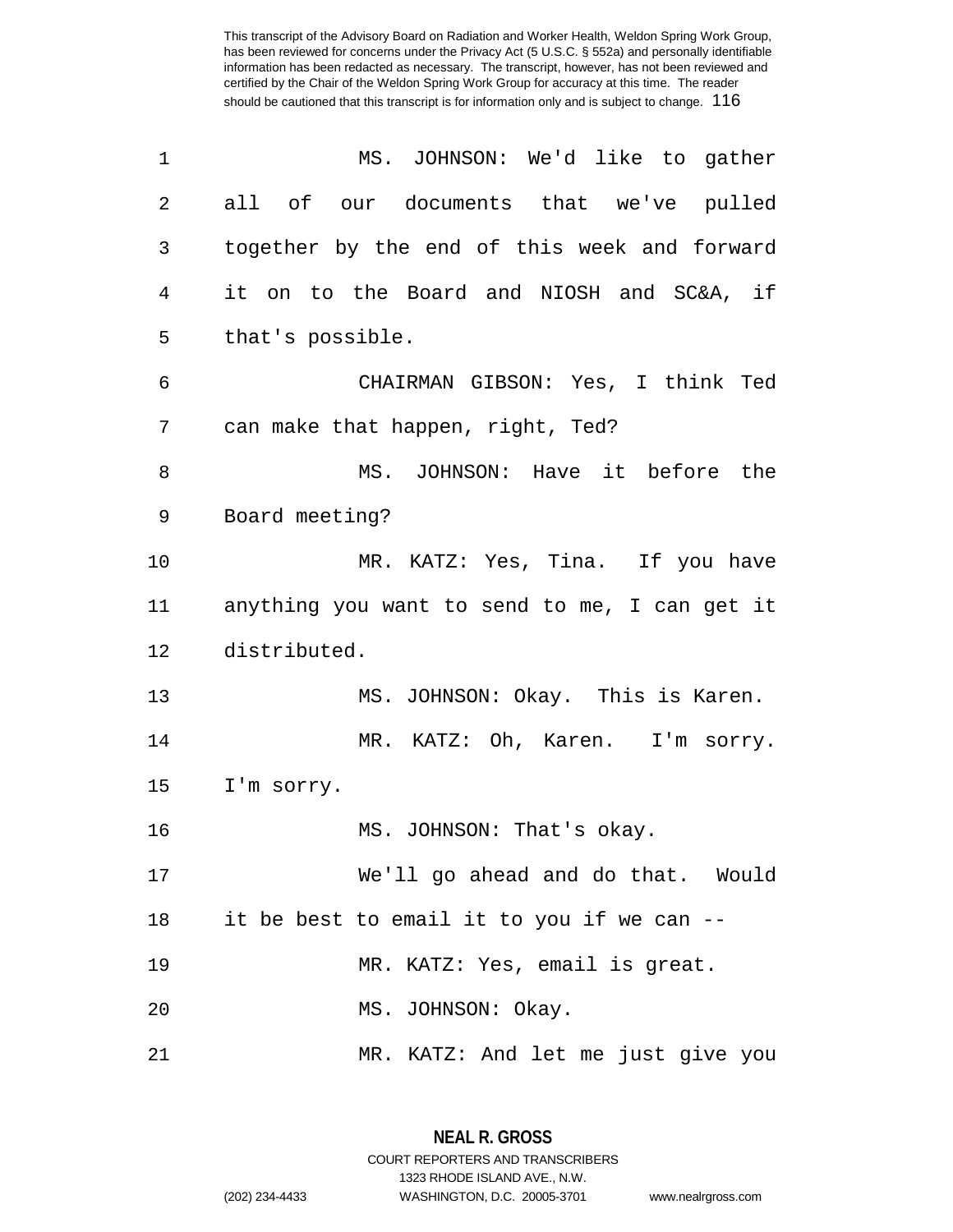1 my email right now. 2 MS. JOHNSON: Okay. 3 MR. KATZ: Or you have my email, 4 actually. I think we've corresponded, haven't 5 we? 6 MS. JOHNSON: Yes, I do have it. 7 MR. KATZ: Okay. So, just email 8 me, and I'll get whatever you send, to all of 9 the Board. 10 MS. JOHNSON: Okay. All right. 11 Thank you. 12 MR. KATZ: As well as the status. 13 Thank you. 14 CHAIRMAN GIBSON: Anything else 15 from any of the other petitioners or 16 claimants? 17 If not, I guess we're at the place 18 about report and recommendations to the Board. 19 We still have an issue that is the data 20 representative. 21 I don't know that -- I guess my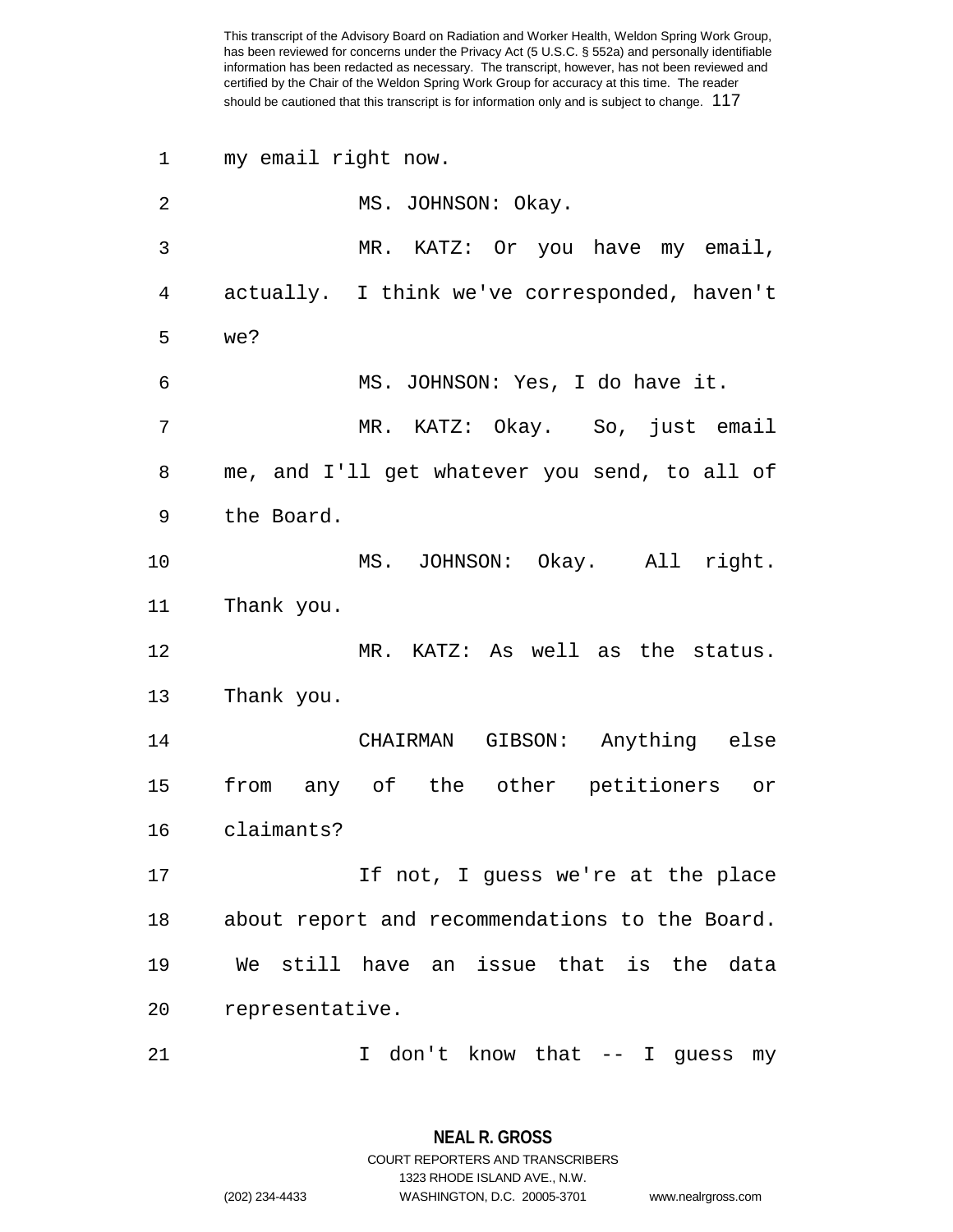| 1  | opinion is I don't know that I'm -- I would be |
|----|------------------------------------------------|
| 2  | ready -- I won't be at the meeting, but I      |
| 3  | hope, Dr. Lemen, I hope you can make a         |
| 4  | presentation for us, but I don't know that I'm |
| 5  | in a place where I would recommend accepting   |
| 6  | NIOSH's position.                              |
| 7  | Dr. Lemen, how do you feel?                    |
| 8  | MEMBER LEMEN: I'm not either. I                |
| 9  | concur with you. I think we need to talk       |
| 10 | about it between us a little bit more, Mike.   |
| 11 | CHAIRMAN GIBSON: Yes, okay. So, I              |
| 12 | guess, just for the record, I think that we    |
| 13 | will probably say at this point we can't       |
| 14 | concur with NIOSH's position to deny the SEC.  |
| 15 | MEMBER LEMEN: I agree.                         |
| 16 | CHAIRMAN GIBSON: And then Dick and             |
| 17 | I can talk at another time off line and --     |
| 18 | MR. KATZ: Actually, we need to do              |
| 19 | this on line. This discussion is really part   |
| 20 | of the deliberation of the Work Group.<br>It   |
| 21 | should not be off line.                        |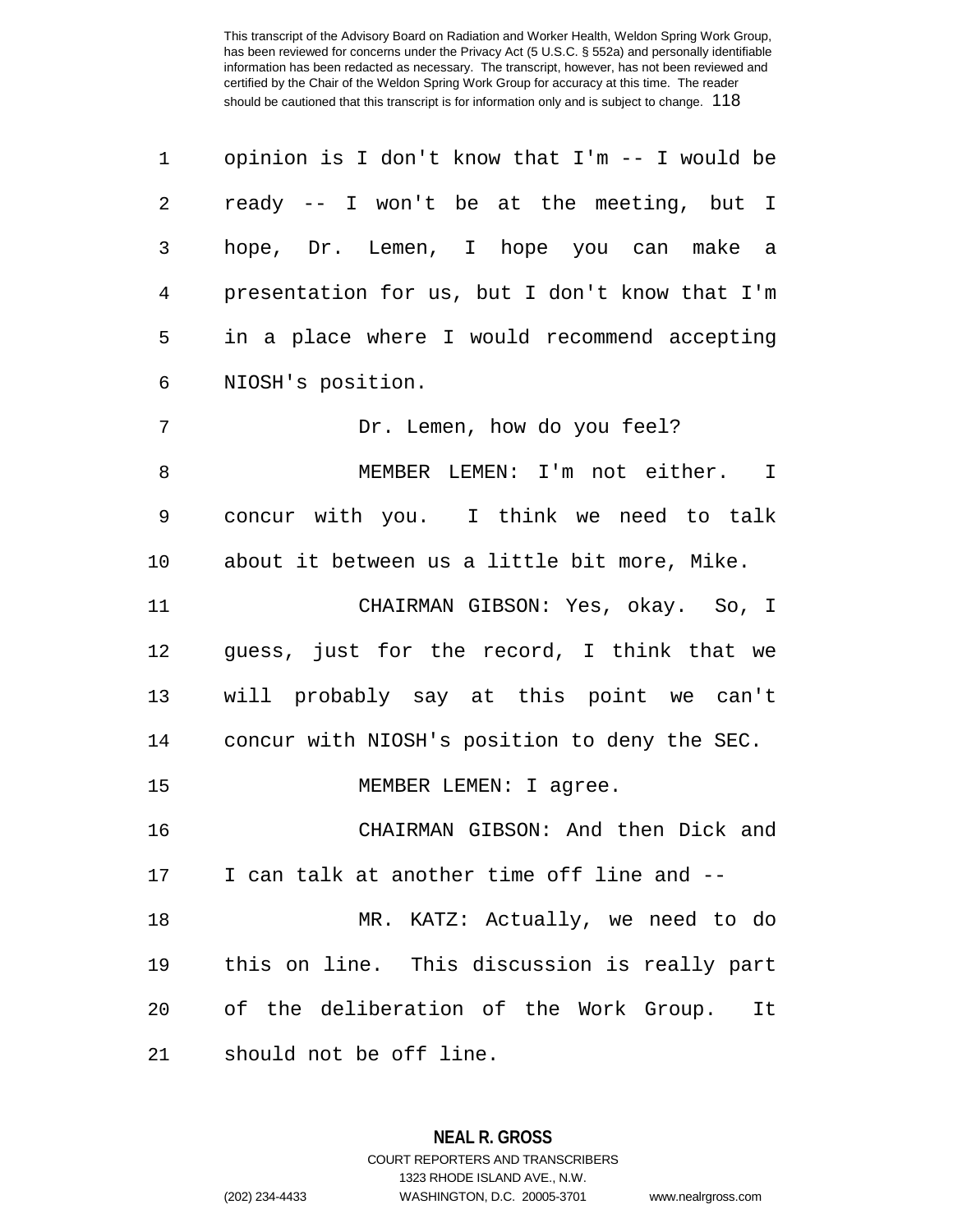1 But, I mean, if you're not 2 prepared to make a recommendation -- I'm not 3 clear whether you're saying you're 4 recommending to add a Class and what that 5 basis might be, or you're not prepared to make 6 a recommendation, period, to the Board, but I 7 think you need to sort of decide what your 8 course will be for next week and make that 9 clear so that then -- and we can have Ron help 10 Dick put together a presentation on it. 11 But I guess that much needs to be 12 made clear, because that's really what comes 13 from the Work Group is your recommendations 14 and your basis. 15 But, I mean, I think Ron assuming 16 he's available to do this, can put together 17 the technical material so that you can present 18 the whole story to the Board as it is. 19 And as it is, it sounds to me like

21 the representative data for the blunders

20 it's unfinished on the blunders question that

**NEAL R. GROSS** COURT REPORTERS AND TRANSCRIBERS

1323 RHODE ISLAND AVE., N.W.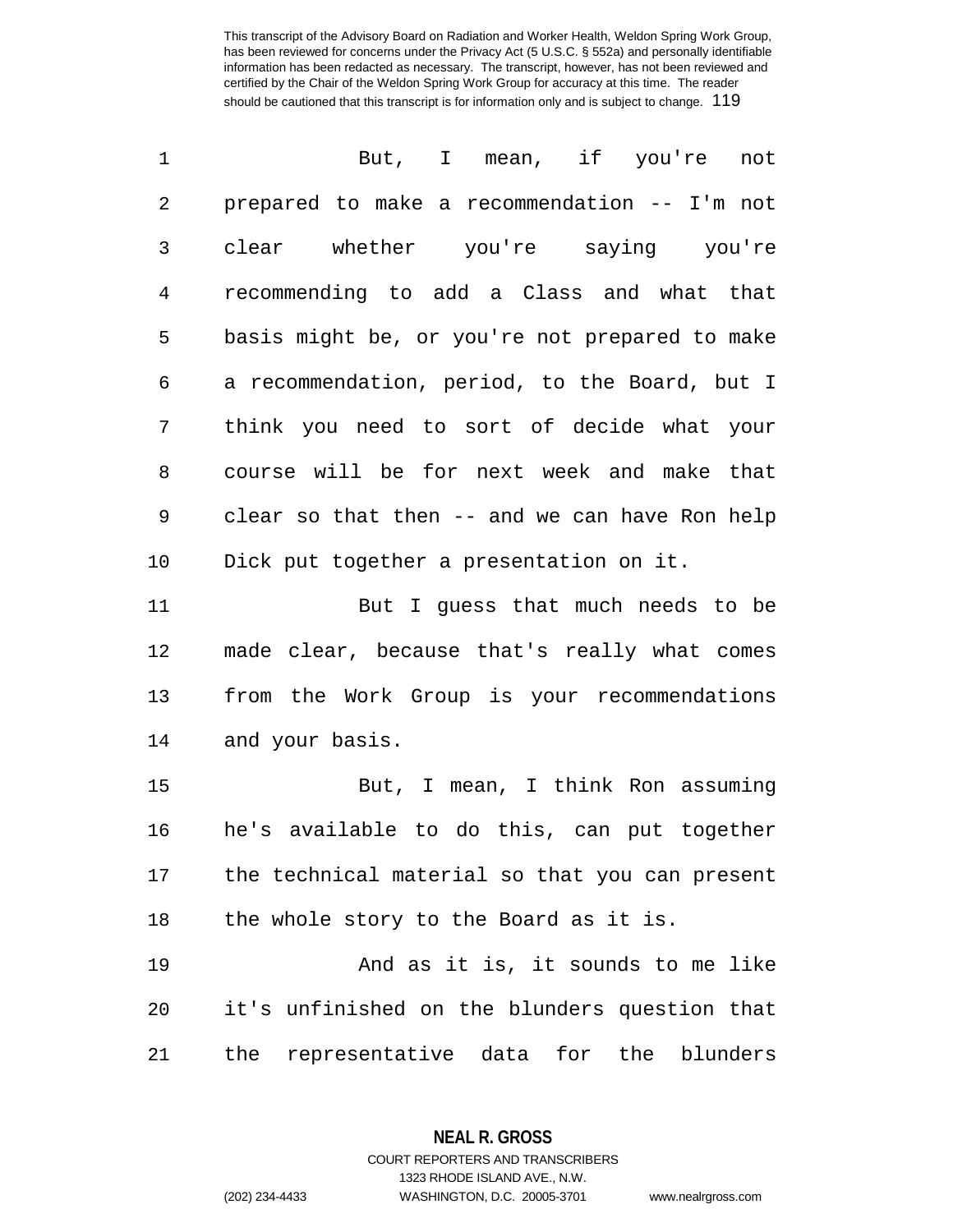1 matter. So, that's something you're tasking 2 SC&A to look further into, and they'll do 3 that. 4 So, that's part of your story, but 5 anyway -- 6 CHAIRMAN GIBSON: I mean, yes, 7 that's where I'm at. My recommendation is at 8 this point, we don't concur with NIOSH. 9 MEMBER LEMEN: I guess at this 10 point -- this is Dick Lemen -- that we can 11 just say that at the Board meeting, Ted, and 12 make that our presentation. 13 MR. KATZ: Okay. Then let's talk 14 about what you would like for Ron to prepare. 15 I think the Board has not heard about Weldon 16 Spring, I believe, since they got the DCAS 17 presentation; is that correct? 18 MR. ROLFES: Ted, this is Mark. 19 MR. KATZ: Yes. 20 MR. ROLFES: Dr. Lemen did provide 21 an update to the full Advisory Board in St.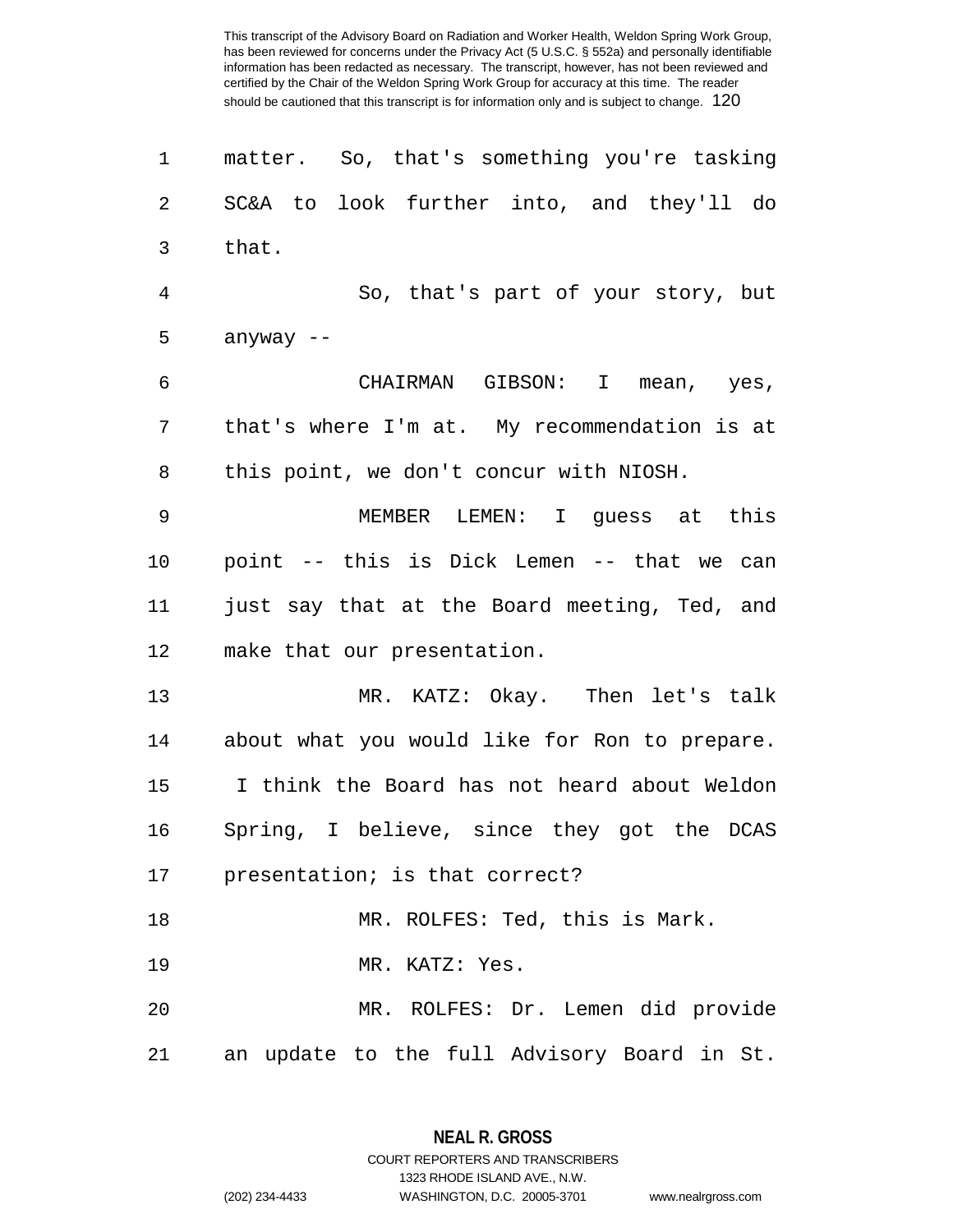1 Louis.

| 2              | MEMBER LEMEN: That's correct.                  |
|----------------|------------------------------------------------|
| $\mathfrak{Z}$ | MR. KATZ: Okay.                                |
| 4              | MR. ROLFES: You may have been a                |
| 5              | little distracted because of the tornado.      |
| 6              | MR. KATZ: Well, that's fine. No,               |
| 7              | that's good and thank you for reminding me.    |
| 8              | But as far as -- I think this should be sort   |
| 9              | of quite a full update so that they can --     |
| 10             | again, that was a while ago anyway even if     |
| 11             | they've done that, if we've done that.         |
| 12             | So, I think it should be a fairly              |
| 13             | full presentation of what the issues were, how |
| 14             | the issues that have been closed have been     |
| 15             | closed, about this issue that remains open     |
| 16             | related to blunders and whether the data is    |
| 17             | representative --                              |
| 18             | CHAIRMAN GIBSON: That's what Ron               |
| 19             | should put together.                           |
| 20             | MR. KATZ: Yes, and the radon                   |
| 21             | question as well is one that you can present   |

**NEAL R. GROSS** COURT REPORTERS AND TRANSCRIBERS

1323 RHODE ISLAND AVE., N.W.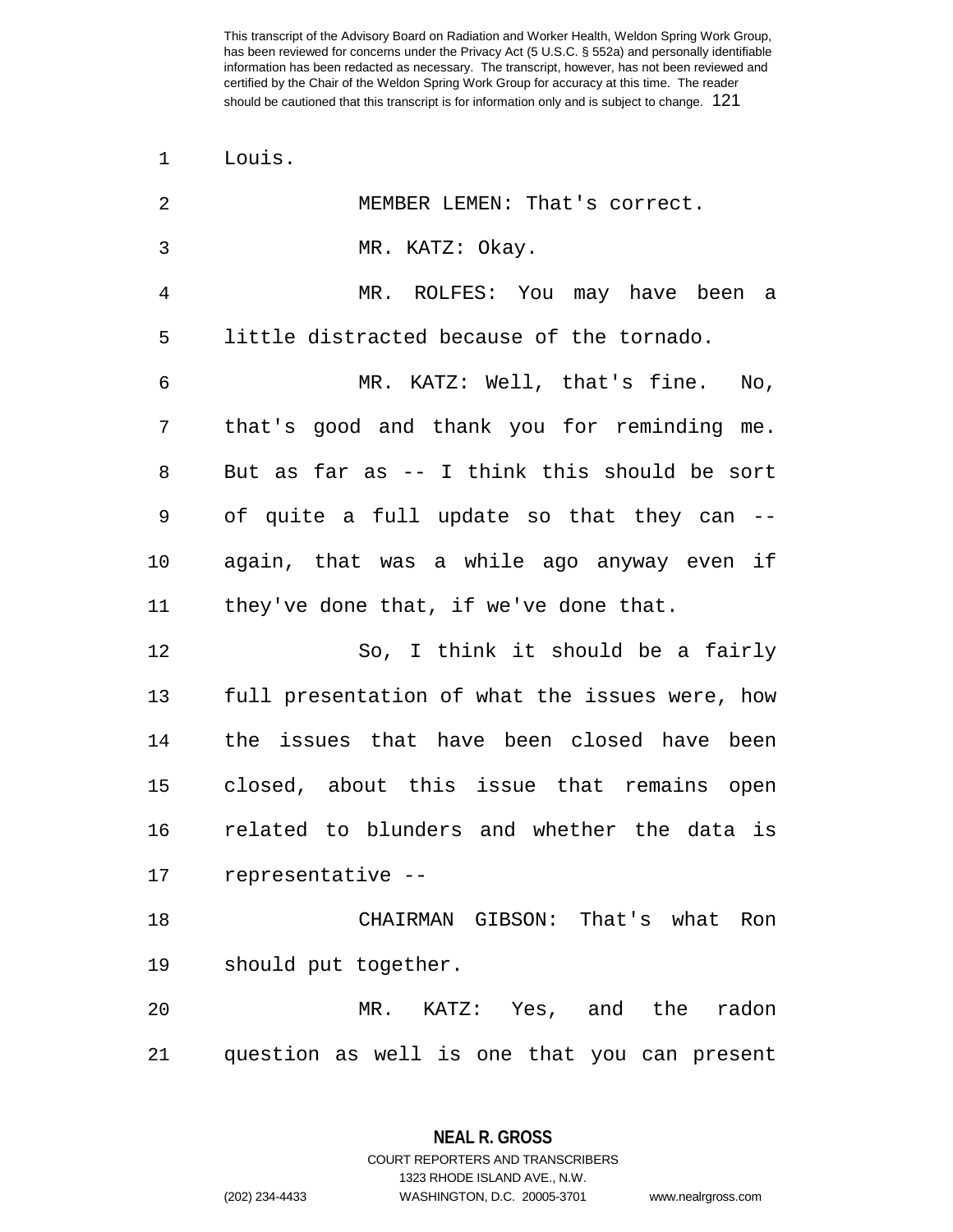| 1  | clearly. There's not more to do there, but     |
|----|------------------------------------------------|
| 2  | it's an issue that, as you said, the Board     |
| 3  | would be interested in. So, that can be        |
| 4  | presented.                                     |
| 5  | If that sounds good to you, then               |
| 6  | that's what, you know, Ron can put that        |
| 7  | together in a PowerPoint that, Dick, you can   |
| 8  | present.                                       |
| 9  | MEMBER LEMEN: Yes, I think that                |
| 10 | that would be fine. And I think what we        |
| 11 | discussed today and came to closure on, Ron is |
| 12 | aware of that. So, include all of that in the  |
| 13 | presentation.                                  |
| 14 | CHAIRMAN GIBSON: Well, and then I              |
| 15 | think it should be mentioned that the          |
| 16 | petitioners were not -- they were put in a     |
| 17 | position where they couldn't address their     |
| 18 | concerns because of recently getting the       |
| 19 | material they had requested.                   |
| 20 | So, we need to give them time to               |
| 21 | hear them out. I mean, I know they'll have     |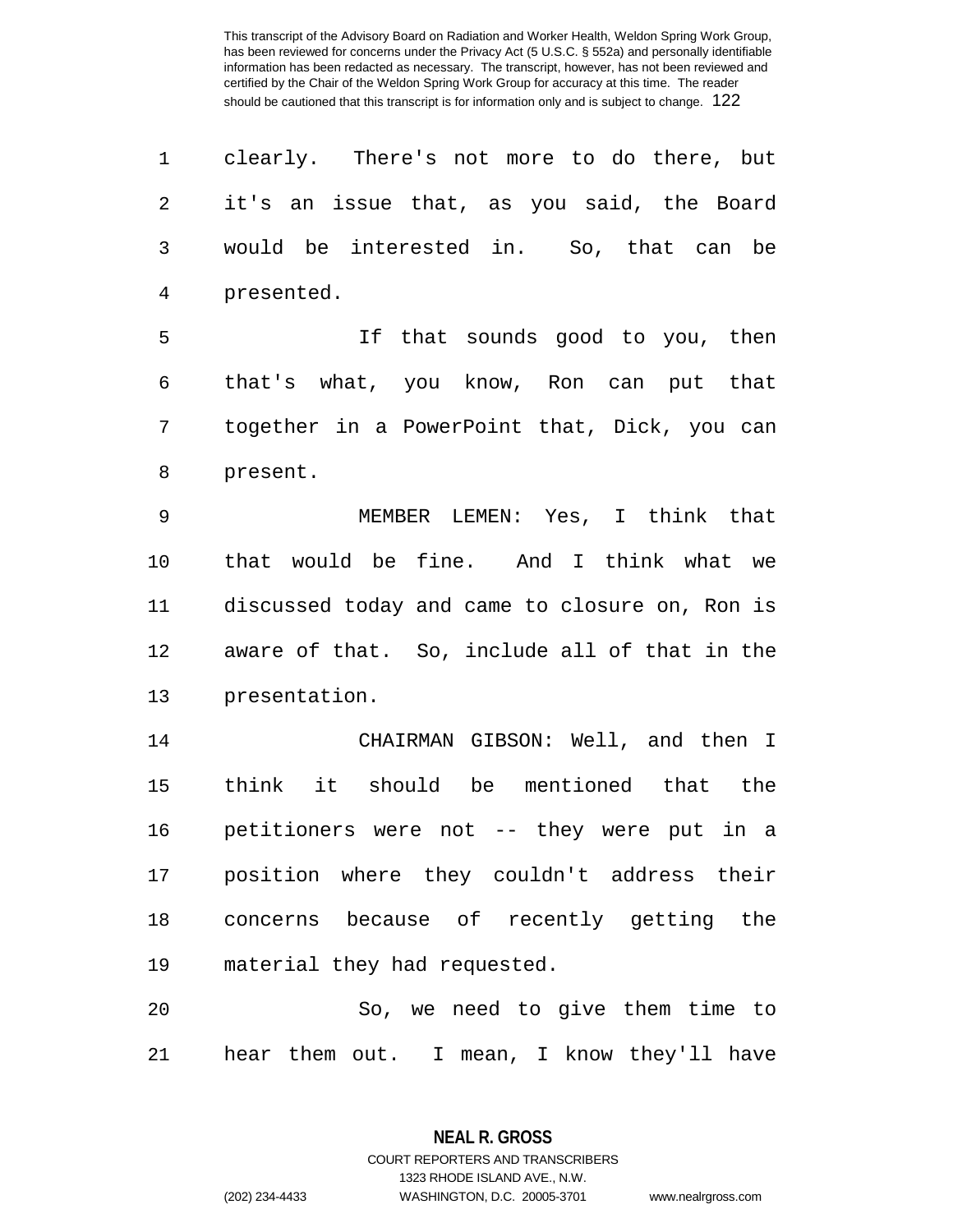| should be known that, you know, they were on   |
|------------------------------------------------|
| our agenda here for this meeting, but they     |
| were not in a position to bring their concerns |
| to us because of the lack of timeliness or     |
|                                                |
| MR. KATZ: Yes, I think that's a                |
| bit unfair. I mean, it's a FOIA request and I  |
|                                                |
| CHAIRMAN GIBSON: I don't either.               |
|                                                |
|                                                |
| MR. KATZ: I think simply enough                |
| Karen has the opportunity to provide me with   |
| information, but she certainly is welcome as   |
| well to say if she needs more time for more of |
| the FOIA to be addressed if it has not been    |
| addressed, or if she needs more time the       |
| documents she has, that's most certainly       |
| something that the Board would be interested   |
|                                                |

21 CHAIRMAN GIBSON: I didn't mean to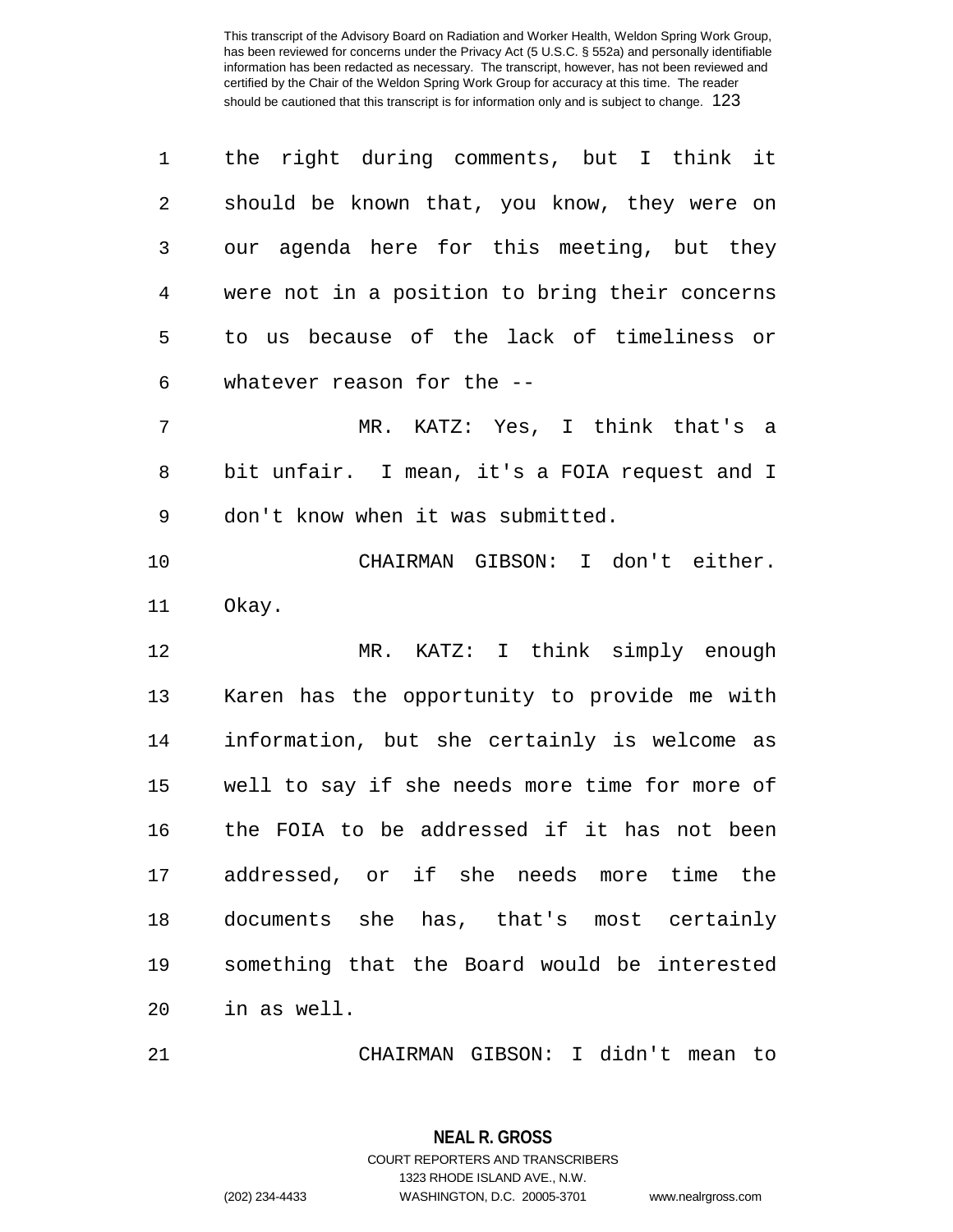| 1  | offend anyone by saying the lack of time       |
|----|------------------------------------------------|
| 2  | limits. I just meant they were not prepared    |
| 3  | to bring -- they didn't have the chance to get |
| 4  | prepared to bring their concerns to us. And I  |
| 5  | want to hear those.                            |
| 6  | MR. KATZ: Right. Absolutely.                   |
| 7  | CHAIRMAN GIBSON: Okay. Anything                |
| 8  | else?                                          |
| 9  | DR. BUCHANAN: Okay. Do you want                |
| 10 | me to prepare this slide presentation with Dr. |
| 11 | Lemen, or with you, Mike? Is he going to give  |
| 12 | it?                                            |
| 13 | If so, I'll work with him or --                |
| 14 | CHAIRMAN GIBSON: Yes, you can work             |
| 15 | with him. I'll be on the phone as much as I    |
| 16 | can.                                           |
| 17 | DR. BUCHANAN: Okay.                            |
| 18 | CHAIRMAN GIBSON: I won't be able               |
| 19 | to make the meeting. I've got some             |
| 20 | commitments here I've got to do.               |
| 21 | Okay. Well, anything else?                     |